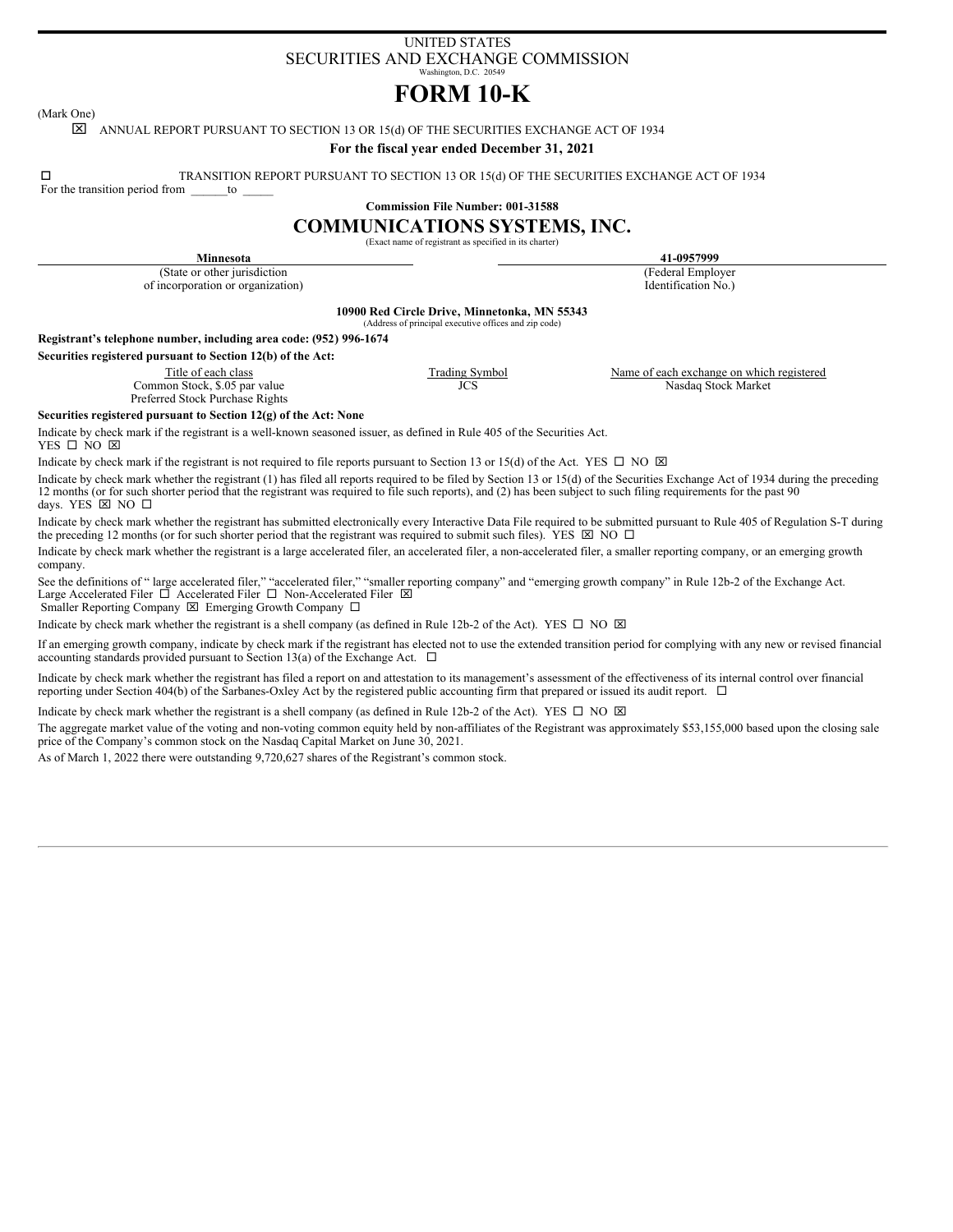# **RISK FACTOR SUMMARY**

Below is a summary of the material risks to our business, operations and the investment in our common stock. Additional discussion of the risks summarized in this risk factor summary, and other risks that we face, can be found below under Part I, Item 1A. "Risk Factors" and should be carefully considered, together with other information in this Annual Report on Form 10-K in its entirety before making investment decisions regarding our common stock.

Please see Part I, Item 1 Business – Recent Developments for a description of our proposed merger transaction involving Pineapple Energy LLC. If the merger is approved by CSI shareholders and the merger is consummated, the combined company will be subject to the risks set forth under "Risks Related to the Combined Company Following Consummation of the Merger." If the merger is not approved by CSI shareholders or the merger is not consummated for any other reason, CSI will be subject to the risks set forth under "Risks Related to CSI Following Termination of the Merger."

#### **Risks Related to the Combined Company Following Consummation of the Merger**

*Risks Relating to the Combined Company's Business*

- $\circ$  The combined company's growth strategy depends on the continued origination of solar service agreements.<br>
If sufficient additional demand for residential solar energy systems does not develop or takes longer to devel
- If sufficient additional demand for residential solar energy systems does not develop or takes longer to develop than the combined company anticipates, its ability to originate solar service agreements may decrease.
- · A material reduction in the retail price of electricity charged by electric utilities or other retail electricity providers could harm the combined company's business, financial condition and results of operations.
- $\circled{r}$  The combined company needs to obtain substantial additional financing arrangements to provide working capital and growth capital.<br>The combined company's business prospects are dependent in part on a continuing de
- $\circ$  The combined company's business prospects are dependent in part on a continuing decline in the cost of solar energy system components.<br> $\circ$  The combined company faces competition from centralized electric utilities,
- The combined company faces competition from centralized electric utilities, retail electric providers, independent power producers and renewable energy companies.
- · Developments in technology or improvements in distributed solar energy generation and related technologies or components may materially adversely affect demand for the combined company's offerings.
- $\circ$  The combined company will depend on a limited number of suppliers of solar energy system components.<br> $\circ$  Increases in the cost of the combined company's solar energy systems due to tariffs imposed by the U.S.
- Increases in the cost of the combined company's solar energy systems due to tariffs imposed by the U.S. government could have a material adverse effect on its business, financial condition and results of operations.
- $\circ$  The combined company's operating results may fluctuate from quarter to quarter and year to year.<br>
If the combined company is unable to make acquisitions on economically acceptable terms, its future
- If the combined company is unable to make acquisitions on economically acceptable terms, its future growth would be limited, and any acquisitions it may make could reduce, rather than increase, its cash flows.
- $\degree$  The installation and operation of solar energy systems depends heavily on suitable solar and meteorological conditions.<br> $\degree$  The loss of one or more members of the combined company's senior management or key employee
- $\circ$  The loss of one or more members of the combined company's senior management or key employees may adversely affect its ability to implement its strategy.<br>The combined company's inability to protect its intellectual pr
- $\degree$  The combined company's inability to protect its intellectual property could adversely affect its business.<br> $\degree$  The combined company may be subject to interruptions, failures or breaches in its information technology
- $\circ$  The combined company may be subject to interruptions, failures or breaches in its information technology systems.<br>The ongoing COVID-19 pandemic could adversely affect the combined company's business, financial condit The ongoing COVID-19 pandemic could adversely affect the combined company's business, financial condition and results of operations.

*Combined Company Regulatory Risks*

- $\circ$  The combined company may be subject to regulation as an electric utility in the future.<br> $\circ$  Electric utility policies and regulations, including those affecting electric rates, may pre
- Electric utility policies and regulations, including those affecting electric rates, may present regulatory and economic barriers to the purchase and use of solar energy systems.
- $\degree$  The combined company will rely on net metering and related policies for competitive pricing to its customers.<br> $\degree$  The combined company's business will depend in part on the availability of financial incentives.
- $\degree$  The combined company's business will depend in part on the availability of financial incentives.<br> $\degree$  Limitations regarding the interconnection of solar energy systems to the electrical grid may signi
- Limitations regarding the interconnection of solar energy systems to the electrical grid may significantly reduce the combined company's ability to sell electricity from its solar energy systems.
- · Compliance with occupational safety and health requirements and best practices can be costly.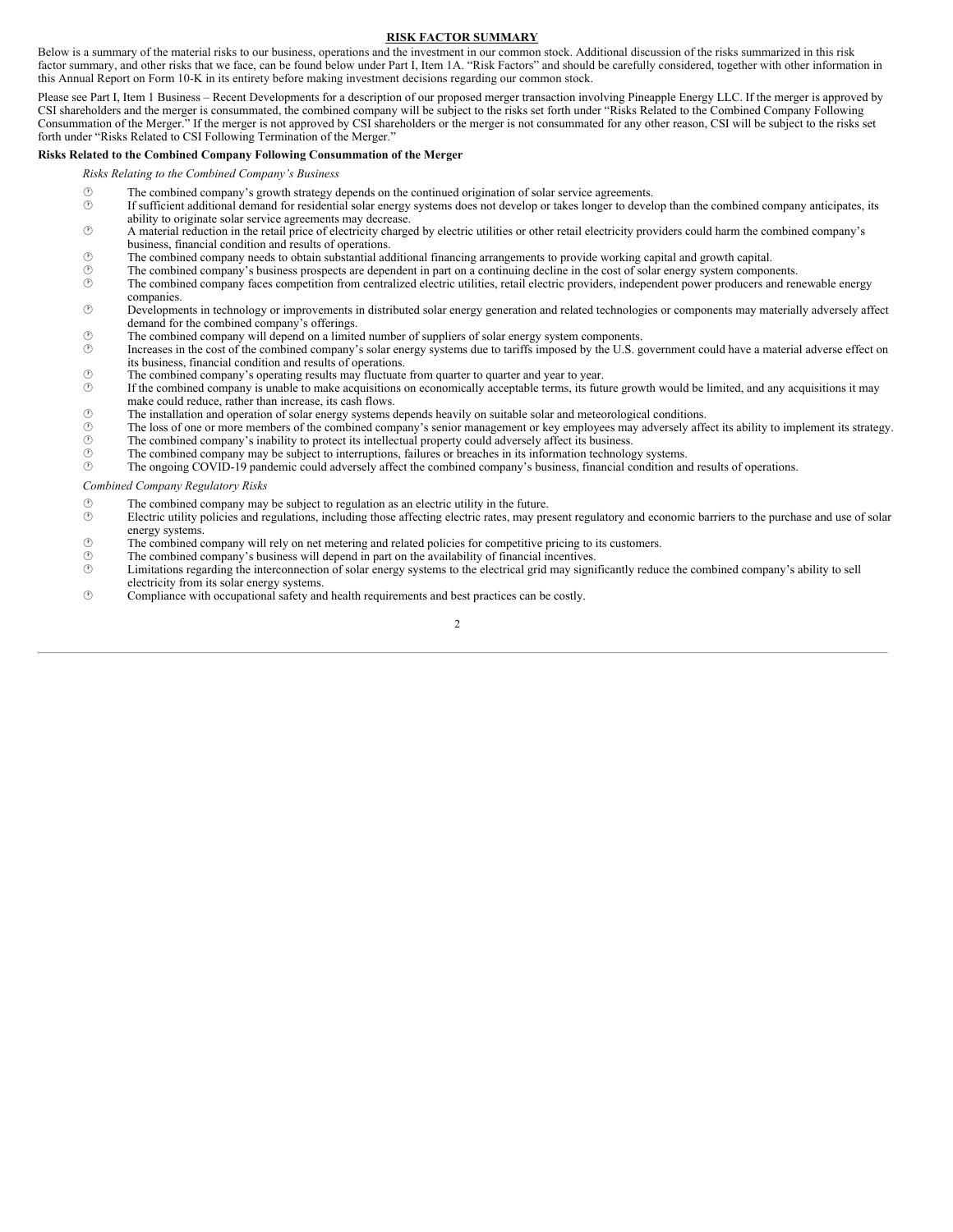#### *Risks Related to the Combined Company's Common Stock*

- $\circ$  The combined company does not intend to pay cash dividends on its common stock.<br> $\circ$  The ownership of the combined company common stock is expected to be highly co
- $\circled{?}$  The ownership of the combined company common stock is expected to be highly concentrated.<br> $\circled{>}$  Future sales of combined company shares could cause the combined company's stock price to c
- 
- $\circ$  Future sales of combined company shares could cause the combined company's stock price to decline.<br> $\circ$  The continuing costs and burdens associated with being a public company will constitute a significant i  $\circ$  The continuing costs and burdens associated with being a public company will constitute a significant percentage of the combined company's annual revenue.<br>If the combined company fails to put in place appropriate and
- If the combined company fails to put in place appropriate and effective internal control over financial reporting, it may suffer harm to its reputation and
- investor confidence levels.
- The price of the combined company's common stock may be volatile and may decline in value.<br>
The combined company may issue additional common stock resulting in stock ownership dilution
- $\circ$  The combined company may issue additional common stock resulting in stock ownership dilution.<br> $\circ$  The combined company's anti-takeover provisions may discourage or prevent a change in control.
- The combined company's anti-takeover provisions may discourage or prevent a change in control, even if a sale of the combined company could be beneficial to the combined company's shareholders.
- $\circ$  The combined company's inability to comply with the continued listing requirements of the Nasdaq Stock Market could result in its common stock being delisted.

# **Risks Related to CSI Following Termination of the Merger**

*Risks Relating to CSI Strategic Alternatives Following Termination of the Merger*

- $\circ$  CSI may not be successful in implementing any strategic alternative following termination of the merger.<br>CSI will face challenges in identifying another private company for a similar reverse merger transaction a
- · CSI will face challenges in identifying another private company for a similar reverse merger transaction and the strategic alternatives available to the CSI board of directors following termination of the merger may be limited.
- · If CSI pursues acquisitions following the termination of the merger, CSI may not successfully close any acquisition and may have difficulty integrating or otherwise obtaining the strategic benefits of any acquisition.
- · The continuing costs and burdens associated with being a public company will constitute a much larger percentage of CSI's revenue from the remaining S&S business following termination of the merger.

# *Risks Relating to CSI's Common Stock Following Termination of the Merger*

- $\circled{?}$  The price of the CSI common stock may be volatile and may decline in value.<br>Anti-takeover provisions in CSI's organizational documents and agreements n
- · Anti-takeover provisions in CSI's organizational documents and agreements may discourage or prevent a change in control, even if a sale of CSI could be beneficial to CSI's shareholders.
- · CSI's inability to comply with the continued listing requirements of the Nasdaq Stock Market could result in its common stock being delisted.

*Risks Relating to the S&S Segment Business Operations Following Termination of the Merger*

- $\circ$  CSI is dependent upon our senior management and other critical employees.<br> $\circ$  The primary markets we serve are highly competitive.
- 
- $\circ$  The primary markets we serve are highly competitive.<br> $\circ$  Our gross margins have fluctuated year to year, and w<br> $\circ$  Consolidation among our S&S customers may result in Our gross margins have fluctuated year to year, and we face many challenges in maintaining margins.
- <sup>1</sup> Consolidation among our S&S customers may result in the loss of some S&S customers and reduced revenue.<br><sup>1</sup> Our information technology systems may be exposed to various cybersecurity risks.
- $\degree$  Our information technology systems may be exposed to various cybersecurity risks.<br> $\degree$  Our S&S operating results fluctuate from quarter to quarter.
- <sup>1</sup> Our S&S operating results fluctuate from quarter to quarter.<br><sup>1</sup> Our S&S sales and operations may be adversely affected by
- · Our S&S sales and operations may be adversely affected by the coronavirus (COVID-19) epidemic.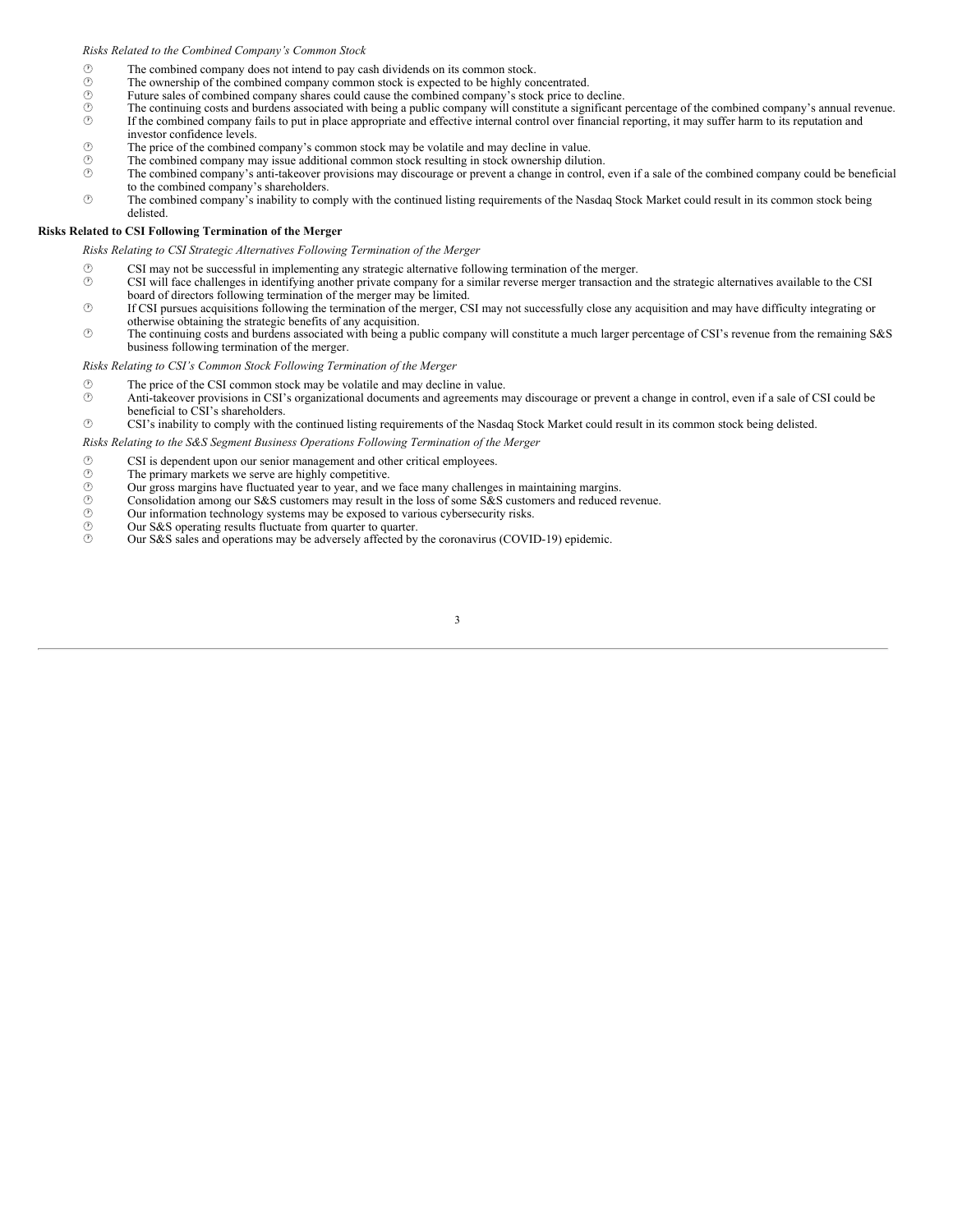# **ITEM 1. BUSINESS**

#### **OVERVIEW**

Communications Systems, Inc. (herein collectively referred to as "CSI," "our," "we" or the "Company") is a Minnesota corporation organized in 1969 that operates directly and through its subsidiaries located in the United States (U.S.). The Company maintains a website at www.commsystems.com. CSI's annual reports on Form 10-K, our quarterly reports on Form 10-Q, current reports on Form 8-K, and other reports filed or furnished pursuant to Section 13(a) or 15(d) of the Exchange Act are available on CSI's website as soon as reasonably practicable after these documents are filed electronically with the SEC. To obtain copies of these reports, go to www.commsystems.com and click on "Financial Reports," then click on "Edgar Filings" to view all of CSI's current EDGAR reports.

The SEC also maintains a website that contains reports, proxy and information statements, and other information regarding issuers, like CSI, that file electronically with the SEC. The SEC's website is www.sec.gov.

# **RECENT DEVELOPMENTS**

As previously reported, CSI, Helios Merger Co., a Minnesota corporation and a wholly-owned subsidiary of CSI ("Merger Sub"), and Pineapple Energy LLC, a Delaware limited liability company ("Pineapple"), have entered into an Agreement and Plan of Merger dated March 1, 2021, as amended (the "merger agreement"), pursuant to which Merger Sub will merge with and into Pineapple, with Pineapple surviving the merger as a wholly-owned subsidiary of CSI. The merger and the other transactions contemplated by the merger agreement are referred to collectively as the "Pineapple Merger Transaction."

Following the merger, CSI will be renamed "Pineapple Holdings, Inc." and is sometimes referred to herein as the "combined company." Immediately prior to the effective time of the merger, Pineapple will complete its acquisition of two Hawaiian solar companies, Hawaii Energy Connection, LLC ("HEC") and E-Gear, LLC ("E-Gear"), which is sometimes referred to as the "Pre-Closing Acquisition." Following the closing of the merger, the combined company will be focused on the growing home solar industry, primarily operating through its Pineapple, HEC and E-Gear subsidiary businesses.

At the time the Pineapple Merger Transaction was announced, CSI stated its intention to divest substantially all its current operating and non-operating assets, including its E&S Segment business, its S&S Segment business, real estate holdings, and cash, cash equivalents, and investments. Consistent with that announcement, on August 2, 2021, CSI sold the two subsidiaries that operated the E&S Segment business to Lantronix, Inc. and, as a result, CSI disposed of its E&S Segment business as of that date. See "Sale of E&S Segment" below for additional details.

A special meeting of CSI shareholders has been scheduled for Wednesday, March 16, 2022, at 10:00 a.m. Central Time to vote on the proposed Pineapple merger transaction, among other things. Beginning on February 4, 2022, the notice of the special meeting and a proxy statement/prospectus was sent to CSI shareholders as of the January 27, 2022 record date.

Pursuant to the merger agreement, at the effective time of the merger, the outstanding Pineapple units held by members of Pineapple immediately prior to the effective time will be automatically cancelled and represent only the right to receive shares of CSI common stock. As Base Consideration, CSI has agreed to issue to the members of Pineapple 15.6 million shares of CSI's common stock. The Base Consideration will be increased for any outstanding convertible notes issued by Pineapple in a pre-closing financing referred to as the Convertible Note Financing, which will convert into additional shares of CSI common stock at a rate of one additional share for every \$2.00 in unpaid principal and accrued interest on outstanding convertible notes. The Base Consideration will be decreased for any outstanding indebtedness of Pineapple at the closing of the merger in excess of \$22.5 million, which will reduce the Base Consideration at a rate one share for every \$2.00 of excess indebtedness. In addition to the Base Consideration, certain members of Pineapple will receive 3.0 million shares of CSI common stock as Earnout Consideration if a funding-related condition to closing the merger is satisfied by Pineapple or waived by CSI and certain Pineapple members may receive up to an additional 10.0 million shares of CSI common stock as Earnout Consideration upon the occurrence of milestones specified in the merger agreement.

In addition, in connection with the Pineapple Merger Transaction, on September 15, 2021, CSI entered into a securities purchase agreement with certain investors, referred to as the PIPE Investors, to make a \$32.0 million private placement investment referred to as the PIPE Offering. Under the terms of the securities purchase agreement, for their \$32.0 million investment, the PIPE Investors will receive shares of newly authorized CSI Series A convertible preferred stock convertible at a price of \$3.40 per share into CSI common stock, together with five-year warrants to purchase an additional \$32.0 million of common shares at that same price. The PIPE Offering is expected to close immediately following the consummation of the merger. Thus, the PIPE Investors will invest in the combined company and will not be entitled to any cash dividends prior to the effective time or to the CVRs issued to CSI shareholders as of the close of the business day immediately preceding the effective time. The combined company will use the proceeds from the PIPE Offering to fund the cash portion of the purchase price to acquire Hawaii Energy Connection, LLC and E-Gear, LLC assets, to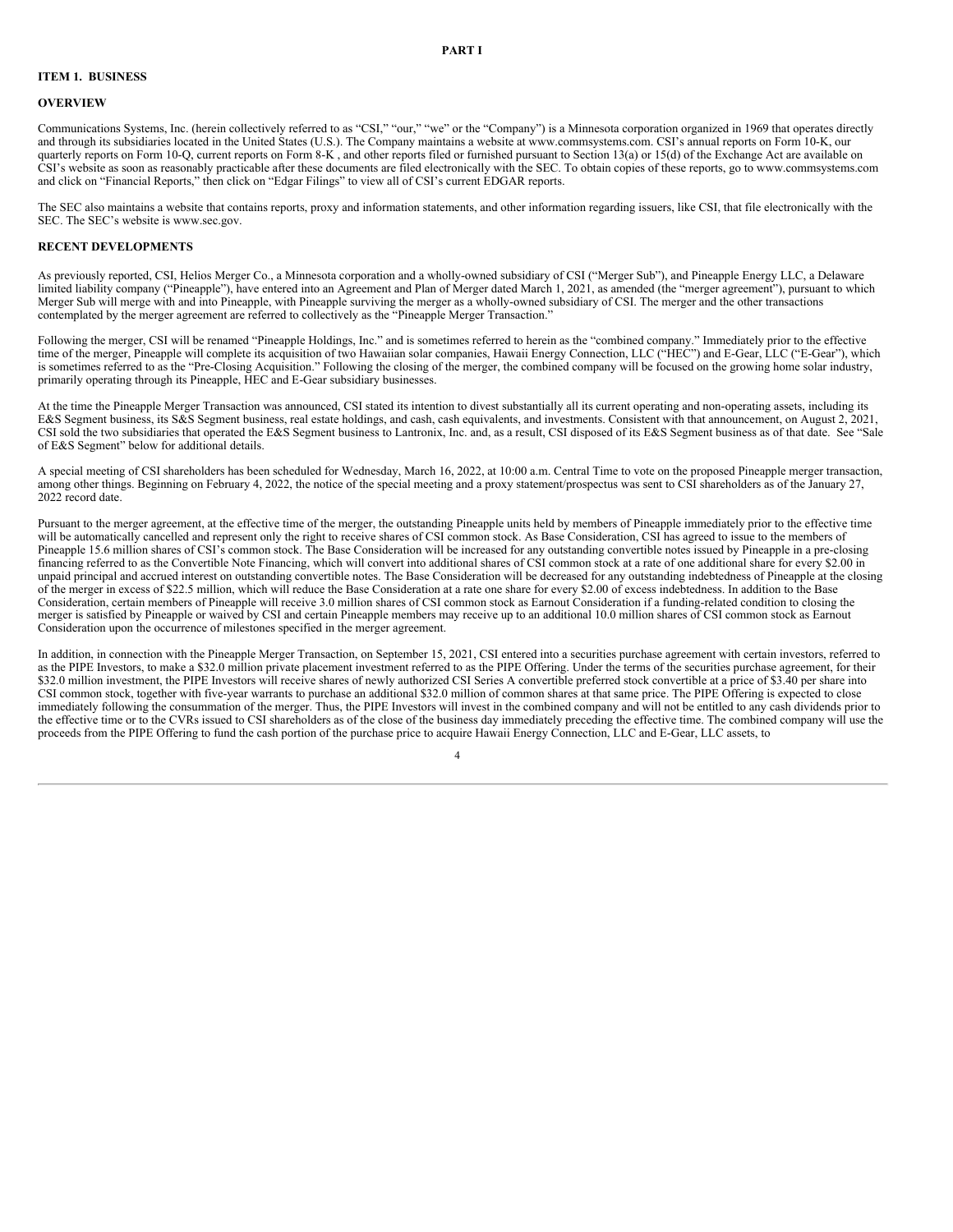repay \$4.5 million of Pineapple's \$7.5 million term loan from Hercules, for transaction expenses, and for working capital to support Pineapple's growth strategy of acquiring leading local and regional solar installers around the United States. It is expected that the Pre-Closing Acquisition, the merger and the PIPE Offering will close sequentially on the same date.

If the merger is approved and the merger is consummated, the shareholders of CSI as of the close of the business day immediately preceding the effective time of the merger will receive one contractual non-transferable contingent value right, or CVR, per share of CSI common stock then held by them. The CVRs will be governed by a CVR agreement by and among CSI, a Rights Agent and a CVR Holders' Representative. The rights and obligations of the CVR agreement will become the rights and obligations of the combined company after the closing of the merger. Under the CVR agreement, holders of the CVRs will be entitled to receive a portion of the proceeds of any divestiture, assignment or other disposition of all assets of CSI or its subsidiaries that are related to CSI's pre-merger business, assets and properties that occur during the 24-month period following the closing of the merger.

The foregoing description of the merger and merger agreement, the PIPE Offering and the securities purchase agreement, and the CVR and CVR agreement, do not purport to be complete and are each qualified in their respective entirety by reference to the merger agreement, the securities purchase agreement and the CVR agreement, respectively.

In addition, see Part I – Item 1A – Risk Factors:

- $\circled{b}$  If the merger is approved by CSI shareholders and the merger is consummated, the combined company will be subject to the risks set forth under Item 1A Risk Factors – "Risks Related to the Combined Company Following Consummation of the Merger."
- · If the merger is not approved by CSI shareholders or the merger is not consummated for any other reason, CSI will be subject to the risks set forth under Item 1A Risk Factors – "Risks Related to CSI Following Termination of the Merger."

# **SALE OF SUTTLE BUSINESSS**

Suttle, Inc. was a significant component of CSI's business since 1969. As a key element of the Company's strategic plan, however, the Company sold substantially all of Suttle's business, assets and operations pursuant to two separate transactions occurring in 2019 and 2020 that were previously reported. See Note 4 of the Notes to the Consolidated Financial Statements, "Discontinued Operations."

As a result of the Suttle sale, unless otherwise noted, all information in this Form 10-K about Suttle will be discussed and presented as discontinued operations and the Company will report its remaining business operations as continuing operations as described below.

# **SALE OF E&S SEGMENT**

On August 2, 2021, the Company and Lantronix, Inc. ("Lantronix") completed the sale by CSI to Lantronix of all of the issued and outstanding stock of CSI's wholly owned subsidiary, Transition Networks, Inc., and the entire issued share capital of its wholly owned subsidiary, Transition Networks Europe Limited (collectively with Transition Networks, Inc., the "TN Companies"), pursuant to a securities purchase agreement dated April 28, 2021 ("E&S Sale Transaction"). See Note 4 of the Notes to the Consolidated Financial Statements, "Discontinued Operations."

As a result of the E&S Sale Transaction, unless otherwise noted, all information in this Form 10-K about the E&S Segment will be discussed and presented as discontinued operations and the Company will report its remaining business operations as continuing operations as described below.

# **OVERVIEW OF CURRENT CSI OPERATIONS**

Following the E&S Sale Transaction, the Company classifies its business operations into one segment, its Services & Support segment. The Services & Support segment is comprised of CSI's JDL Technologies, Inc. ("JDL Technologies" or "JDL") and Ecessa Corporation ("Ecessa") businesses. JDL is based in Fort Lauderdale, Florida, and Ecessa is based in Minnetonka, Minnesota. Services & Support ("S&S") provides technology solutions that address prevalent IT challenges, including network resiliency, security products and services, network virtualization, and cloud migrations, IT managed services, wired and wireless network design and implementation, and converged infrastructure configuration, deployment and management. The Services & Support segment includes the business operations of IVDesk, which was purchased in November 2020. Services & Support's 2021 sales were \$7,483,000 compared to 2020 sales of \$8,777,000. Project and product revenue totaled \$1,168,000 in 2021 or 16% of segment sales compared to \$5,120,000 in 2020 or 58% of this segment's sales. Services revenues increased to \$6,315,000 in 2021 from \$3,657,000 in 2020.

As noted within this Form 10-K, we have classified the operations of the E&S Segment as discontinued operations for 2021 and 2020. Non-allocated general and administrative expenses are separately accounted for as "Other" in the Company's segment reporting.

| I<br>I |
|--------|
| ×<br>٧ |
|        |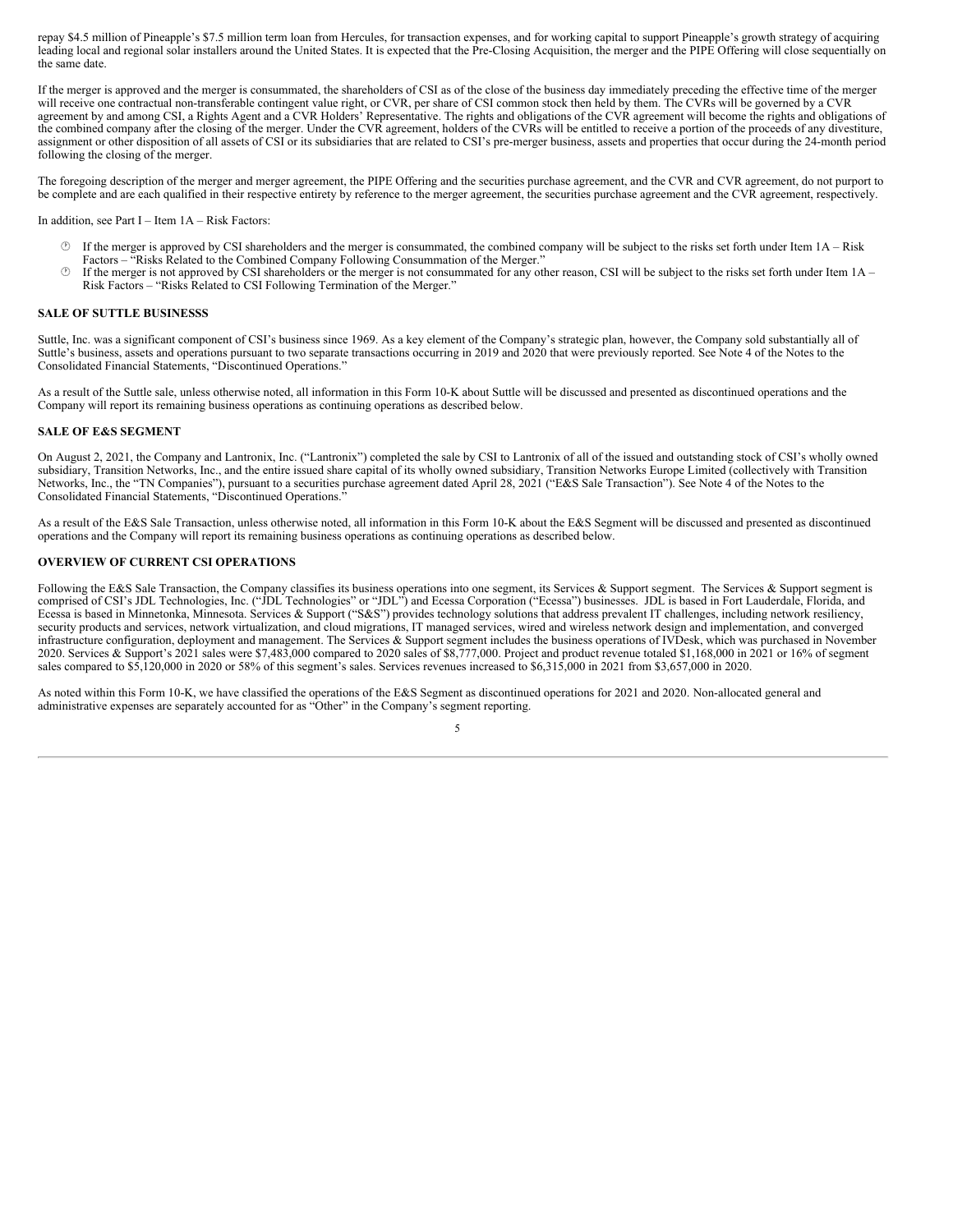Additionally, any indirect general and administrative costs previously allocated to Suttle and the E&S Segment are also included in "Other." Intersegment revenues are eliminated upon consolidation.

# **Markets and Marketing**

Services & Support differentiates itself from its competitors by continuously adopting and adapting to changes in available IT services, ensuring it continues to provide new and innovative solutions to its clients and prospective clients. This ensures this business segment remains well qualified to help clients with their use of technology and IT resources to meet business objectives and regulatory requirements.

Services & Support partners with clients to provide complete support for their information technology environments, from servers to software applications, from the networklevel down to the desktop level. Under a typical managed services agreement, S&S provides virtual Chief Information Officer ("CIO") services to client management, deploys, manages, secures, and supports each client's IT systems and services, provides helpdesk support to the client's user community, and adds value to the client's business by enabling the client to focus instead on its core competencies. Services & Support's key avenues for delivering on this commitment, and its competitive advantages, include on-premise managed services operations center and secure, state-of-the-art hosted datacenter and partnerships with industry leading solution providers. The managed services operations center leverages the best available tools, applications, practices, and resources to deliver a consistent, quality customer experience. Services & Support holds the MSP Trustmark credential from CompTIA<sup>TM</sup> and is a member of the MSP Alliance<sup>TM</sup>.

Services & Support's portfolio of technology solutions reflects the regular introduction of new technologies and delivery methodologies and the increasing demand among businesses for innovative solutions to strengthen their respective competitive edges and address prevailing IT challenges. With its team of professionally certified engineers, more than 250 years of technical experience, and talented leadership, S&S develops IT solutions that effectively meet these demands. To sustain its leading-edge position, S&S also maintains robust partnerships with strategic manufacturers and is a 3CX VoIP Gold Partner, HP Enterprise Gold Partner, Microsoft Gold Partner, eMDs Solution Provider, and Citrix Silver level Solutions Service Provider.

# **Customers**

In 2021, Services & Support aggressively targeted its primary vertical markets of healthcare, financial services, commercial business and education.

# *Healthcare:*

Services & Support continues to serve as a trusted partner to its healthcare clients, offering SD-WAN devices and an array of services that address HIPAA Security Rule and Privacy Rule compliance requirements, including its flagship cloud-based service, HIPAA FastTrack<sup>TM</sup>, which enables healthcare providers to achieve compliance with the complex requirements of the HIPAA. Services & Support's managed services practice supports clients ranging from single-office providers, to multi-location regional specialists, to their regulated suppliers and business associates.

# *Financial Services:*

Services & Support provides a variety of solutions to the financial services industry. Most notably in the areas of SD-Wan and Network Redundancy which provides a never down network to many local and regional banks and our hosted cloud desktop solution which CPA firms both large and small have adopted to ensure their agents have consistent and secure access to their industry solutions and sensitive client data.

#### *Commercial:*

Services & Support provides support and service to a diverse commercial client set. In 2021, Services & Support continued to place emphasis on an expanded set of security solutions layered on top of its Cloud-Based IT Managed Services. This enabled Services & Support to provide an even more secure total solution that included security awareness testing and training of client end users which has become increasingly important as threats to an organization's security are focused more and more on end users as the weakest link.

### *Education:*

During 2020, Services & Support continued to support a multi-year project to provide wireless network services and datacenter upgrades for several hundred public K-12 schools in Florida. Most of the Company's work on this project was completed in 2020. The education vertical remains an important element of Services & Support's overall market strategy. Much of the Company's historical revenue from the education sector has been derived from a school district in Florida. The Company has substantially completed its work on this project and was not selected as the primary vendor on the next multi-year project for this school district but was selected as the secondary vendor for structured cabling and enterprise networking. JDL continued to provide certain data center support services in 2021.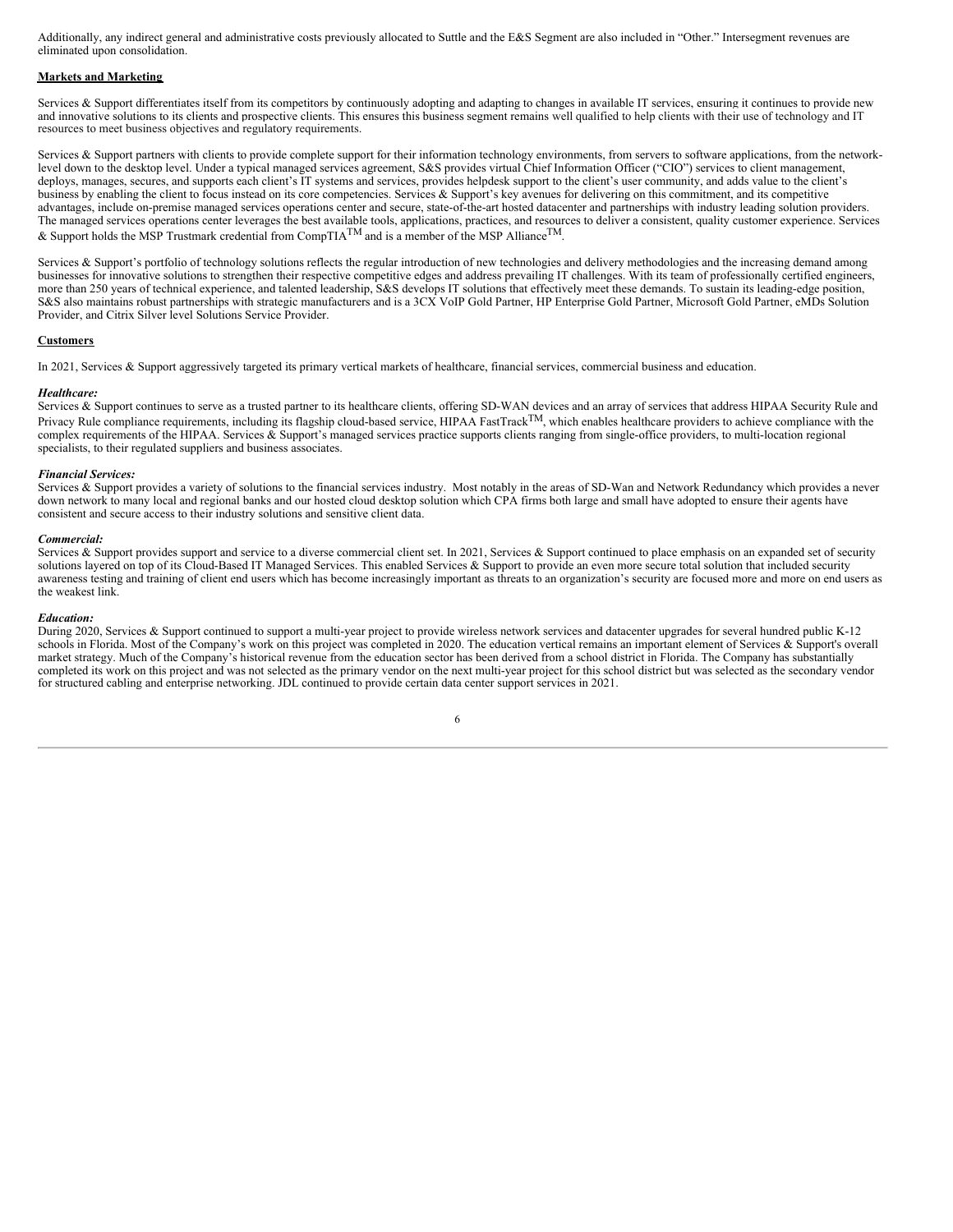# **Products and Services**

As a managed service provider and value-added reseller, Services & Support specializes in delivering technology solutions that free organizations to focus on the strategic business activities and core competencies critical to their financial success. Services & Support's technology solutions encompass an extensive range of networking, virtualization, cloud, cybersecurity, and infrastructure services, most of which are available under JDL managed services contracts and a proprietary offering with Ecessa's SD-WAN device which provides Never Down ® networks. By deploying automatic failover and leveraging up to 25 communication links ranging from MPLS (multiprotocol label switching), lower cost broadband, cable, satellite, microwave or cellular 5G/4G/LTE, Ecessa's SD-WAN devices guarantee network and Internet uptime. As technology continues its move to the cloud, JDL aggressively markets its portfolio of cloud-based service offerings and SD-WAN devices to healthcare and commercial business. Its HIPAA FastTrack<sup>TM</sup> and Security FastTrack<sup>TM</sup> services, available in the JDL Cloud powered by Citrix, have won awards for product innovation, just as Services & Support has been recognized in the industry as a leading Managed Service Provider. Services & Support engineers are trained and certified in the newest cloud and other technology solutions.

#### *Managed Services:*

Services & Support continues to refine its Managed Services offering as the industry matures taking it from a traditional remote management model to a hosted service offering that grants Services & Support greater control, enables tighter service level agreements and increases margins while providing clients with a more service rich, cost effective, and secure environments for their IT systems. Services & Support serves a diverse base of clients with locations throughout the United States, offering managed service programs designed specifically for the healthcare and commercial markets. These robust programs meet HIPAA compliance standards and, while the majority of clients are supported remotely, independent of geographic borders, Services & Support is also able to provide on-site network management and help desk support for key enterprise clients in the South Florida, Atlanta, Georgia, and Minneapolis/St. Paul, Minnesota markets. Services & Support's managed services include network management, availability assurance, event alerting and incident management services; server, workstation, mobile device, and other asset management services; security services including software patching, firewall, antivirus, anti-malware, and cybersecurity intrusion detection and prevention services; help desk support for client users; SIP-trunking, voice over IP and office management services; migration, conversion and vendor management; and technical consulting services and training.

#### *Cloud Solutions:*

With widespread adoption of cloud solutions on the rise, Services & Support continues to focus on these solutions as key offerings with significant revenue growth potential. Azure® cloud solutions, wireless as a service, infrastructure as a service, and Citrix® as a service (sold as Services & Support FastTrack) are among Services & Support's most successful cloud offerings, with others including backup, storage, voice over IP, firewall and email as cloud or hosted services. The benefits to clients are numerous and include vertical and horizontal scalability, internal bandwidth conservation, and simplification of IT management within client organizations, while Services & Support benefits from substantial economies of scale and standardization. All Services & Support cloud offerings are billable as monthly recurring revenue under its managed service model, and Services & Support is committed to bringing the benefits of cloud services to all clients.

#### *Network Services:*

Services & Support's roots are in network services, and these services remain central to its role as a managed service provider and value-added reseller. The Services & Support team has extensive experience and professional certifications in assessing, architecting, designing, and implementing wired and wireless networks as well as entire technology infrastructures. Networking services also include network infrastructure as a service, network design and deployment, network and endpoint security, SD-WAN and SASE offerings, edge security, network optimization, and device installation/configuration services.

#### *Virtualization:*

Whether hosted on premise, in Services & Support's private cloud, or on third-party platforms such as Azure or Amazon Web Services ("AWS®"), using virtualization across an organization's IT environment delivers greater agility, mobility and efficiency. Services & Support's virtualization engineers assess, design, deploy, and manage virtualization programs that are designed to ensure user access to any workload, anytime, anywhere, on any device. Services & Support's virtualization services encompass network infrastructure, security, desktops, servers, applications, storage, and any combination thereof, including connectivity and software licensing. As Services & Support clients continue to adopt virtualization, they experience the economies of scale, reduced capital requirements, enhanced security, and disaster recovery protections that are inherent in virtualized environments.

# **Competition**

The Company expects the Managed Services market will continue to grow significantly over the next several years, and as a result will attract additional competitors, becoming an even more competitive industry. In response to these factors, Services & Support's focus is to quickly adapt to the changing needs of its clients through the adoption and productizing of new IT Service technologies as they become available. An example of this was the addition of several security services to the Services & Support portfolio in 2021 including Microsoft 365's Workforce Modernization which includes a suite of solutions designed to enhance security and flexibility from the workstation to cloud hosted applications. By ensuring Services & Support continuously evaluates the services we offer with a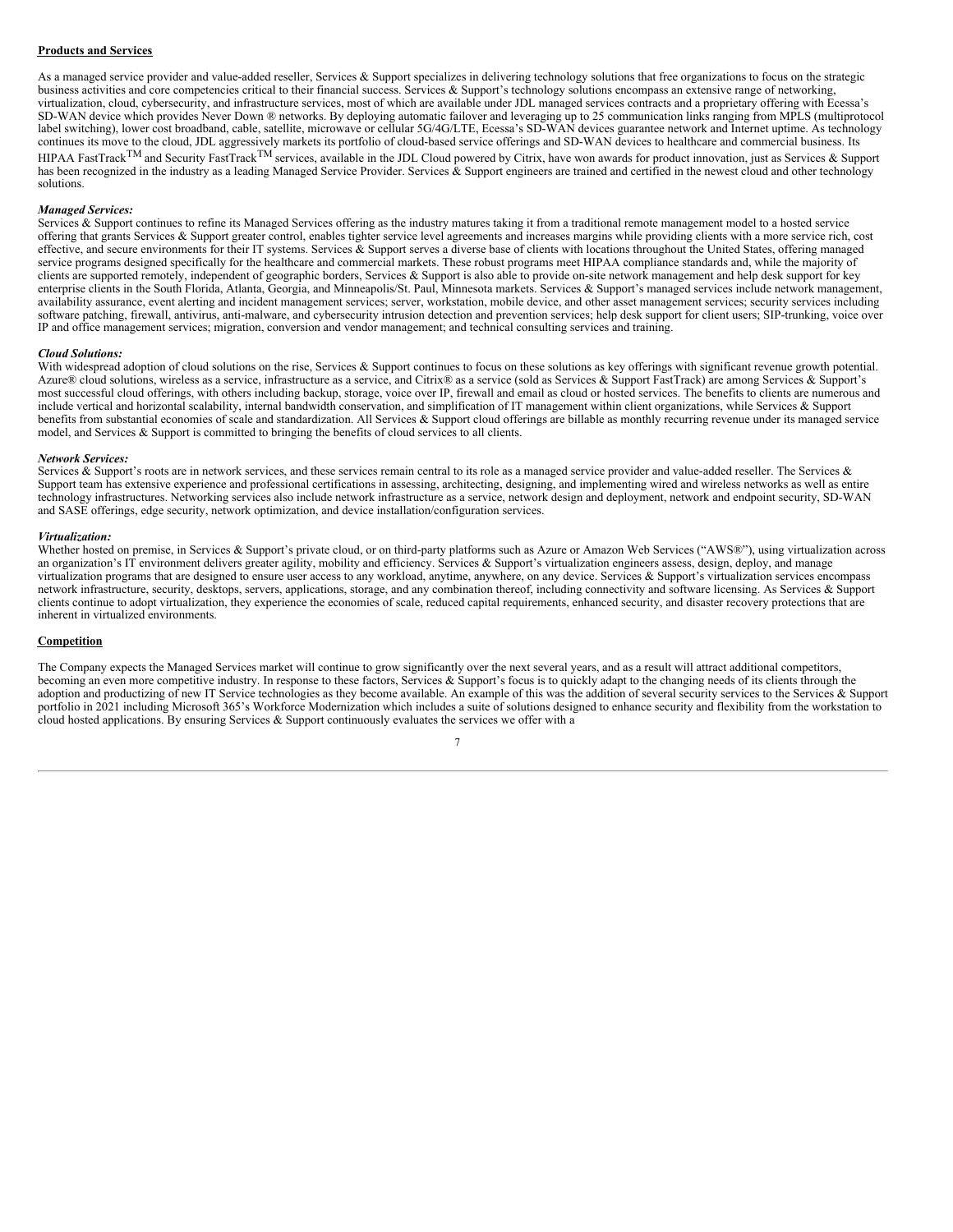focus on the changing market, we are able to provide a better range of services to our clients and prospects while increasing their reliance upon us as their IT service provider.

# **Order Book**

Outstanding customer orders and contracts for Services & Support products and services were approximately \$2,800,000 at March 1, 2022 and \$4,333,000 at March 1, 2021. The Company does not consider current outstanding orders and contracts as a significant indicator of longer-term future results.

#### **Human Capital**

As of March 1, 2022, the Company employed 39 people. Of this number, 31 were employed within the Services & Support segment, and 8 in corporate general and administrative positions. We consider our relations with our employees to be good. None of our employees are currently represented by a labor union.

The Company's employees are critical to the Company's ability to execute the strategic direction and transactions approved by the CSI board of directors, including the continued operation of the S&S segment, the Company's efforts to pursue and consummate the Pineapple Merger Transaction and related transactions, and the Company's divestiture of substantially all its current operating and non-operating assets as part of CSI's previously stated intention.

Despite the uncertainties presented by the proposed Pineapple Merger Transaction and related transactions, the Company aims to attract and retain qualified personnel and provides wages and benefits that are competitive locally to reward employees for performance. The Company values innovation, inclusion and diversity, safety and engagement as they attract, develop, and retain the best talent. We have adopted a diversity statement that is posted on our website at https://www.commsystems.com/corporate-governance/communications-systems-inc-diversity-inclusion-statement/.

The health and safety of our employees is a top priority of our leaders. In response to the COVID-19 pandemic, we instituted temporary office closures, implemented shelterin-place orders and restrictions and instituted a mandatory work from home policy for substantially all office employees, and instituted social distancing work rules for operations personnel that continued to work in our facilities to satisfy customer orders. We believe the Company has generally been successful implementing proactive measures to protect the health and safety of its employees while maintaining business continuity and high levels of service to our customers.

# ITEM 1A. RISK FACTORS

As described in this Annual Report on Form 10-K, on March 1, 2021, CSI, Helios Merger Co., a Minnesota corporation and a wholly-owned subsidiary of CSI ("Merger Sub"), and Pineapple Energy LLC, a Delaware limited liability company ("Pineapple"), entered into a merger agreement, pursuant to which Merger Sub will merge with and into Pineapple, with Pineapple surviving the merger as a wholly-owned subsidiary of CSI. The merger and the other transactions contemplated by the merger agreement are referred to collectively as the "Pineapple Merger Transaction." Following the merger, CSI will be renamed "Pineapple Holdings, Inc." and is sometimes referred to herein as the "combined company." As consideration for the merger, CSI will issue shares of its common stock to the members of Pineapple and the members of Pineapple will become the majority owners of CSI's outstanding common stock upon the closing of the merger. The Pineapple Merger Transaction is subject to approval by the CSI shareholders at a special meeting of shareholders that has been scheduled for Wednesday, March 16, 2022, at 10:00 a.m. Central Time.

If the merger is approved by CSI shareholders and the merger is consummated, the combined company will be subject to the risks set forth under "**Risks Related to the Combined Company Following Consummation of the Merger**."

If the merger is not approved by CSI shareholders or the merger is not consummated for any other reason, CSI will be subject to the risks set forth under "**Risks Related to CSI Following Termination of the Merger**."

Certain statements contained in this Annual Report on Form 10-K are "forward-looking" statements within the meaning of and in reliance on the Private Securities Litigation Reform Act of 1995, which provides a "safe harbor" for forward-looking statements. Actual events and results may differ materially from those expressed or forecasted in forward-looking statements due to a number of factors, including those factors discussed below.

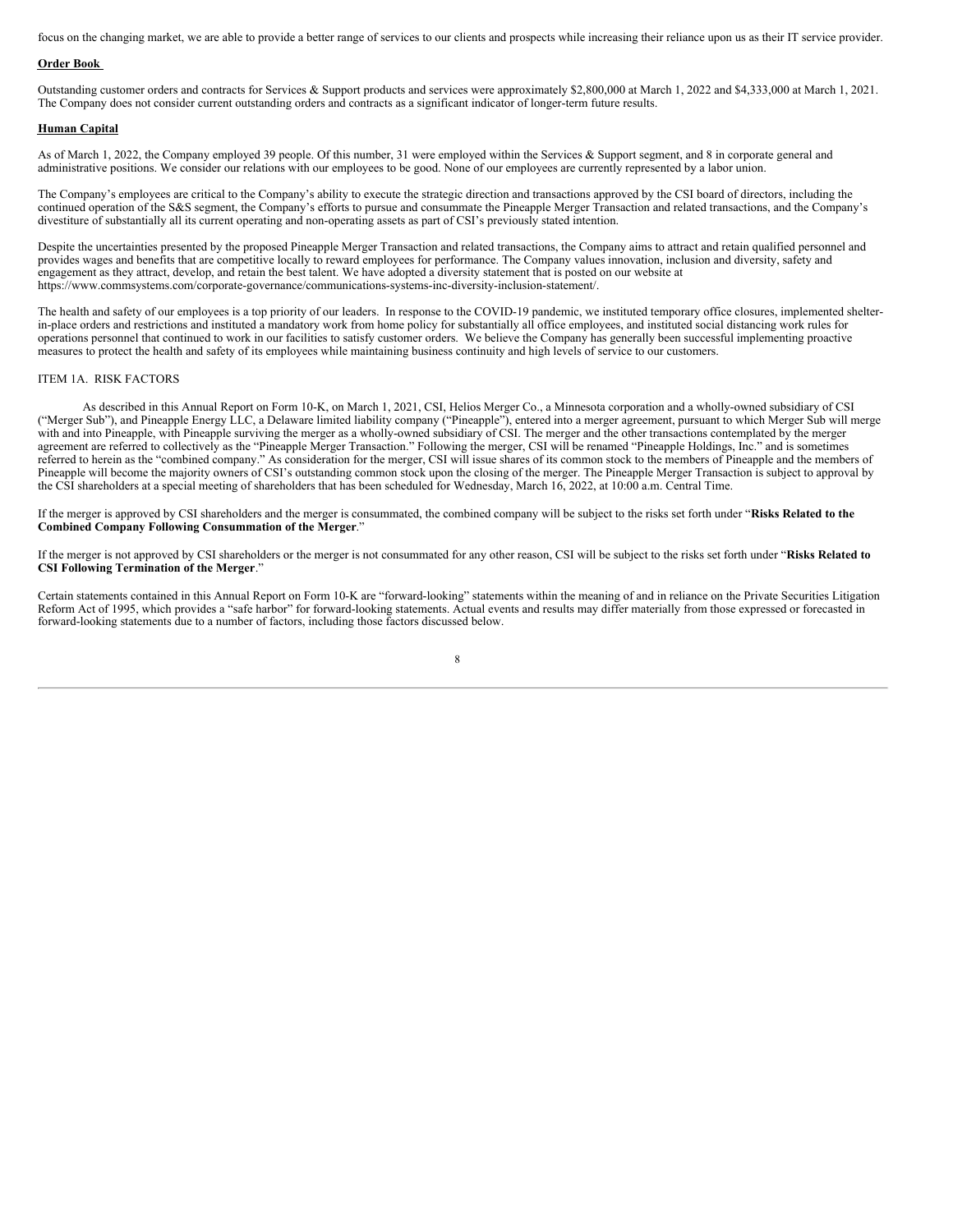### **Risks Related to the Combined Company Following Consummation of the Merger**

# *Risks Relating to the Combined Company's Business*

# **The combined company's growth strategy depends on the continued origination of solar service agreements.**

The combined company's growth strategy depends on the continued origination of solar service agreements. The combined company may be unable to originate additional solar service agreements and related solar energy systems in the numbers or at the pace the combined company currently expects for a variety of reasons, including, but not limited to, the following:

- $\circled{2}$  demand for solar energy systems failing to develop sufficiently or taking longer than expected to develop;<br> $\circled{2}$  residential solar energy technology being unavailable at economically attractive prices as a res
- residential solar energy technology being unavailable at economically attractive prices as a result of factors outside of the combined company's control, including utility prices not rising as quickly as anticipated;
- $\degree$  issues related to financing, construction, permitting, the environment, governmental approvals and the negotiation of solar service agreements;<br>a reduction in government incentives or adverse changes in policy and la
- a reduction in government incentives or adverse changes in policy and laws for the development or use of solar energy, including net metering, solar renewable energy credits ("SRECs") and tax credits;
- $\circled{r}$  other government or regulatory actions that could adversely affect the combined company's business model;<br> $\circled{r}$  sumply chain issues considering most residential solar panels are manufactured outside the US:
- 
- $\circled{r}$  supply chain issues considering most residential solar panels are manufactured outside the US;<br> $\circled{r}$  negative developments in public perception of the solar energy industry; and  $\degree$  negative developments in public perception of the solar energy industry; and competition from other solar companies following a similar business plan to
- competition from other solar companies following a similar business plan to that contemplated by the company and other energy technologies, including the emergence of alternative renewable energy technologies.

If the challenges of originating solar service agreements increase, the combined company's pool of available opportunities may be limited, which could have a material adverse effect on its business, financial condition, cash flows and results of operations.

### If sufficient additional demand for residential solar energy systems does not develop or takes longer to develop than the combined company anticipates, its ability to **originate solar service agreements may decrease.**

The distributed residential solar energy market is at a relatively early stage of development in comparison to fossil fuel-based electricity generation. If additional demand for distributed residential solar energy systems fails to develop sufficiently or takes longer to develop than the combined company anticipates, it may be unable to originate additional solar service agreements and related solar energy systems to grow its business. In addition, demand for solar energy systems in the combined company's targeted markets may not develop to the extent it anticipates. As a result, the combined company may be unsuccessful in broadening its customer base through origination of solar service agreements and related solar energy systems within its current markets or in new markets it may enter.

Many factors may affect the demand for solar energy systems, including, but not limited to, the following:

- $\circled{?}$  availability, substance and magnitude of solar support programs, including government targets, subsidies incentives renewable portfolio standards and residential net metering rules:
- $\circled{e}$  subsidies, incentives, renewable portfolio standards and residential net metering rules;<br> $\circled{e}$  the relative pricing of other conventional and non-renewable energy sources, such as n
- the relative pricing of other conventional and non-renewable energy sources, such as natural gas, coal, oil and other fossil fuels, wind, utility-scale solar, nuclear, geothermal and biomass;
- · performance, reliability and availability of energy generated by solar energy systems compared to conventional and other non-solar renewable energy sources;
- · availability and performance of energy storage technology, the ability to implement this technology for use in conjunction with solar energy systems and the cost competitiveness this technology provides to customers as compared to costs for those customers that rely solely on the conventional electrical grid; and  $\circledR$  general economic conditions, supply chain conditions and the level of interest rates.

The residential solar energy industry is constantly evolving, which makes it difficult to evaluate the combined company's prospects. The combined company cannot be certain if historical growth rates reflect future opportunities or whether it will achieve the growth it anticipates. The failure of distributed residential solar energy to achieve, or its being significantly delayed in achieving, widespread adoption could have a material adverse effect on the combined company's business, financial condition and results of operations.

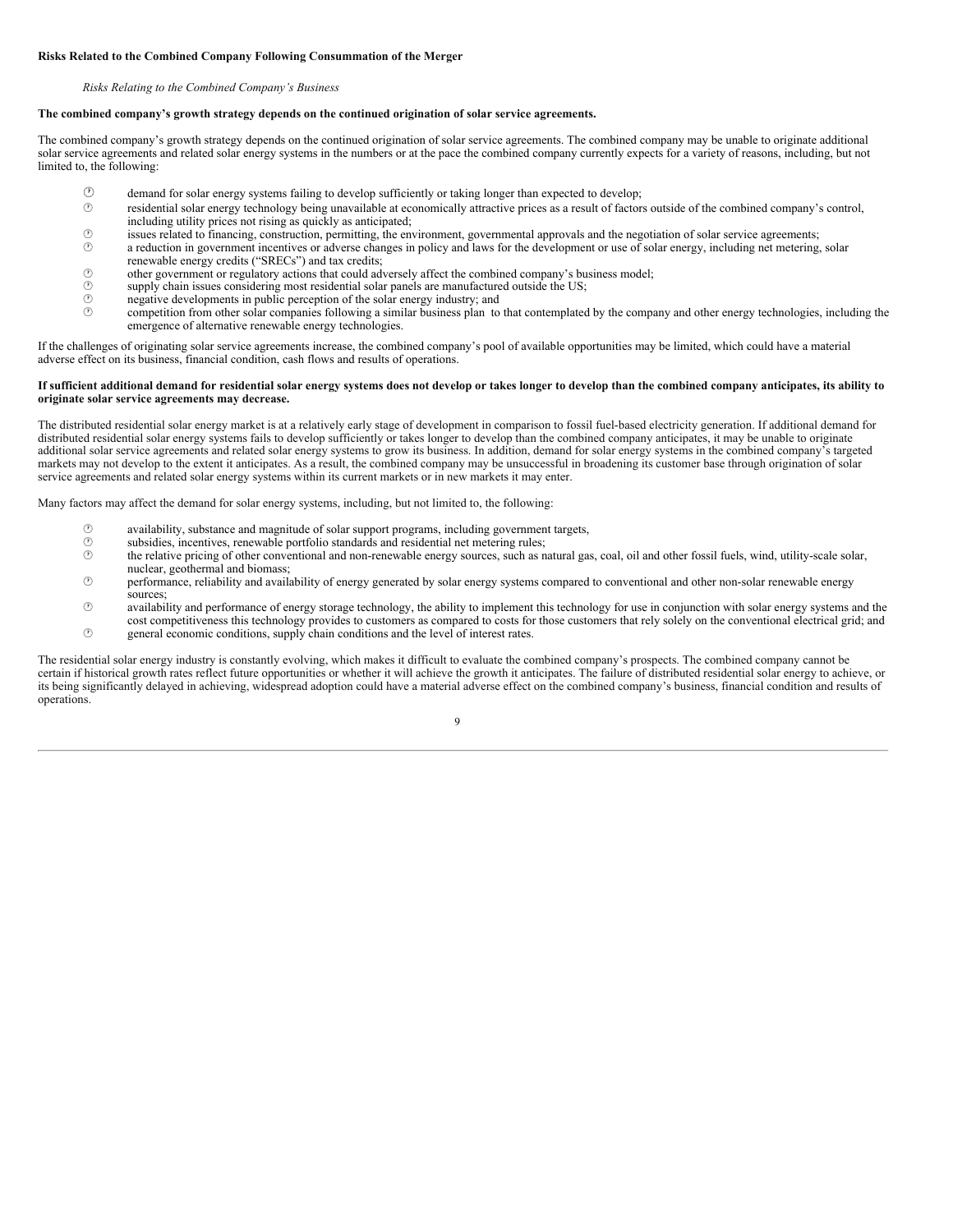#### If the combined company fails to manage its operations and growth effectively, it may be unable to execute its business plan, maintain high levels of customer service **or adequately address competitive challenges.**

The combined company will be focused on achieving significant revenue growth in the future measured by its number of customers and it intends to continue its efforts to expand its business within existing and new markets. This growth may place a strain on the combined company's management, operational and financial infrastructure. The combined company's growth requires management to devote a significant amount of time and effort to maintain and expand its relationships with customers and third parties, attract new customers, arrange financing for its growth and manage its expansion into additional markets.

In addition, the combined company's current and planned operations, personnel, information technology and other systems and procedures might be inadequate to support future growth and may require it to make additional unanticipated investments in its infrastructure. The combined company's success and ability to further scale its business will depend, in part, on its ability to manage these changes in a cost-effective and efficient manner.

If the combined company cannot manage its operations and growth, it may be unable to meet its or others' expectations regarding growth, opportunity and financial targets, take advantage of market opportunities, execute its business strategies or respond to competitive pressures. This could also result in declines in quality or customer satisfaction, increased costs, difficulties in introducing new offerings or other operational difficulties. Any failure to effectively manage the combined company's operations and growth could adversely impact its reputation, business, financial condition, cash flows and results of operations.

# A material reduction in the retail price of electricity charged by electric utilities or other retail electricity providers could harm the combined company's business, **financial condition and results of operations.**

Decreases in the retail price of electricity from electric utilities or from other retail electric providers, including other renewable energy sources such as larger-scale solar energy systems, could make the combined company's offerings less economically attractive. The price of electricity from utilities could decrease for any one or more reasons, including but not limited to:

- $\circ$  the construction of a significant number of new power generation plants, whether generated by natural gas, nuclear power, coal or renewable energy;<br> $\circ$  the construction of additional electric transmission and distri
- $\circ$  the construction of additional electric transmission and distribution lines;<br> $\circ$  a reduction in the price of natural gas or other natural resources as a resu
- a reduction in the price of natural gas or other natural resources as a result of increased supply due to new drilling techniques or other technological developments
- <sup>2</sup> a relaxation of associated regulatory standards or broader economic or policy developments;<br><sup>2</sup> less demand for electricity due to energy conservation technologies and public initiatives to re
- less demand for electricity due to energy conservation technologies and public initiatives to reduce electricity consumption or to recessionary economic conditions; and
- · development of competing energy technologies that provide less expensive energy.

A reduction in electric utilities' rates or changes to peak hour pricing policies or rate design (such as the adoption of a fixed or flat rate or adding fees to homeowners that have residential solar systems) could also make the combined company's offerings less competitive with the price of electricity from the electrical grid. If the cost of energy available from electric utilities or other providers were to decrease relative to solar energy generated from residential solar energy systems or if similar events affecting the economics of the combined company's offerings were to occur, it may have difficulty attracting new customers or existing customers may default or seek to terminate, cancel or otherwise avoid the obligations under their solar service agreements. For example, large utilities in California have started transitioning customers to time-of-use rates and also have adopted a shift in the peak period for time-of-use rates to later in the day. Unless grandfathered under a different rate, residential customers with solar energy systems may be required to take service under time-of-use rates with the later peak period. Moving utility customers to time-of-use rates or the shift in the timing of peak rates for utility-generated electricity to include times of day when solar energy generation is less efficient or non-operable could also make the combined company's offerings less competitive. Time-of-use rates could also result in higher costs for the combined company's customers whose electricity requirements are not fully met during peak periods by the combined company's solar systems.

Additionally, the price of electricity from utilities may grow less quickly than the price escalator feature in certain of the combined company's solar service agreements, which could also make its solar energy systems less competitive with the price of electricity from the electrical grid and result in a material adverse effect on the combined company's business, financial condition and results of operations.

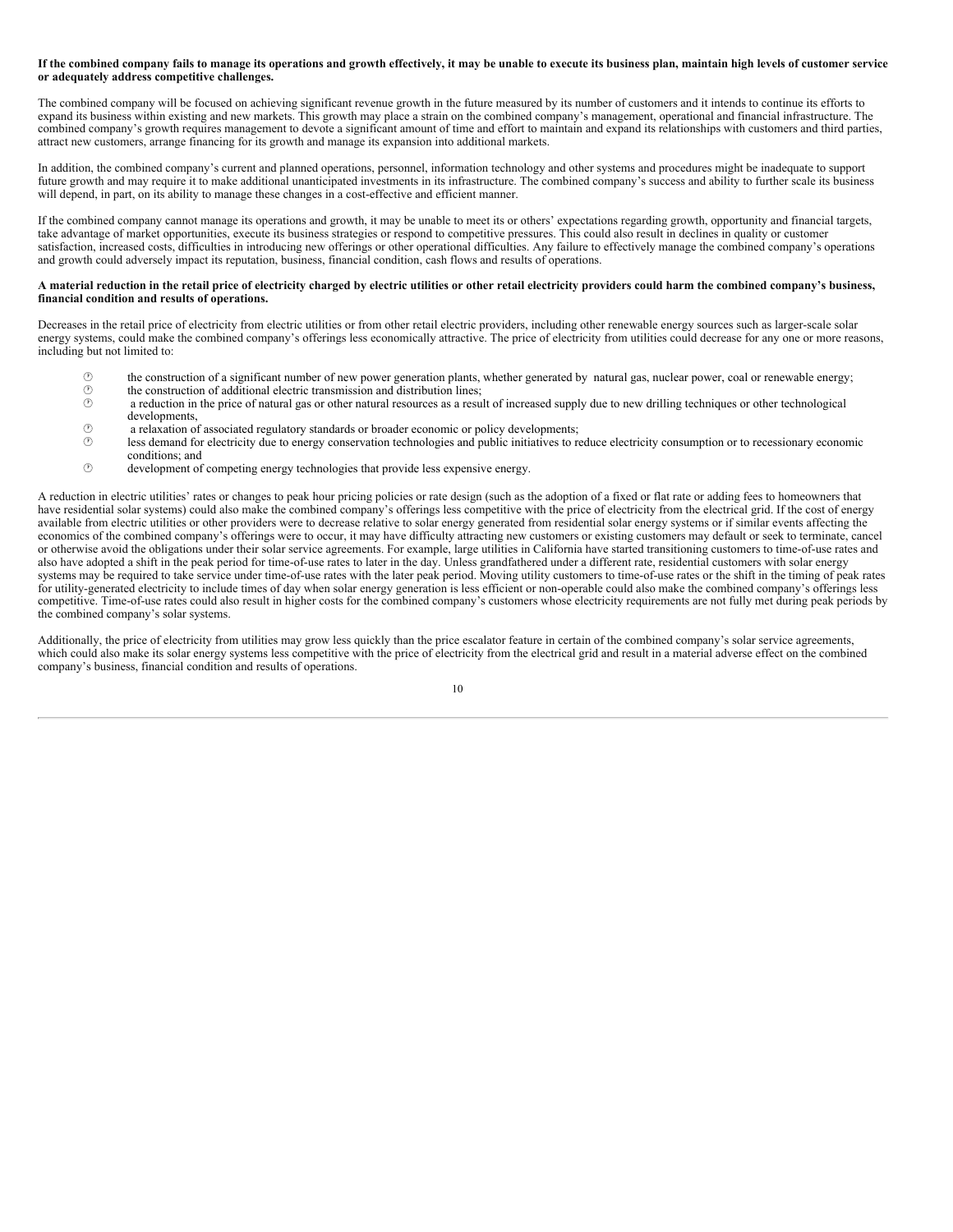# The combined company needs to obtain substantial additional financing arrangements to provide working capital and growth capital and if financing is not available to it on acceptable terms when needed, its ability to continue to grow its business would be materially adversely impacted.

Distributed residential solar power is a capital-intensive business that relies heavily on the availability of debt and equity financing sources to fund solar energy system purchase, design, engineering and other capital expenditures. The combined company's future success depends in part on its ability to raise capital from third-party investors and commercial sources, such as banks and other lenders, on competitive terms to help finance the deployment of its solar energy systems. The combined company seeks to minimize its cost of capital to improve profitability and maintain the price competitiveness of the electricity produced by, the payments for and the cost of its solar energy systems. Although the combined company relies on access to capital to cover the costs related to bringing its solar energy systems in service, its customers ultimately bear responsibility for those costs pursuant to the solar service agreements.

To meet the capital needs of the combined company's growing business, it will need to obtain additional debt or equity financing from current and new investors. If any of the combined company's current debt or equity investors decide not to invest in it in the future for any reason, or decide to invest at levels inadequate to support its anticipated needs or materially change the terms under which they are willing to provide future financing, it will need to identify new investors and financial institutions to provide financing and negotiate new financing terms. In addition, the combined company's ability to obtain additional financing through the asset-backed securities market or other secured debt markets is subject to the combined company having sufficient assets eligible for securitization as well as the combined company's ability to obtain and maintain appropriate credit ratings. If the combined company is unable to raise additional capital in a timely manner, its ability to meet its capital needs and fund future growth may be **limited** 

Delays in obtaining financing could cause delays in expanding in existing markets or entering into new markets and hiring additional personnel. Any future delays in capital raising could similarly cause the combined company to delay deployment of a substantial number of solar energy systems for which it has signed solar service agreements with customers. The combined company's future ability to obtain additional financing depends on banks' and other financing sources' continued confidence in its business model and the renewable energy industry as a whole. It could also be impacted by the liquidity needs of such financing sources themselves. The combined company faces intense competition from a variety of other companies, technologies and financing structures for such limited investment capital. If the combined company is unable to continue to offer a competitive investment profile, it may lose access to these funds or they may only be available to it on terms less favorable than those received by its competitors. For example, if the combined company experiences higher customer default rates than it has historically experienced, it could be more difficult or costly to attract future financing. Any inability to secure financing could lead the combined company to cancel planned installations, impair its ability to accept new customers or increase its borrowing costs, any of which could have a material adverse effect on its business, financial condition and results of operations.

#### The combined company's business prospects are dependent in part on a continuing decline in the cost of solar energy system components and the combined company's business may be adversely affected to the extent the cost of these components stabilize or increase in the future.

The market for residential solar energy systems has benefitted from the declining cost of solar energy system components and to the extent these costs stabilize, decline at a slower rate or increase, the combined company's future growth rate may be negatively affected. The declining cost of solar energy system components and the raw materials necessary to manufacture them has been a key driver in the price of solar energy systems, the prices charged for electricity and customer adoption of solar energy. Solar energy system component and raw material prices may not continue to decline at the same rate as they have over the past several years or at all. In addition, growth in the solar industry and the resulting increase in demand for solar energy system components and the raw materials necessary to manufacture them may also put upward pressure on prices. An increase of solar energy system components and raw materials prices could slow the combined company's growth and cause its business and results of operations to suffer. Further, the cost of solar energy system components and raw materials has increased and could increase in the future due to tariff penalties, duties, the loss of or changes in economic governmental incentives or other factors.

#### The combined company faces competition from centralized electric utilities, retail electric providers, independent power producers and renewable energy **companies.**

The solar energy and renewable energy industries are both highly competitive and continually evolving as participants strive to distinguish themselves within their markets and compete with large centralized electric utilities. The combined company will compete with these centralized electric utilities primarily based on price (cents per kWh), predictability of future prices (by providing pre-determined annual price escalations) and the ease by which customers can switch to electricity generated by its solar energy systems. The combined company may also compete based on other value-added benefits, such as reliability and carbon-friendly power. If the combined company cannot offer compelling value to its customers based on these factors, its business may not grow.

Centralized electric utilities generally have substantially greater financial, technical, operational and other resources than the combined company does. As a result, these competitors may be able to devote more resources to the research, development,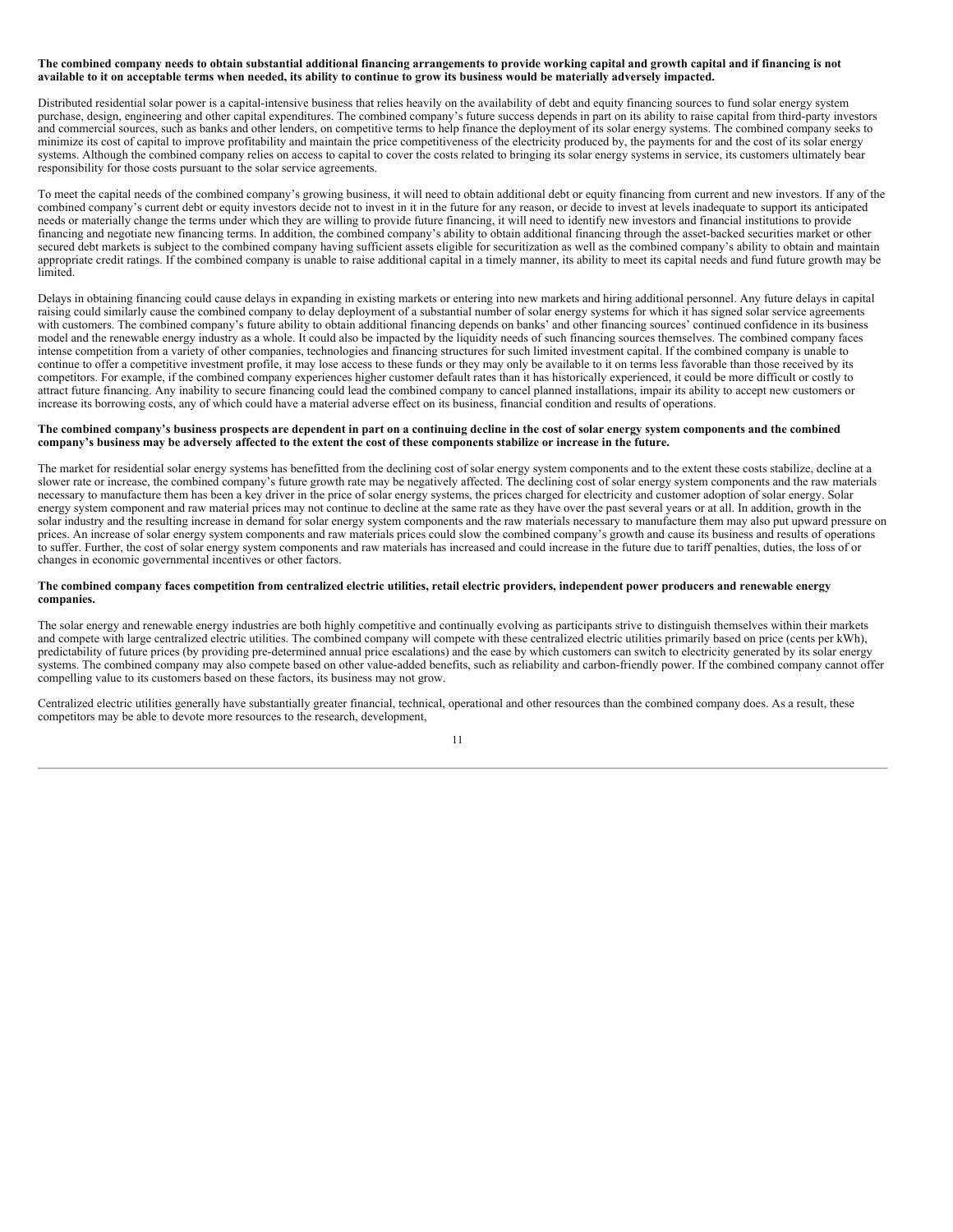promotion and sale of their products or services or respond more quickly to evolving industry standards and changes in market conditions than the combined company can. Centralized electric utilities could also offer other value-added products or services that could help them to compete with the combined company, even if the cost of electricity they offer is higher than the combined company's. In addition, a majority of utilities' sources of electricity is non-solar, which may allow utilities to sell electricity more cheaply than electricity generated by the combined company's solar energy systems. Centralized electric utilities could also offer customers the option of purchasing electricity obtained from renewable energy resources, including solar, which would compete with the combined company's offerings.

The combined company will also compete with retail electric providers and independent power producers that are not regulated like centralized electric utilities but that have access to the centralized utilities' electricity transmission and distribution infrastructure pursuant to state, territorial and local pro-competition and consumer choice policies. These retail electric providers and independent power producers are able to offer customers electricity supply-only solutions that are competitive with the combined company's solar energy system options on both price and usage of renewable energy technology while avoiding the longer-term agreements and physical installations the combined company's business model requires. This may limit the combined company's ability to acquire new customers, particularly those who wish to avoid long-term agreements or have an aesthetic or other objection to putting solar panels on their roofs.

The combined company will also compete with solar companies with business models similar to its own, who market to similar potential customers. Some of these competitors specialize in the distributed residential solar energy market and some may provide energy at lower costs than it does. Some of the combined company's competitors offer or may offer similar services and products as the combined company. Many of the combined company's competitors also have significant brand name recognition and have extensive knowledge of its target markets.

The combined company will also compete with solar companies that offer community solar products and utility companies that provide renewable power purchase programs. Some customers might choose to subscribe to a community solar project or renewable subscriber programs instead of installing a solar energy system on their home, which could affect the combined company's sales. Additionally, some utility companies (and some utility-like entities, such as community choice aggregators in California) have generation portfolios that are increasingly renewable in nature. In California, for example, due to recent legislation, utility companies and community choice aggregators in that state are required to have generation portfolios comprised of 60% renewable energy by 2030 and state regulators are planning for utility companies and community choice aggregators to sell 100% greenhouse gas free electricity to retail customers by 2045. As utility companies offer increasingly renewable portfolios to retail customers, those customers might be less inclined to install a solar energy system at their home, which could adversely affect the combined company's growth.

The combined company will compete with companies who sell solar energy systems and services in the commercial, industrial and government markets, in addition to the residential market, in the U.S. and foreign markets. There is intense competition in the residential solar energy sector in the markets in which the combined company operates. As new entrants continue to enter into these markets, the combined company may be unable to grow or maintain its operations and it may be unable to compete with companies that earn revenue in both the residential market and non-residential markets. Further, because Pineapple, HEC and E-Gear currently provide services primarily to residential customers, the combined company will have a less diverse market presence and will be more exposed to potential adverse changes in the residential market than its competitors that sell solar energy systems and services in the commercial, industrial, government and utility markets.

As the solar industry grows and evolves, the combined company will also face new competitors and technologies who are not currently in the market. The combined company's industry is characterized by low technological barriers to entry and well-capitalized companies, including utilities and integrated energy companies, could choose to enter the market and compete with us. The combined company's failure to adapt to changing market conditions and to compete successfully with existing or new competitors will limit its growth and will have a material adverse effect on its business, financial condition and results of operations.

#### Developments in technology or improvements in distributed solar energy generation and related technologies or components may materially adversely affect **demand for the combined company's offerings.**

Significant developments in technology, such as advances in distributed solar power generation, energy storage solutions such as batteries, energy storage management systems, the widespread use or adoption of fuel cells for residential or commercial properties or improvements in other forms of distributed or centralized power production may materially and adversely affect demand for the combined company's offerings and otherwise affect its business. Future technological advancements may result in reduced prices to consumers or more efficient solar energy systems than those available today, either of which may result in current customer dissatisfaction. The combined company may not be able to adopt these new technologies as quickly as its competitors or on a cost-effective basis.

It is possible that the solar energy system deployed on a customer's residence may be outdated prior to the expiration of the term of the related solar service agreement, reducing the likelihood of renewal of the combined company's solar service agreement at the end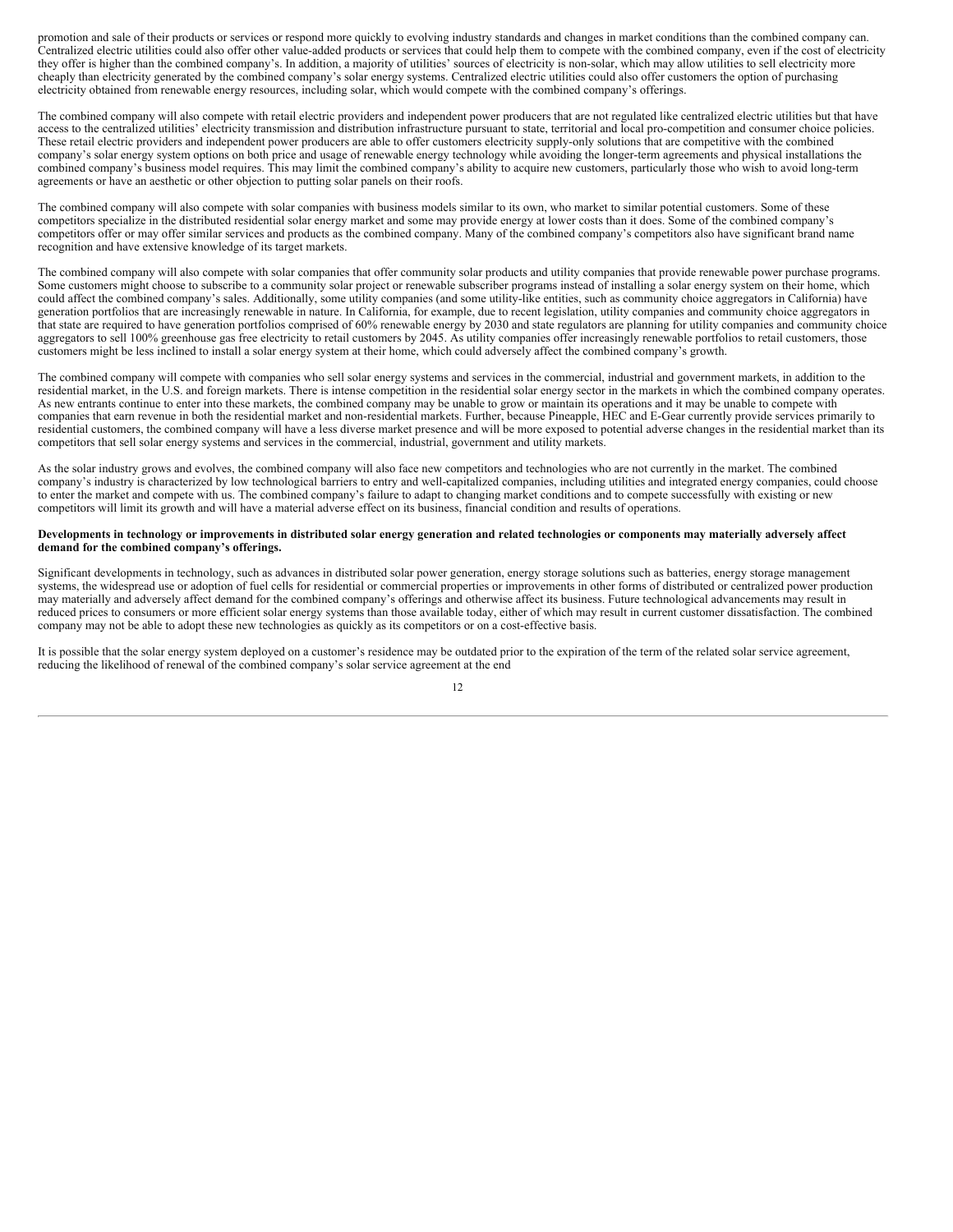of the applicable term and possibly increasing the occurrence of customers seeking to terminate or cancel their solar service agreements or defaults. If current customers become dissatisfied with the price they pay for their solar energy system under the combined company's solar service agreements relative to prices that may be available in the future or if customers become dissatisfied by the output generated by their solar energy systems relative to future solar energy system production capabilities, or both, this may lead to customers seeking to terminate or cancel their solar service agreements or higher rates of customer default, which would adversely affect the combined company's business, financial condition and results of operations. Additionally, recent technological advancements may affect the combined company's business in ways it does not currently anticipate. Any failure by the combined company to adopt or have access to new or enhanced technologies or processes, or to react to changes in existing technologies, could result in product obsolescence or the loss of competitiveness of and decreased consumer interest in its solar energy services, which could have a material adverse effect on its business, financial condition and results of operations.

# The combined company will depend on a limited number of suppliers of solar energy system components and technologies to adequately meet demand for its solar **energy systems.**

The combined company will purchase solar panels, inverters, energy storage systems and other system components and instruments from a limited number of suppliers making it susceptible to quality issues, shortages and price changes. If one or more of the suppliers the combined company relies upon to meet anticipated demand ceases or reduces production due to its financial condition, acquisition by a competitor or otherwise, is unable to increase production as industry demand increases or is otherwise unable to allocate sufficient production to it, it may be difficult to quickly identify alternative suppliers or to qualify alternative products on commercially reasonable terms and the combined company's ability to satisfy this demand may be adversely affected. There are a limited number of suppliers of solar energy system components, instruments and technologies. While the combined company believes there are other available sources of supply for these products, its need to transition to a new supplier may result in additional costs and delays in originating solar service agreements and deploying its related solar energy systems, which in turn may result in additional costs and delays in its acquisition of such solar service agreements and related solar energy systems. These issues could have a material adverse effect on the combined company's business, financial condition and results of operations.

There have also been periods of industry-wide shortages of key components and instruments, including batteries and inverters, in times of rapid industry growth. The manufacturing infrastructure for some of these components has a long lead-time, requires significant capital investment and relies on the continued availability of key commodity materials, which could potentially result in an inability to meet demand for these components. The solar industry is currently experiencing rapid growth and, as a result, shortages of key components or instruments, including solar panels, may be more likely to occur, which in turn may result in price increases for such components. Even if industry-wide shortages do not occur, manufacturers and suppliers experiencing high demand or insufficient production capacity for key components may allocate these key components to customers other than the combined company or its suppliers. The combined company's ability to originate solar service agreements and related solar energy systems would be reduced as a result of the allocation of key components by manufacturers and suppliers.

The combined company's supply chain and operations could be subject to natural disasters and other events beyond its control, such as earthquakes, wildfires, flooding, hurricanes, tsunamis, typhoons, volcanic eruptions, droughts, tornadoes, power outages or other natural disasters, the effects of climate change and related extreme weather, public health issues and pandemics, war, terrorism, government restrictions or limitations on trade, and geo-political unrest and uncertainties. Human rights and forced labor issues in foreign countries and the U.S. government's response to them could disrupt the combined company's supply chain and its operations could be adversely impacted. Additionally, if the impacts of the COVID-19 outbreak, including the accompanying travel restrictions and business closures, continue for an extended period of time or worsen, the supply and pricing of the combined company's inverters and other goods and therefore its ability to install new solar energy systems could be adversely affected. The extent of the impact of COVID-19 on the combined company's business and operations will depend on, among other factors, the duration and severity of the outbreak, travel restrictions and business closures imposed and its ability to contract for supply from other sources on acceptable terms.

# Increases in the cost of the combined company's solar energy systems due to tariffs imposed by the U.S. government could have a material adverse effect on its **business, financial condition and results of operations.**

China is a major producer of solar cells and other solar products. Certain solar cells, modules, laminates and panels from China are subject to various U.S. antidumping and countervailing duty rates, depending on the exporter supplying the product, imposed by the U.S. government as a result of determinations that the U.S. was materially injured as a result of such imports being sold at less than fair value and subsidized by the Chinese government. If alternative sources are not available on competitive terms in the future, the combined company may seek to purchase these products from manufacturers in China. In addition, tariffs on solar cells, modules and inverters in China may put upward pressure on prices of these products in other jurisdictions from which the combined company currently purchases equipment, which could reduce its ability to offer competitive pricing to potential customers.

The combined company cannot predict what, if any, additional actions the U.S. may adopt with respect to tariffs or other trade regulations or what actions may be taken by other countries in retaliation for such measures. If additional measures are imposed or other negotiated outcomes occur, the combined company's ability to purchase these products on competitive terms or to access

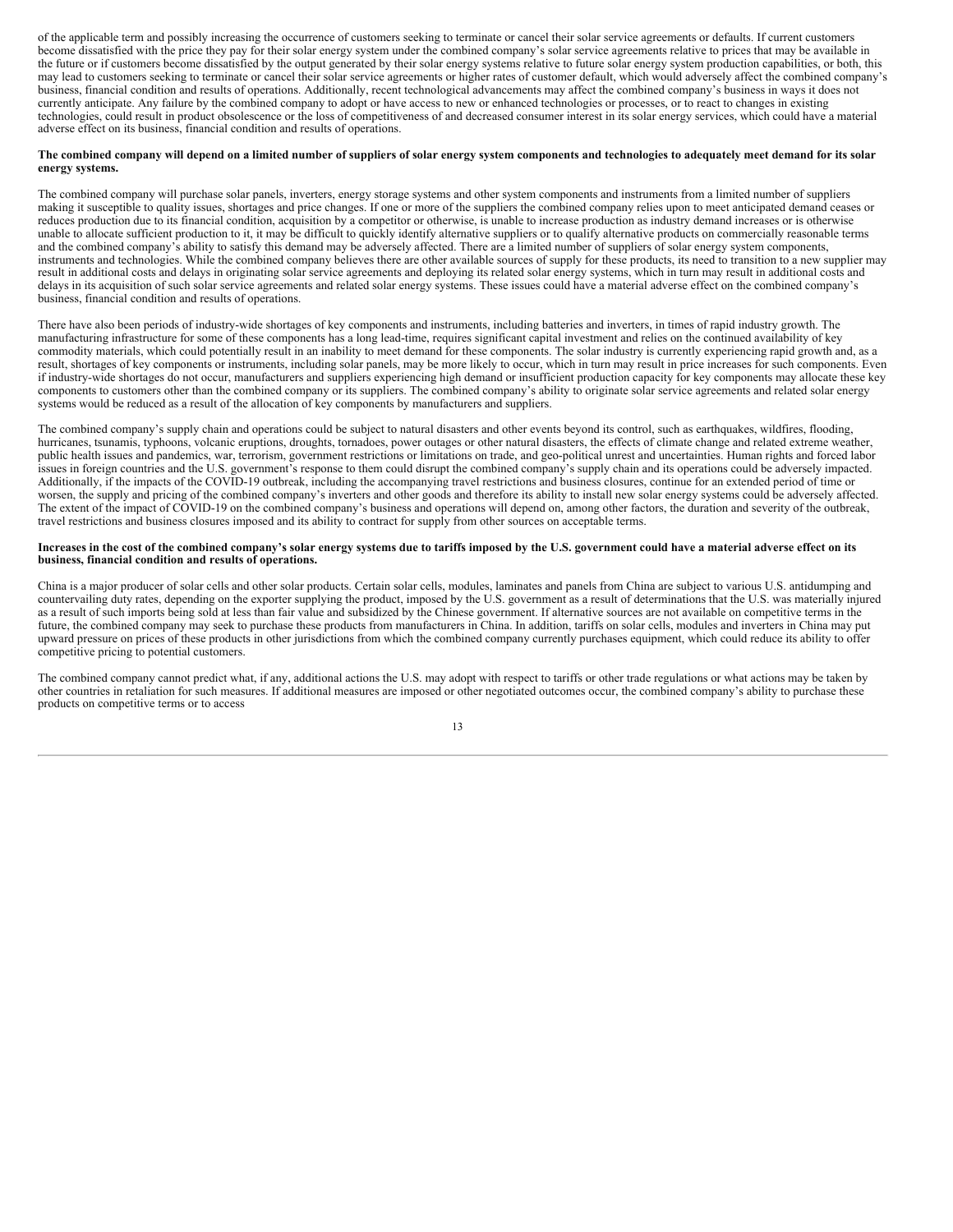specialized technologies from other countries could be further limited, which could adversely affect its business, financial condition and results of operations.

#### The combined company's operating results and its ability to grow may fluctuate from quarter to quarter and year to year, which could make its future performance difficult to predict and could cause its operating results for a particular period to fall below expectations.

The combined company's quarterly and annual operating results are difficult to predict and may fluctuate significantly in the future. In addition to the other risks described in this "Risks Related to the Combined Company Following Consummation of the Merger" section, the following factors could cause the combined company's operating results to fluctuate:

- $\circled{2}$  expiration or initiation of any governmental rebates or incentives;<br> $\circled{2}$  significant fluctuations in customer demand for the combined com
- $\circled{ }$  significant fluctuations in customer demand for the combined company's solar energy services and solar energy systems;<br> $\circled{ }$  the availability, terms and costs of suitable financing;
- $\circled{)}$  the availability, terms and costs of suitable financing;<br> $\circled{)}$  the amount, timing of sales and potential decreases in<br>our ability to continue to expand the combined company<br>announcements by the combined company
- the amount, timing of sales and potential decreases in value of SRECs;
- · our ability to continue to expand the combined company's operations and the amount and timing of expenditures related to this expansion;
- announcements by the combined company or its competitors of significant acquisitions,
- strategic partnerships, joint ventures or capital-raising activities or commitments;
- $\circ$  changes in the combined company's pricing policies or terms or those of its competitors, including centralized electric utilities;<br> $\circ$  actual or anticipated developments in the combined company's competitors' busine
- $\circ$  actual or anticipated developments in the combined company's competitors' businesses,<br> $\circ$  technology or the competitive landscape: and
- $\circled{?}$  technology or the competitive landscape; and natural disasters or other weather or meteorology
- natural disasters or other weather or meteorological conditions.

For these or other reasons, past performance of Pineapple, HEC or E-Gear should not be relied upon as indications of the combined company's future performance.

#### If the combined company is unable to make acquisitions on economically acceptable terms, its future growth would be limited, and any acquisitions it may make **could reduce, rather than increase, its cash flows.**

The combined company intends to acquire solar energy systems, energy storage systems and related businesses and joint ventures. The consummation and timing of any future acquisitions will depend upon, among other things, whether the combined company is able to:

- $\circled{1}$  identify attractive acquisition candidates;<br> $\circled{1}$  negotiate economically acceptable purcha
- $\circled{}$  negotiate economically acceptable purchase agreements;<br> $\circled{}$  obtain any required governmental or third-party consents
- $\degree$  obtain any required governmental or third-party consents;<br> $\degree$  obtain financing for these acquisitions on economically ac
- $\circ$  obtain financing for these acquisitions on economically acceptable terms,<br> $\circ$  which may be more difficult at times when the capital markets are less acc
- $\circled{b}$  which may be more difficult at times when the capital markets are less accessible; and outbid any competing bidders
- outbid any competing bidders.

Additionally, any acquisition involves potential risks, including, among other things:

- $\circled{?}$  mistaken assumptions about assets, revenues and costs of the acquired company, including synergies and potential growth;
- $\circled{1}$  including synergies and potential growth;<br> $\circled{1}$  an inability to secure adequate customer c
- $\circ$  an inability to secure adequate customer commitments to use the acquired systems or facilities;<br> $\circ$  an inability to successfully integrate the assets or businesses the combined company acquires:
- $\circ$  an inability to successfully integrate the assets or businesses the combined company acquires;<br> $\circ$  coordinating geographically disparate organizations, systems and facilities:
- $\circled{r}$  coordinating geographically disparate organizations, systems and facilities;<br> $\circled{r}$  the assumption of unknown liabilities for which the combined company is
- the assumption of unknown liabilities for which the combined company is not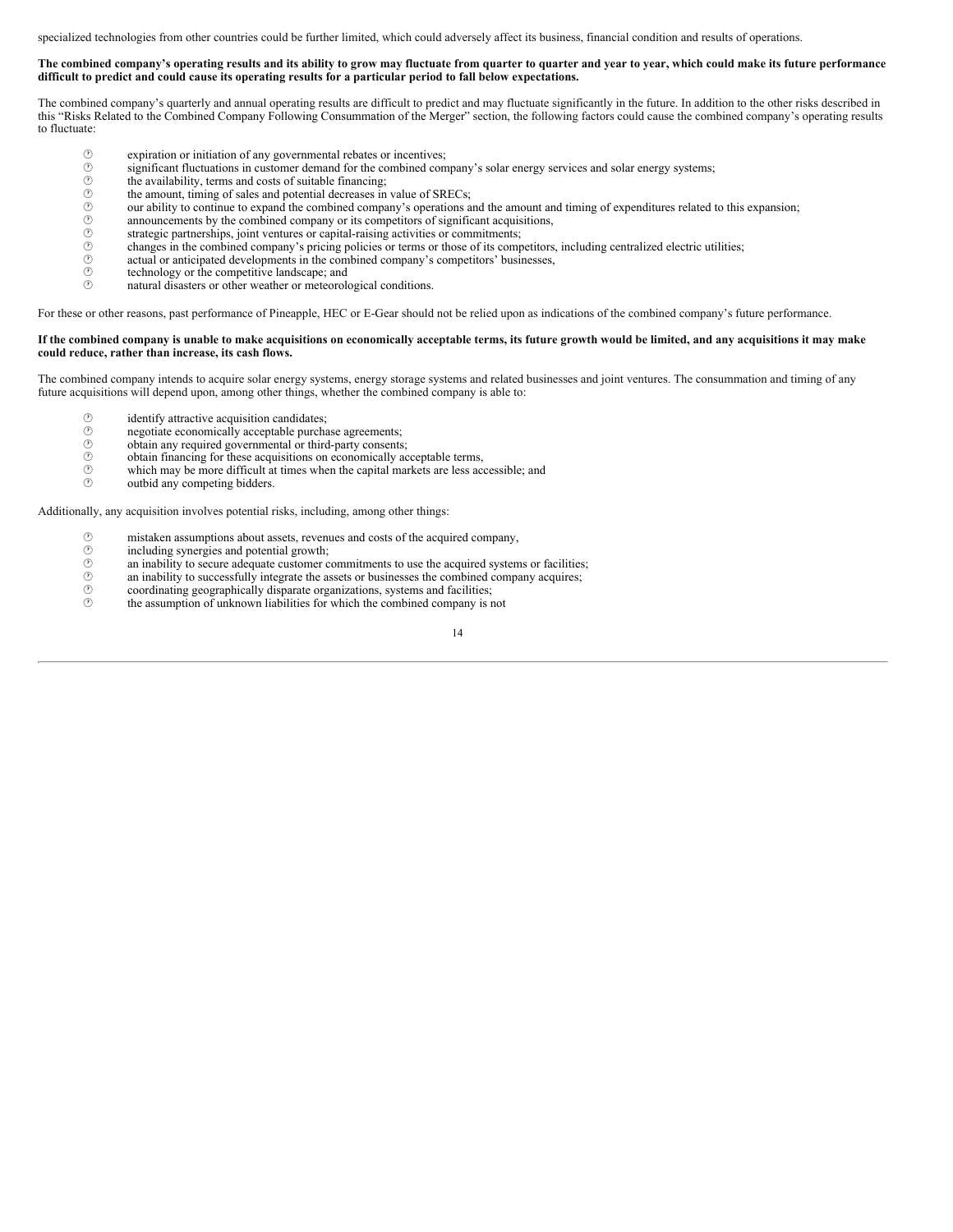- $\circled{2}$  indemnified or for which its indemnity is inadequate;<br> $\circled{2}$  inistaken assumptions about the acquired company's s<br>the diversion of management's and employees' attenti
- mistaken assumptions about the acquired company's suppliers or other vendors;
- $\circled{}$  the diversion of management's and employees' attention from other business concerns;<br> $\circled{}$  unforeseen difficulties operating in new geographic areas and business lines;
- $\circled{1}$  unforeseen difficulties operating in new geographic areas and business lines;<br> $\circled{1}$  customer or key employee losses at the acquired business: and
- $\circled{?}$  customer or key employee losses at the acquired business; and noor quality assets or installation
- poor quality assets or installation.

If the combined company consummates any future acquisitions, its capitalization, results of operations and future growth may change significantly and its shareholders may not have the opportunity to evaluate the economic, financial and other relevant information considered in deciding to engage in these future acquisitions.

#### Product liability and property damage claims against the combined company or accidents could result in adverse publicity and potentially significant monetary **damages.**

It is possible that the combined company's solar energy systems could injure its customers or other third parties or its solar energy systems could cause property damage as a result of product malfunctions, defects, improper installation, fire or other causes. Any product liability claim the combined company faces could be expensive to defend and may divert management's attention. The successful assertion of product liability claims against the combined company could result in potentially significant monetary damages, potential increases in insurance expenses, penalties or fines, subject it to adverse publicity, damage its reputation and competitive position and adversely affect sales of solar energy systems. In addition, product liability claims, injuries, defects or other problems experienced by other companies in the residential solar industry could lead to unfavorable market conditions to the industry as a whole and may have an adverse effect on the combined company's ability to expand its portfolio of solar service agreements and related solar energy systems, thus affecting its business, financial condition and results of operations.

# The combined company will not be able to insure against all potential risks and it may become subject to higher insurance premiums.

The combined company will be exposed to numerous risks inherent in the operation of solar energy systems, including equipment failure, manufacturing defects, natural disasters such as hurricanes, fires and earthquakes, terrorist attacks, sabotage, vandalism and environmental risks. Furthermore, components of the combined company's solar energy systems, such as panels, inverters and batteries, could be damaged by severe weather, such as tsunamis, hurricanes, tornadoes, hailstorms or lightning. If the combined company's solar energy systems are damaged in the event of a natural disaster beyond its control, losses could be outside the scope of insurance policies or exceed insurance policy limits and it could incur unforeseen costs that could harm its business and financial condition. The combined company may also incur significant additional costs in taking actions in preparation for, or in reaction to, such events.

The combined company's insurance policies will also cover legal and contractual liabilities arising out of bodily injury, personal injury or property damage to third parties and are subject to policy limits. The combined company will also maintain coverage for physical damage to its solar energy assets.

However, these policies do not cover all potential losses and coverage is not always available in the insurance market on commercially reasonable terms. Furthermore, the receipt of insurance proceeds may be delayed, requiring the combined company to use cash or incur financing costs in the interim. To the extent the combined company experiences covered losses under its insurance policies, the limit of its coverage for potential losses may be decreased or the insurance rates it has to pay increased. Furthermore, the losses insured through commercial insurance are subject to the credit risk of those insurance companies.

The combined company may not be able to maintain or obtain insurance of the type and amount it desires at reasonable rates. The insurance coverage the combined company does obtain may contain large deductibles or fail to cover certain risks or all potential losses. In addition, the combined company's insurance policies will be subject to annual review by its insurers and may not be renewed on similar or favorable terms, including coverage, deductibles or premiums, or at all. If a significant accident or event occurs for which the combined company is not fully insured or it suffers losses due to one or more of its insurance carriers defaulting on their obligations or contesting their coverage obligations, it could have a material adverse effect on its business, financial condition and results of operations.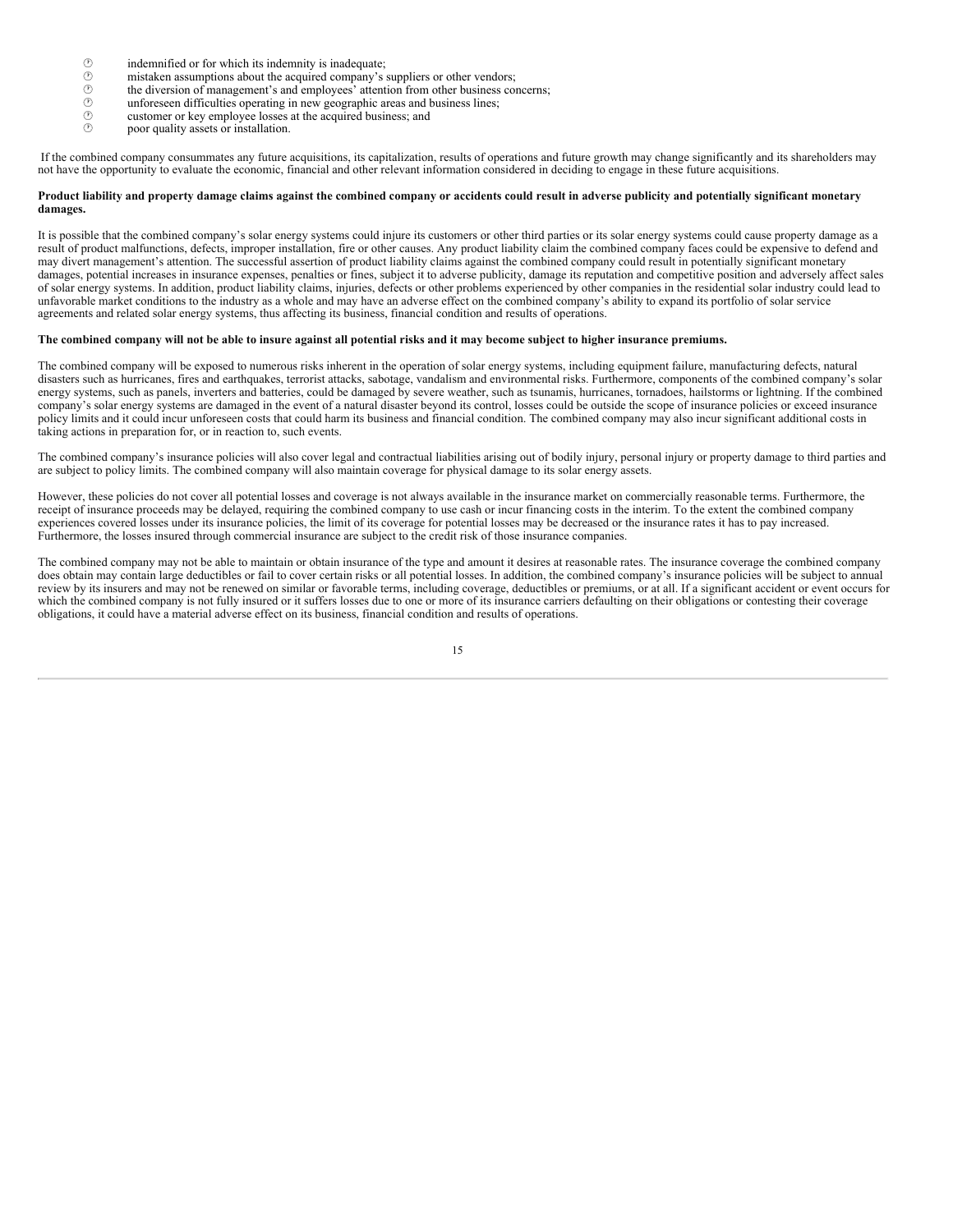### Damage to the combined company's brand and reputation or change or loss of use of its brand could harm its business and results of operations.

The combined company will depend significantly on its reputation for high-quality products, excellent customer service and brand name to attract new customers and grow its business. If the combined company fails to continue to deliver its solar energy systems within the planned timelines, if its offerings do not perform as anticipated or if it damages any of its customers' properties or delay or cancel projects, its brand and reputation could be significantly impaired. Future technological improvements may allow the combined company to offer lower prices or offer new technology to new customers; however, technical limitations in its current solar energy systems may prevent it from offering such lower prices or new technology to the combined company's existing customers. The inability of the combined company's current customers to benefit from technological improvements could cause its existing customers to lower the value they perceive the combined company's existing products offer and impair its brand and reputation.

In addition, given the sheer number of interactions the combined company's personnel will have with customers and potential customers, it is inevitable that some customers' and potential customers' interactions with it will be perceived as less than satisfactory. If the combined company cannot manage its hiring and training processes to avoid or minimize these issues to the extent possible, its reputation may be harmed and its ability to attract new customers would suffer.

#### The installation and operation of solar energy systems depends heavily on suitable solar and meteorological conditions. If meteorological conditions are unexpectedly unfavorable, the electricity production from the combined company's solar energy systems may be substantially below its expectations and its ability **to timely deploy new solar energy systems may be adversely impacted.**

The energy produced and the revenue and cash flows generated by a solar energy system depend on suitable solar, atmospheric and weather conditions, all of which are beyond the combined company's control.

If the solar energy systems underperform expectations for any reason, the combined company's business could suffer. These solar, atmospheric and weather conditions, and other factors, can delay the timing of when solar energy systems can be installed and when the combined company can originate and begin to generate revenue from solar energy systems. This may increase the combined company's expenses and decrease revenue and cash flows in the relevant periods. Furthermore, prevailing weather patterns could materially change in the future, making it harder to predict the average annual amount of sunlight striking each location where the combined company installs a solar energy system. This could make the combined company's solar energy systems less economical overall or make individual solar energy systems less economical. Any of these events or conditions could harm the combined company's business, financial condition and results of operations.

# The loss of one or more members of the combined company's senior management or key emplovees may adversely affect its ability to implement its strategy.

The combined company will depend on its experienced management team and the loss of one or more key executives could have a negative impact on its business. The combined company may be unable to replace key members of its management team and key employees if it loses their services. Integrating new employees into the combined company's team could prove disruptive to the combined company's operations, require substantial resources and management attention and ultimately prove unsuccessful. An inability to attract and retain sufficient managerial personnel who have critical industry experience and relationships could limit or delay the combined company's strategic efforts, which could have a material adverse effect on its business, financial condition and results of operations.

#### The combined company's inability to protect its intellectual property could adversely affect its business. The combined company may also be subject to intellectual property rights claims by third parties, which are extremely costly to defend, could require it to pay significant damages and could limit its ability to use certain **technologies.**

Any failure to protect the combined company's proprietary rights adequately could result in its competitors offering similar residential solar technology more quickly than anticipated, potentially resulting in the loss of some of its competitive advantage and a decrease in its revenue that would adversely affect its business prospects, financial condition and operating results. The combined company's success depends, at least in part, on its ability to protect its core technology and intellectual property. The combined company will rely on intellectual property laws, primarily a combination of copyright and trade secret laws in the U.S., as well as license agreements and other contractual provisions, to protect its proprietary technology and brand. The combined company cannot be certain its agreements and other contractual provisions will not be breached, including a breach involving the use or disclosure of its trade secrets or know-how, or that adequate remedies will be available in the event of any breach. In addition, the combined company's trade secrets may otherwise become known or lose trade secret protection.

The combined company cannot be certain its products and its business do not or will not violate the intellectual property rights of a third party. Third parties, including the combined company's competitors, may own patents or other intellectual property rights that cover aspects of its technology or business methods. These parties may claim the combined company has misappropriated, misused,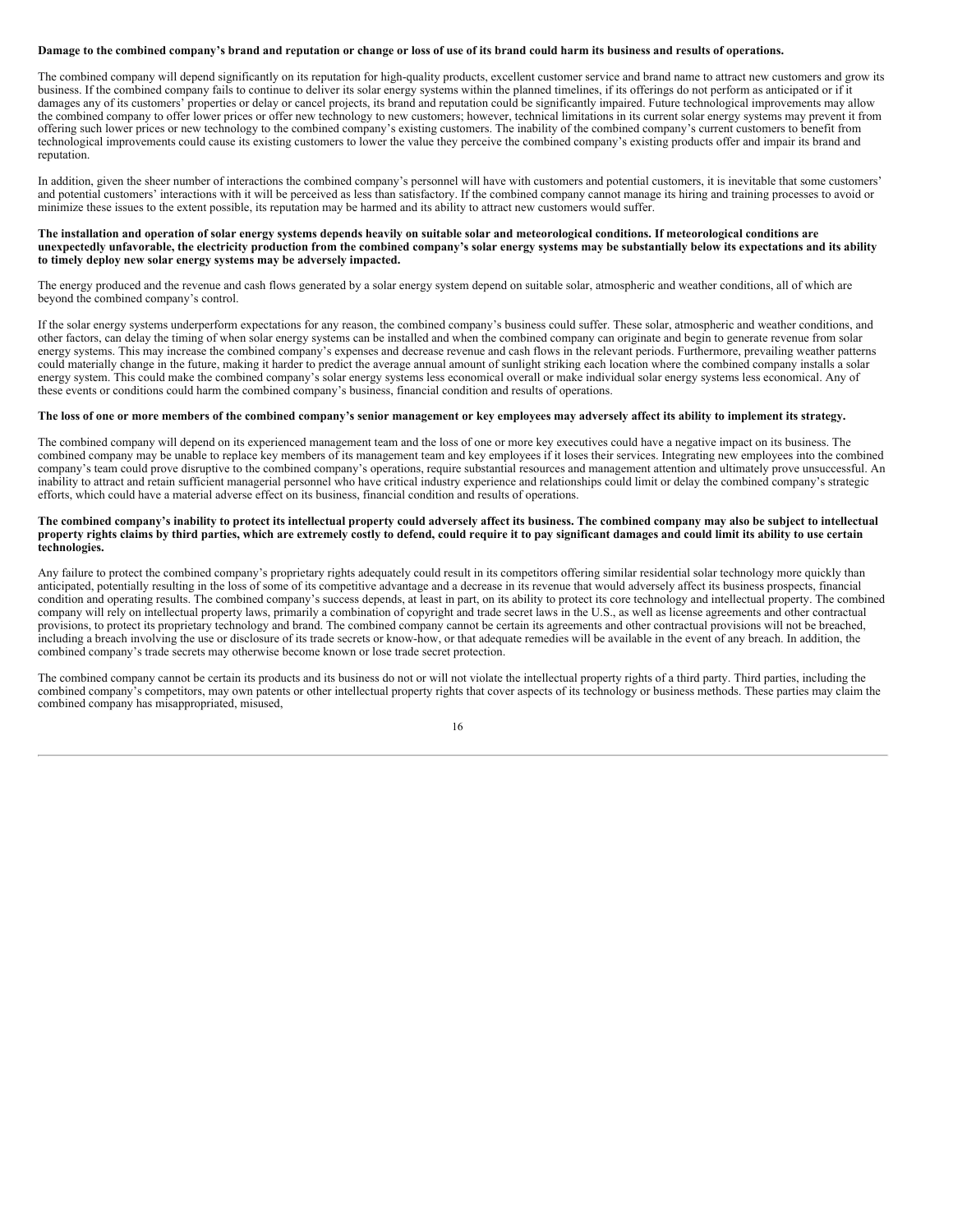violated or infringed third-party intellectual property rights and if it gains greater recognition in the market, it faces a higher risk of being the subject of claims it has violated others' intellectual property rights. Any claim the combined company has violated a third party's intellectual property rights, whether with or without merit, could be timeconsuming, expensive to settle or litigate and could divert its management's attention and other resources, all of which could adversely affect its business, results of operations, financial condition and cash flows. If the combined company does not successfully settle or defend an intellectual property claim, it could be liable for significant monetary damages and could be prohibited from continuing to use certain technology, business methods, content or brands. To avoid a prohibition, the combined company could seek a license from third parties, which could require it to pay significant royalties, increasing its operating expenses. If a license is not available at all or not available on commercially reasonable terms, the combined company may be required to develop or license a non-violating alternative, either of which could adversely affect its business, results of operations, financial condition and cash flows.

#### **The combined company may be subject to interruptions or failures in its information technology systems.**

The combined company will rely on information technology systems and infrastructure to support its business. Any of these systems may be susceptible to damage or interruption due to fire, floods, power loss, telecommunication failures, usage errors by employees, computer viruses, cyberattacks or other security breaches or similar events. A compromise of the combined company's information technology systems or those with which it interacts could harm its reputation and expose it to regulatory actions and claims from customers and other persons, any of which could adversely affect its business, financial condition, cash flows and results of operations. If the combined company's information systems are damaged, fail to work properly or otherwise become unavailable, it may incur substantial costs to repair or replace them and it may experience a loss of critical information, customer disruption and interruptions or delays in its ability to perform essential functions.

# The combined company's information technology systems may be exposed to various cybersecurity risks and other disruptions that could impair its ability to **operate, adversely affect its business, and damage its brand and reputation.**

The combined company will rely extensively on its information technology systems or on third parties for services including its enterprise resource planning ("ERP") system, banking, payroll, shipping, and e-mail systems to conduct business. The combined company also collects, stores and transmits sensitive data, including proprietary business information and personally identifiable information of its customers, suppliers and employees.

Despite the combined company's information technology systems and data security program, the implementation of security measures to protect its data and infrastructure against breaches and other cyber threats, and its use of internal processes and controls designed to protect the security and availability of its systems, its information technology and communication systems may be vulnerable to cybersecurity risks such as computer viruses, hacking, malware, denial of service attacks, cyber terrorism, circumvention of security systems, malfeasance, breaches due to employee error, natural disasters, telecommunications failure, at its facilities or at third-party locations.

Complying with the varying cybersecurity and data privacy regulatory requirements could cause the combined company to incur substantial costs or require it to change its business practices in a manner adverse to its business. Any failure, or perceived failure, by the combined company to comply with any regulatory requirements or international privacy or consumer protection-related laws and regulations could result in proceedings or actions against it by governmental entities or others, subject it to significant penalties and negative publicity and adversely affect us. In addition, as noted above, the combined company is subject to the possibility of security breaches, which themselves may result in a violation of these laws.

Any failure, breach or unauthorized access to the combined company's or third-party systems could result in the loss of confidential, sensitive or proprietary information, interruptions in its service or production or otherwise its ability to conduct business operations, and could result in potential reductions in revenue and profits, damage to its reputation or liability. Given that the combined company will receive, store and use personal information of its customers, including names, addresses, e-mail addresses, credit information, credit card and financial account information and other housing and energy use information, this risk is amplified. There can be no assurance that the combined company's protective measures will prevent or timely detect security breaches that could have a significant impact on its business, reputation, operating results and financial condition.

If a cyberattack or other security incident were to allow unauthorized access to or modification of the combined company's customers' data or its own data, whether due to a failure with its systems or related systems operated by third parties, it could suffer damage to its brand and reputation. The costs the combined company would incur to address and fix these incidents would increase its expenses. These types of security incidents could also lead to lawsuits, regulatory investigations and increased legal liability, including in some cases contractual costs related to customer notification and fraud monitoring. Further, as regulatory focus on privacy and data security issues continues to increase and worldwide laws and regulations concerning the protection of information become more complex, the potential risks and costs of compliance to the combined company's business will intensify.

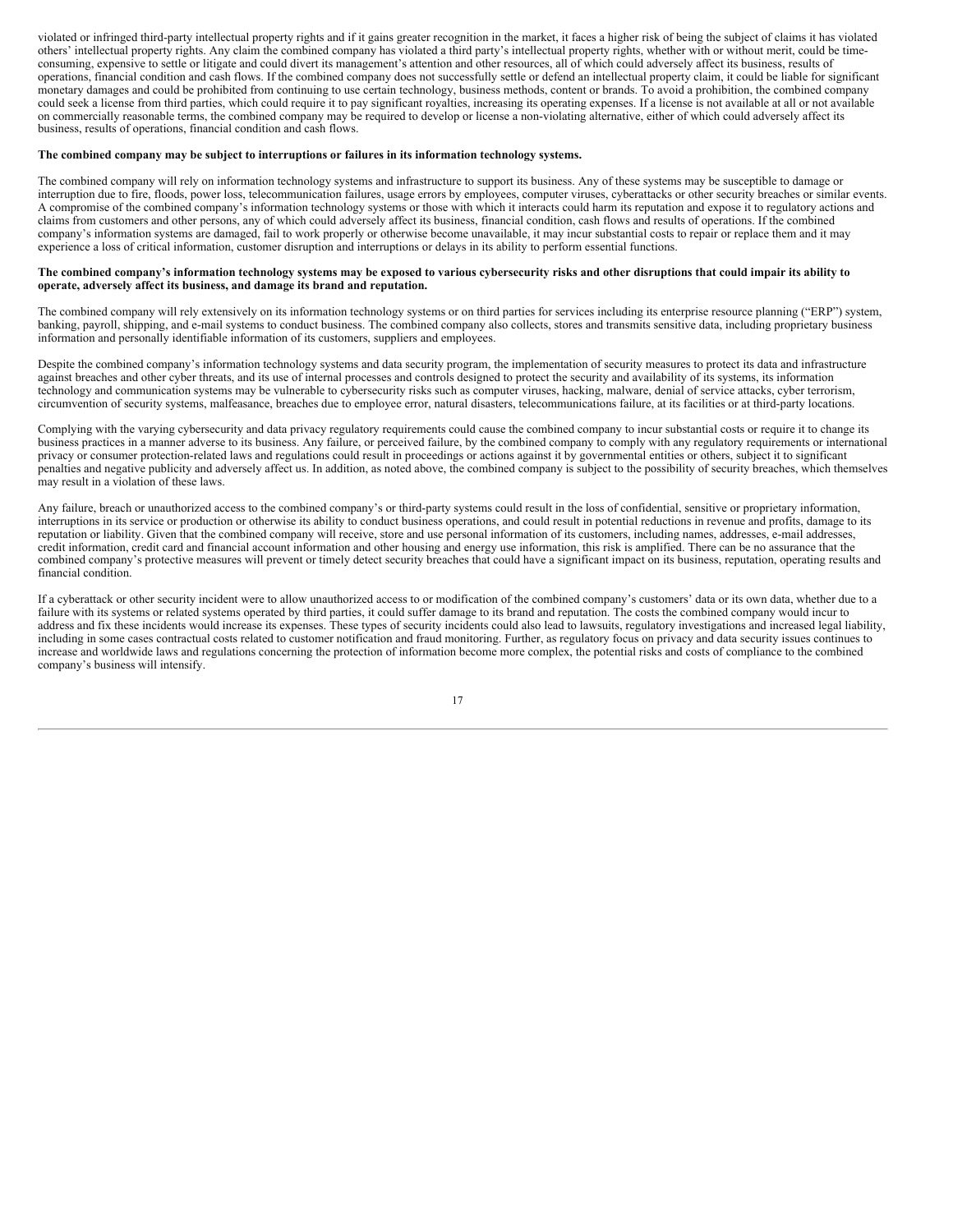# **Terrorist or cyberattacks against centralized utilities could adversely affect the combined company's business.**

Assets owned by utilities such as substations and related infrastructure have been physically attacked in the past and will likely be attacked in the future. These facilities are often protected by limited security measures, such as perimeter fencing. Any such attacks may result in interruption to electricity flowing on the grid and consequently could interrupt service to the combined company's solar energy systems, which could adversely affect its operations. Furthermore, cyberattacks, whether by individuals or nation states, against utility companies could severely disrupt their business operations and result in loss of service to customers, which would adversely affect the combined company's operations. For example, the May 2021 ransomware attack on the owners of the Colonial Pipeline system forced a shutdown of its operations for multiple days, requiring significant capital outlays and concerns by customers and regulators of the reliability of the electricity provision. In the event the combined company was plagued by similar cyberattacks, customers could choose other sources for electricity, which would adversely affect the combined company's operations. Increased cyberattacks generally may also materially increase the combined company's defense costs, which would adversely affect our profitability.

# The ongoing COVID-19 pandemic could adversely affect the combined company's business, financial condition and results of operations.

The ongoing COVID-19 pandemic continues to be a rapidly evolving situation, including due to the recent surge in COVID-19 variants such as the Delta and Omicron variants. The COVID-19 pandemic and efforts to respond to it have resulted in and may continue to result in widespread adverse impacts on the global economy. If there are additional outbreaks of the COVID-19 virus or other viruses or more stringent health and safety guidelines are adopted, the combined company's ability to perform installations and service calls may be adversely affected. A significant or extended decline in new contract origination may have a material adverse effect on the combined company's business, cash flows, liquidity, financial condition and results of operations.

The combined company cannot predict the full impact the COVID-19 pandemic or the significant disruption and volatility currently being experienced in the capital markets will have on its business, cash flows, liquidity, financial condition and results of operations at this time due to numerous uncertainties. The ultimate impact will depend on future developments, including, among other things, the ultimate duration of the COVID-19 virus, the distribution, acceptance and efficacy of the vaccine, the depth and duration of the economic downturn and other economic effects of the COVID-19 pandemic, the consequences of governmental and other measures designed to prevent the spread of the COVID-19 virus, actions taken by governmental authorities, customers and other third parties, the combined ability and the ability of customers and potential customers to adapt to operating in a changed environment and the timing and extent to which normal economic and operating conditions resume.

#### *Combined Company Regulatory Risks*

# The combined company will not be regulated as an electric public utility under applicable law, but may be subject to regulation as an electric utility in the future.

Immediately following the closing of the merger, the combined company will not be regulated as an electric public utility in the U.S. under applicable national, state or other local regulatory regimes where it conducts business. As a result, the combined company will not be subject to the various federal, state and local standards, restrictions and regulatory requirements applicable to centralized public utilities. Any federal, state or local law or regulations that cause the combined company to be treated as an electric utility or to otherwise be subject to a similar regulatory regime of commission-approved operating tariffs, rate limitations and related mandatory provisions, could place significant restrictions on its ability to operate its business and execute its business plan by prohibiting, restricting or otherwise regulating its sale of electricity. If the combined company were subject to the same state or federal regulatory authorities as centralized electric utilities in the U.S. and its territories or if new regulatory bodies were established to oversee its business in the U.S. and its territories or in foreign markets it enters, its operating costs would materially increase or it might have to change its business in ways that could have a material adverse effect on its business, financial condition and results of operations.

#### Electric utility policies and regulations, including those affecting electric rates, may present regulatory and economic barriers to the purchase and use of solar energy systems that may significantly reduce demand for electricity from the combined company's solar energy systems and adversely impact its ability to originate **new solar service agreements.**

Federal, state and local government regulations and policies concerning the electric utility industry, utility rates and rate structures and internal policies and regulations promulgated by electric utilities, heavily influence the market for electricity generation products and services. These regulations and policies often relate to electricity pricing. Policies and regulations that promote renewable energy and distributed energy generation have been challenged by centralized electric utilities and questioned by those in government and others arguing for less governmental spending and involvement in the energy market. To the extent these views are reflected in government policies and regulations, the changes in such policies and regulations could adversely affect the combined company's business, financial condition and results of operations. Furthermore, any effort to overturn federal and state laws, regulations or policies that support solar energy generation or that remove costs or other limitations on other types of energy generation that compete with solar energy projects could materially and adversely affect the combined company's business.

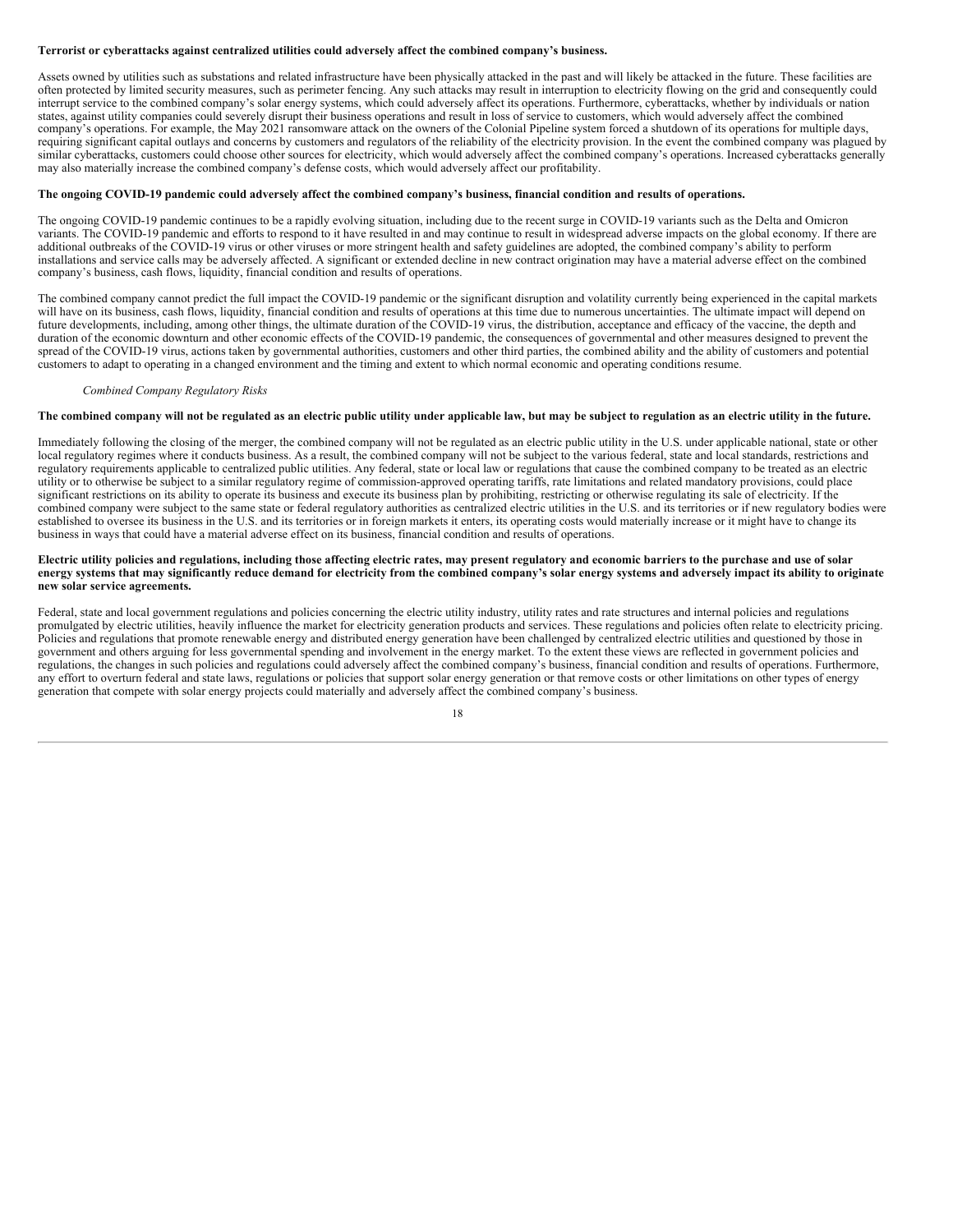#### The combined company will rely on net metering and related policies to offer competitive pricing to its customers in most of its current markets and changes to **policies governing net metering may significantly reduce demand for electricity from residential solar energy systems.**

Net metering is one of several key policies that have enabled the growth of distributed generation solar energy systems in the U.S., providing significant value to customers for electricity generated by their residential solar energy systems, but not directly consumed on-site. Net metering allows a homeowner to pay his or her local electric utility for power usage net of production from the solar energy system or other distributed generation source. Homeowners receive a credit for the energy an interconnected solar energy system generates in excess of that needed by the home to offset energy purchases from the centralized utility made at times when the solar energy system is not generating sufficient energy to meet the customer's demand. In many markets, this credit is equal to the residential retail rate for electricity and in other markets, such as Hawaii, where the rate is less than the retail rate and may be set, for example, as a percentage of the retail rate or based upon a valuation of the excess electricity. In some states and utility territories, customers are also reimbursed by the centralized electric utility for net excess generation on a periodic basis.

Net metering programs have been subject to legislative and regulatory scrutiny in certain states and territories. These jurisdictions, by statute, regulation, administrative order or a combination thereof, have recently adopted or are considering new restrictions and additional changes to net metering programs either on a state-wide basis or within specific utility territories. Many of these measures were introduced and supported by centralized electric utilities. These measures vary by jurisdiction and may include a reduction in the rates or value of the credits customers are paid or receive for the power they deliver back to the electrical grid, caps or limits on the aggregate installed capacity of generation in a state or utility territory eligible for net metering, expiration dates for and phasing out of net metering programs, replacement of net metering programs with alternative programs that may provide less compensation and limits on the capacity size of individual distributed generation systems that can qualify for net metering. Net metering and related policies concerning distributed generation also received attention from federal legislators and regulators.

If net metering caps in certain jurisdictions are met, if the value of the credit that customers receive for net metering is significantly reduced, if net metering is discontinued or replaced by a different regime that values solar energy at a lower rate or if other limits or restrictions on net metering are imposed, current and future customers may be unable to recognize the same level of cost savings associated with net metering. The absence of favorable net metering policies or of net metering entirely, or the imposition of new charges that only or disproportionately impact customers that use net metering would likely significantly limit customer demand for distributed residential solar energy systems and the electricity they generate and result in an increased rate of defaults, terminations or cancelations under customer agreements. The combined company's ability to lease, finance and sell its solar energy systems and services or sell the electricity generated from its solar energy systems may be adversely impacted by the failure to expand existing limits on the amount of net metering in states that have implemented it, the failure to adopt a net metering policy where it currently is not in place or reductions in the amount or value of credit customers receive through net metering. This could adversely impact the combined company's ability to expand its portfolio of solar service agreements and related solar energy systems, its business, financial condition and results of operations.

Additionally, distributed residential solar customers in certain jurisdictions may be subject to higher charges from centralized electric utilities than non-solar customers and such charges should be evaluated together with the net metering policies in place. If such charges are imposed, the cost savings associated with switching to solar energy may be significantly reduced and the combined company's ability to expand its portfolio of solar service agreements and related solar energy systems and compete with centralized electric utilities could be impacted.

#### The combined company's business will depend in part on the availability of rebates, tax credits and other financial incentives. The expiration, elimination or reduction of these rebates, credits or incentives or its ability to monetize them could adversely impact its business.

The combined company's business will depend in part on current government policies that promote and support solar energy and enhance the economic viability of distributed residential solar. U.S. federal, state and local governments established various incentives and financial mechanisms to reduce the cost of solar energy and to accelerate the adoption of solar energy. These incentives come in various forms, including rebates, tax credits and other financial incentives such as payments for renewable energy credits associated with renewable energy generation, exclusion of solar energy systems from property tax assessments or other taxes and system performance payments. However, these programs may expire on a particular date, end when the allocated funding is exhausted or be reduced or terminated as solar energy adoption rates increase. The value of SRECs in a market tends to decrease over time as the supply of SREC-producing solar energy systems installed in that market increases. If the combined company overestimates the future value of these incentives, it could adversely impact its business, results of operations and financial results.

A loss or reduction in such incentives could decrease the attractiveness of new solar energy systems to customers, which could adversely impact the combined company's business and its access to capital. The economics of purchasing a solar energy system are also improved by eligibility for accelerated depreciation, also known as the modified accelerated cost recovery system ("MACRS"), which allows for the depreciation of equipment according to an accelerated schedule set forth by the IRS. This accelerated schedule

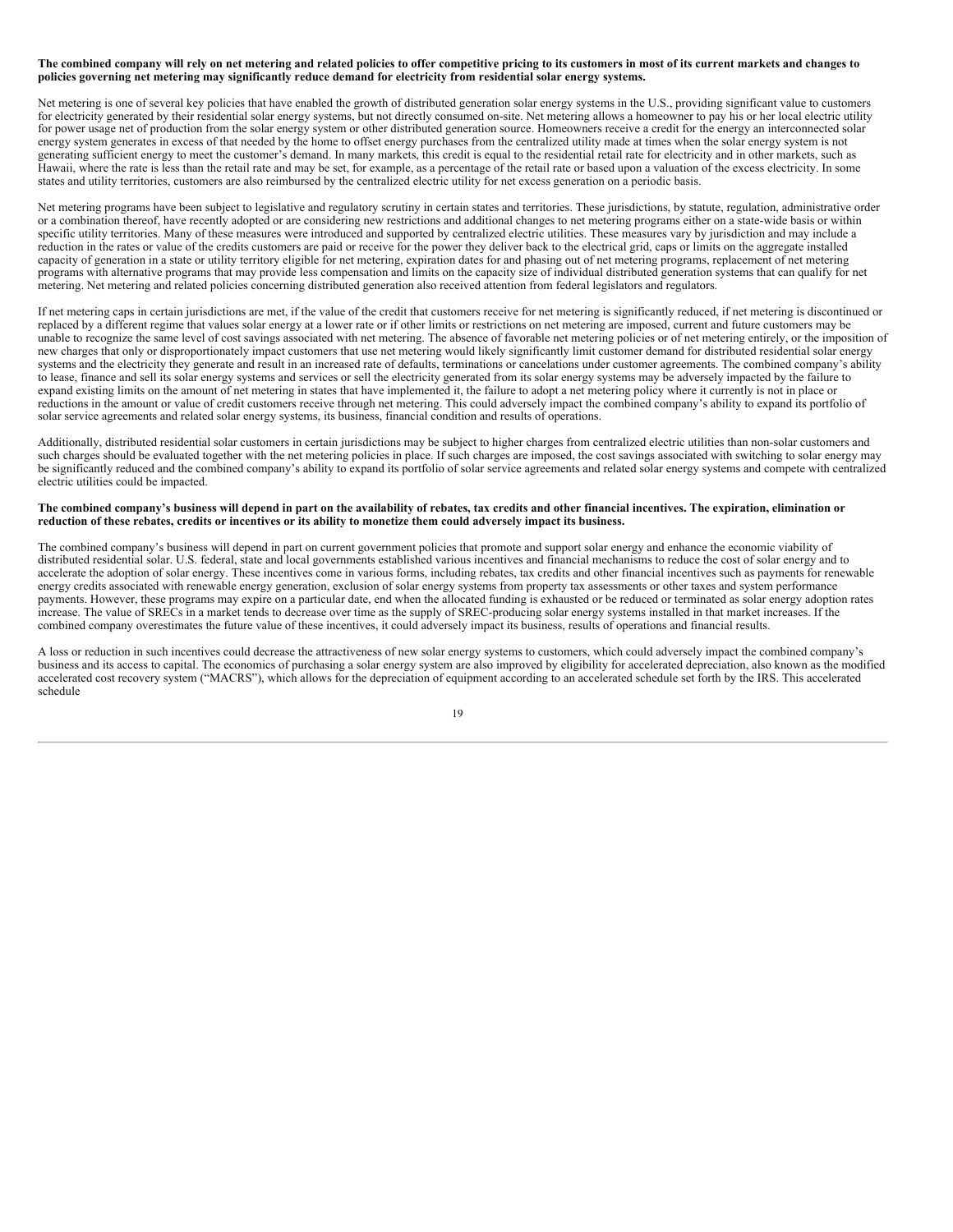allows a taxpayer to recognize the depreciation of tangible solar property on a five-year basis even though the useful life of such property is generally greater than five years. To the extent these policies are changed in a manner that reduces the incentives that benefit the combined company's business, it may experience reduced revenues and reduced economic returns, experience increased financing costs and encounter difficulty obtaining financing.

Applicable authorities may adjust or decrease incentives from time to time or include provisions for minimum domestic content requirements or other requirements to qualify for these incentives. Reductions in, eliminations or expirations of or additional application requirements for governmental incentives could adversely impact its results of operations and ability to compete in the combined company's industry by increasing its cost of capital, causing distributed residential solar power companies to increase the prices of their energy and solar energy systems and reducing the size of its addressable market. In addition, this would adversely impact the combined company's ability to attract investment partners and lenders and its ability to expand its portfolio of solar service agreements and related solar energy systems.

#### Technical and regulatory limitations regarding the interconnection of solar energy systems to the electrical grid may significantly reduce the combined company's ability to sell electricity from its solar energy systems in certain markets or delay interconnections and customer in-service dates, harming its growth rate and **customer satisfaction.**

Technical and regulatory limitations regarding the interconnection of solar energy systems to the electrical grid may curb or slow the combined company's growth in key markets. Utilities throughout the country follow different rules and regulations regarding interconnection and regulators or utilities have or could cap or limit the amount of solar energy that can be interconnected to the grid. The combined company's solar energy systems generally do not provide power to homeowners until they are interconnected to the grid.

With regard to interconnection limits, the Federal Energy Regulatory Commission, (FERC), in promulgating the first form of small generator interconnection procedures, recommended limiting customer-sited intermittent generation resources, such as the combined company's solar energy systems, to a certain percentage of peak load on a given electrical feeder circuit. Similar limits have been adopted by many states as a de facto standard and could constrain the combined company's ability to market to customers in certain geographic areas where the concentration of solar installations exceeds this limit.

Furthermore, in certain areas, the combined company benefits from policies that allow for expedited or simplified procedures related to connecting solar energy systems to the electrical grid. The combined company also is required to obtain interconnection permission for each solar energy system from the local utility. In many states and territories, by statute, regulations or administrative order, there are standardized procedures for interconnecting distributed residential solar energy systems to the electric utility's local distribution system. However, approval from the local utility could be delayed as a result of a backlog of requests for interconnection or the local utility could seek to limit the number of customer interconnections or the amount of solar energy on the grid. In some states, certain utilities such as municipal utilities or electric cooperatives are exempt from certain interconnection requirements. If expedited or simplified interconnection procedures are changed or cease to be available, if interconnection approvals from the local utility are delayed or if the local utility seeks to limit interconnections, this could decrease the attractiveness of new solar energy systems to distributed residential solar power companies, including us, and the attractiveness of solar energy systems to customers. Delays in interconnections could also harm the combined company's growth rate and customer satisfaction scores. Such limitations or delays could also adversely impact the combined company's access to capital and reduce its willingness to pursue solar energy systems due to higher operating costs or lower revenues from solar service agreements. These limitations would negatively affect the combined company's business, results of operations, future growth and cash flows.

As adoption of solar distributed generation rises, along with the increased operation of utility-scale solar generation (such as in key markets including California), the amount of solar energy being contributed to the electrical grid may surpass the capacity anticipated to be needed to meet aggregate demand. Some centralized public utilities claim in less than five years, solar generation resources may reach a level capable of producing an over-generation situation, which may require some existing solar generation resources to be curtailed to maintain operation of the electrical grid. In the event such an over-generation situation were to occur, it could also result in a prohibition on the addition of new solar generation resources. The adverse effects of such a curtailment or prohibition without compensation could adversely impact the combined company's business, results of operations, future growth and cash flows.

#### Compliance with occupational safety and health requirements and best practices can be costly and noncompliance with such requirements may result in potentially **significant monetary penalties, operational delays and adverse publicity.**

The installation and ongoing operations and maintenance of solar energy systems requires individuals hired by the combined company or third-party contractors, potentially including the combined company's employees, to work at heights with complicated and potentially dangerous electrical systems. The evaluation and modification of buildings as part of the installation process requires these individuals to work in locations that may contain potentially dangerous levels of asbestos, lead, mold or other materials known or believed to be hazardous to human health. There is substantial risk of serious injury or death if proper safety procedures are not followed. The combined company's operations will be subject to regulation under OSHA, DOT regulations and equivalent state and local laws. Changes to OSHA or DOT requirements, or stricter interpretation or enforcement of existing laws or regulations, could

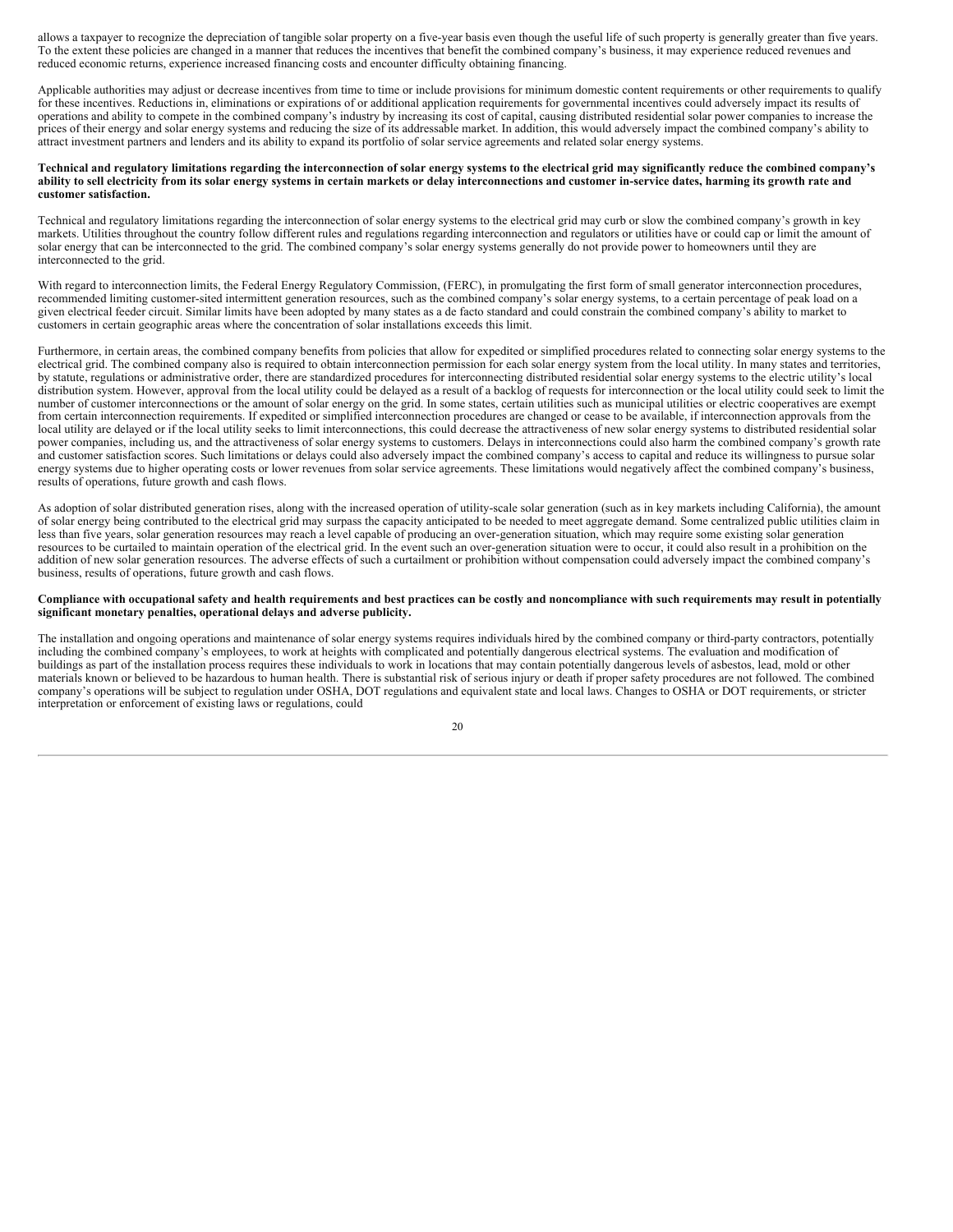result in increased costs. If the combined company fails to comply with applicable OSHA or DOT regulations, even if no work-related serious injury or death occurs, it may be subject to civil or criminal enforcement and be required to pay substantial penalties, incur significant capital expenditures or suspend or limit operations. Individuals hired by or on behalf of the combined company may have workplace accidents and receive citations from OSHA regulators for alleged safety violations, resulting in fines. Any such accidents, citations, violations, injuries or failure to comply with industry best practices may subject the combined company to adverse publicity, damage its reputation and competitive position and adversely affect its business.

#### *Risks Related to the Combined Company's Common Stock*

#### The combined company does not intend to pay cash dividends on its common stock and, consequently, your only opportunity to achieve a return on your investment **in the combined company is if the price of its common stock appreciates.**

The combined company does not plan to declare dividends on shares of its common stock in the foreseeable future. Consequently, if the Pineapple merger is consummated, your opportunity to achieve a return on the shares of the combined company you own after the merger will be if you sell your common stock. In addition, CSI shareholders of record as of the close of the business day immediately preceding the closing of the merger will receive CVRs and as a CVR holder, will be entitled to payments in respect of such CVRs when, as and if these payments are made in accordance with the terms of the CVR agreement. CVR holders are not entitled, as such, to participate in dividends, if any, of the combined company.

There is no guarantee the price of the combined company's common stock that will prevail in the market will ever exceed the price you paid for it or otherwise achieve a price that represents an attractive return on your investment in the combined company.

#### The ownership of the combined company common stock is expected to be highly concentrated, which may prevent you and other shareholders from influencing **significant corporate decisions.**

Pineapple member Lake Street Solar LLC is expected to beneficially own approximately 33.4% of the outstanding shares of the combined company common stock following the closing of the merger. Accordingly, as shareholders of the combined company, the former Pineapple members and Lake Street Solar in particular will have substantial influence over the outcome of corporate actions requiring shareholder approval, including the election of directors, any merger, consolidation or sale of all or substantially all of the combined company assets or any other significant corporate transactions. These shareholders may also delay or prevent a change of control of the combined company, even if such a change of control would benefit the other shareholders of the combined company.

#### **Future sales of combined company shares could cause the combined company's stock price to decline.**

If existing shareholders of CSI or future shareholders of the combined company, including those who acquire CSI common stock in the merger or the PIPE Offering, sell, or indicate an intention to sell, substantial amounts of the combined company's common stock in the public market after the merger, the trading price of the common stock of the combined company could decline. All of shares of CSI common stock issued in the merger and all of the shares of CSI common stock that may be issued in connection with the PIPE Offering will be freely tradable, without restriction, in the public market, subject to SEC restrictions on the sale of stock held by affiliates. Additionally, all shares of CSI common stock outstanding prior to the merger will be similarly freely tradable, without restriction, in the public market except that the PIPE Offering requires 30-day lock-up agreements of CSI common stock by certain combined company officers, directors and major shareholders following the closing.

In addition, upon conversion of the CSI Series A convertible preferred stock and exercise of the common stock warrants issued in the PIPE Offering or the issuance of the Earnout Consideration, the number of shares outstanding of the combined company's common stock could increase substantially. Dilution and potential dilution, the availability of a large number of shares for sale, and the possibility of additional issuances and sales of the combined company's common stock may negatively affect both the trading price and liquidity of the combined company's common stock.

# The continuing costs and burdens associated with being a public company will constitute a significant percentage of the combined company's annual revenue.

The combined company will remain a public company and will continue to be subject to Nasdaq Stock Market listing standards and SEC rules and regulations, including the Dodd-Frank Wall Street Reform and Consumer Protection Act and the Sarbanes-Oxley Act of 2002. Although all public companies face the costs and burdens associated with being public companies, the costs and burden of being a public company will be a significant portion of the revenue of the combined company, which will be solely derived from the Pineapple, HEC and E-Gear businesses.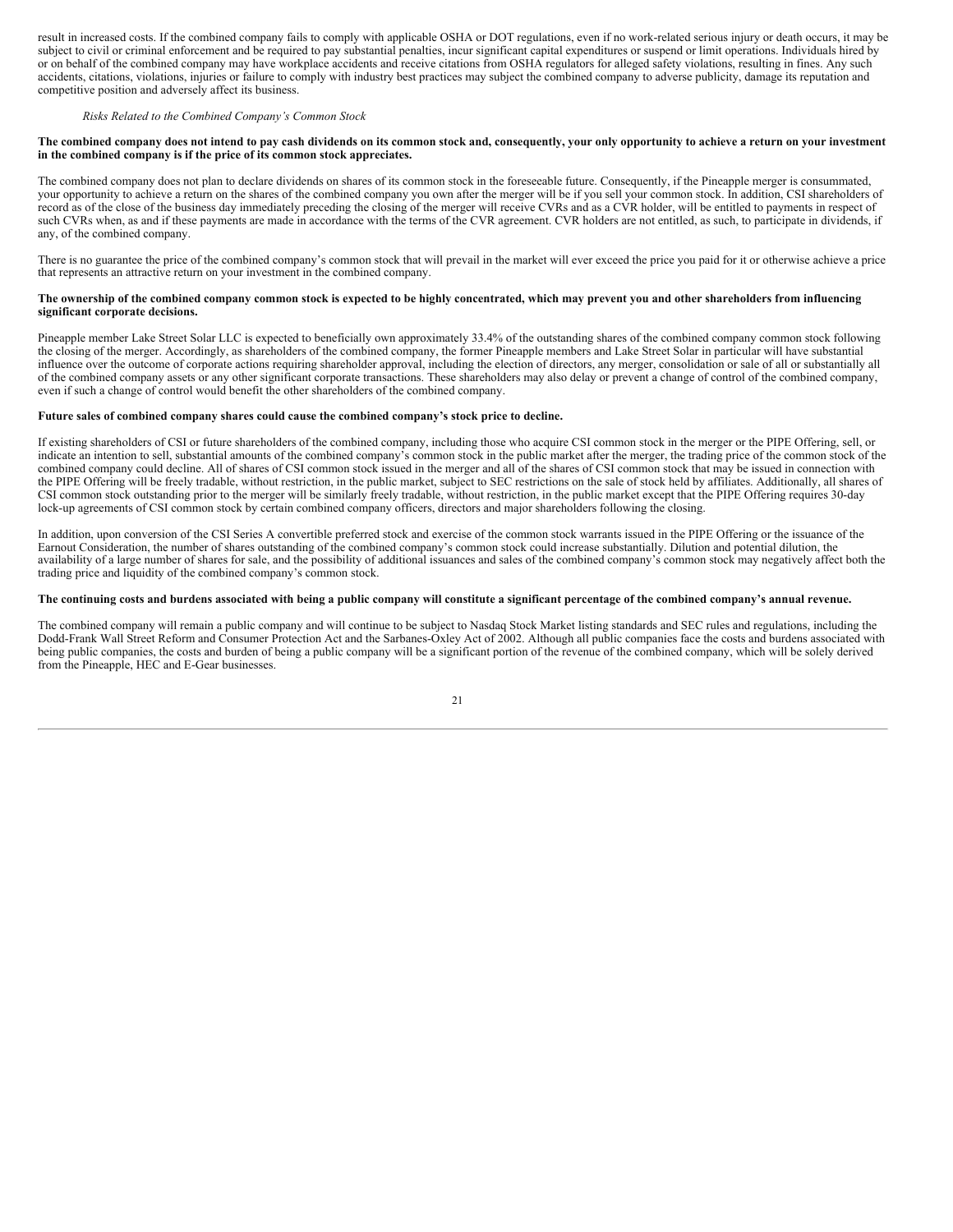# If the combined company fails to put in place appropriate and effective internal control over financial reporting, it may suffer harm to its reputation and investor **confidence levels.**

As a privately held company, Pineapple was not required to implement or maintain a system of internal control over financial reporting or evaluate its internal control over financial reporting in a manner that meets the standards of publicly traded companies required by Section 404 of the Sarbanes-Oxley Act. As a public company, the combined company will have significant requirements for enhanced financial reporting and internal controls as compared to Pineapple.

The process of designing and implementing and maintaining effective internal controls for the Pineapple, HEC and E-Gear businesses is expected to require significant resources of the combined company. If the combined company is unable to establish or maintain appropriate internal financial controls and procedures, it could cause the combined company to fail to meet its reporting obligations on a timely basis, result in material misstatements in its consolidated financial statements, and harm its operating results. In addition, the process for designing and implementing and maintaining an effective internal control environment for the combined company will divert management's attention from revenue generating or other important business activities.

In connection with the implementation of the necessary procedures and practices related to internal control over financial reporting, the combined company may identify deficiencies and may encounter problems or delays in completing the remediation of any deficiencies. The existence of deficiencies in internal control over financial reporting may require management to devote significant time and incur significant expense to remediate any such deficiencies.

If the combined company fails to design and implement and maintain effective internal controls over financial reporting for the Pineapple, HEC and E-Gear businesses in the required timeframe, it may be subject to sanctions or investigations by regulatory authorities, including the SEC and Nasdaq. Furthermore, if the combined company is unable to conclude that its internal controls over financial reporting are effective, it could lose investor confidence in the accuracy and completeness of its financial reports, the market price of the combined company's securities could decline, and it could be subject to sanctions or investigations by regulatory authorities. Failure to implement or maintain effective internal control over financial reporting and disclosure controls and procedures required of public companies could also restrict the combined company's future access to the capital markets.

# **The price of the combined company's common stock may be volatile and may decline in value.**

The market price for the company's common stock has been highly volatile, and the market from time to time has experienced significant price and volume fluctuations that are unrelated to the operating performance of public companies. The trading volume and prices of the CSI common stock, prior to the announcement of the merger, have been, and following consummation of the merger, may continue to be volatile and could fluctuate widely due to factors both within and beyond the combined company's control. During 2021, the sale price of CSI common stock ranged from \$2.20 to \$11.45 per share, and our daily trading volume ranged from 1,100 to approximately 89.5 million shares. This volatility may, in part, be the result of broad market and industry factors. Future fluctuations in the trading price or liquidity of the combined company's common stock may harm the value of the investment of the combined company's shareholders in the combined company's common stock following the merger.

Factors that may have a significant impact on the market price and marketability of the combined company's common stock include, among others:

- 
- the combined company's operating and financial performance;
- $\circled{2}$  public reaction to the combined company's press releases, announcements and filings with the SEC;<br> $\circled{2}$  fluctuations in broader securities market prices and volumes, particularly among securities of techno <ul>\n<li><math display="inline">\circ</math> fluctuations in broader securities market prices and volumes, particularly among securities of technology and solar companies; changes in market valuations of similar companies;</li>\n<li><math display="inline">\circ</math> departures of key personnel;</li>\n<li><math display="inline">\circ</math> commenement of involvement in litigation;</li>\n<li><math display="inline">\circ</math> variations in the combined company's quarterly results of operations or those of other technology and solar companies; changes in general economic conditions, financial markets or the technology and solar industries;</li>\n</ul>
- changes in market valuations of similar companies;
- departures of key personnel;
- commencement of or involvement in litigation;
- variations in the combined company's quarterly results of operations or those of other technology and solar companies;
- $\circ$  changes in general economic conditions, financial markets or the technology and solar industries;<br> $\circ$  announcements by the combined company or its competitors of significant acquisitions or other ti
- $\circled{1}$  announcements by the combined company or its competitors of significant acquisitions or other transactions;<br> $\circled{1}$  changes in accounting standards, policies, guidance, interpretations or principles;
- $\circled{?}$  changes in accounting standards, policies, guidance, interpretations or principles;<br> $\circled{>}$  speculation in the press or investment community:
- $\circled{?}$  speculation in the press or investment community;<br> $\circled{?}$  actions by the combined company's shareholders.
- $\circ$  actions by the combined company's shareholders, particularly relating to the combined company's common stock;<br> $\circ$  the failure of securities analysts to cover the combined company's common stock or changes in their r
- · the failure of securities analysts to cover the combined company's common stock or changes in their recommendations and estimates of its financial performance;
- $\circled{?}$  future sales of the combined company's common stock;<br> $\circled{>}$  the delisting of the combined company's common stock
- the delisting of the combined company's common stock or halting or suspension of trading in its common stock by the Nasdaq Stock Market;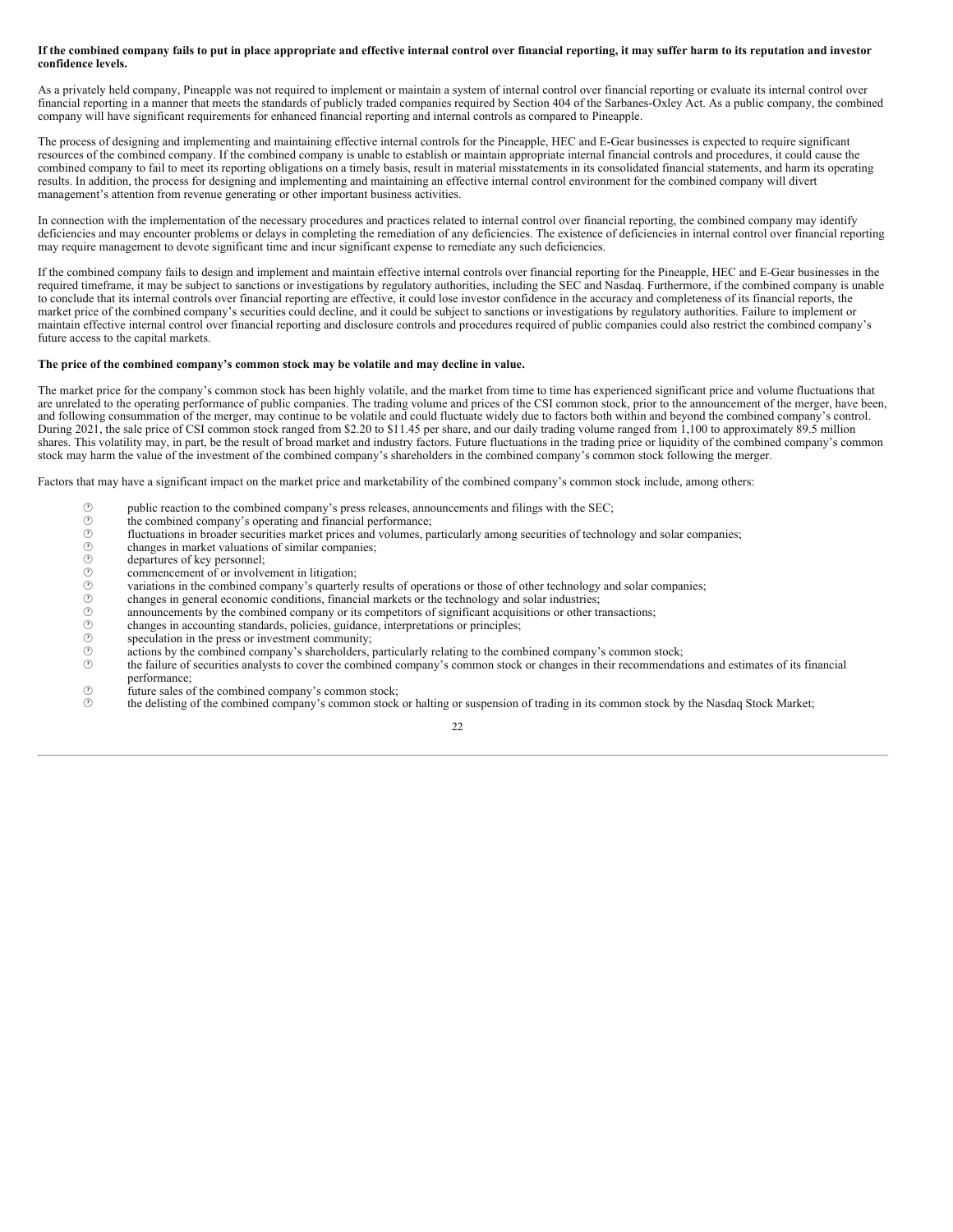- $\circled{?}$  economic and other external factors, such as the COVID-19 pandemic;
- $\circled{e}$  general market conditions; and<br> $\circled{e}$  the other factors described in the
- · the other factors described in these "Risks Related to the Combined Company Following Consummation of the Merger."

#### **The combined company may issue additional common stock resulting in stock ownership dilution.**

At the closing of the merger, we expect to issue an aggregate of 20,025,000 shares of our common stock as Base Consideration and as Earnout Consideration relating to the funding-related closing condition (as described in the merger agreement). Pursuant to the merger agreement, we may be obligated to issue up to an additional 10,000,000 shares as Earnout Consideration and additional shares in connection with the Convertible Note Financing (as defined in the merger agreement). Additionally, if approved by our shareholders, there will be 3,000,000 shares reserved for future awards under the Pineapple Holdings, Inc. 2022 Equity Incentive Plan. Accordingly, our shareholders may experience future dilution, which may be substantial, due to issuance of shares under the merger agreement and 2022 Equity Incentive Plan.

Additionally, in the PIPE Offering, we will issue shares of its Series A convertible preferred stock that will initially be convertible into 9,411,764 shares of our common stock and will issue warrants that will initially be exercisable for 9,411,764 shares of our common stock, each case at an initial price of \$3.40 per share, which is subject to adjustment. If the Series A convertible preferred stock or warrants are converted or exercised into shares of our common stock, our shareholders will experience additional dilution. If the anti-dilution adjustment provisions in Series A convertible preferred stock or warrants are triggered, a substantial number of additional shares of our common stock may become issuable, which would further dilute the ownership interests of our shareholders.

In addition, we may raise additional capital through the sale of equity or convertible debt securities, which would further dilute the ownership interests of our shareholders.

#### Anti-takeover provisions in the combined company's organizational documents and agreements may discourage or prevent a change in control, even if a sale of the combined company could be beneficial to the combined company's shareholders, which could cause its stock price to decline and prevent attempts by the combined **company shareholders to replace or remove its current management.**

Several provisions of the combined company's governing documents, in addition to provisions of Minnesota law, could make it difficult for the combined company's shareholders to change the composition of the combined company's board of directors following the merger, preventing them from changing the composition of management. In addition, several provisions of our articles and bylaws may discourage, delay or prevent a merger or acquisition that our shareholders may consider favorable. These provisions include:

- · We have shares of common stock and preferred stock available for issuance without shareholder approval. The existence of unissued and unreserved common stock and preferred stock may enable the board of directors to issue shares to persons friendly to current management or to issue preferred stock with terms that could render more difficult or discourage a third-party attempt to obtain control of us by means of a merger, tender offer, proxy contest or otherwise, thereby protecting the continuity of our management.
- · Shares of our common stock do not have cumulative voting rights in the election of directors, so our shareholders holding a majority of the shares of common stock outstanding will be able to elect all of our directors. Additionally, Pineapple member, Lake Street Solar LLC, is expected to beneficially own approximately 33.4% of the outstanding shares of the combined company common stock following the closing of the merger. Accordingly, as shareholders of the combined company, the former Pineapple members and Lake Street Solar in particular will have substantial influence over the outcome of corporate actions requiring shareholder approval, including the election of directors, any merger, consolidation or sale of all or substantially all of the combined company assets or any other significant corporate transactions.
- · Special meetings of the shareholders may be called only by the board of directors, the chairman of the board of directors or the chief executive officer.
- $\degree$  The board of directors may adopt, alter, amend or repeal some provisions of the bylaws of the combined company without shareholder approval.<br>These otherwise provided by law, any newly created directorship or any vaca Unless otherwise provided by law, any newly created directorship or any vacancy occurring on the board of directors for any cause may be filled by the affirmative vote of a majority of the remaining members of the board of directors even if such majority is less than a quorum, and any director so elected
	- shall hold office until the expiration of the term of office of the director whom he or she has replaced or until his or her successor is elected and qualified.

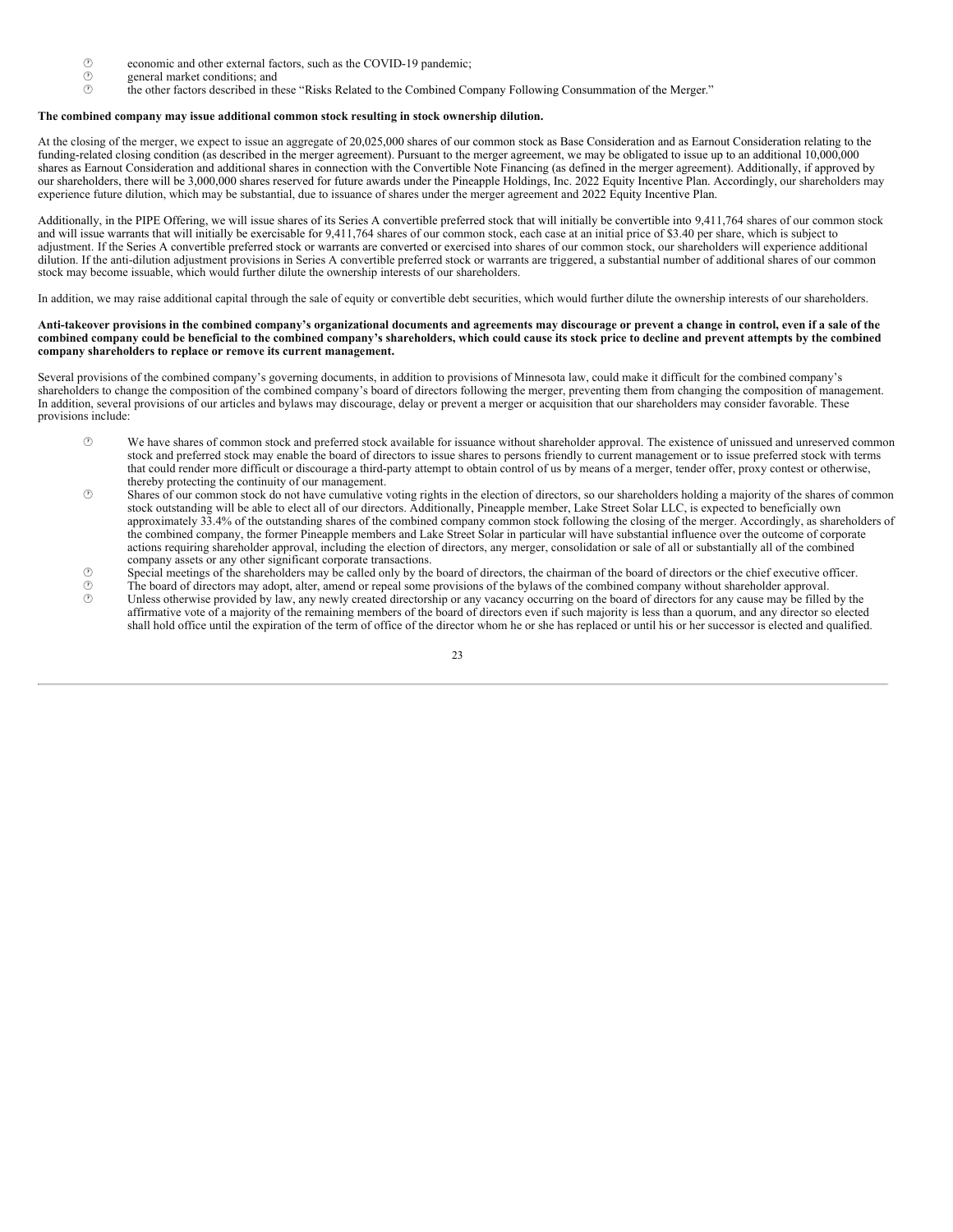- · The affirmative vote of the holders of at least 80% of the voting power of the then outstanding shares of our capital stock entitled to vote generally in the election of directors, voting together as a single class, is required to amend or repeal certain provisions of our articles and bylaws relating to advance notice of nominations for election and advance notice of shareholder proposals.
- $\circ$  Unless amended by the CSI shareholders at a special meeting by the affirmative vote of the holders of at least 80% of the voting power of the then outstanding shares of our capital stock, Article IX of our articles of incorporation relating to "Business Combinations" and related matters have an antitakeover effect that is in addition to the provisions of Minnesota law.
- · Shareholders must follow advance notice procedures to submit nominations of candidates for election to the Board of Directors at an annual or special meeting of our shareholders and must follow advance notice procedures to submit other proposals for business to be brought before an annual meeting of our shareholders.

These anti-takeover provisions could substantially impede the ability of our shareholders to benefit from a change in control and, as a result, could materially adversely affect the market price of our common stock and the ability of our shareholders to realize any potential change-in-control premium.

# The combined company board of directors is authorized to issue and designate shares of preferred stock without shareholder approval.

The combined company's articles of incorporation authorize the board of directors, without the approval of the combined company shareholders, to issue up to 3,000,000 shares of preferred stock, subject to limitations prescribed by applicable law, rules and regulations and the provisions of the articles of incorporation, as shares of preferred stock in series, to establish from time to time the number of shares to be included in each such series and to fix the designation, powers, preferences and rights of the shares of each such series and the qualifications, limitations or restrictions thereof. The powers, preferences and rights of these series of preferred stock may be senior to or on parity with our common stock, which may reduce its value.

#### The combined company's inability to comply with the continued listing requirements of the Nasdaq Stock Market could result in its common stock being delisted, which could affect its market price and liquidity and reduce the combined company's ability to raise capital.

The combined company will be required to meet certain qualitative and quantitative requirements to maintain the listing of its common stock on the Nasdaq Stock Market. If the combined company does not maintain compliance with the continued listing requirements for the Nasdaq Stock Market within specified periods and subject to permitted extensions, its common stock may be recommended for delisting (subject to any appeal the combined company may file). No assurance can be provided that the combined company will continue to comply with these continued listing requirements. If the combined company's common stock were delisted, it could be more difficult to buy or sell its common stock and to obtain accurate quotations, and the price of its stock could suffer a material decline. Delisting would also impair the combined company's ability to raise capital.

# **Risks Related to CSI Following Termination of the Merger**

# *Risks Relating to CSI Strategic Alternatives Following Termination of the Merger*

#### **CSI may not be successful in implementing any strategic alternative following termination of the merger.**

If the merger agreement is terminated for any reason, it is expected that the CSI board of directors will consider the full range of strategic alternatives regarding the use of its remaining cash and other assets, the S&S Segment business, and the future of CSI, with a view to maximizing value for CSI shareholders under the circumstances. These strategic alternatives may include pursuing an alternative transaction to the merger, retaining some or all of the cash or other assets, the acquisition of a new business or an investment in the S&S Segment business, adoption of a plan of liquidation, or a combination of these.

CSI may not execute any plan for strategic alternatives successfully because of errors in planning or timing, challenges that CSI fails to overcome in a timely fashion, or lack of appropriate resources. CSI's failure to successfully execute on the strategic alternative approved by the CSI board of directors, even if the strategy is sound, could result in loss of value of the CSI common stock. Additionally, if CSI does not effectively communicate the plan for strategic alternatives to our investors and stakeholders, CSI may not realize the full benefits for CSI shareholders that it would otherwise gain through successful execution of that strategy.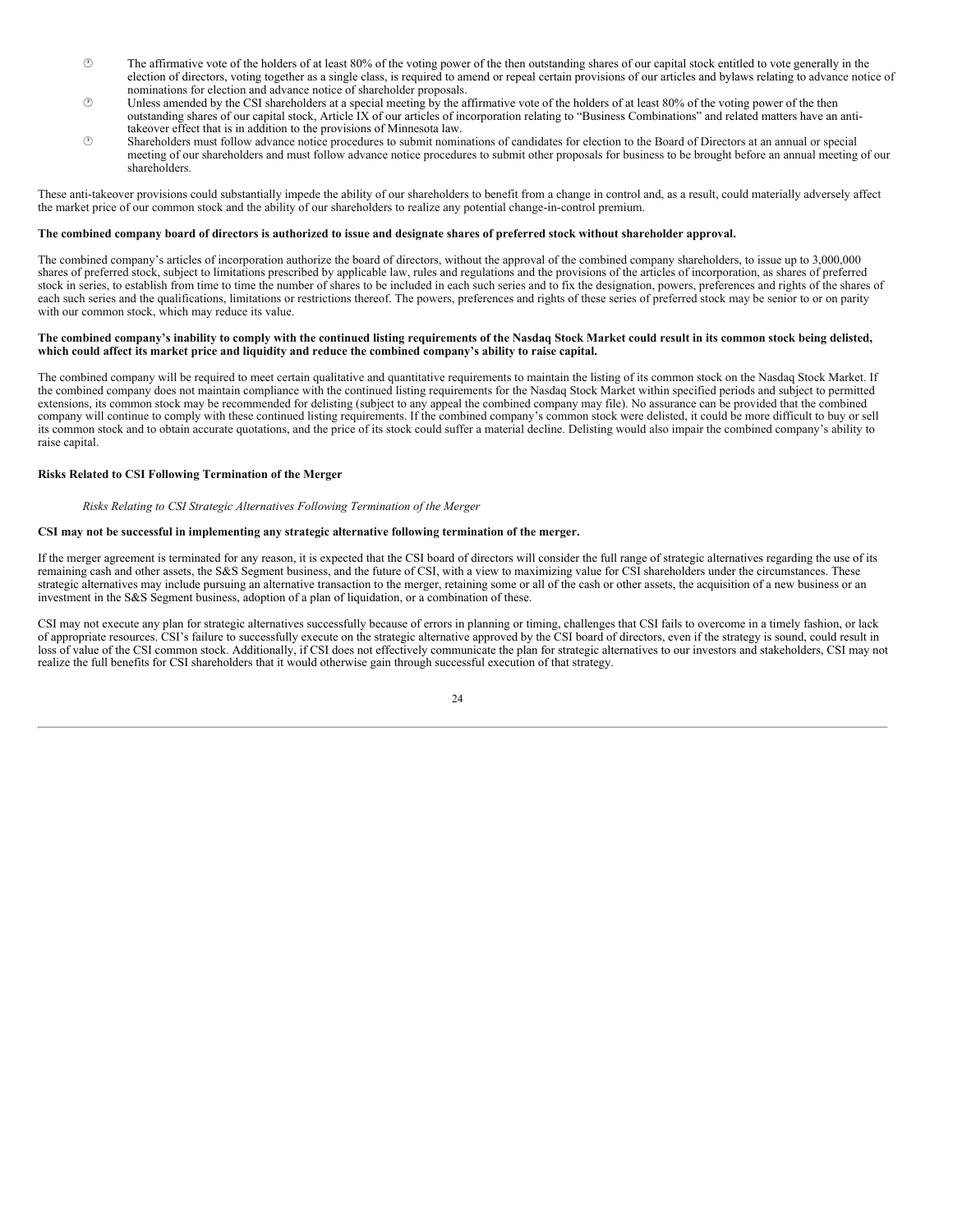There is no assurance that any of these strategic alternatives will result in dividends or distributions to the CSI shareholders, the return of any particular value to the CSI shareholders, or value that is equal to the value that may be realized by the CSI shareholders through the Pineapple Merger Transaction.

Additionally, in the execution of any plan, CSI must commit significant resources to the strategic alternatives selected by the CSI board of directors before knowing whether this alternative will result in the operational, financial or other benefits we expect or intend. The shareholder return on a strategic alternative may be lower, or may develop more slowly, than CSI expects.

Additionally, the previously announced \$6.8 million (net) sale of the CSI corporate headquarters building requires a 5-year lease with an ongoing operating business to close. Accordingly, there is no assurance that any strategic plan selected by the CSI board of directors will satisfy the closing conditions of the sale of the CSI corporate headquarters or that this sale will occur at any particular time or price, if at all.

Many of the transaction expenses relating to the Pineapple Merger Transaction will be payable by CSI regardless of whether the Pineapple Merger Transaction is completed. These fees and expenses are currently estimated at \$3.4 million, of which CSI has incurred approximately \$2.3 million through December 31, 2021. If the merger agreement is terminated for any reason, CSI will be responsible for its transaction related expenses and none of these expenses will be reimbursed to CSI. Additionally, absent an agreement with a third party to the contrary, CSI will be responsible for the cost and expense associated with the execution of any strategic alternative approved by the CSI board of directors. Any transaction costs associated with pursuit of a strategic alternative and the continued cost of operating the S&S segment and maintaining CSI's other assets will reduce the potential return to the CSI shareholders through any strategic alternative the CSI board of directors approves.

#### CSI will face challenges in identifying another private company for a similar reverse merger transaction and accordingly, the strategic alternatives available to the **CSI board of directors following termination of the merger may be limited.**

If the merger agreement were terminated, the CSI board of directors will consider the full range of strategic alternatives, including the possibility of pursuing an alternative transaction to the merger. However, there is no assurance that CSI would be able to identify any other private company interested in a similar reverse merger transaction or that such a transaction would result in comparable value to the CSI shareholders as the Pineapple Merger Transaction. In particular, CSI will face competition from SPACs and other public companies to attract a private company for a similar reverse merger transaction and these SPACs and other public companies may offer cash resources, access to financing or transaction terms that would be more favorable that what CSI could offer. Additionally, CSI's ability to attract another private company for a similar reverse merger transaction may be hampered by the perception that CSI shareholders would not support a similar reverse merger transaction if the Pineapple Merger Proposal is not approved. The strategic alternatives available to the CSI board of directors following termination of the merger may be limited as a practical matter by these factors.

#### If CSI pursues acquisitions following the termination of the merger, CSI may not successfully close these acquisitions and, if these acquisitions are completed, CSI may have difficulty integrating the acquired businesses profitably with its existing operations or otherwise obtaining the strategic benefits of the acquisition.

If the merger agreement were terminated, the CSI board of directors will consider the full range of strategic alternatives, including the possibility of pursuing the acquisition of a new business or an investment in the S&S segment business. CSI cannot, however, ensure that it will be able to find appropriate candidates for acquisitions, reach agreement to acquire them, or obtain any required shareholder or regulatory approvals needed to close strategic acquisitions, despite the effort and management attention invested.

The impact of future acquisitions on the CSI business, operating results and financial condition is uncertain. In the case of businesses CSI may acquire in the future, CSI may have difficulty assimilating these businesses and their products, services, technologies and personnel into CSI's existing operations. These difficulties could disrupt CSI's ongoing business, distract its management and workforce, increase CSI's expenses and materially adversely affect CSI's operating results and financial condition. Also, CSI may not be able to retain key management and other critical employees after an acquisition. CSI may also acquire unanticipated liabilities.

Additionally, CSI cannot ensure that the expected benefits of any acquisition will be realized or will be realized within the time frames we expect. Costs could be incurred on pursuits or proposed acquisitions that have not yet or may not close which could impact CSI's operating results, financial condition, or cash flows. Additionally, after the acquisition, unforeseen issues could arise which adversely affect the anticipated returns or which are otherwise not recoverable as an adjustment to the purchase price. The price CSI pays for a business or product line may exceed the value it realizes, and CSI cannot provide assurance that CSI will obtain the expected revenues, anticipated synergies and strategic benefits of any acquisition within the time it expects or at all.

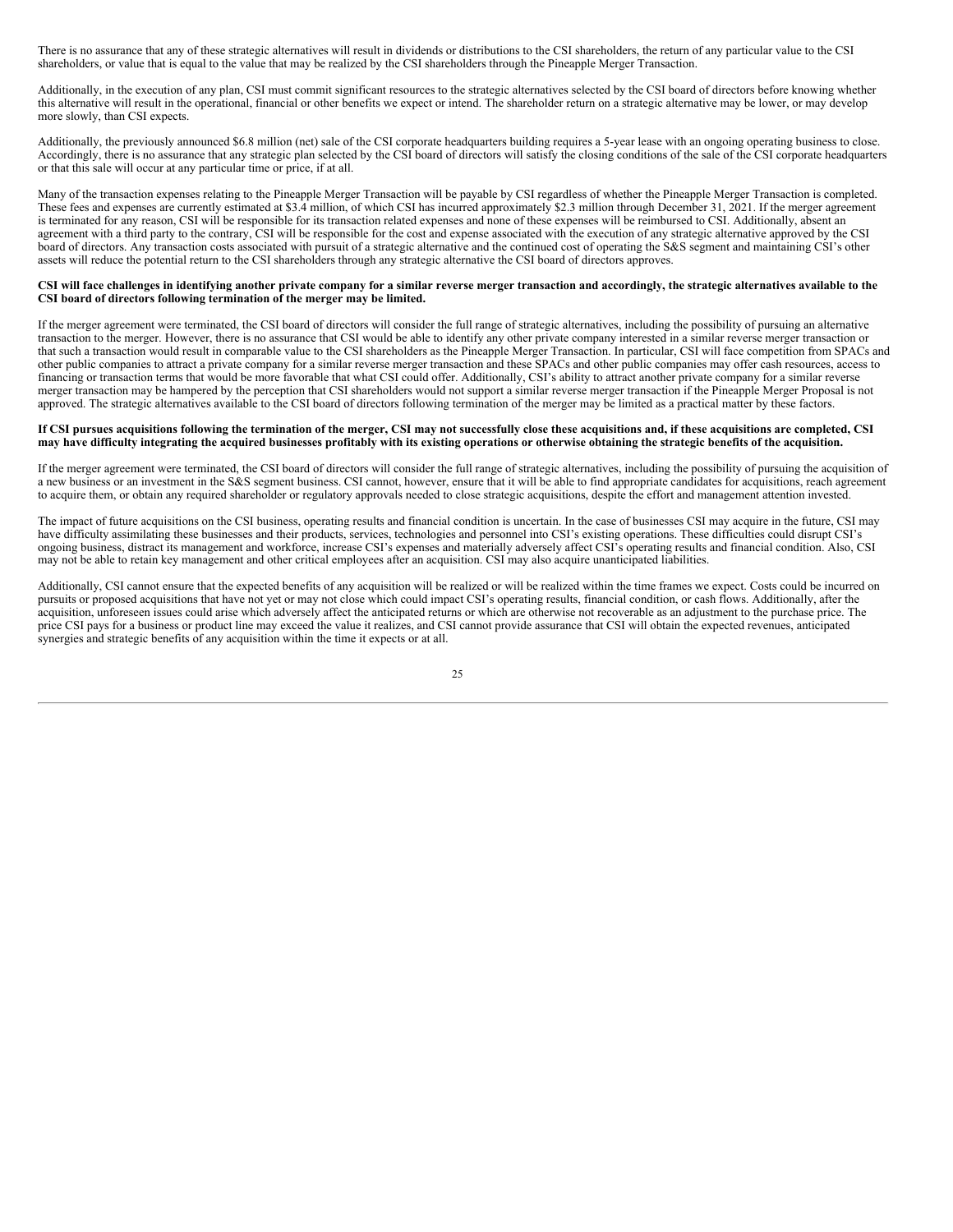# The continuing costs and burdens associated with being a public company will constitute a much larger percentage of CSI's revenue from the remaining S&S **business following termination of the merger.**

If the merger is terminated, CSI will remain a public company and will continue to be subject to Nasdaq Stock Market listing standards and SEC rules and regulations, including the Dodd-Frank Wall Street Reform and Consumer Protection Act and the Sarbanes-Oxley Act of 2002. Although all public companies face the costs and burdens associated with being public companies, the costs and burden of being a public company will be a significant portion of the revenue of CSI, which will be derived solely from its remaining S&S Segment business until the CSI board of directors determines and executes on a strategic alternative.

#### *Risks Relating to CSI's Common Stock Following Termination of the Merger*

# **The price of the CSI common stock may be volatile and may decline in value.**

The market price for CSI's common stock has been highly volatile, and the market from time to time has experienced significant price and volume fluctuations that are unrelated to the operating performance of public companies. The trading volume and prices of the CSI common stock, prior to the announcement of the merger, have been and may continue to be, following termination of the merger, volatile and could fluctuate widely due to factors both within and beyond CSI's control. During 2021, the sale price of CSI common stock ranged from \$2.20 to \$11.45 per share, and our daily trading volume ranged from 1,100 to approximately 89.5 million shares. This volatility may be the result of broad market and industry factors. Future fluctuations in the trading price or liquidity of CSI's common stock may harm the value of the investment of CSI's shareholders in CSI's common stock following the termination of the merger.

Factors that may have a significant impact on the market price and marketability of CSI's common stock following the termination of the merger include, among others:

- $\circled{}$  public reaction to the termination of the merger and the announcement of any future strategic alternatives;<br> $\circled{}$  fluctuations in broader securities market prices and volumes:
- $\circled{1}$  fluctuations in broader securities market prices and volumes;<br> $\circled{1}$  changes in market valuations of similar companies;
- $\circled{1}$  changes in market valuations of similar companies;<br> $\circled{1}$  commencement of or involvement in litigation, incl<br> $\circled{1}$  CSI's operating and financial performance or variation<br>changes in general economic condition
- departures of key personnel;
- · commencement of or involvement in litigation, including any litigation relating to the termination of the merger;
- · CSI's operating and financial performance or variations in CSI's quarterly results of operations;
- changes in general economic conditions, financial markets or the industry in which CSI operates;
- $\circled{)}$  announcements by CSI of significant acquisitions or other transactions;<br>  $\circled{)}$  speculation in the press or investment community;<br>  $\circled{)}$  actions by CSI's shareholders, particularly volatility or trading in CSI
- · changes in accounting standards, policies, guidance, interpretations or principles;
- speculation in the press or investment community;
- actions by CSI's shareholders, particularly volatility or trading in CSI common stock;
- $\circled{1}$  future sales of CSI's common stock;<br> $\circled{1}$  the delisting of CSI's common stock
- $\circled{c}$  the delisting of CSI's common stock or halting or suspension of trading in its common stock by the Nasdaq Stock Market;<br> $\circled{c}$  general market conditions; and
- economic and other external factors, such as the COVID-19 pandemic;
- $\circled{r}$  general market conditions; and<br> $\circled{r}$  the other factors described in the
- the other factors described in these "Risks Related to CSI Following Termination of the Merger."

# Anti-takeover provisions in CSI's organizational documents and agreements may discourage or prevent a change in control, even if a sale of CSI could be beneficial to CSI's shareholders, which could cause its stock price to decline and prevent attempts by CSI shareholders to replace or remove its current management.

Several provisions of CSI's governing documents, in addition to provisions of Minnesota law, could make it difficult for CSI's shareholders to change the composition of CSI's board of directors if the merger were terminated, preventing them from changing the composition of management. In addition, several provisions of CSI's articles and bylaws may discourage, delay or prevent a merger or acquisition that CSI shareholders may consider favorable. These provisions include:

- · CSI has shares of common stock and preferred stock available for issuance without shareholder approval. The existence of unissued and unreserved common stock and preferred stock may enable the board of directors to issue shares to persons friendly to current management or to issue preferred stock with terms that could render more difficult or discourage a third-party attempt to obtain control of us by means of a merger, tender offer, proxy contest or otherwise, thereby protecting the continuity of our management.
- · Shares of our common stock do not have cumulative voting rights in the election of directors, so our shareholders holding a majority of the shares of common stock outstanding will be able to elect all of our directors.

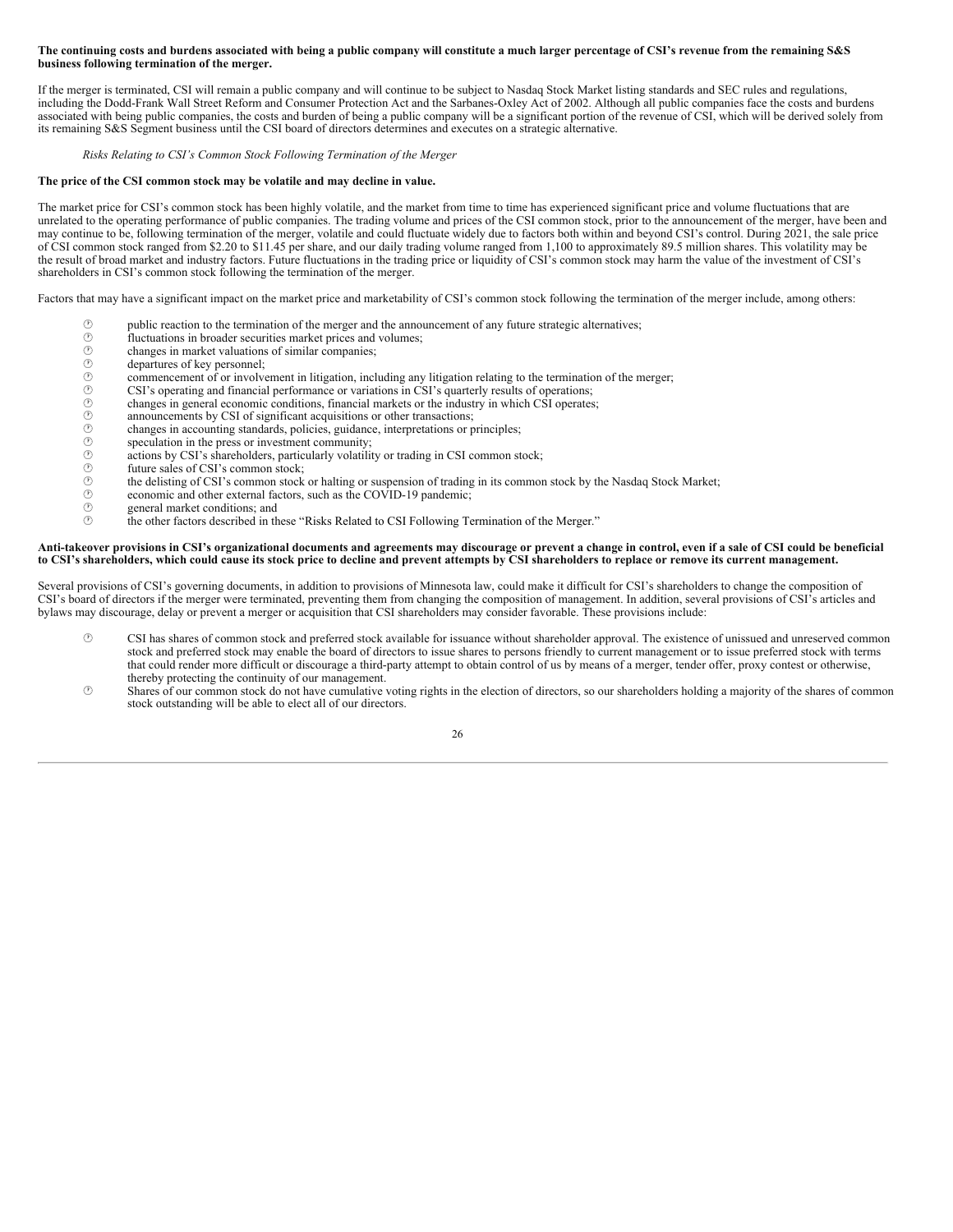- $\circ$  Special meetings of the shareholders may be called only by the CSI board of directors, the chairman of the board of directors or the chief executive officer.<br>The board of directors may adopt alter, amend or repeal so
- $\circ$  The board of directors may adopt, alter, amend or repeal some provisions of the CSI bylaws without shareholder approval.<br>These otherwise provided by law, any newly created directorship or any vacancy occurring on the
- Unless otherwise provided by law, any newly created directorship or any vacancy occurring on the board of directors for any cause may be filled by the affirmative vote of a majority of the remaining members of the board of directors even if such majority is less than a quorum, and any director so elected shall hold office until the expiration of the term of office of the director whom he or she has replaced or until his or her successor is elected and qualified.
- The affirmative vote of the holders of at least 80% of the voting power of the then outstanding shares of our capital stock entitled to vote generally in the election of directors, voting together as a single class, is required to amend or repeal certain provisions of our articles and bylaws relating to advance notice of nominations for election and advance notice of shareholder proposals.
- $\circ$  Unless amended by the CSI shareholders at a special meeting by the affirmative vote of the holders of at least 80% of the voting power of the then outstanding shares of our capital stock, Article IX of our articles of incorporation relating to "Business Combinations" and related matters have an antitakeover effect that is in addition to the provisions of Minnesota law.
- · Shareholders must follow advance notice procedures to submit nominations of candidates for election to the CSI board of directors at an annual or special meeting of CSI shareholders and must follow advance notice procedures to submit other proposals for business to be brought before an annual meeting of our shareholders.

These anti-takeover provisions could substantially impede the ability of CSI shareholders to benefit from a change in control and, as a result, could materially adversely affect the market price of CSI's common stock and the ability of CSI shareholders to realize any potential change-in-control premium.

# CSI board of directors is authorized to issue and designate shares of preferred stock without shareholder approval.

CSI's articles of incorporation authorize the CSI board of directors, without the approval of CSI shareholders, to issue up to 3,000,000 shares of preferred stock, subject to limitations prescribed by applicable law, rules and regulations and the provisions of the articles of incorporation, as shares of preferred stock in series, to establish from time to time the number of shares to be included in each such series and to fix the designation, powers, preferences and rights of the shares of each such series and the qualifications, limitations or restrictions thereof. The powers, preferences and rights of these series of preferred stock may be senior to or on parity with our common stock, which may reduce its value.

# CSI's inability to comply with the continued listing requirements of the Nasdaq Stock Market could result in its common stock being delisted, which could affect its **market price and liquidity and limit CSI's strategic alternatives following the termination of the merger.**

Following termination of the merger, CSI will be required to continue to meet certain qualitative and quantitative requirements to maintain the listing of its common stock on the Nasdaq Stock Market. If CSI does not maintain compliance with the continued listing requirements for the Nasdaq Stock Market within specified periods and subject to permitted extensions, its common stock may be recommended for delisting (subject to any appeal CSI may file). No assurance can be provided that CSI will continue to comply with these continued listing requirements. If CSI's common stock were delisted, it could be more difficult to buy or sell its common stock and to obtain accurate quotations, and the price of its stock could suffer a material decline. Additionally, CSI's ability to pursue certain strategic alternatives, such as a reverse merger, acquisition of another company for stock or sales of CSI equity securities, would also be impaired if CSI's common stock were delisted.

# *Risks Relating to the S&S Segment Business Operations Following Termination of the Merger*

# **CSI is dependent upon our senior management and other critical employees.**

The success of the execution of any strategic plan approved by the CSI board of directors, the future success of the S&S business and the success of CSI generally depends on the efforts and abilities of our senior management personnel and other critical employees, including those in sales, marketing and product development functions. Our inability to retain or attract qualified personnel could have a significant negative effect on our execution of any strategic plan approved by the CSI board of directors or a negative effect on the S&S business, which may diminish the value of the S&S segment business and negatively impact a strategic plan involving the S&S business segment.

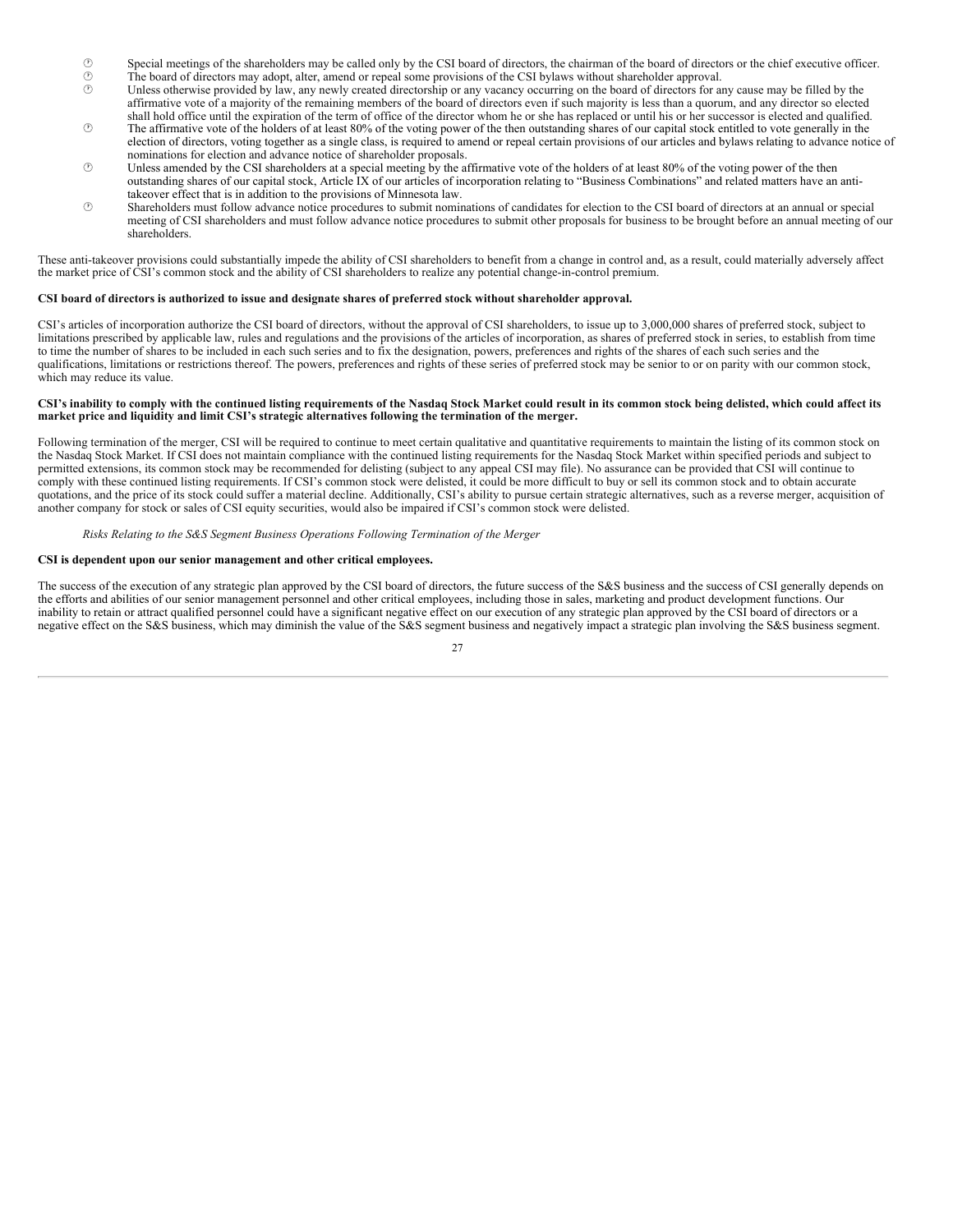#### The primary markets we serve are highly competitive, and our ability to compete requires continual focus on delivering high-quality, competitively priced products **and services and the regular introduction of new products and services that meet evolving customer requirements.**

Our S&S business experiences intense competition from other providers of IT products and services. We have experienced, and anticipate continuing to experience, pricing pressures from our customers as well as our competitors. The markets we serve are characterized by rapid technological advances and evolving industry standards. These markets can be significantly affected by new product introductions and marketing activities of industry participants. Some of our current competitors and potential competitors have greater financial, technological, manufacturing, marketing, and personnel resources than we possess. These current and future competitors may be able to identify new markets and develop new products that are superior to those we develop. They may also adapt new technologies faster, devote greater resources to research and development, promote products more aggressively, and price products more competitively. We cannot ensure that competition will not intensify or that we will be able to compete effectively in the markets in which we compete.

# Our gross margins have fluctuated year to year, and we face many challenges in maintaining acceptable margins.

Gross margins among our products and services vary and are subject to fluctuation from quarter to quarter and year to year. The factors that may affect our gross margins adversely are numerous and include:

- $\circled{1}$  Changes in customer, geographic, or product mix;<br> $\circled{1}$  Our ability to reduce product costs
- **<sup>①</sup>** Our ability to reduce product costs<br><sup>⑦</sup> Increases in labor costs
- $\circled{r}$  Increases in labor costs<br> $\circled{r}$  Tariffs on imported pro
- **<sup>①</sup>** Tariffs on imported products<br><sup>①</sup> Changes in OEM/ODM prici
- $\circled{c}$  Changes in OEM/ODM pricing<br> $\circled{c}$  Increased price competition
- Increased price competition
- · Lower margins on competitive-bid contracts, and
- $\circledcirc$  Increased warranty cost.

#### Consolidation among our S&S customers has occurred and further consolidation may occur, resulting in the loss of some S&S customers and reduced revenue **during the pendency of business combinations and related integration activities.**

We believe future consolidation may occur among our S&S customers as they attempt to increase market share and achieve greater economies of scale. Consolidation has affected our S&S business as these customers focus on completing business combinations and integrating their operations. In some instances, customers integrating largescale acquisitions have reduced their purchases of our S&S products and services as they integrate.

The effect on the S&S business of significant customer mergers is likely to be unclear until sometime after these transactions are completed. After a consolidation occurs, a customer may choose to reduce the number of vendors from which it purchases equipment and services and may choose one of our competitors as its preferred vendor. CSI cannot ensure that the S&S business will continue to deliver services to the surviving company after a business combination is completed.

#### Our information technology systems may be exposed to various cybersecurity risks and other disruptions that could impair our ability to operate, adversely affect our business, and damage our brand and reputation. Risks are particularly acute in the cloud-based technologies that we and other third parties operate and that **form a part of our solutions.**

We rely extensively on our information technology systems or on third parties for services including our enterprise resource planning ("ERP") system, banking, payroll, shipping, and e-mail systems to conduct business. We also collect, store and transmit sensitive data, including proprietary business information and personally identifiable information of our customers, suppliers and employees.

Despite our investment in our information technology systems and data security program, the implementation of security measures to protect our data and infrastructure against breaches and other cyber threats, and our use of internal processes and controls designed to protect the security and availability of our systems, our information technology and communication systems may be vulnerable to cybersecurity risks such as computer viruses, hacking, malware, denial of service attacks, cyber terrorism, circumvention of security systems, malfeasance, breaches due to employee error, natural disasters, telecommunications failure, at our facilities or at third-party locations.

The California Consumer Privacy Act of 2018 ("CCPA"), which became effective January 1, 2020, grants California residents with several new rights relating to their personal information. The CCPA applies to businesses that conduct business in California and satisfies one of three financial conditions, including a business that has a gross revenue greater than \$25 million. The CCPA sets forth several data protection obligations for applicable businesses, including the obligation to inform a consumer, at or before collection, of

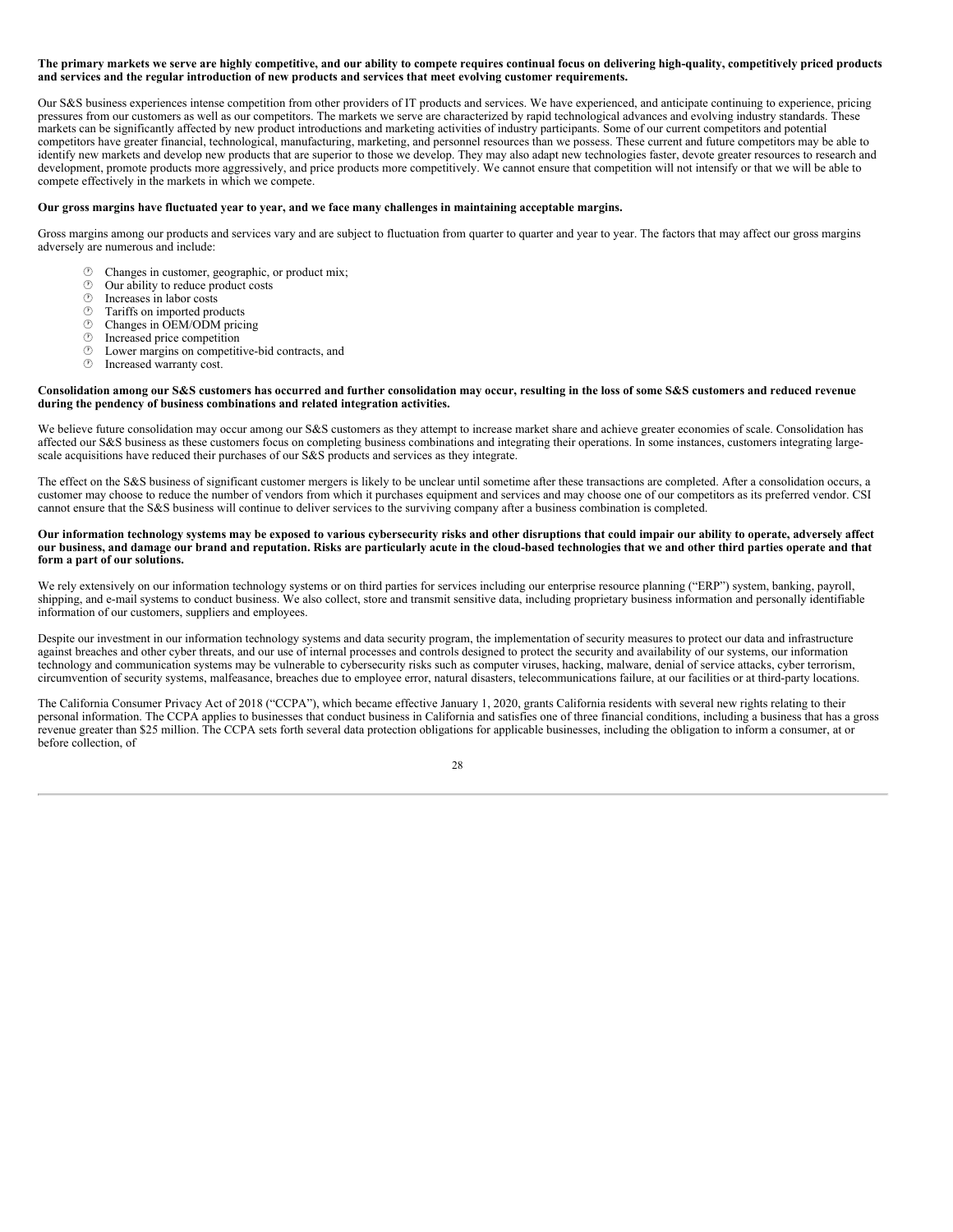the purpose and intended use of the collection, and the obligation to delete a consumer's personal information upon request. The CCPA establishes a private right of action that allows consumers the right to seek damages for serious data breaches. The CCPA also allows the California Attorney General to bring actions against non-compliant businesses with fines of \$2,500 per violation or, if intentional, up to \$7,500 per violation. Any failure by us to comply with the CCPA could have a material adverse effect on our business, results of operations or financial condition.

Complying with these varying requirements could cause us to incur substantial costs or require us to change our business practices in a manner adverse to our business. Any failure, or perceived failure, by us to comply with any regulatory requirements or international privacy or consumer protection-related laws and regulations could result in proceedings or actions against us by governmental entities or others, subject us to significant penalties and negative publicity and adversely affect us. In addition, as noted above, we are subject to the possibility of security breaches, which themselves may result in a violation of these laws.

Any failure, breach or unauthorized access to our or third-party systems could result in the loss of confidential, sensitive or proprietary information, interruptions in our service or production or otherwise our ability to conduct business operations, and could result in potential reductions in revenue and profits, damage to our reputation or liability. There can be no assurance that our protective measures will prevent or timely detect security breaches that could have a significant impact on our business, reputation, operating results and financial condition.

In addition, our S&S business provides IT services for the Company internally and for third-party customers. As we continue to direct a portion of our sales efforts toward Cloud solutions, we expect to store, convey and potentially process increasing amounts of data produced by customer devices. This data may include confidential or proprietary information, intellectual property or personally identifiable information of our customers or other third parties with whom they do business. It is important that we maintain solutions and related infrastructure that are perceived by our customers and other parties with whom we do business as providing a reasonable level of reliability and security. Despite any available security measures and other precautions that we deploy, the infrastructure and transmission methods we use directly or through third parties, may be vulnerable to interception, attack or other disruptive problems. Continued high-profile data breaches at other companies evidence an external environment that is becoming increasingly hostile to information security. Improper disclosure of data or perception that our data security is insufficient could harm our reputation, give rise to legal proceedings, and subject our company to liability under laws that protect data, any of which could result in increased costs and loss of revenue.

If a cyberattack or other security incident were to allow unauthorized access to or modification of our customers' data or our own data, whether due to a failure with our systems or related systems operated by third parties, we could suffer damage to our brand and reputation. The costs we would incur to address and fix these incidents would increase our expenses. These types of security incidents could also lead to lawsuits, regulatory investigations and increased legal liability, including in some cases contractual costs related to customer notification and fraud monitoring. Further, as regulatory focus on privacy and data security issues continues to increase and worldwide laws and regulations concerning the protection of information become more complex, the potential risks and costs of compliance to our business will intensify.

#### **Our S&S operating results fluctuate from quarter to quarter.**

Our S&S operating results are difficult to predict and may fluctuate significantly from quarter to quarter due to the fluctuations in that segment's operations. Fluctuations in the S&S quarterly operating results may be caused by many factors, including the following:

- $\circled{1}$  the volume and timing of customer orders and our ability to fulfill those orders in a timely manner
- $\circled{b}$  the overall level of capital expenditures by our customers  $\circled{c}$  factors such as the coronavirus (COVID-19) which may
- factors such as the coronavirus (COVID-19), which may affect our supply stream, our employee work force, our customers, or the general United States and world economy
- $\circled{1}$  work stoppages and other developments affecting the operations of our customers our ability to obtain new customers and customer contracts
- $\circled{r}$  our ability to obtain new customers and customer contracts  $\circled{r}$  the timing of our revenue recognition
- $\circled{r}$  the timing of our revenue recognition<br> $\circled{r}$  the timing of our new product and ser-
- $\circled{r}$  the timing of our new product and service introductions
- $\circled{?}$  the availability of products and services we need from our suppliers market accentance of new and enhanced versions of our products and
- $\circled{1}$  market acceptance of new and enhanced versions of our products and services variations in the mix of products and services we sell
- $\circled{2}$  variations in the mix of products and services we sell  $\circled{2}$  the location and utilization of our production capacity
- $\circled{r}$  the location and utilization of our production capacity and employees and the availability and cost of key components of our products
- the availability and cost of key components of our products.

CSI's expense levels are based in part on expectations of future revenues. If S&S revenue levels in a particular quarter are lower than expected, CSI's operating results will be affected adversely.

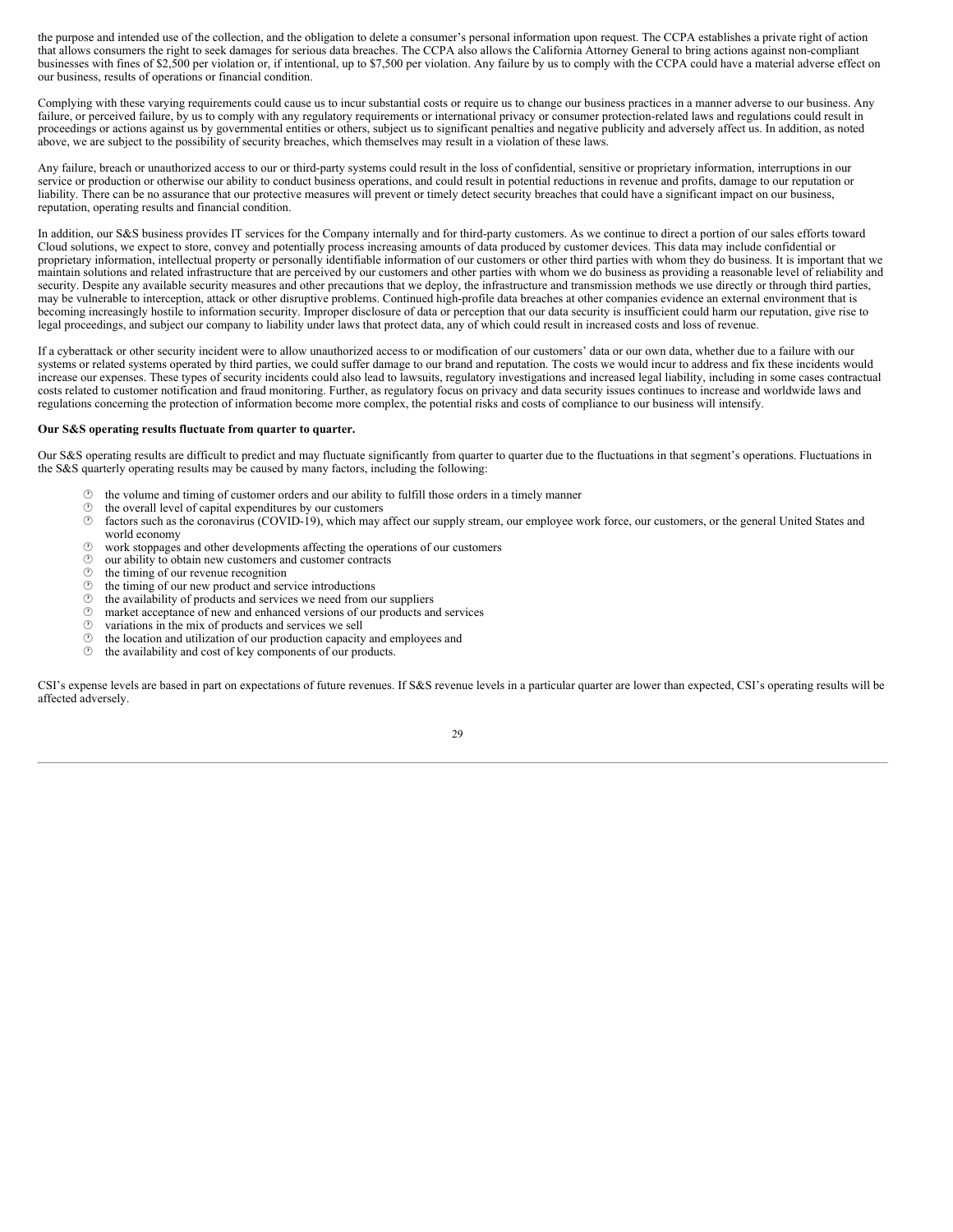# **Our S&S sales and operations may be adversely affected by the coronavirus (COVID-19) epidemic.**

CSI experienced supply chain and demand disruptions during 2021 and expect the disruption to global supply chains and CSI supply chains to continue into 2022, as well as to incur higher logistics and operational costs due to the COVID-19 pandemic. CSI also experienced delays in orders as some projects have been pushed out due to the inability to access locations due to the shutdowns. CSI may also see a slowdown in our business if one or more of our major customers or suppliers delays its purchase or supplies due to uncertainty in its business operations, encounters difficulties in its production due to employee safety or workforce concerns, is unable to obtain materials or labor from third parties that it needs to complete its projects, and may see a slowdown in our collection of receivables if our customers encounter cash flow difficulties or delay payments to preserve their cash resources. CSI is continuing to actively monitor the effects and potential impacts of the COVID-19 pandemic on all aspects of the S&S business, liquidity and capital resources. The extent to which the COVID-19 pandemic may materially impact CSI's financial condition, liquidity or results of operations is uncertain at this time.

# **ITEM 1B. UNRESOLVED STAFF COMMENTS**

None.

# **ITEM 2. PROPERTIES**

CSI conducts administrative and S&S functions at the following facilities:

- · The Company owns a 105,000 square foot building in Minnetonka, Minnesota where its executive and administrative offices are located. JDL Technologies and Ecessa use this facility for some administrative operations. The Company has entered into an agreement to sell this building as part of its previously announced divestiture strategy (see Note 4 of the Notes to Consolidated Financial Statements under Item 8).
- · JDL leases 3,700 square feet of office space in Fort Lauderdale, Florida.

CSI believes these facilities will be adequate to accommodate its administrative, manufacturing and distribution needs for the foreseeable future and in the event the Minnetonka headquarters are sold, that it will be able to find alternative facilities adequate for its needs.

# **ITEM 3. LEGAL PROCEEDINGS**

The Company is aware of two lawsuits that have been filed on behalf of purported CSI shareholders relating to the registration statement on S-4 that we filed on November 12, 2021 ("Registration Statement") in connection with the Pineapple Merger Transaction, among other matters. The first complaint was filed on December 13, 2021 by Bashir Rivera in the United States District Court for the Southern District of New York and is captioned *Rivera v. Communications Systems, Inc., et al.*, No. 1:21-cv-10637-NRB. The second complaint was filed on December 28, 2021 by Allen Chaidez in the United States District Court for the Eastern District of New York and is captioned *Chaidez v. Communications Systems, Inc., et al.*, No. 1:21-cv-07155-MKB-VMS. The *Rivera* action was subsequently voluntarily dismissed on February 24, 2022. Both complaints name CSI and all of its current directors as defendants. Both complaints allege violations of Sections 14(a) and 20(a) of the Exchange Act and Rule 14a-9 promulgated thereunder and claim that the Registration Statement omits material information with respect to the Pineapple Merger Transaction. The plaintiffs in the actions purport to seek equitable relief and damages.

Additionally, CSI has received seven letters from individuals purporting to be shareholders of the Company (which we refer to collectively as the "Demands") which also generally allege that the Registration Statement omits material information with respect to the Pineapple Merger Transaction. In addition, one of the Demands seeks certain books and records of the Company.

The Company intends to vigorously defend the lawsuits and Demands. Further, we have vigorously denied, and continue to vigorously deny, that we have committed or aided and abetted in the commission of any violation of law or duties or engaged in any of the wrongful acts that were alleged in the *Rivera* or *Chaidez* complaints and the Demands.

CSI is subject to claims and lawsuits in the ordinary course of business. From time to time, the Company brings suit against others to enforce contract rights or property rights, or to collect debts in the ordinary course of business. Management believes that the resolution or settlement of any pending litigation will not have a material adverse effect on the results of operations or liquidity of the Company.

# **ITEM 4. MINE SAFETY DISCLOSURES**

Not applicable.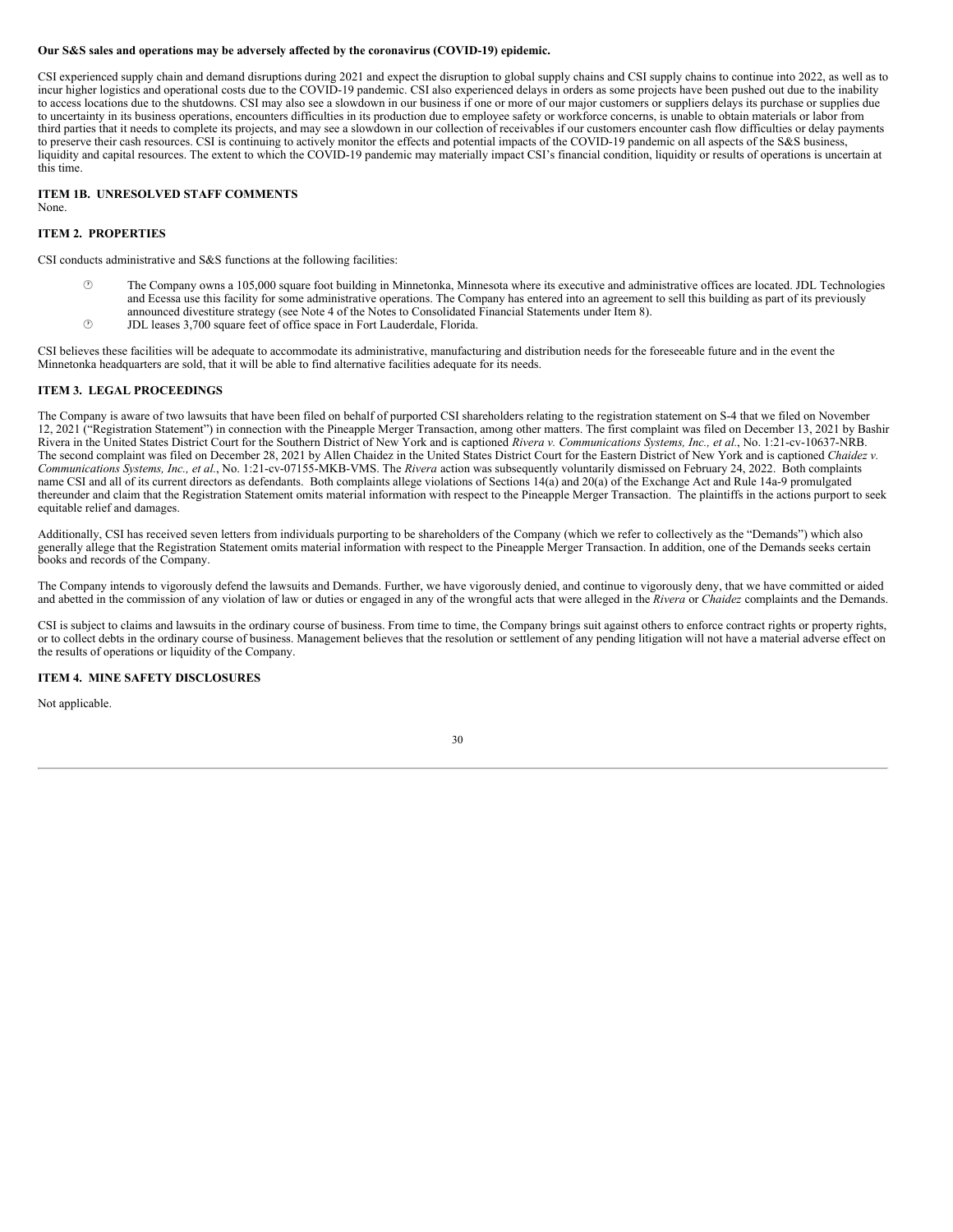# **ITEM 5. MARKET FOR REGISTRANT'S COMMON EQUITY AND RELATED STOCKHOLDER MATTERS AND ISSUER PURCHASE OF EQUITY SECURITIES**

# **Market Information**

The Company's common stock trades on the Nasdaq Global Market under the trading symbol JCS.

# **Holders**

At March 1, 2022, there were approximately 465 registered holders of record of Communications Systems, Inc. common stock.

# **Securities Authorized for Issuance Under Equity Compensation Plans**

The following table presents information about the Company's equity compensation plans, under which equity securities of the Company are authorized for issuance, as of December 31, 2021:

#### **Securities Authorized for Issuance Under Equity Compensation Plans**

| Plan Category $(1)$ $(2)$                                   | <b>Number of shares</b><br>of common stock<br>to be issued upon<br>exercise of<br>outstanding<br>options, warrants<br>and rights |                                       | Weighted-average<br>exercise price of<br>outstanding options<br>warrants and rights | Number of shares of<br>common stock remaining<br>available for future<br>issuance under equity<br>compensation plans<br>(excluding shares in<br>column (a)) |
|-------------------------------------------------------------|----------------------------------------------------------------------------------------------------------------------------------|---------------------------------------|-------------------------------------------------------------------------------------|-------------------------------------------------------------------------------------------------------------------------------------------------------------|
| Equity compensation plans approved by security holders:     |                                                                                                                                  |                                       |                                                                                     |                                                                                                                                                             |
| 1990 Employee Stock Purchase Plan                           |                                                                                                                                  | $\overline{\phantom{0}}$              |                                                                                     | 59,303                                                                                                                                                      |
| 2011 Executive Incentive Compensation Plan                  |                                                                                                                                  | $\hspace{1.0cm} \rule{1.5cm}{0.15cm}$ |                                                                                     | 1,074,992                                                                                                                                                   |
| Equity compensation plans not approved by security holders: |                                                                                                                                  |                                       |                                                                                     |                                                                                                                                                             |

# None

- (1) The Company does not have individual compensation arrangements involving the grant of options, warrants and rights, but only grants equity awards under shareholder-approved plans.
- (2) The Employee Stock Purchase Plan was suspended effective March 31, 2021 due to conditions of the Pineapple merger agreement. During 2021, a change in control under the 2011 Executive Incentive Compensation Plan occurred related to the sale of the E&S segment. Vesting on all outstanding equity awards under the 2011 Executive Incentive Compensation Plan was accelerated, in-the-money options were exercised and out-of-the money options were cancelled and no further awards were granted under the 2011 Executive Incentive Compensation Plan (see Note 11 of the Notes to Consolidated Financial Statements under Item 8).

Under the merger agreement, CSI may not issue, deliver, sell, or pledge any CSI common stock, any other voting securities or other equity interests or any securities convertible into, or any rights, warrants or options to acquire, any CSI common stock, except as permitted by the merger agreement.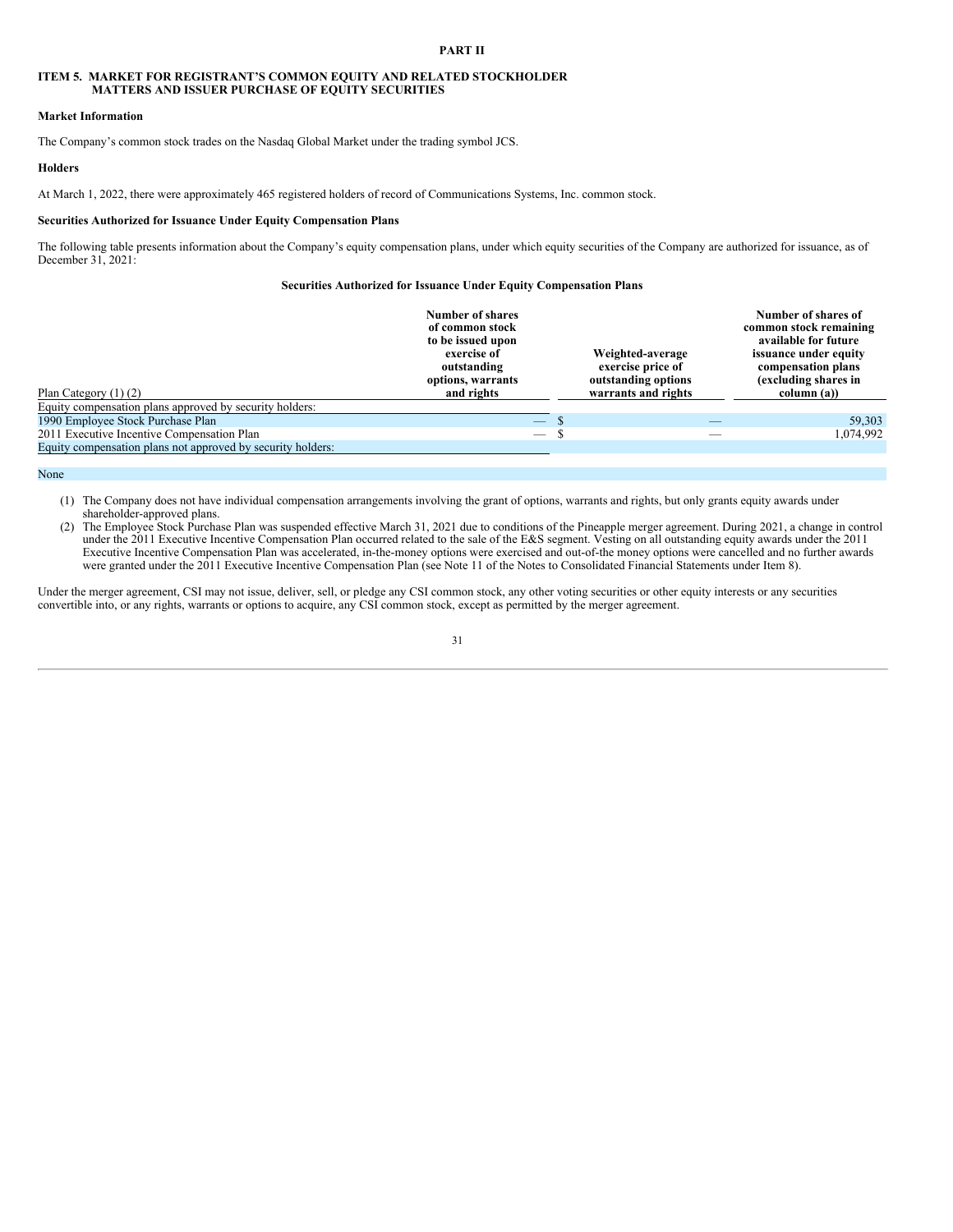# **Purchases of Equity Securities by the Issuer and Affiliated Purchasers**

In August 2019, CSI board of directors authorized a \$2,000,000 Stock Repurchase Program. At December 31, 2021, there remained \$341,000 under the 2019 Stock Repurchase Program. Under the merger agreement, CSI may not, except as expressly contemplated by the merger agreement, purchase, redeem or otherwise acquire any shares of CSI common stock or any other securities thereof or any rights, warrants or options to acquire any such shares or other securities.

In the three months ended December 31, 2021, the company repurchased shares of stock as follows:

# **ISSUER PURCHASES OF EQUITY SECURITIES**

|               |        |                                 |                           |                             | (b) Maximum                |
|---------------|--------|---------------------------------|---------------------------|-----------------------------|----------------------------|
|               |        |                                 |                           | <b>Total Number of</b>      | <b>Approximate Dollar</b>  |
|               |        |                                 |                           | <b>Shares (or Units)</b>    | Value of Shares that       |
|               |        |                                 |                           | <b>Purchased as Part of</b> | <b>May Yet Be</b>          |
|               |        | (a) Total Number of             | <b>Average Price Paid</b> | <b>Publicly Announced</b>   | <b>Purchased Under the</b> |
|               | Period | Shares Purchased <sup>(1)</sup> | per Share (or Unit)       | <b>Plans or Programs</b>    | <b>Plans or Programs</b>   |
| October 2021  |        | $\hspace{0.1mm}-\hspace{0.1mm}$ |                           | $\qquad \qquad - \qquad$    | 341,242                    |
| November 2021 |        | $\overline{\phantom{a}}$        | $\overline{\phantom{a}}$  |                             | 341,242                    |
| December 2021 |        | $\overline{\phantom{a}}$        | _                         | $-$                         | 341,242                    |
| Total         |        |                                 |                           |                             | 341.242                    |

(1) The total number of shares purchased includes shares purchased under the Board's authorization described above, including market purchases and privately negotiated purchases.

# **ITEM 6. [RESERVED]**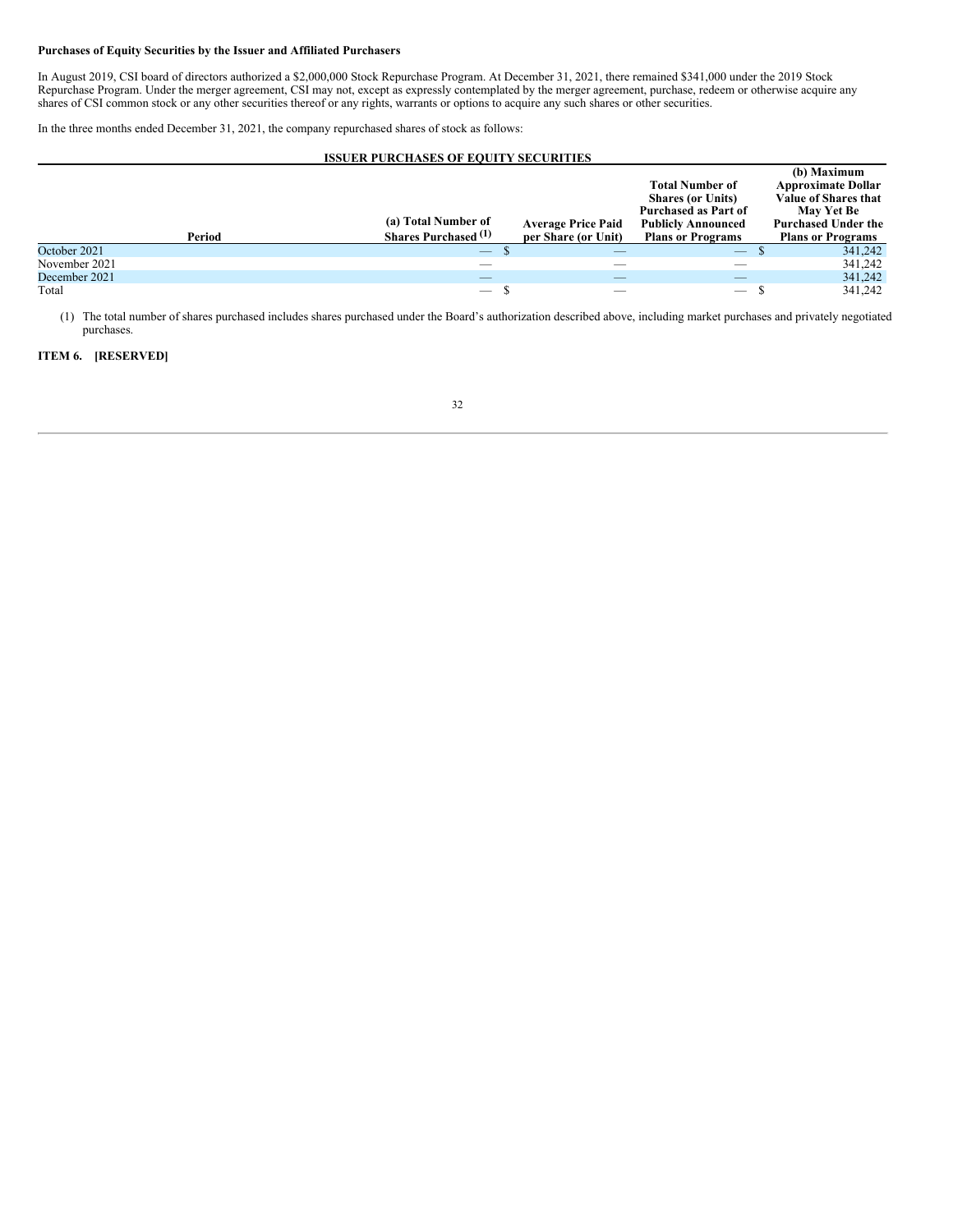#### **ITEM 7. MANAGEMENT'S DISCUSSION AND ANALYSIS OF FINANCIAL CONDITION AND RESULTS OF OPERATIONS**

#### **Overview**

Communications Systems, Inc. classifies its business operations into one segment the Services & Support ("S&S") segment. This segment is comprised of CSI's JDL Technologies and Ecessa Corporation businesses. With over 30 years of growth and expertise in managed services and SD-WAN solutions in this segment, the Company offers customers:

- · Technology services and infrastructure in the commercial, healthcare, financial, and education market segments. The Company's portfolio of technology solutions includes IT managed services supporting client infrastructures from the data center to the desktop, security products and services, cloud migrations, network virtualization and resiliency, wired and wireless network design and implementation, and converged infrastructure configuration and deployment. We also provide these services to a number of commercial, healthcare and education clients.
- **<sup>5</sup>** SD-WAN Never Down<sup>®</sup> networks, sold as a product or as a recurring service, enable organizations of all sizes to reliably run Internet and cloud-based applications, connect offices worldwide and distribute traffic among a fabric of multiple, diverse ISP links, ensuring business continuity by removing bottlenecks and eliminating network downtime. These capabilities optimize Never Down performance of business-critical applications, aid in lowering IT costs, and make it easier to provision, maintain and support business networks and the applications that run over them.

# **Key 2021 Developments**

- · The Company's 2021 sales were \$7.0 million, a 13% decrease from 2020 sales of \$8.1 million, excluding S&S services provided by S&S to CSI.
- · The Company's 2021 net loss from continuing operations was \$8.2 million, or (\$0.85) per diluted share, compared to net loss from continuing operations of \$4.7 million or (\$0.51) per diluted share in fiscal 2020.
- $\circled{b}$  At December 31, 2021, the Company had cash, cash equivalents and liquid investments of \$6.4 million and working capital of \$3.9 million compared to cash, cash equivalents and liquid investments of \$21.5 million and working capital of \$28.3 million at December 31, 2020.

### **Impact of COVID-19 Pandemic**

We are subject to risks and uncertainties as a result of the COVID-19 pandemic. In response to the pandemic, we instituted temporary office closures, implemented shelter-inplace orders and restrictions, instituted a mandatory work from home policy for substantially all office employees, and instituted social distancing work rules for operations personnel that continued to work in our facilities to satisfy customer orders. We experienced supply chain and demand disruptions during 2020 and 2021 and expect the disruption to our supply to continue into 2022, as well as higher logistics and operational costs due to the COVID-19 pandemic. As noted below, we also saw delays in orders as some projects are pushed out due to the inability to access locations due to the shutdowns. We may also see a slowdown in our business if one or more of our major customer or suppliers delays its purchase or supplies due to uncertainty in its business operations, encounters difficulties in its production due to employee safety or workforce concerns, is unable to obtain materials or labor from third parties that it needs to complete its projects, and may see a slowdown in our collection of receivables if our customers encounter cash flow difficulties or delay payments to preserve their cash resources. We are continuing to actively monitor the effects and potential impacts of the COVID-19 pandemic on all aspects of our business, liquidity and capital resources. The extent to which the COVID-19 pandemic may materially impact our financial condition, liquidity or results of operations is uncertain at this time.

# **Forward Looking Statements**

In this report and from time to time, in reports filed with the Securities and Exchange Commission, in press releases, and in other communications to shareholders or the investing public, we may make "forward looking statements" within the meaning of the Private Securities Litigation Reform Act of 1995. We may make these forward looking statements concerning possible or anticipated future financial performance, business activities, plans, pending claims, investigations or litigation, which are typically preceded by the words "believes," "expects," "anticipates," "intends" or similar expressions. For these forward-looking statements, the Company claims the protection of the safe harbor for forward-looking statements contained in federal securities laws. Shareholders and the investing public should understand that these forward looking statements are subject to risks and uncertainties that could cause actual performance, activities, anticipated results, outcomes or plans to differ significantly from those indicated in the forward-looking statements. For a detailed discussion of a number of these risk factors, please see Item 1A above.

<sup>33</sup>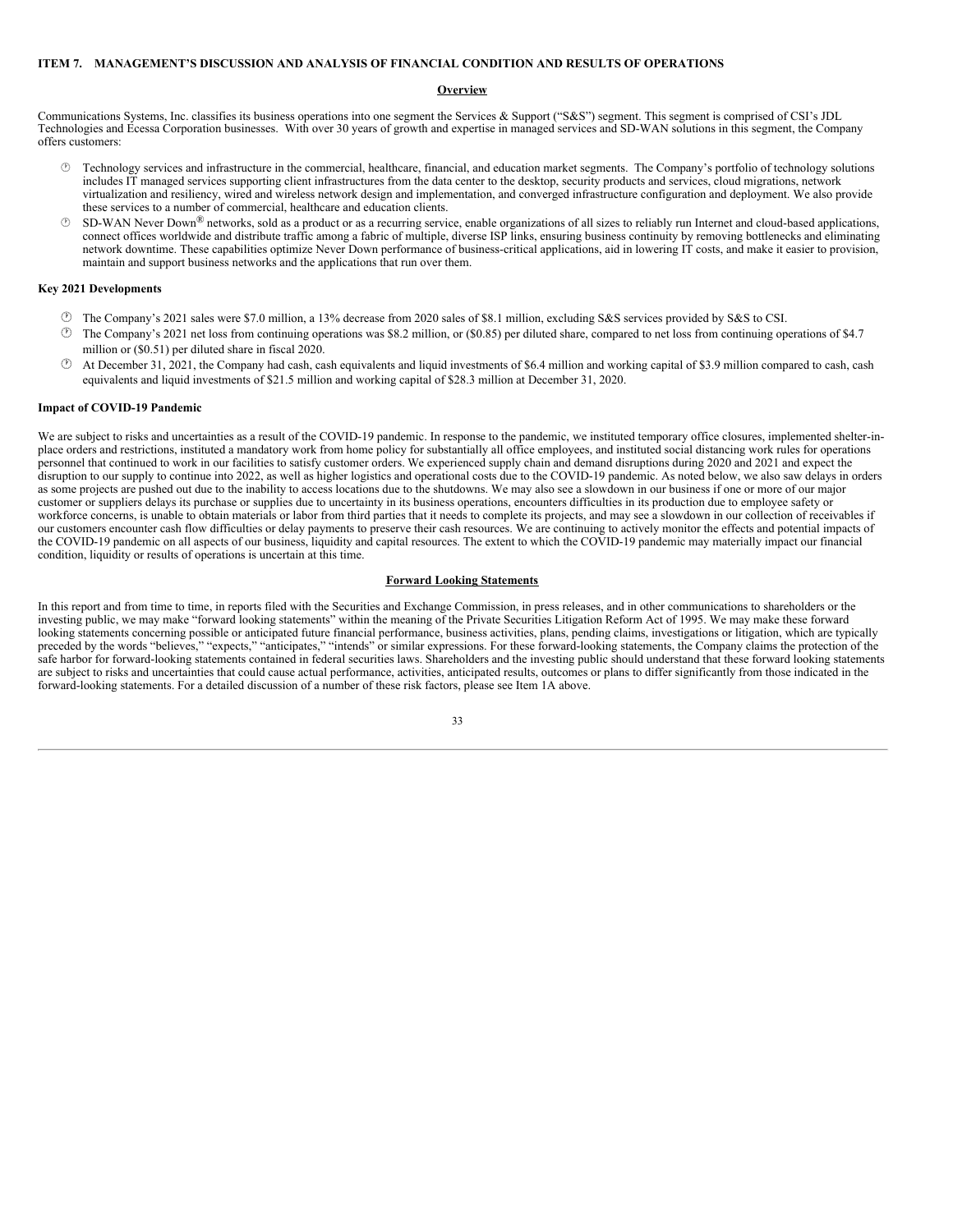# **Critical Accounting Policies**

**Inventory Valuation:** We value inventories at the lower of cost or net realizable value. Reserves for excess and obsolescence are estimated and recorded to reduce the carrying value to estimated net realizable value. The amount of the reserve is determined based on historical usage, projected sales information, plans for discontinued products, and other factors. Though management considers these reserves adequate and proper, changes in sales volumes due to unexpected economic or competitive conditions are among the factors that could materially affect the adequacy of this reserve.

**Income Taxes:** In the preparation of the Company's consolidated financial statements, management calculates income taxes. This includes estimating the Company's current tax liability as well as assessing temporary differences resulting from different treatment of items for tax and book accounting purposes. These differences result in deferred tax assets and liabilities, which are recorded on the balance sheet. These assets and liabilities are analyzed regularly and management assesses the likelihood it will realize these deferred assets from future taxable income. We determine the valuation allowance for deferred income tax benefits based upon the expectation of whether the benefits are more likely than not to be realized. The Company records interest and penalties related to income taxes as income tax expense in the consolidated statements of income (loss) and comprehensive income (loss).

Goodwill Impairment: We are required to evaluate goodwill for impairment on an annual basis and between annual tests upon the occurrence of certain events or circumstances. Goodwill is tested for impairment at the reporting unit level. A qualitative assessment can be performed to determine whether it is more likely than not the fair value of the reporting unit is less than its carrying value. If the reporting unit does not pass the qualitative assessment, we compare the fair value of each reporting unit to its carrying value using a quantitative assessment. If the fair value of the reporting unit exceeds its carrying value, goodwill is considered not impaired. If the fair value of the reporting unit is less than the carrying value, the difference is recorded as an impairment loss.

For the quantitative assessment, the Company estimates the fair value of each reporting unit based on a discounted cash flow analysis and a market-based valuation approach based on comparable public company trading values. The Company believes that accounting estimates related to goodwill impairment are critical because the underlying assumptions used for the discounted cash flow can change from period to period and could potentially cause a material impact to the income statement. Management's assumptions about inflation rates and other internal and external economic conditions, such as earnings growth rate, require significant judgment based on fluctuating rates and expected revenues.

**Revenue Recognition**: The Company recognizes revenue when a customer obtains control of promised goods or services. The amount of revenue recognized reflects the consideration that the Company expects to receive in exchange for these goods or services.

The Company has determined that the following performance obligations identified in its Services & Support segment are transferred over time: managed services and professional services (time and materials ("T&M") and fixed price). This segment's managed services performance obligation is a bundled solution, a series of distinct services that are substantially the same and that have the same pattern of transfer to the customer and are recognized evenly over the term of the contract. T&M professional services arrangements are measured over time with an input method based on hours expended towards satisfying this performance obligation. Fixed price professional service arrangements under a relatively longer-term service will also be measured over time with an input method based on hours expended.

The Company has also identified the following performance obligations within its Services & Support segment that are recognized at a point in time which include resale of third-party hardware and software, installation, arranging for another party to transfer services to the customer, and certain professional services. The resale of third-party hardware and software is recognized at a point in time, when the goods are shipped or delivered to the customer's location, in accordance with the shipping terms. Installation services are recognized at a point in time when the services are completed. The service the Company provides to arrange for another party to transfer services to the customer is satisfied at a point in time as the Company has transferred control upon the service first being made available to the customer by the third-party vendor, which are required to be presented on a net basis. Depending on the nature of the service, certain professional services transfer control at a point in time. The Company evaluates these circumstances on a case-by-case basis to determine if revenue should be recognized over time or at a point in time.

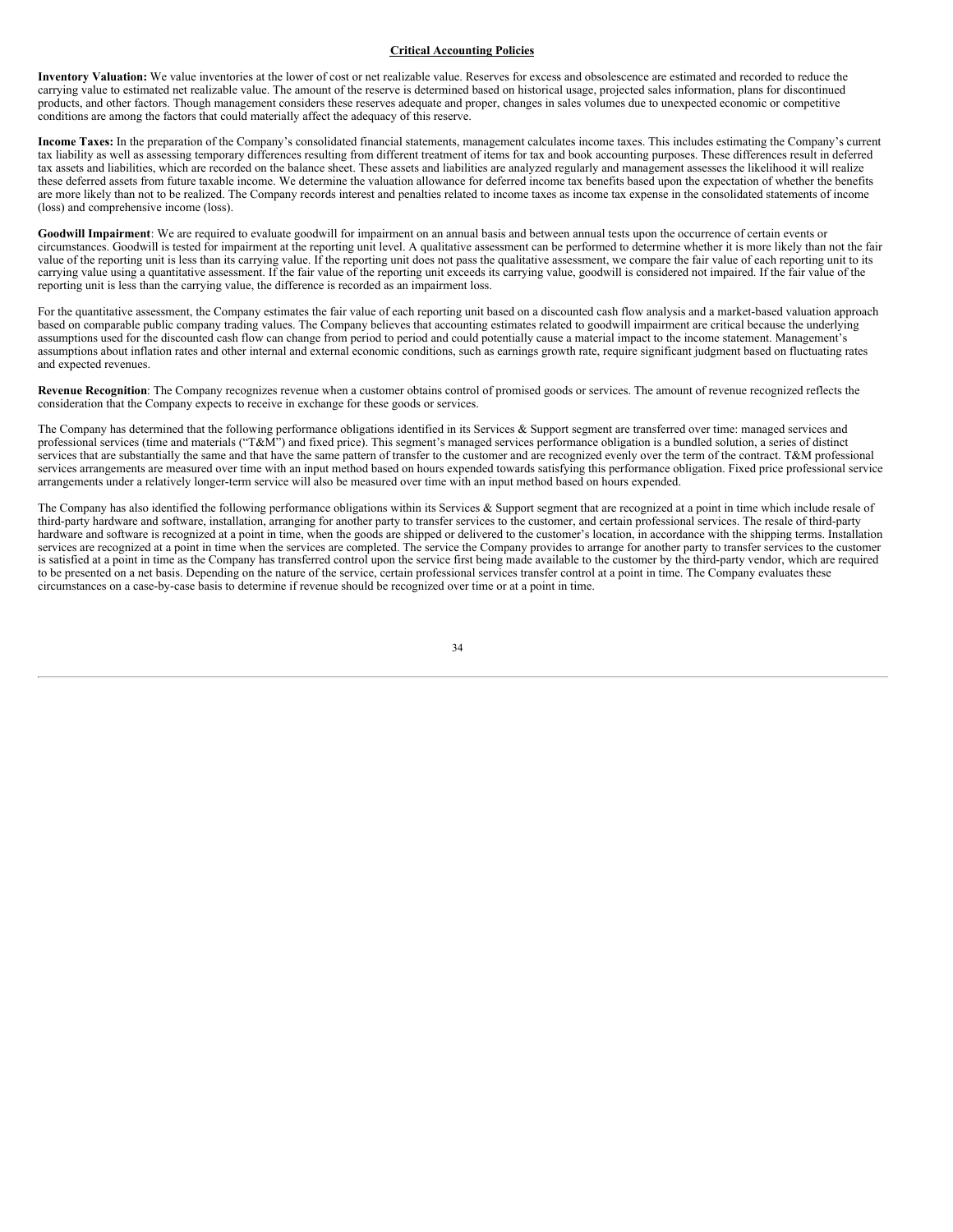# **2021 Compared to 2020**

Consolidated sales from continuing operations were \$7,010,000 in 2021, a 13% decrease from sales of \$8,080,000 in 2020. Net loss from continuing operations in 2021 was \$8,178,000, or (\$0.85) per share compared to net loss from continuing operations of \$4,707,000 or (\$0.51) per share in 2020.

#### **Services & Support Results**

Services & Support sales decreased 15% to \$7,483,000 in 2021 compared to \$8,777,000 in 2020. Sales from the S&S segment to CSI were eliminated in consolidation and these intercompany sales are the difference between consolidated sales & S&S sales.

Revenues by customer group were as follows:

|                          | Services & Support Revenue by Customer Group |  |           |  |
|--------------------------|----------------------------------------------|--|-----------|--|
|                          | 2021                                         |  |           |  |
| Financial                | 1,734,000                                    |  | 633,000   |  |
| Healthcare               | 1,012,000                                    |  | 887,000   |  |
| Education                | 273,000                                      |  | 4,483,000 |  |
| Other commercial clients | 3,991,000                                    |  | 2,075,000 |  |
| <b>CSI IT</b> operations | 473,000                                      |  | 699,000   |  |
|                          | 7,483,000                                    |  | 8,777,000 |  |

Revenues by revenue type were as follows:

|                            | Services & Support Revenue by Type |           |  |  |
|----------------------------|------------------------------------|-----------|--|--|
|                            | 2021                               | 2020      |  |  |
| Project & product revenue  | .168.000                           | 5.120.000 |  |  |
| Services & support revenue | 6.315,000                          | 3.657.000 |  |  |
|                            | 7.483,000                          | 8,777,000 |  |  |

Revenues from the education sector decreased \$4,210,000 or 94% in 2021 due to the substantial completion of projects from the Company's Florida school district customer in the prior year. The Company was not selected as the primary vendor on the current multi-year project for this school district, but has been selected as the secondary vendor for structured cabling and enterprise networking.

Revenue from small to medium businesses, which are primarily healthcare, financial and commercial clients, increased by 87% or \$3,141,000 primarily due to the acquisition of Ecessa on May 14, 2020 and the acquisition of the assets of IVDesk on November 3, 2020. The decrease in the CSI IT operations revenue as compared to 2020 is related to the sale of CSI's E&S business segment. Project and product revenue decreased \$3,952,000 or 77% during 2021 as compared to 2020 due to the decrease in the education sector. Services and support revenue increased \$2,658,000 or 73% as compared to the prior year due to the Company's acquisition of Ecessa and its service and support revenue on its SD-WAN products as well as the acquisition of IVDesk, which contributed \$2,473,000 in revenue during 2021. Overall, Ecessa contributed \$2,275,000 in revenue during 2021, an increase of \$1,010,000 over the prior year.

Gross profit decreased 2% to \$2,907,000 in 2021 compared to \$2,979,000 in 2020. Gross margin as a percentage of sales increased to 39% in 2021 compared to 34% in 2020 due to the increase in services & support revenue, which has higher margins.

Selling, general and administrative expenses increased 18% in 2021 to \$2,906,000, or 39% of sales, compared to \$2,464,000 in 2020, or 28% of sales due to the May 2020 acquisition of Ecessa and the November 2020 acquisition of IVDesk, and the inclusion of their associated general and administrative costs, which are not included in full in the prior year.

Services & Support reported an operating loss of \$456,000 in 2021 compared to operating income of \$310,000 in 2020, primarily due to decreased revenue from the education sector and increased selling, general and administrative expenses, including an increase in amortization expense of \$252,000.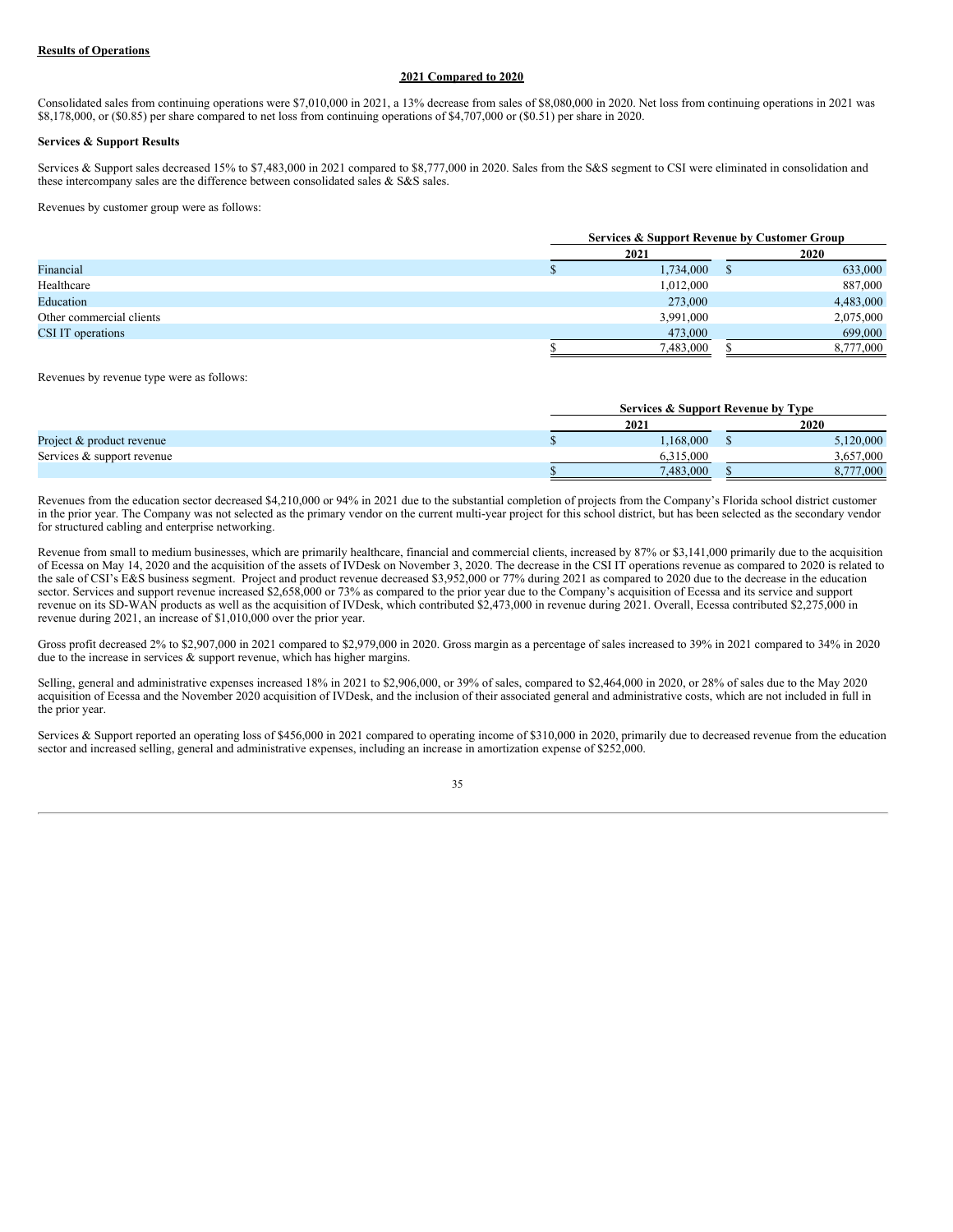#### **Other**

"Other" includes non-allocated corporate overhead costs that are not considered discontinued operations. Other corporate costs increased by \$1,808,000 primarily due to outside legal and financial consulting costs related to the previously announced Pineapple Energy merger.

#### **Income Taxes**

The Company's loss from continuing operations before income taxes was \$8,154,000 in 2021 compared to a loss from continuing operations before income taxes of \$4,693,000 in 2020. The Company recorded net income of \$2,974,000, driven by the gain on the sale of the Company's E&S segment, compared to a net loss of \$172,000 for 2020. The Company's effective income tax rate was (0.3%) in 2021 compared to (0.3%) in 2020. The 2021 effective rate differed from the standard rate of 21% primarily due to the valuation allowances related to deferred tax assets, along with the impact of state income taxes, foreign tax rate differences, foreign losses not deductible for U.S. income tax purposes, and provisions for interest charges for uncertain income tax positions. As of December 31, 2021, the Company had a federal net operating loss carryforward from 2015 through 2020 activity of approximately \$10,008,000 that is available to offset future taxable income and begins to expire in 2035. See Note 13 for a reconciliation of the standard tax rate to the Company's effective tax rate for 2021 and 2020.

#### **Effects of Inflation**

Inflation has not had a significant effect on operations in recent years. The Company does not have long-term production or procurement contracts and has historically been able to adjust pricing and purchasing decisions to respond to inflationary pressures.

#### **Liquidity and Capital Resources**

As of December 31, 2021, the Company had approximately \$6,396,000 in cash, cash equivalents and liquid investments, compared to \$21,457,000 at December 31, 2020. Of this amount, \$855,000 was invested in short-term money market funds that are not considered to be bank deposits and are not insured or guaranteed by the FDIC or other government agency. These money market funds seek to preserve the value of the investment at \$1.00 per share; however, it is possible to lose money investing in these funds. The remainder in cash and cash equivalents is operating cash. The Company also had \$2,904,000 in investments consisting of corporate notes and bonds that are traded on the open market and are classified as available-for-sale at December 31, 2021.

The Company had working capital of \$3,918,000, consisting of current assets of approximately \$6,528,000 and current liabilities of \$2,610,000 at December 31, 2021 compared to working capital of \$28,320,000, consisting of current assets of \$35,758,000 and current liabilities of \$7,438,000 at the end of 2020.

Cash flow used in operating activities was approximately \$4,612,000 in 2021 compared to \$4,684,000 used in 2020. Significant working capital changes from 2020 to 2021 included a \$2.6 million decrease in accounts receivable and \$386,000 used in discontinued operations.

Cash provided by investing activities was \$30,544,000 in 2021 compared to \$3,930,000 used in 2020, due to \$23,625,000 in proceeds from the E&S Sale Transaction, which is included in discontinued operations.

Net cash used by financing activities was \$35,587,000 in 2021 compared to \$800,000 in 2020. Cash dividends paid on common stock increased to \$34,038,000 in 2021 (\$3.50 per common share) from \$564,000 in 2020 (\$0.06 per common share). Proceeds from common stock issuances, principally related to the accelerated vesting of all outstanding equity awards, totaled approximately \$3,813,000 in 2021 and \$119,000 in 2020. The Company acquired \$1,073,000 and \$71,000 in 2021 and 2020, respectively, of Company stock from employees to satisfy withholding tax obligations related to share-based compensation, pursuant to terms of Board and shareholder-approved compensation plans. The Company did not acquire Company stock in 2021 under a \$2,000,000 Stock Repurchase Program authorized by the Board of Directors in August 2019. At December 31, 2021, there remained \$341,000 under the 2019 Stock Repurchase Program.

In the opinion of management, based on the Company's current financial and operating position and projected future expenditures, sufficient funds are available to meet the Company's anticipated operating and capital expenditure needs.

If the merger is approved by CSI shareholders and the merger is consummated, the combined company will be subject to the risks set forth under Item 1A – Risk Factors – "Risks Related to the Combined Company Following Consummation of the Merger." Among these risks, the combined company needs to obtain substantial additional financing arrangements to provide working capital and growth capital and if financing is not available to it on acceptable terms when needed, its ability to continue to grow its business would be materially adversely impacted.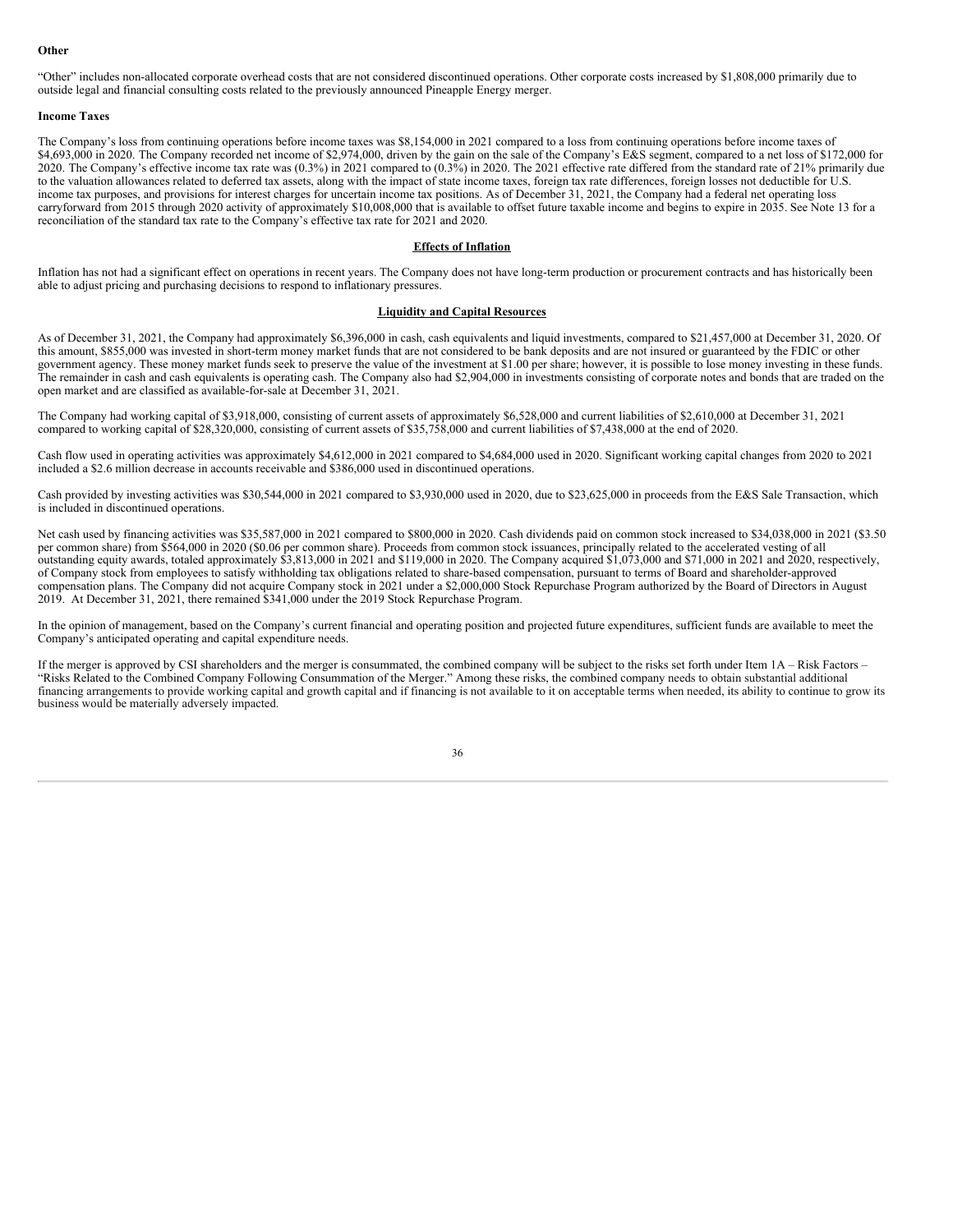## **New Accounting Pronouncements**

See Note 1 of the "Notes to the Consolidated Financial Statements" under Item 8 herein for a discussion of new accounting standards.

## **Off Balance Sheet Arrangements**

None.

# **ITEM 7A. QUANTITATIVE AND QUALITATIVE DISCLOSURES ABOUT MARKET RISK**

The Company has no freestanding or embedded derivatives. The Company's policy is to not use freestanding derivatives and to not enter into contracts with terms that cannot be designated as normal purchases or sales.

The vast majority of our transactions are denominated in U.S. dollars. Therefore, fluctuations in foreign currency exchange rates have historically not been material to the Company.

The Company's investments are money market, certificates of deposit, commercial paper, and corporate notes and bonds types of investments that earn interest at prevailing market rates and as such do not have material risk exposure.

Based on the Company's operations, in the opinion of management, the Company is not exposed to material future losses due to market risk.

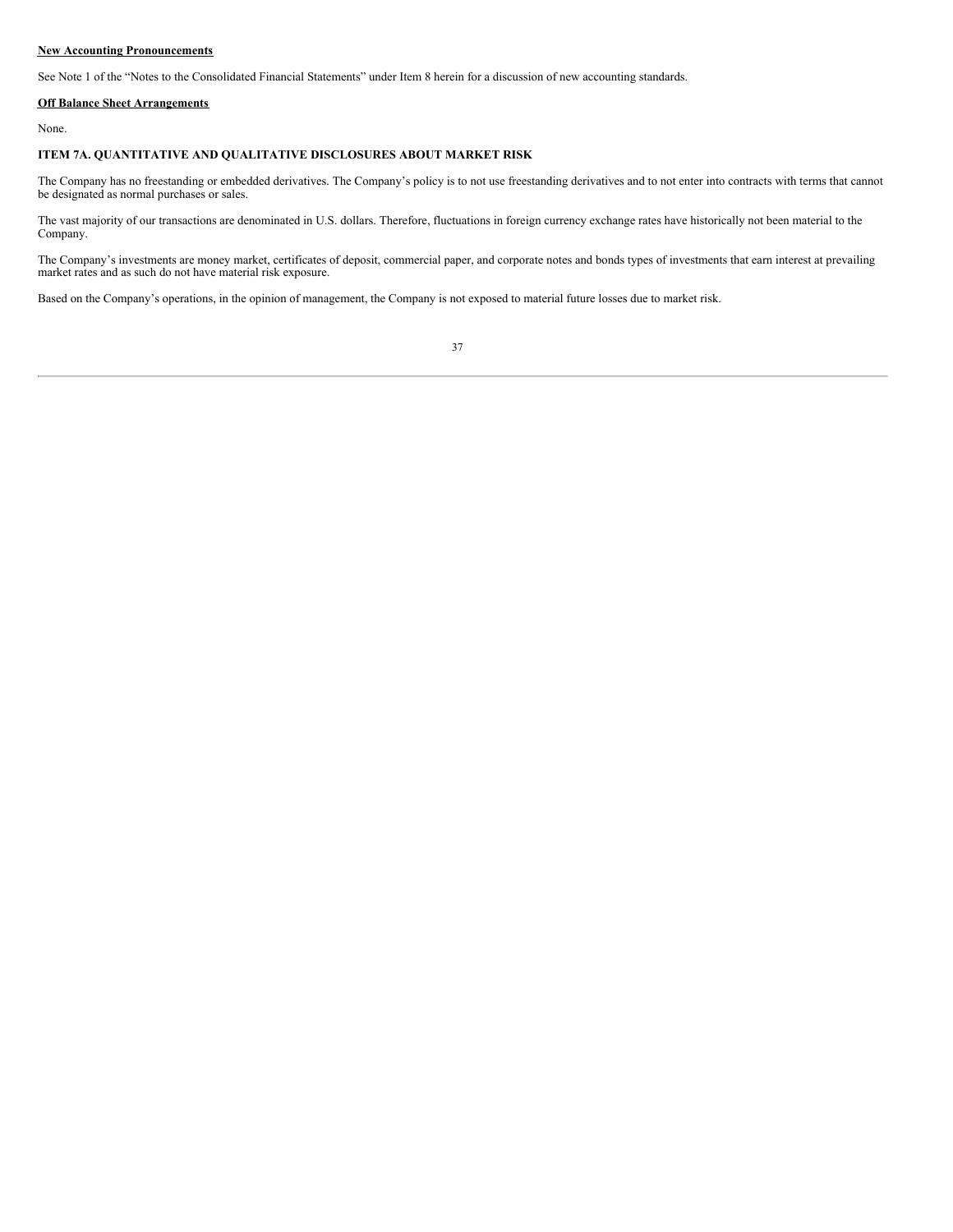# **ITEM 8. FINANCIAL STATEMENTS AND SUPPLEMENTARY DATA**

# **INDEX TO CONSOLIDATED FINANCIAL STATEMENTS**

| <b>REPORT OF MANAGEMENT</b>                                              | 39 |
|--------------------------------------------------------------------------|----|
| REPORT OF INDEPENDENT REGISTERED PUBLIC ACCOUNTING FIRM (PCAOB ID: 23)   | 40 |
| <b>CONSOLIDATED BALANCE SHEETS</b>                                       | 42 |
| CONSOLIDATED STATEMENTS OF INCOME (LOSS) AND COMPREHENSIVE INCOME (LOSS) | 43 |
| <b>CONSOLIDATED STATEMENTS OF CHANGES IN STOCKHOLDERS' EQUITY</b>        | 44 |
| <b>CONSOLIDATED STATEMENTS OF CASH FLOWS</b>                             | 45 |
| NOTES TO CONSOLIDATED FINANCIAL STATEMENTS                               | 46 |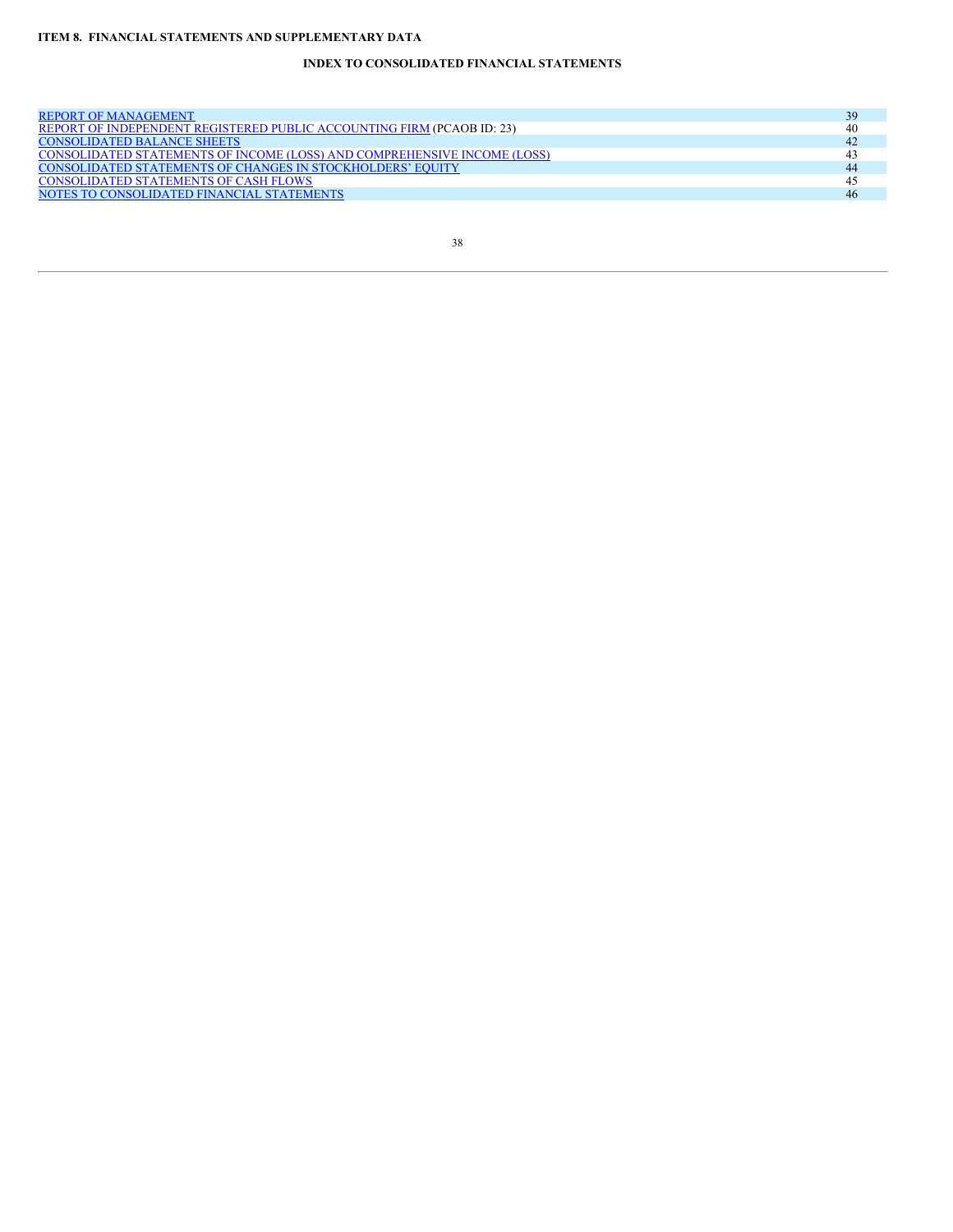## <span id="page-38-0"></span>**REPORT OF MANAGEMENT**

The management of Communications Systems, Inc. and its subsidiary companies is responsible for the integrity and objectivity of the financial statements and other financial information contained in the annual report. The financial statements and related information were prepared in accordance with accounting principles generally accepted in the United States of America and include amounts that are based on management's informed judgments and estimates.

In fulfilling its responsibilities for the integrity of financial information, management maintains accounting systems and related controls. These controls provide reasonable assurance, at appropriate costs, that assets are safeguarded against losses and that financial records are reliable for use in preparing financial statements. Management recognizes its responsibility for conducting the Company's affairs according to the highest standards of personal and corporate conduct.

The Audit and Finance Committee of the Board of Directors, comprised solely of independent, non-employee directors, meets with the independent auditors and management periodically to review accounting, auditing, financial reporting and internal control matters. The independent auditors have free access to this committee, without management present, to discuss the results of their audit work and their opinion on the adequacy of internal financial controls and the quality of financial reporting.

*S/* Roger H.D. Lacey *S/ Nark D. Fandrich*<br>
Roger H.D. Lacey *Mark D. Fandrich* Roger H.D. Lacey<br>
Interim Chief Executive Officer<br>
Chief Financial Officer<br>
Chief Financial Officer Interim Chief Executive Officer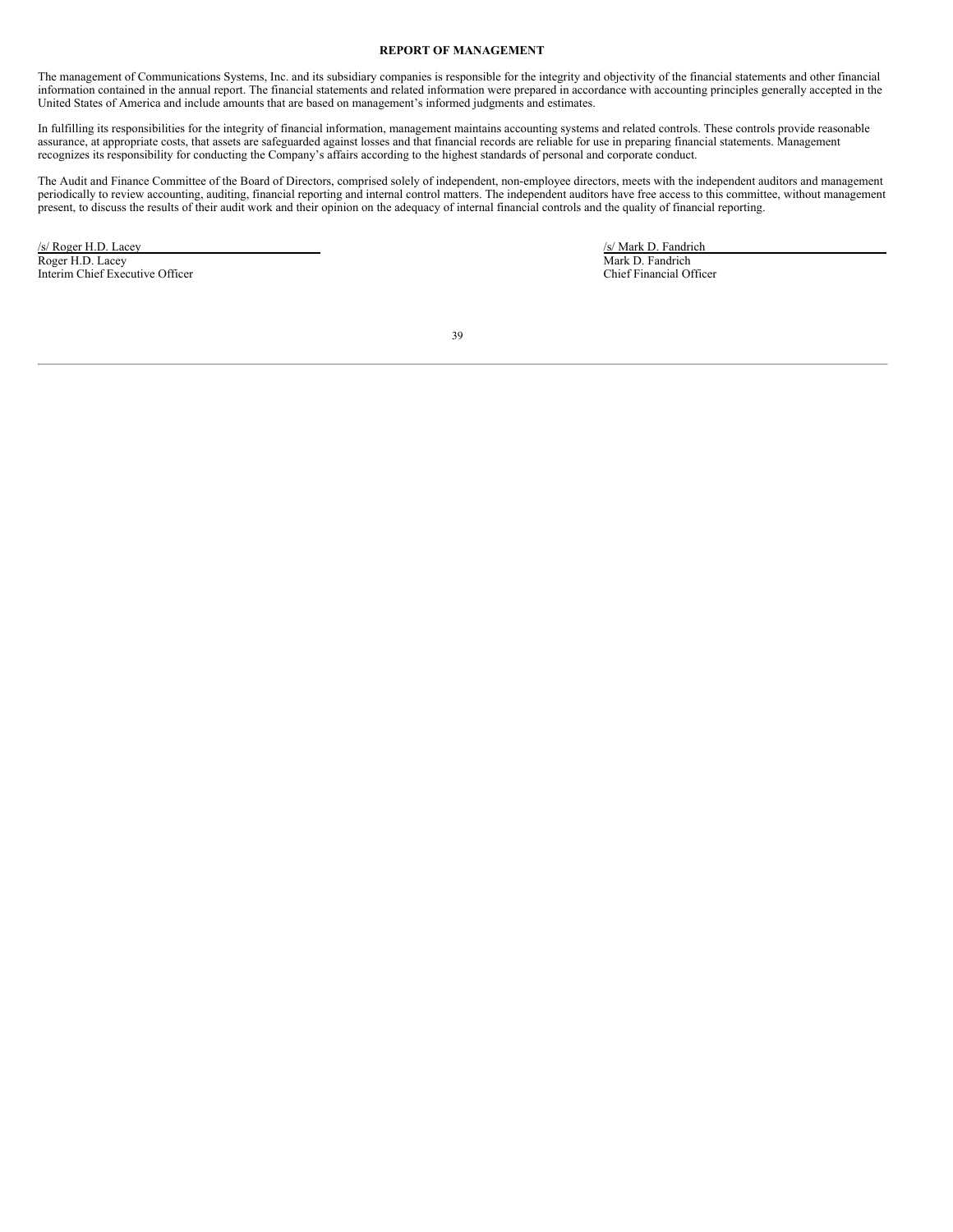## <span id="page-39-0"></span>**REPORT OF INDEPENDENT REGISTERED PUBLIC ACCOUNTING FIRM**

To the shareholders and the board of directors of Communications Systems, Inc.:

## **Opinion on the Financial Statements**

We have audited the accompanying consolidated balance sheets of Communications Systems, Inc. and subsidiaries (the "Company") as of December 31, 2021 and 2020, the related consolidated statements of income (loss) and comprehensive income (loss), changes in stockholders' equity, and cash flows, for each of the two years in the period ended December 31, 2021, and the related notes (collectively referred to as the "consolidated financial statements"). In our opinion, the consolidated financial statements present fairly, in all material respects, the financial position of the Company as of December 31, 2021 and 2020, and the results of their operations and their cash flows for each of the two years in the period ended December 31, 2021, in conformity with accounting principles generally accepted in the United States of America.

#### **Basis for Opinion**

These consolidated financial statements are the responsibility of the Company's management. Our responsibility is to express an opinion on the Company's consolidated financial statements based on our audits. We are a public accounting firm registered with the Public Company Accounting Oversight Board (United States) ("PCAOB") and are required to be independent with respect to the Company in accordance with the U.S. federal securities laws and the applicable rules and regulations of the Securities and Exchange Commission and the PCAOB.

We conducted our audits in accordance with the standards of the PCAOB. Those standards require that we plan and perform the audit to obtain reasonable assurance about whether the consolidated financial statements are free of material misstatement, whether due to error or fraud. The Company is not required to have, nor were we engaged to perform, an audit of its internal control over financial reporting. As part of our audits we are required to obtain an understanding of internal control over financial reporting but not for the purpose of expressing an opinion on the effectiveness of the Company's internal control over financial reporting. Accordingly, we express no such opinion.

Our audits included performing procedures to assess the risks of material misstatement of the consolidated financial statements, whether due to error or fraud, and performing procedures that respond to those risks. Such procedures included examining, on a test basis, evidence regarding the amounts and disclosures in the consolidated financial statements. Our audits also included evaluating the accounting principles used and significant estimates made by management, as well as evaluating the overall presentation of the consolidated financial statements. We believe that our audits provide a reasonable basis for our opinion.

#### **Critical Audit Matters**

The critical audit matter communicated below is a matter arising from the current period audit of the consolidated financial statements that was communicated or required to be communicated to the audit committee and that: (1) relate to accounts or disclosures that are material to the consolidated financial statements and (2) involved our especially challenging, subjective, or complex judgments. The communication of critical audit matters does not alter in any way our opinion on the consolidated financial statements, taken as a whole, and we are not, by communicating the critical audit matter below, providing a separate opinion on the critical audit matter or on the accounts or disclosures to which it relates.

Valuation of Intangible Assets Acquired in Business Combinations

## *Critical Audit Matter Description*

As described in Note 5 to the consolidated financial statements, the Company completed the accounting for the acquisition of IVDesk Minnesota, Inc. during the year ended December 31, 2021. The consideration for the acquisition was \$1,368,000. The acquisition was accounted for as a business combination. The Company measured the assets acquired and liabilities assumed at fair value, which resulted in the recognition of an intangible asset totaling \$720,000, which consisted of customer relationships. The Company has also recorded goodwill of \$745,000 as a result of this acquisition.

The valuation of the intangible assets is complex and judgmental due to the use of subjective assumptions in the valuation models used by management when determining the estimated fair values of the assets. The determination of the fair values of the intangible assets requires management to make significant estimates and assumptions related to forecasts of future revenues, expenses, discount rates, risk-free rates, weighted-average cost of capital, and equity risk premium.

Auditing management's valuation of the acquired intangible assets is complex due to the judgments required to evaluate management's previously noted estimates and assumptions.

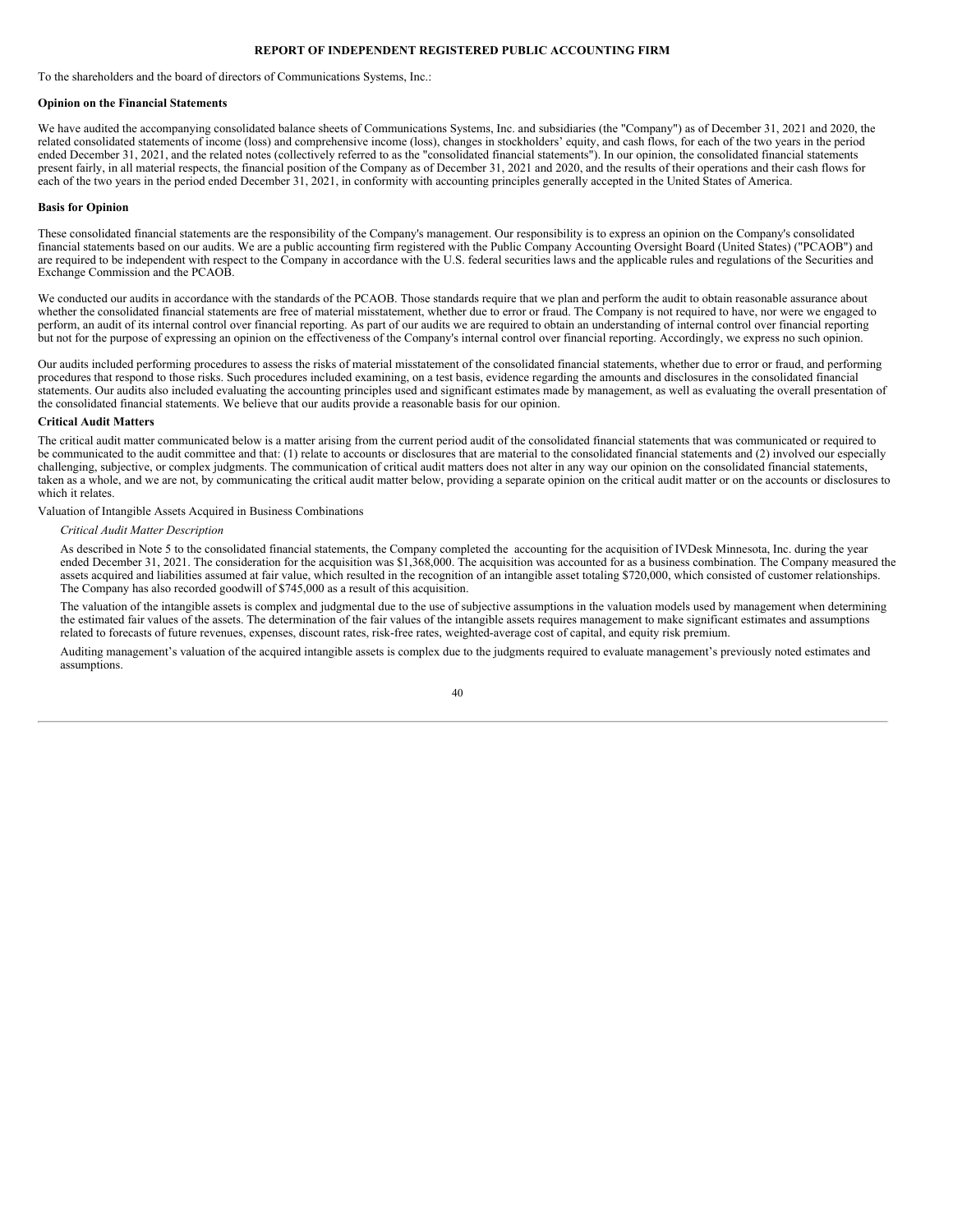## *How We Addressed the Matter in Our Audit*

The primary procedures we performed to address this critical audit matter included:

- § Obtained an understanding of the design and implementation of internal controls relating to the evaluation of the assumptions used to estimate the fair value of the intangible assets acquired, including controls addressing:
	- § Management's evaluation of the identification of the assets acquired.
	- Management's evaluation of the completeness, accuracy and reasonableness of the prospective financial information used to determine the fair values of assets acquired.
	- § Management's evaluation of the completeness and accuracy of key assumptions and inputs used by a third-party valuation specialist, including discount rate, riskfree rate, weighted-average cost of capital, and equity risk premium used to determine fair values.
	- § Management's evaluation of the clerical accuracy of the model used to determine the fair values of assets acquired.
- Substantively tested, with the assistance of firm personnel with experience in the application of fair value and valuation methodologies, the appropriateness of the judgments and assumptions used in management's estimation process for determining the fair value of the intangible assets acquired, including:
	- § Tested the mathematical accuracy of the calculations performed along with assessing the completeness of the information used in the calculations.
	- Evaluated the appropriateness of the valuation methodologies used, as well as the key assumptions and inputs used, including cash flow projections, discount rate, risk-free rate, weighted-average cost of capital, and equity risk premium.
	- Performed sensitivity analyses to evaluate the changes in the fair value of the intangible assets that would result from changes in the assumptions.
	- § Compared significant assumptions used by management to current industry and competitor data, historical results, third-party market data and evidence obtained in other areas of the audit.

/s/ Baker Tilly US, LLP We have served as the Company's auditor since 2017.

Minneapolis, Minnesota March 14, 2022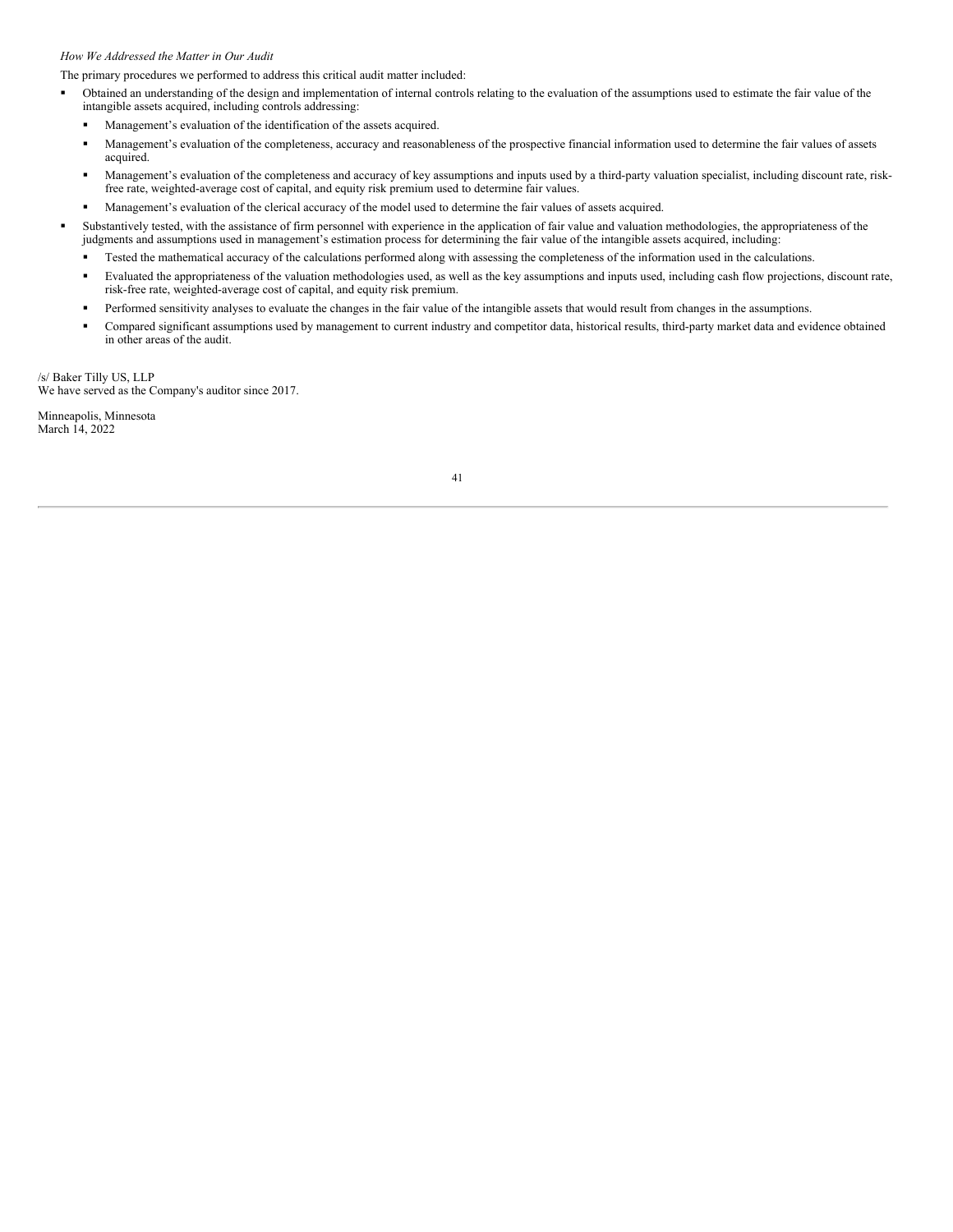### <span id="page-41-0"></span>**COMMUNICATIONS SYSTEMS, INC. AND SUBSIDIARIES CONSOLIDATED BALANCE SHEETS ASSETS**

| <b>CURRENT ASSETS:</b><br>$\mathbf S$<br>Cash and cash equivalents<br>3,491,160 \$<br>12,789,975<br>2,759,024<br>Investments<br>135,240<br>Trade accounts receivable, less allowance for<br>doubtful accounts of \$52,000 and \$14,000, respectively<br>1,801,860<br>4.402.023<br>Inventories, net<br>194,506<br>136,264<br>Prepaid income taxes<br>3,374<br>35,948<br>Other current assets<br>901,755<br>556,953<br>Current assets held for sale<br>15,078,066<br>6,527,895<br><b>TOTAL CURRENT ASSETS</b><br>35,758,253<br>PROPERTY, PLANT AND EQUIPMENT, net<br>140,762<br>304,758<br><b>OTHER ASSETS:</b><br>3,061,843<br>7,109,212<br>Investments<br>Goodwill<br>2,086,393<br>2,086,393<br>284,251<br>Right of use asset<br>159,643<br>Intangible assets<br>2,330,073<br>2,775,361<br>Other assets<br>173,953<br>171,619<br>Noncurrent assets held for sale<br>5,593,446<br>7,066,478<br><b>TOTAL OTHER ASSETS</b><br>13,405.351<br>19.493.314<br>55,556,325<br>\$<br>20,074,008<br><b>TOTAL ASSETS</b><br>\$<br>LIABILITIES AND STOCKHOLDERS' EQUITY<br><b>CURRENT LIABILITIES:</b><br>$\mathbf S$<br>798,457 \$<br>709.283<br>Accounts payable<br>Accrued compensation and benefits<br>1.024.165<br>1.531.595<br>Operating lease liability<br>117,527<br>127,243<br>Other accrued liabilities<br>318,650<br>33,924<br>Accrued consideration<br>550,000<br>Dividends payable<br>16,147<br>635,894<br>Deferred revenue<br>456,912<br>Current liabilities held for sale<br>3,727,821<br>2,609,967<br><b>TOTAL CURRENT LIABILITIES</b><br>7,437,651<br>LONG TERM LIABILITIES:<br>Long-term compensation plans<br>116,460<br>50.170<br>Operating lease liability<br>167,697<br>Deferred revenue<br>396,360<br>310,179<br>29,611<br>Long term liabilities held for sale<br>446,530<br>623,947<br>TOTAL LONG-TERM LIABILITIES<br>COMMITMENTS AND CONTINGENCIES (Footnote 10)<br>STOCKHOLDERS' EQUITY<br>Preferred stock, par value \$1.00 per share; 3,000,000 shares authorized; none issued<br>Common stock, par value \$.05 per share; 30,000,000 shares authorized;<br>9,720,627 and 9,321,927 shares issued and outstanding, respectively<br>486,031<br>466.096<br>44,878,533<br>43,572,114<br>Additional paid-in capital<br>(Accumulated deficit) retained earnings<br>4,135,284<br>(28, 349, 336)<br>Accumulated other comprehensive loss<br>2,283<br>(678, 767)<br>TOTAL STOCKHOLDERS' EQUITY<br>17,017,511<br>47,494,727<br>55,556,325<br>\$<br>20,074,008<br>\$. |                                            | December 31<br>2021 | December 31<br>2020 |
|----------------------------------------------------------------------------------------------------------------------------------------------------------------------------------------------------------------------------------------------------------------------------------------------------------------------------------------------------------------------------------------------------------------------------------------------------------------------------------------------------------------------------------------------------------------------------------------------------------------------------------------------------------------------------------------------------------------------------------------------------------------------------------------------------------------------------------------------------------------------------------------------------------------------------------------------------------------------------------------------------------------------------------------------------------------------------------------------------------------------------------------------------------------------------------------------------------------------------------------------------------------------------------------------------------------------------------------------------------------------------------------------------------------------------------------------------------------------------------------------------------------------------------------------------------------------------------------------------------------------------------------------------------------------------------------------------------------------------------------------------------------------------------------------------------------------------------------------------------------------------------------------------------------------------------------------------------------------------------------------------------------------------------------------------------------------------------------------------------------------------------------------------------------------------------------------------------------------------------------------------------------------------------------------------------------------------------------------------------------------------------------------------------------------------------------------------------------------------|--------------------------------------------|---------------------|---------------------|
|                                                                                                                                                                                                                                                                                                                                                                                                                                                                                                                                                                                                                                                                                                                                                                                                                                                                                                                                                                                                                                                                                                                                                                                                                                                                                                                                                                                                                                                                                                                                                                                                                                                                                                                                                                                                                                                                                                                                                                                                                                                                                                                                                                                                                                                                                                                                                                                                                                                                            |                                            |                     |                     |
|                                                                                                                                                                                                                                                                                                                                                                                                                                                                                                                                                                                                                                                                                                                                                                                                                                                                                                                                                                                                                                                                                                                                                                                                                                                                                                                                                                                                                                                                                                                                                                                                                                                                                                                                                                                                                                                                                                                                                                                                                                                                                                                                                                                                                                                                                                                                                                                                                                                                            |                                            |                     |                     |
|                                                                                                                                                                                                                                                                                                                                                                                                                                                                                                                                                                                                                                                                                                                                                                                                                                                                                                                                                                                                                                                                                                                                                                                                                                                                                                                                                                                                                                                                                                                                                                                                                                                                                                                                                                                                                                                                                                                                                                                                                                                                                                                                                                                                                                                                                                                                                                                                                                                                            |                                            |                     |                     |
|                                                                                                                                                                                                                                                                                                                                                                                                                                                                                                                                                                                                                                                                                                                                                                                                                                                                                                                                                                                                                                                                                                                                                                                                                                                                                                                                                                                                                                                                                                                                                                                                                                                                                                                                                                                                                                                                                                                                                                                                                                                                                                                                                                                                                                                                                                                                                                                                                                                                            |                                            |                     |                     |
|                                                                                                                                                                                                                                                                                                                                                                                                                                                                                                                                                                                                                                                                                                                                                                                                                                                                                                                                                                                                                                                                                                                                                                                                                                                                                                                                                                                                                                                                                                                                                                                                                                                                                                                                                                                                                                                                                                                                                                                                                                                                                                                                                                                                                                                                                                                                                                                                                                                                            |                                            |                     |                     |
|                                                                                                                                                                                                                                                                                                                                                                                                                                                                                                                                                                                                                                                                                                                                                                                                                                                                                                                                                                                                                                                                                                                                                                                                                                                                                                                                                                                                                                                                                                                                                                                                                                                                                                                                                                                                                                                                                                                                                                                                                                                                                                                                                                                                                                                                                                                                                                                                                                                                            |                                            |                     |                     |
|                                                                                                                                                                                                                                                                                                                                                                                                                                                                                                                                                                                                                                                                                                                                                                                                                                                                                                                                                                                                                                                                                                                                                                                                                                                                                                                                                                                                                                                                                                                                                                                                                                                                                                                                                                                                                                                                                                                                                                                                                                                                                                                                                                                                                                                                                                                                                                                                                                                                            |                                            |                     |                     |
|                                                                                                                                                                                                                                                                                                                                                                                                                                                                                                                                                                                                                                                                                                                                                                                                                                                                                                                                                                                                                                                                                                                                                                                                                                                                                                                                                                                                                                                                                                                                                                                                                                                                                                                                                                                                                                                                                                                                                                                                                                                                                                                                                                                                                                                                                                                                                                                                                                                                            |                                            |                     |                     |
|                                                                                                                                                                                                                                                                                                                                                                                                                                                                                                                                                                                                                                                                                                                                                                                                                                                                                                                                                                                                                                                                                                                                                                                                                                                                                                                                                                                                                                                                                                                                                                                                                                                                                                                                                                                                                                                                                                                                                                                                                                                                                                                                                                                                                                                                                                                                                                                                                                                                            |                                            |                     |                     |
|                                                                                                                                                                                                                                                                                                                                                                                                                                                                                                                                                                                                                                                                                                                                                                                                                                                                                                                                                                                                                                                                                                                                                                                                                                                                                                                                                                                                                                                                                                                                                                                                                                                                                                                                                                                                                                                                                                                                                                                                                                                                                                                                                                                                                                                                                                                                                                                                                                                                            |                                            |                     |                     |
|                                                                                                                                                                                                                                                                                                                                                                                                                                                                                                                                                                                                                                                                                                                                                                                                                                                                                                                                                                                                                                                                                                                                                                                                                                                                                                                                                                                                                                                                                                                                                                                                                                                                                                                                                                                                                                                                                                                                                                                                                                                                                                                                                                                                                                                                                                                                                                                                                                                                            |                                            |                     |                     |
|                                                                                                                                                                                                                                                                                                                                                                                                                                                                                                                                                                                                                                                                                                                                                                                                                                                                                                                                                                                                                                                                                                                                                                                                                                                                                                                                                                                                                                                                                                                                                                                                                                                                                                                                                                                                                                                                                                                                                                                                                                                                                                                                                                                                                                                                                                                                                                                                                                                                            |                                            |                     |                     |
|                                                                                                                                                                                                                                                                                                                                                                                                                                                                                                                                                                                                                                                                                                                                                                                                                                                                                                                                                                                                                                                                                                                                                                                                                                                                                                                                                                                                                                                                                                                                                                                                                                                                                                                                                                                                                                                                                                                                                                                                                                                                                                                                                                                                                                                                                                                                                                                                                                                                            |                                            |                     |                     |
|                                                                                                                                                                                                                                                                                                                                                                                                                                                                                                                                                                                                                                                                                                                                                                                                                                                                                                                                                                                                                                                                                                                                                                                                                                                                                                                                                                                                                                                                                                                                                                                                                                                                                                                                                                                                                                                                                                                                                                                                                                                                                                                                                                                                                                                                                                                                                                                                                                                                            |                                            |                     |                     |
|                                                                                                                                                                                                                                                                                                                                                                                                                                                                                                                                                                                                                                                                                                                                                                                                                                                                                                                                                                                                                                                                                                                                                                                                                                                                                                                                                                                                                                                                                                                                                                                                                                                                                                                                                                                                                                                                                                                                                                                                                                                                                                                                                                                                                                                                                                                                                                                                                                                                            |                                            |                     |                     |
|                                                                                                                                                                                                                                                                                                                                                                                                                                                                                                                                                                                                                                                                                                                                                                                                                                                                                                                                                                                                                                                                                                                                                                                                                                                                                                                                                                                                                                                                                                                                                                                                                                                                                                                                                                                                                                                                                                                                                                                                                                                                                                                                                                                                                                                                                                                                                                                                                                                                            |                                            |                     |                     |
|                                                                                                                                                                                                                                                                                                                                                                                                                                                                                                                                                                                                                                                                                                                                                                                                                                                                                                                                                                                                                                                                                                                                                                                                                                                                                                                                                                                                                                                                                                                                                                                                                                                                                                                                                                                                                                                                                                                                                                                                                                                                                                                                                                                                                                                                                                                                                                                                                                                                            |                                            |                     |                     |
|                                                                                                                                                                                                                                                                                                                                                                                                                                                                                                                                                                                                                                                                                                                                                                                                                                                                                                                                                                                                                                                                                                                                                                                                                                                                                                                                                                                                                                                                                                                                                                                                                                                                                                                                                                                                                                                                                                                                                                                                                                                                                                                                                                                                                                                                                                                                                                                                                                                                            |                                            |                     |                     |
|                                                                                                                                                                                                                                                                                                                                                                                                                                                                                                                                                                                                                                                                                                                                                                                                                                                                                                                                                                                                                                                                                                                                                                                                                                                                                                                                                                                                                                                                                                                                                                                                                                                                                                                                                                                                                                                                                                                                                                                                                                                                                                                                                                                                                                                                                                                                                                                                                                                                            |                                            |                     |                     |
|                                                                                                                                                                                                                                                                                                                                                                                                                                                                                                                                                                                                                                                                                                                                                                                                                                                                                                                                                                                                                                                                                                                                                                                                                                                                                                                                                                                                                                                                                                                                                                                                                                                                                                                                                                                                                                                                                                                                                                                                                                                                                                                                                                                                                                                                                                                                                                                                                                                                            |                                            |                     |                     |
|                                                                                                                                                                                                                                                                                                                                                                                                                                                                                                                                                                                                                                                                                                                                                                                                                                                                                                                                                                                                                                                                                                                                                                                                                                                                                                                                                                                                                                                                                                                                                                                                                                                                                                                                                                                                                                                                                                                                                                                                                                                                                                                                                                                                                                                                                                                                                                                                                                                                            |                                            |                     |                     |
|                                                                                                                                                                                                                                                                                                                                                                                                                                                                                                                                                                                                                                                                                                                                                                                                                                                                                                                                                                                                                                                                                                                                                                                                                                                                                                                                                                                                                                                                                                                                                                                                                                                                                                                                                                                                                                                                                                                                                                                                                                                                                                                                                                                                                                                                                                                                                                                                                                                                            |                                            |                     |                     |
|                                                                                                                                                                                                                                                                                                                                                                                                                                                                                                                                                                                                                                                                                                                                                                                                                                                                                                                                                                                                                                                                                                                                                                                                                                                                                                                                                                                                                                                                                                                                                                                                                                                                                                                                                                                                                                                                                                                                                                                                                                                                                                                                                                                                                                                                                                                                                                                                                                                                            |                                            |                     |                     |
|                                                                                                                                                                                                                                                                                                                                                                                                                                                                                                                                                                                                                                                                                                                                                                                                                                                                                                                                                                                                                                                                                                                                                                                                                                                                                                                                                                                                                                                                                                                                                                                                                                                                                                                                                                                                                                                                                                                                                                                                                                                                                                                                                                                                                                                                                                                                                                                                                                                                            |                                            |                     |                     |
|                                                                                                                                                                                                                                                                                                                                                                                                                                                                                                                                                                                                                                                                                                                                                                                                                                                                                                                                                                                                                                                                                                                                                                                                                                                                                                                                                                                                                                                                                                                                                                                                                                                                                                                                                                                                                                                                                                                                                                                                                                                                                                                                                                                                                                                                                                                                                                                                                                                                            |                                            |                     |                     |
|                                                                                                                                                                                                                                                                                                                                                                                                                                                                                                                                                                                                                                                                                                                                                                                                                                                                                                                                                                                                                                                                                                                                                                                                                                                                                                                                                                                                                                                                                                                                                                                                                                                                                                                                                                                                                                                                                                                                                                                                                                                                                                                                                                                                                                                                                                                                                                                                                                                                            |                                            |                     |                     |
|                                                                                                                                                                                                                                                                                                                                                                                                                                                                                                                                                                                                                                                                                                                                                                                                                                                                                                                                                                                                                                                                                                                                                                                                                                                                                                                                                                                                                                                                                                                                                                                                                                                                                                                                                                                                                                                                                                                                                                                                                                                                                                                                                                                                                                                                                                                                                                                                                                                                            |                                            |                     |                     |
|                                                                                                                                                                                                                                                                                                                                                                                                                                                                                                                                                                                                                                                                                                                                                                                                                                                                                                                                                                                                                                                                                                                                                                                                                                                                                                                                                                                                                                                                                                                                                                                                                                                                                                                                                                                                                                                                                                                                                                                                                                                                                                                                                                                                                                                                                                                                                                                                                                                                            |                                            |                     |                     |
|                                                                                                                                                                                                                                                                                                                                                                                                                                                                                                                                                                                                                                                                                                                                                                                                                                                                                                                                                                                                                                                                                                                                                                                                                                                                                                                                                                                                                                                                                                                                                                                                                                                                                                                                                                                                                                                                                                                                                                                                                                                                                                                                                                                                                                                                                                                                                                                                                                                                            |                                            |                     |                     |
|                                                                                                                                                                                                                                                                                                                                                                                                                                                                                                                                                                                                                                                                                                                                                                                                                                                                                                                                                                                                                                                                                                                                                                                                                                                                                                                                                                                                                                                                                                                                                                                                                                                                                                                                                                                                                                                                                                                                                                                                                                                                                                                                                                                                                                                                                                                                                                                                                                                                            |                                            |                     |                     |
|                                                                                                                                                                                                                                                                                                                                                                                                                                                                                                                                                                                                                                                                                                                                                                                                                                                                                                                                                                                                                                                                                                                                                                                                                                                                                                                                                                                                                                                                                                                                                                                                                                                                                                                                                                                                                                                                                                                                                                                                                                                                                                                                                                                                                                                                                                                                                                                                                                                                            |                                            |                     |                     |
|                                                                                                                                                                                                                                                                                                                                                                                                                                                                                                                                                                                                                                                                                                                                                                                                                                                                                                                                                                                                                                                                                                                                                                                                                                                                                                                                                                                                                                                                                                                                                                                                                                                                                                                                                                                                                                                                                                                                                                                                                                                                                                                                                                                                                                                                                                                                                                                                                                                                            |                                            |                     |                     |
|                                                                                                                                                                                                                                                                                                                                                                                                                                                                                                                                                                                                                                                                                                                                                                                                                                                                                                                                                                                                                                                                                                                                                                                                                                                                                                                                                                                                                                                                                                                                                                                                                                                                                                                                                                                                                                                                                                                                                                                                                                                                                                                                                                                                                                                                                                                                                                                                                                                                            |                                            |                     |                     |
|                                                                                                                                                                                                                                                                                                                                                                                                                                                                                                                                                                                                                                                                                                                                                                                                                                                                                                                                                                                                                                                                                                                                                                                                                                                                                                                                                                                                                                                                                                                                                                                                                                                                                                                                                                                                                                                                                                                                                                                                                                                                                                                                                                                                                                                                                                                                                                                                                                                                            |                                            |                     |                     |
|                                                                                                                                                                                                                                                                                                                                                                                                                                                                                                                                                                                                                                                                                                                                                                                                                                                                                                                                                                                                                                                                                                                                                                                                                                                                                                                                                                                                                                                                                                                                                                                                                                                                                                                                                                                                                                                                                                                                                                                                                                                                                                                                                                                                                                                                                                                                                                                                                                                                            |                                            |                     |                     |
|                                                                                                                                                                                                                                                                                                                                                                                                                                                                                                                                                                                                                                                                                                                                                                                                                                                                                                                                                                                                                                                                                                                                                                                                                                                                                                                                                                                                                                                                                                                                                                                                                                                                                                                                                                                                                                                                                                                                                                                                                                                                                                                                                                                                                                                                                                                                                                                                                                                                            |                                            |                     |                     |
|                                                                                                                                                                                                                                                                                                                                                                                                                                                                                                                                                                                                                                                                                                                                                                                                                                                                                                                                                                                                                                                                                                                                                                                                                                                                                                                                                                                                                                                                                                                                                                                                                                                                                                                                                                                                                                                                                                                                                                                                                                                                                                                                                                                                                                                                                                                                                                                                                                                                            |                                            |                     |                     |
|                                                                                                                                                                                                                                                                                                                                                                                                                                                                                                                                                                                                                                                                                                                                                                                                                                                                                                                                                                                                                                                                                                                                                                                                                                                                                                                                                                                                                                                                                                                                                                                                                                                                                                                                                                                                                                                                                                                                                                                                                                                                                                                                                                                                                                                                                                                                                                                                                                                                            |                                            |                     |                     |
|                                                                                                                                                                                                                                                                                                                                                                                                                                                                                                                                                                                                                                                                                                                                                                                                                                                                                                                                                                                                                                                                                                                                                                                                                                                                                                                                                                                                                                                                                                                                                                                                                                                                                                                                                                                                                                                                                                                                                                                                                                                                                                                                                                                                                                                                                                                                                                                                                                                                            |                                            |                     |                     |
|                                                                                                                                                                                                                                                                                                                                                                                                                                                                                                                                                                                                                                                                                                                                                                                                                                                                                                                                                                                                                                                                                                                                                                                                                                                                                                                                                                                                                                                                                                                                                                                                                                                                                                                                                                                                                                                                                                                                                                                                                                                                                                                                                                                                                                                                                                                                                                                                                                                                            |                                            |                     |                     |
|                                                                                                                                                                                                                                                                                                                                                                                                                                                                                                                                                                                                                                                                                                                                                                                                                                                                                                                                                                                                                                                                                                                                                                                                                                                                                                                                                                                                                                                                                                                                                                                                                                                                                                                                                                                                                                                                                                                                                                                                                                                                                                                                                                                                                                                                                                                                                                                                                                                                            |                                            |                     |                     |
|                                                                                                                                                                                                                                                                                                                                                                                                                                                                                                                                                                                                                                                                                                                                                                                                                                                                                                                                                                                                                                                                                                                                                                                                                                                                                                                                                                                                                                                                                                                                                                                                                                                                                                                                                                                                                                                                                                                                                                                                                                                                                                                                                                                                                                                                                                                                                                                                                                                                            |                                            |                     |                     |
|                                                                                                                                                                                                                                                                                                                                                                                                                                                                                                                                                                                                                                                                                                                                                                                                                                                                                                                                                                                                                                                                                                                                                                                                                                                                                                                                                                                                                                                                                                                                                                                                                                                                                                                                                                                                                                                                                                                                                                                                                                                                                                                                                                                                                                                                                                                                                                                                                                                                            |                                            |                     |                     |
|                                                                                                                                                                                                                                                                                                                                                                                                                                                                                                                                                                                                                                                                                                                                                                                                                                                                                                                                                                                                                                                                                                                                                                                                                                                                                                                                                                                                                                                                                                                                                                                                                                                                                                                                                                                                                                                                                                                                                                                                                                                                                                                                                                                                                                                                                                                                                                                                                                                                            |                                            |                     |                     |
|                                                                                                                                                                                                                                                                                                                                                                                                                                                                                                                                                                                                                                                                                                                                                                                                                                                                                                                                                                                                                                                                                                                                                                                                                                                                                                                                                                                                                                                                                                                                                                                                                                                                                                                                                                                                                                                                                                                                                                                                                                                                                                                                                                                                                                                                                                                                                                                                                                                                            |                                            |                     |                     |
|                                                                                                                                                                                                                                                                                                                                                                                                                                                                                                                                                                                                                                                                                                                                                                                                                                                                                                                                                                                                                                                                                                                                                                                                                                                                                                                                                                                                                                                                                                                                                                                                                                                                                                                                                                                                                                                                                                                                                                                                                                                                                                                                                                                                                                                                                                                                                                                                                                                                            | TOTAL LIABILITIES AND STOCKHOLDERS' EQUITY |                     |                     |

The accompanying notes are an integral part of the consolidated financial statements.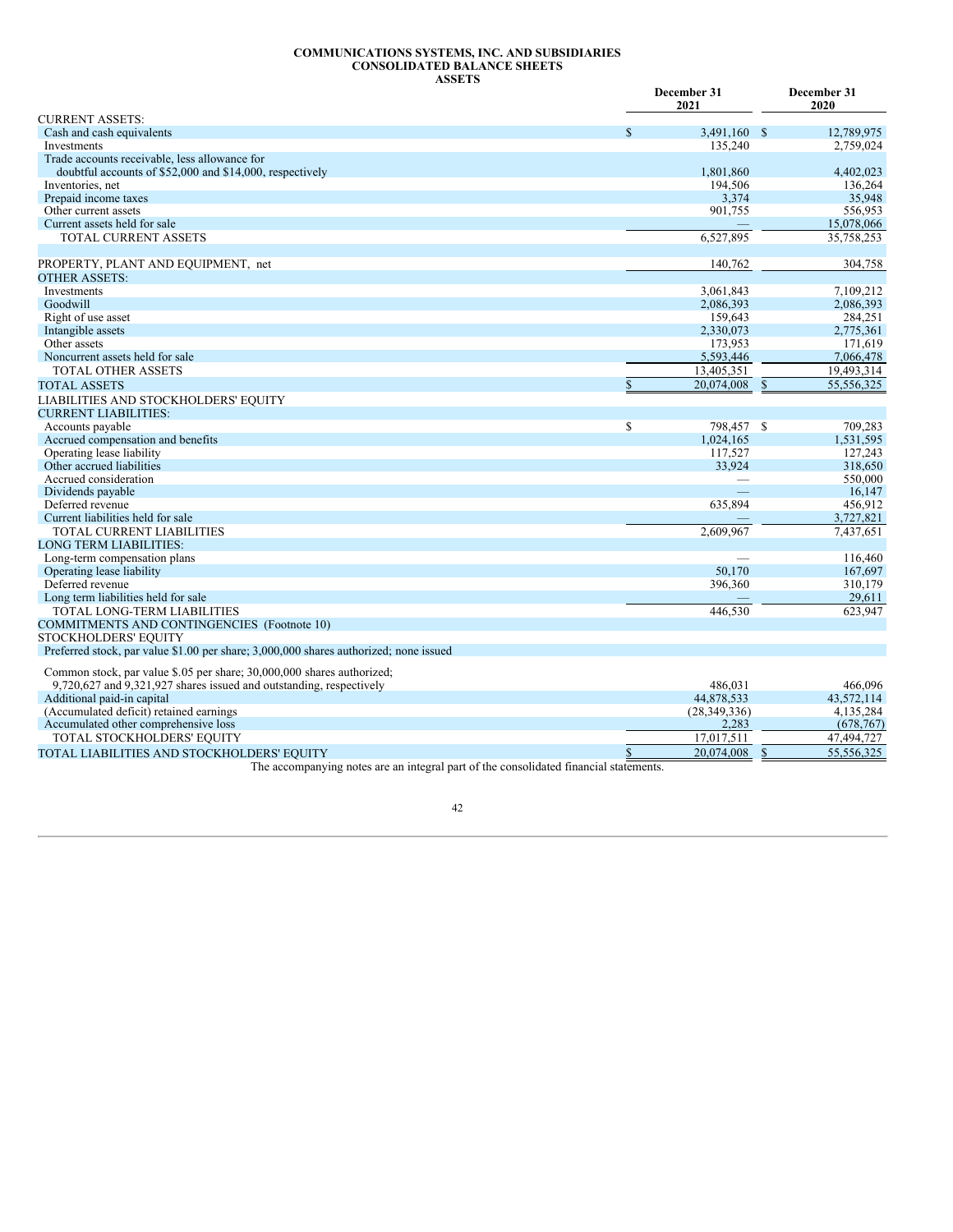## <span id="page-42-0"></span>**COMMUNICATIONS SYSTEMS, INC. AND SUBSIDIARIES CONSOLIDATED STATEMENTS OF INCOME (LOSS) AND COMPREHENSIVE INCOME (LOSS)**

|                                                               |               | <b>Year Ended December 31</b> |               |             |  |
|---------------------------------------------------------------|---------------|-------------------------------|---------------|-------------|--|
|                                                               |               | 2021                          |               | 2020        |  |
| <b>Sales</b>                                                  | $\mathcal{S}$ | 7,010,060                     | $\mathbf S$   | 8,079,562   |  |
| Cost of sales                                                 |               | 4,576,256                     |               | 5,762,650   |  |
| Gross profit                                                  |               | 2,433,804                     |               | 2,316,912   |  |
| Operating expenses:                                           |               |                               |               |             |  |
| Selling, general and administrative expenses                  |               | 7,127,370                     |               | 7,052,198   |  |
| Amortization expense                                          |               | 456,766                       |               | 204,639     |  |
| <b>Transaction costs</b>                                      |               | 2,347,203                     |               | 684,856     |  |
| Impairment loss                                               |               | 206,261                       |               |             |  |
| Restructuring expense                                         |               | 467,827                       |               |             |  |
| Total operating expenses                                      |               | 10,605,427                    |               | 7,941,693   |  |
| Operating loss from continuing operations                     |               | (8,171,623)                   |               | (5,624,781) |  |
| Other income (expenses):                                      |               |                               |               |             |  |
| Investment and other income                                   |               | 18,712                        |               | 672,043     |  |
| Gain on sale of assets                                        |               | 7,075                         |               | 288,569     |  |
| Interest and other expense                                    |               | (8,023)                       |               | (28, 514)   |  |
| Other income, net                                             |               | 17,764                        |               | 932,098     |  |
| Operating loss from continuing operations before income taxes |               | (8, 153, 859)                 |               | (4,692,683) |  |
| Income tax expense                                            |               | 24,575                        |               | 14,566      |  |
| Net loss from continuing operations                           |               | (8, 178, 434)                 |               | (4,707,249) |  |
| Net income from discontinued operations, net of tax           |               | 11,152,081                    |               | 4,535,591   |  |
| Net income (loss)                                             |               | 2,973,647                     |               | (171, 658)  |  |
| Other comprehensive income (loss), net of tax:                |               |                               |               |             |  |
| Unrealized (losses)/gains on available-for-sale securities    |               | (18, 526)                     |               | 9,249       |  |
| Foreign currency translation adjustment                       |               | 699,576                       |               | 9,648       |  |
| Total other comprehensive income                              |               | 681,050                       |               | 18,897      |  |
| Comprehensive income (loss)                                   |               | 3,654,697                     |               | (152,761)   |  |
|                                                               |               |                               |               |             |  |
| Basic net (loss) income per share:                            |               |                               |               |             |  |
| Continuing operations                                         | \$            | (0.86)                        | \$            | (0.51)      |  |
| Discontinued operations                                       |               | 1.17                          |               | 0.49        |  |
|                                                               | S             | 0.31                          | S.            | (0.02)      |  |
| Diluted net (loss) income per share:                          |               |                               |               |             |  |
| Continuing operations                                         | $\mathbf S$   | (0.85)                        | $\mathbb{S}$  | (0.51)      |  |
| Discontinued operations                                       |               | 1.16                          |               | 0.49        |  |
|                                                               | \$            | 0.31                          | $\mathbf{\$}$ | (0.02)      |  |
| Weighted Average Basic Shares Outstanding                     |               | 9,537,857                     |               | 9,322,672   |  |
| Weighted Average Dilutive Shares Outstanding                  |               | 9,675,519                     |               | 9,322,672   |  |
| Dividends declared per share                                  | \$            | 3.50                          | $\mathbb{S}$  | 0.04        |  |

The accompanying notes are an integral part of the consolidated financial statements.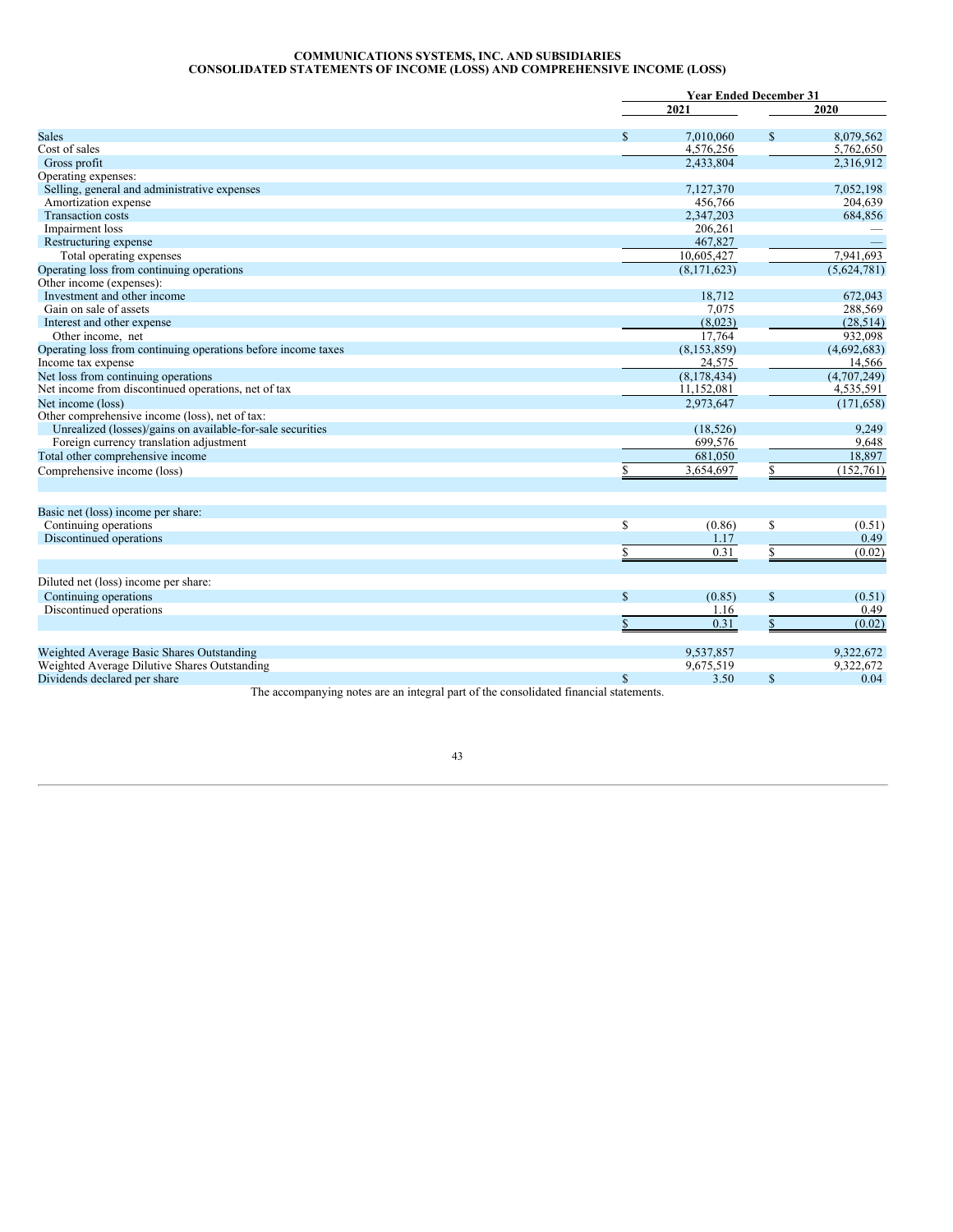### <span id="page-43-0"></span>**COMMUNICATIONS SYSTEMS, INC. AND SUBSIDIARIES CONSOLIDATED STATEMENTS OF CHANGES IN STOCKHOLDERS' EQUITY**

|                                          |               |                          | <b>Additional</b>           | Retained<br>Earnings | <b>Accumulated</b><br>Other |                             |
|------------------------------------------|---------------|--------------------------|-----------------------------|----------------------|-----------------------------|-----------------------------|
|                                          |               | <b>Common Stock</b>      | Paid-in                     | (Accumulated         | Comprehensive               |                             |
|                                          | <b>Shares</b> | <b>Amount</b>            | Capital                     | Deficit)             | Income (Loss)               | <b>Total</b>                |
| BALANCE AT DECEMBER 31, 2019             | 9,252,749     | 462,637<br>\$            | 42,977,914<br><sup>\$</sup> | 4,649,395<br>\$      | (697, 664)<br><sup>\$</sup> | 47,392,282<br><sup>\$</sup> |
| Net loss                                 |               |                          |                             | (171, 658)           |                             | (171, 658)                  |
| Issuance of common stock under           |               |                          |                             |                      |                             |                             |
| Employee Stock Purchase Plan             | 20,279        | 1.014                    | 93.882                      |                      |                             | 94.896                      |
| Issuance of common stock to              |               |                          |                             |                      |                             |                             |
| Employee Stock Ownership Plan            | 66,059        | 3,303                    | 404,281                     |                      |                             | 407,584                     |
| Issuance of common stock under           |               |                          |                             |                      |                             |                             |
| <b>Executive Stock Plan</b>              | 65,952        | 3,298                    | 20,720                      |                      |                             | 24,018                      |
| Share based compensation                 |               |                          | 463,274                     |                      |                             | 463,274                     |
| Other share retirements                  | (83, 112)     | (4, 156)                 | (387, 957)                  | 37.213               |                             | (354,900)                   |
| Shareholder dividends (\$0.04 per share) |               |                          |                             | (379,666)            |                             | (379,666)                   |
| Other comprehensive income               |               |                          |                             |                      | 18,897                      | 18,897                      |
| BALANCE AT DECEMBER 31, 2020             | 9,321,927     | 466,096                  | 43,572,114                  | 4,135,284            | (678, 767)                  | 47,494,727                  |
|                                          |               |                          |                             |                      |                             |                             |
| Net income                               |               |                          |                             | 2,973,647            |                             | 2,973,647                   |
| Issuance of common stock under           |               |                          |                             |                      |                             |                             |
| Employee Stock Purchase Plan             | 9.540         | 477                      | 48,532                      |                      |                             | 49,009                      |
| Issuance of common stock to              |               |                          |                             |                      |                             |                             |
| Employee Stock Ownership Plan            | 72,203        | 3,610                    | 326,358                     |                      |                             | 329,968                     |
| Issuance of common stock under           |               |                          |                             |                      |                             |                             |
| <b>Executive Stock Plan</b>              | 993,977       | 49,699                   | 3,714,658                   |                      |                             | 3,764,357                   |
| Share based compensation                 |               |                          | 559.397                     |                      |                             | 559,397                     |
| Other share retirements                  | (677,020)     | (33, 851)                | (3,342,526)                 | (1,436,068)          |                             | (4,812,445)                 |
| Shareholder dividends (\$3.50 per share) |               |                          |                             | (34,022,199)         |                             | (34,022,199)                |
| Other comprehensive income               |               |                          |                             |                      | 681.050                     | 681,050                     |
| <b>BALANCE AT DECEMBER 31, 2021</b>      | 9,720,627     | 486,031<br><sup>\$</sup> | 44,878,533<br><sup>\$</sup> | (28, 349, 336)       | 2,283<br>S                  | <sup>\$</sup><br>17,017,511 |

The accompanying notes are an integral part of the consolidated financial statements.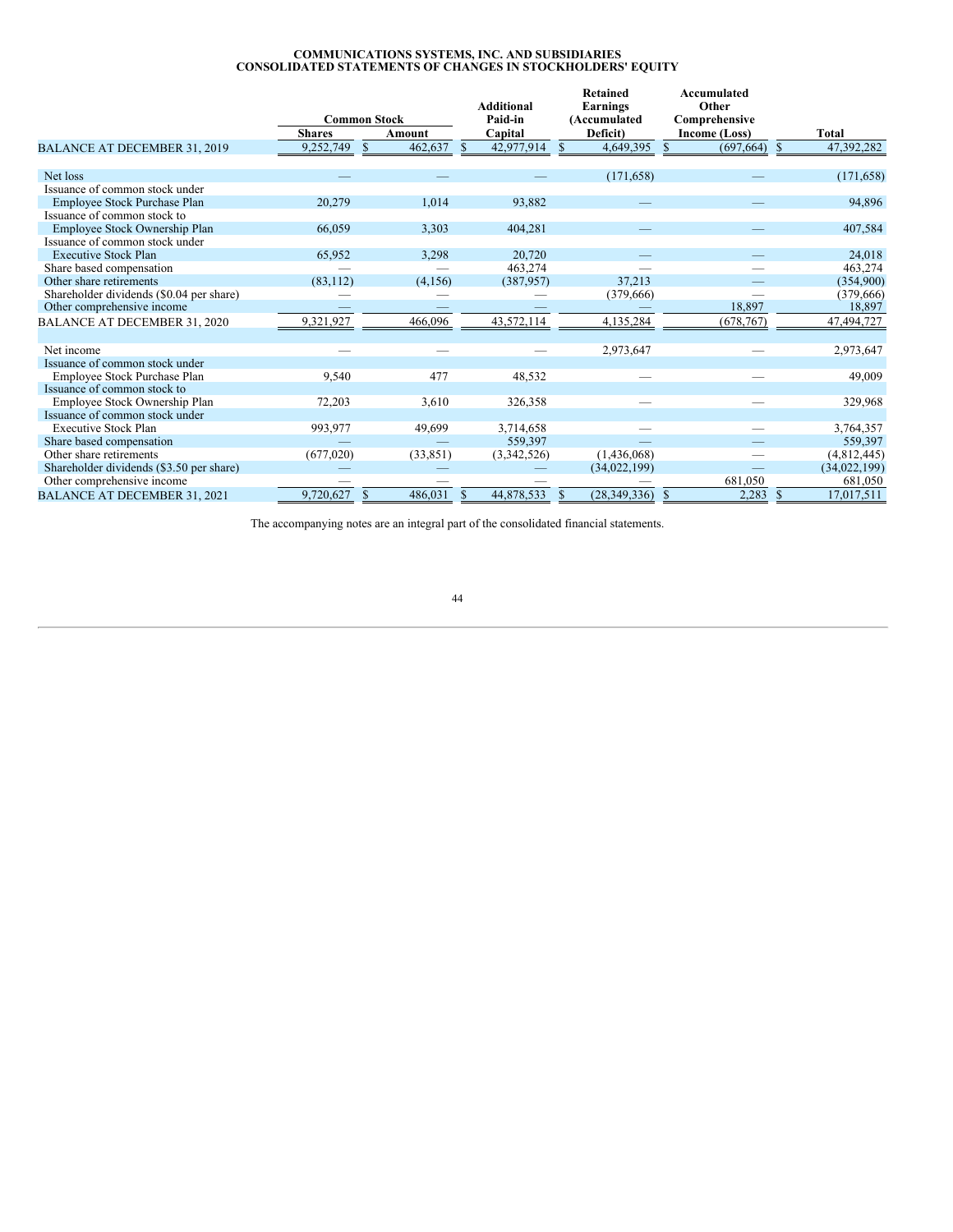## <span id="page-44-0"></span>**COMMUNICATIONS SYSTEMS, INC. AND SUBSIDIARIES CONSOLIDATED STATEMENTS OF CASH FLOWS**

|                                                                               |             | <b>Year Ended December 31</b> |    |              |  |
|-------------------------------------------------------------------------------|-------------|-------------------------------|----|--------------|--|
|                                                                               |             | 2021                          |    | 2020         |  |
| <b>CASH FLOWS FROM OPERATING ACTIVITIES:</b>                                  |             |                               |    |              |  |
| Net income (loss)                                                             | \$          | 2,973,647 \$                  |    | (171, 658)   |  |
| Net income from discontinued operations, net of tax                           |             | 11,152,081                    |    | 4,535,591    |  |
| Net loss from continuing operations                                           |             | (8,178,434)                   |    | (4,707,249)  |  |
| Adjustments to reconcile net (loss) income to                                 |             |                               |    |              |  |
| net cash (used in) provided by operating activities:                          |             |                               |    |              |  |
| Depreciation and amortization                                                 |             | 821,977                       |    | 808,038      |  |
| Share based compensation                                                      |             | 559,397                       |    | 463,274      |  |
| Deferred taxes                                                                |             |                               |    | 9,534        |  |
| Impairment loss                                                               |             | 606,089                       |    |              |  |
| Gain on sale of assets                                                        |             | (7,075)                       |    | (284,064)    |  |
| Changes in assets and liabilities:                                            |             |                               |    |              |  |
| Trade accounts receivables, net                                               |             | 2,555,334                     |    | (3,883,662)  |  |
| Inventories, net                                                              |             | (58,241)                      |    | 14.107       |  |
| Prepaid income taxes                                                          |             | 32,575                        |    | 37,046       |  |
| Other assets                                                                  |             | (330, 557)                    |    | 28,887       |  |
| Accounts payable                                                              |             | 89,234                        |    | 283,686      |  |
| Accrued compensation and benefits                                             |             | (293, 921)                    |    | 44.718       |  |
| Other accrued liabilities                                                     |             | (22,200)                      |    | 107,702      |  |
| Net cash used in operating activities - continuing operations                 |             | (4,225,822)                   |    | (7,077,983)  |  |
| Net cash (used in) provided by operating activities - discontinued operations |             | (386, 572)                    |    | 2,394,454    |  |
| Net cash used in operating activities                                         |             | (4,612,394)                   |    | (4,683,529)  |  |
| CASH FLOWS FROM INVESTING ACTIVITIES:                                         |             |                               |    |              |  |
| Capital expenditures                                                          |             | (34, 842)                     |    | (169, 100)   |  |
| Acquisition of business, net of cash acquired                                 |             |                               |    | (4,797,919)  |  |
| Purchases of investments                                                      |             |                               |    | (18,665,534) |  |
| Proceeds from the sale of fixed assets                                        |             | 862.131                       |    | 432,000      |  |
| Proceeds from the sale of investments                                         |             | 6,091,367                     |    | 18,506,198   |  |
| Net cash provided by (used in) investing activities - continuing operations   |             | 6,918,656                     |    | (4,694,355)  |  |
| Net cash provided by investing activities - discontinued operations           |             | 23,625,453                    |    | 8,624,586    |  |
| Net cash provided by investing activities                                     |             | 30.544.109                    |    | 3,930,231    |  |
| CASH FLOWS FROM FINANCING ACTIVITIES:                                         |             |                               |    |              |  |
| Cash dividends paid                                                           |             | (34,038,346)                  |    | (563,882)    |  |
| Proceeds from issuance of common stock, net of shares withheld                |             | 3,813,366                     |    | 118,914      |  |
| Payment of contingent consideration related to acquisition                    |             | (550,000)                     |    |              |  |
| Purchase of common stock                                                      |             | (4,812,445)                   |    | (354.900)    |  |
| Net cash used in financing activities                                         |             | (35, 587, 425)                |    | (799, 868)   |  |
| EFFECT OF FOREIGN EXCHANGE RATE CHANGES ON CASH                               |             | 54,386                        |    | 38,140       |  |
| NET DECREASE IN CASH, CASH EQUIVALENTS AND RESTRICTED CASH                    |             | (9,601,324)                   |    | (1,515,026)  |  |
| CASH, CASH EQUIVALENTS AND RESTRICTED CASH AT BEGINNING OF YEAR               |             | 13,092,484                    |    | 14,607,510   |  |
| CASH, CASH EQUIVALENTS AND RESTRICTED CASH AT END OF YEAR                     | \$          | 3,491,160                     | \$ | 13,092,484   |  |
| SUPPLEMENTAL DISCLOSURES OF CASH FLOW INFORMATION:                            |             |                               |    |              |  |
| Income taxes refunded                                                         | $\mathbf S$ | $(7,514)$ \$                  |    | (27, 722)    |  |
| Interest paid                                                                 |             | 8,343                         |    | 26,327       |  |
| Dividends declared not paid                                                   |             |                               |    | 16.147       |  |
| Operating right of use assets obtained in exchange for lease obligations      |             |                               |    | 208,650      |  |
| Accrued consideration                                                         |             |                               |    | 550,000      |  |
|                                                                               |             |                               |    |              |  |

The accompanying notes are an integral part of the consolidated financial statements.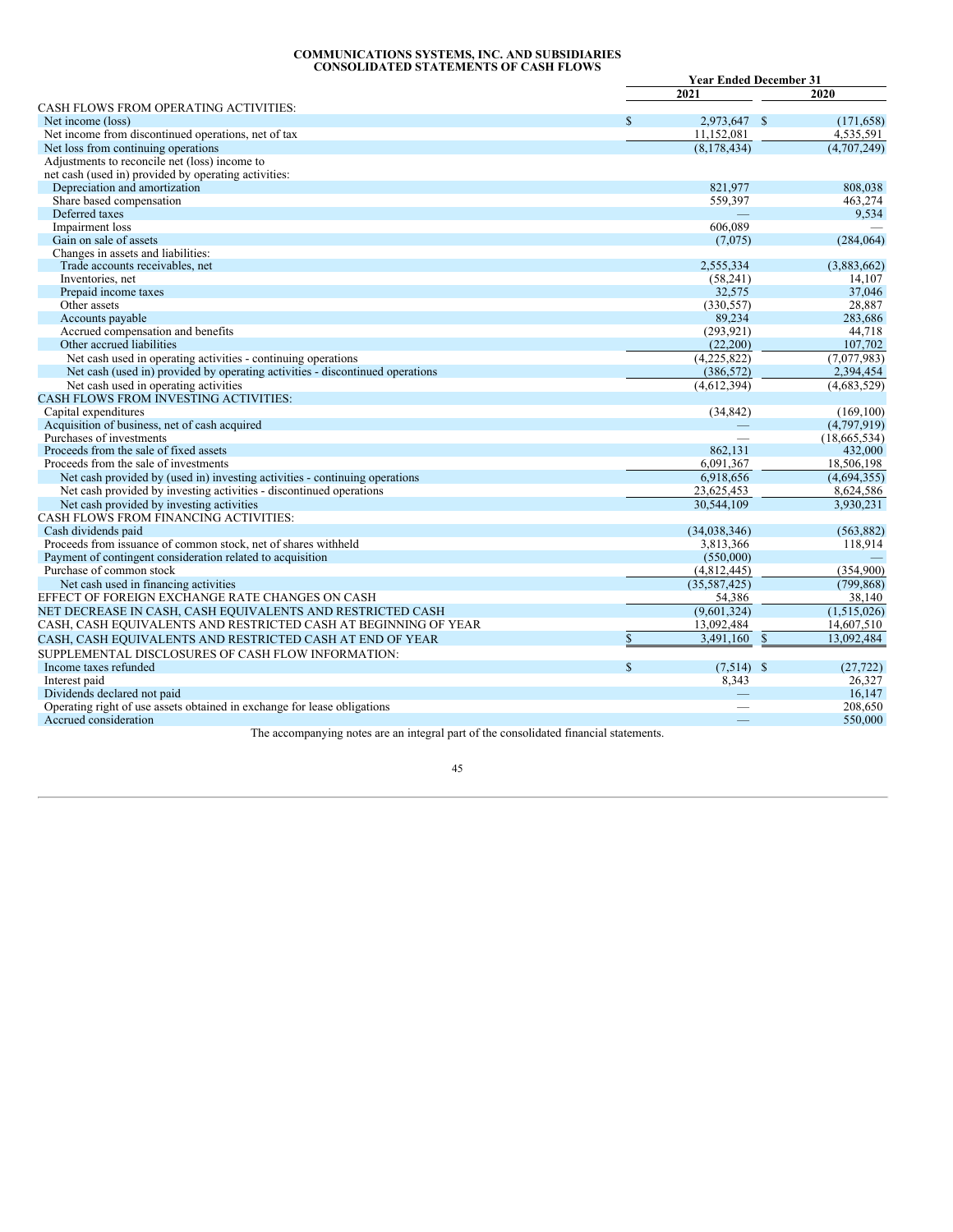### <span id="page-45-0"></span>**COMMUNICATIONS SYSTEMS, INC. AND SUBSIDIARIES NOTES TO CONSOLIDATED FINANCIAL STATEMENTS** Years Ended December 31, 2021 and 2020

## **NOTE 1 - SUMMARY OF SIGNIFICANT ACCOUNTING POLICIES**

**Description of business:** Communications Systems, Inc. is a Minnesota corporation organized in 1969 that until August 2, 2021 classified its business into two segments: (1) the Electronics & Software segment (consisted of US-based subsidiary Transition Networks and UK-based subsidiary Net2Edge) which (i) manufactured and sold solutions that provide actionable intelligence, power and connectivity at the edge of networks through PoE products, software and services as well as traditional products such as media converters, network adapters and other connectivity products and (ii) designed, developed, and sold edge network access products, TDM (time-division multiplexing) over IP and other circuit emulation solutions, along with specialized cloud-based software solutions, primarily within the telecommunications market; and (2) the Services and Support segment (consisting of subsidiaries JDL and Ecessa), which (i) provides technology solutions including virtualization, managed services, wired and wireless network design and implementation, and hybrid cloud infrastructure and deployment and (ii) designs, develops, and sells SD-WAN (software-designed wide-area network) solutions.

As previously disclosed, on August 2, 2021, the Company and Lantronix, Inc. ("Lantronix") completed the sale by CSI to Lantronix of all of the issued and outstanding stock of CSI's wholly owned subsidiary, Transition Networks, Inc., and the entire issued share capital of its wholly owned subsidiary, Transition Networks Europe Limited (collectively with Transition Networks, Inc., the "TN Companies"), pursuant to the securities purchase agreement dated April 28, 2021 ("E&S Sale Transaction"). As a result, sales and expenses related to the operations of the former Electronics & Software segment have been presented as discontinued operations in this Form 10-K.

For purposes of this Form 10-K, the Company classifies operations as those from its Services & Support segment. Non-allocated general and administrative expenses are separately accounted for as "Other" in the Company's segment reporting. Intersegment revenues are eliminated upon consolidation.

**Principles of consolidation:** The consolidated financial statements include the accounts of the Company and its subsidiaries. All intercompany transactions and accounts have been eliminated.

**Use of estimates:** The presentation of financial statements in conformity with accounting principles generally accepted in the United States of America requires management to make estimates and assumptions that affect the reported amounts of assets and liabilities and disclosure of contingent assets and liabilities at the date of the financial statements and the reported amounts of revenues and expenses during the reporting period. The Company uses estimates based on the best information available in recording transactions and balances resulting from operations. Actual results could differ from those estimates. The Company's estimates consist principally of reserves for doubtful accounts, sales returns, warranty costs, asset impairment evaluations, accruals for compensation plans, self-insured medical and dental accruals, lower of cost or market inventory adjustments, provisions for income taxes and deferred taxes, and depreciable lives of fixed assets.

**Cash equivalents:** For purposes of the consolidated statements of cash flows, the Company considers all highly liquid investments with a maturity of three months or less at the time of purchase to be cash equivalents. As of December 31, 2021, the Company had \$3,491,000 in cash and cash equivalents. Of this amount, \$855,000 was invested in short-term money market funds that are not considered to be bank deposits and are not insured or guaranteed by the federal deposit insurance company (FDIC) or other government agency. These money market funds seek to preserve the value of the investment at \$1.00 per share; however, it is possible to lose money investing in these funds. The remainder is operating cash and certificates of deposit which are fully insured through the FDIC.

**Investments:** Investments consist of corporate notes and bonds and commercial paper that are traded on the open market and are classified as available-for-sale and minority investments in strategic technology companies. Available-for-sale investments are reported at fair value with unrealized gains and losses excluded from operations and reported as a separate component of stockholders' equity, net of tax (see Accumulated other comprehensive loss below).

**Inventories:** Inventories are stated at the lower of cost or net realizable value. Cost is determined by the first-in, first-out method. Provision to reduce inventories to the lower of cost or net realizable value is made based on a review of excess and obsolete inventories, estimates of future sales, examination of historical consumption rates and the related value of component parts.

**Property, plant and equipment:** Property, plant and equipment are recorded at cost. Depreciation is computed using the straight-line method. Depreciation included in cost of sales and selling, general and administrative expenses for continuing operations was \$365,000 and \$371,000 for 2021 and 2020, respectively. Maintenance and repairs are charged to operations and additions or improvements are capitalized. Items of property sold, retired or otherwise disposed of are removed from the asset and accumulated depreciation accounts and any gains or losses on disposal are reflected in operations.

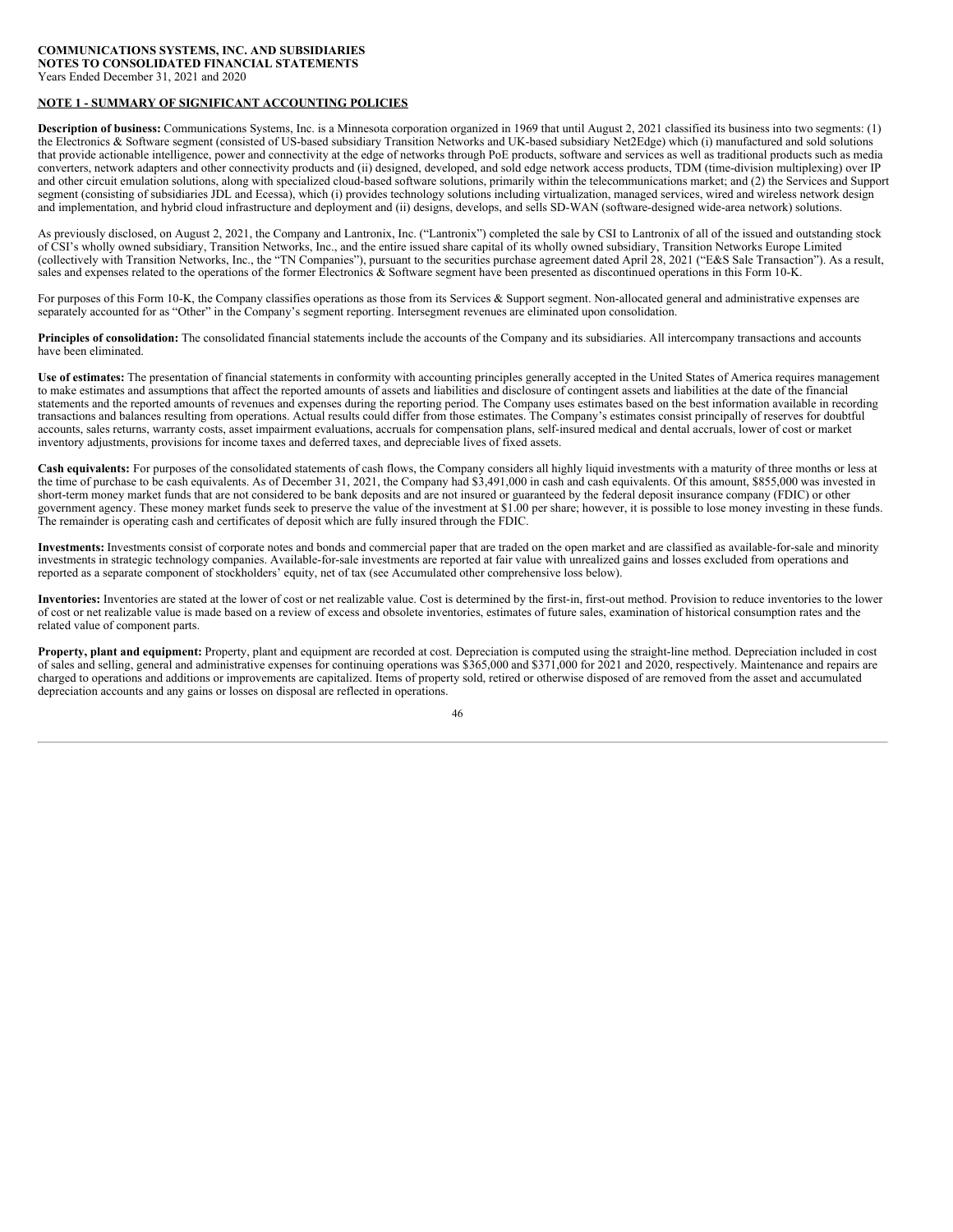**Goodwill and Other Intangible Assets:** Goodwill represents the amount by which the purchase prices (including liabilities assumed) of acquired businesses exceed the estimated fair value of the net tangible assets and separately identifiable assets of these businesses. Goodwill and intangible assets with indefinite useful lives are not amortized but are tested at least annually for impairment. The Company reassesses the value of our reporting units and related goodwill balances annually on April 1 and at other times if events have occurred or circumstances exist that indicate the carrying amount of goodwill may not be recoverable.

**Recoverability of long-lived assets:** The Company reviews its long-lived assets periodically when impairment indicators exist as required under generally accepted accounting principles. Potential impairment is determined by comparing the carrying value of the assets with expected net cash flows expected to be provided by operating activities of the business or related products. If the sum of the expected future net cash flows is less than the carrying value, an impairment loss would be measured by comparing the amount by which the carrying value exceeds the fair value of the asset.

**Accumulated other comprehensive loss:** The components of accumulated other comprehensive loss are as follows:

|                           | <b>Foreign Currency</b><br><b>Translation</b> | Unrealized (loss)/gain on<br>securities | <b>Accumulated Other</b><br>Comprehensive Loss |
|---------------------------|-----------------------------------------------|-----------------------------------------|------------------------------------------------|
| <b>December 31, 2019</b>  | (709,000)                                     | 11.000                                  | (698,000)                                      |
| Net current period change | 9.000                                         | 10.000                                  | 19,000                                         |
| <b>December 31, 2020</b>  | (700,000)                                     | 21,000                                  | (679,000)                                      |
| Net current period change | 700,000                                       | (19,000)                                | 681,000                                        |
| <b>December 31, 2021</b>  | $-$                                           | 2.000                                   | 2,000                                          |

**Revenue recognition**: The Company has determined that the following performance obligations identified in its Services and Support segment are transferred over time: managed services and professional services (time and materials ("T&M") and fixed price). This segment's managed services performance obligation is a bundled solution, a series of distinct services that are substantially the same and that have the same pattern of transfer to the customer and are recognized evenly over the term of the contract. T&M professional services arrangements are measured over time with an input method based on hours expended towards satisfying this performance obligation. Fixed price professional service arrangements under a relatively longer-term service will also be measured over time with an input method based on hours expended.

The Company has also identified the following performance obligations within its Services and Support segment that are recognized at a point in time which include resale of third-party hardware and software, installation, arranging for another party to transfer services to the customer, and certain professional services. The resale of third-party hardware and software is recognized at a point in time, when the goods are shipped or delivered to the customer's location, in accordance with the agreed upon shipping terms. Installation services are recognized at a point in time when the services are completed. The service the Company provides to arrange for another party to transfer services to the customer is satisfied at a point in time as the Company has transferred control upon the service first being made available to the customer by the third-party vendor, which are required to be presented on a net basis. Depending on the nature of the service, certain professional services transfer control at a point in time. The Company evaluates these circumstances on a case-by-case basis to determine if revenue should be recognized over time or at a point in time. See Note 2 for further discussion regarding revenue recognition.

**Employee Retirement Benefits:** The Company has an Employee Savings Plan (401(k)) and matches a percentage of employee contributions up to six percent of compensation. Contributions to the plan in 2021 and 2020 were \$122,000 and \$109,000, respectively.

**Net income (loss) per share:** Basic net income (loss) per common share is based on the weighted average number of common shares outstanding during each year. Diluted net income (loss) per common share adjusts for the dilutive effect of potential common shares outstanding. The Company's only potential common shares outstanding are stock options and shares associated with the long-term incentive compensation plans, which resulted in a dilutive effect of 137,661 shares for 2021 and no dilutive effect in 2020. Due to the net loss in 2020, there was no dilutive impact from outstanding stock options or unvested shares. The Company calculates the dilutive effect of outstanding options and unvested shares using the treasury stock method. There were no options or deferred stock awards excluded from the calculation of diluted earnings per share because there were no outstanding options or deferred stock awards as of December 31, 2021. Options totaling 697,201 would have been excluded from the calculation of diluted earnings per share for year ended December 31, 2020, because the exercise price was greater than the average market price of common stock during the year and deferred stock awards totaling 110,308 shares would not have been included because of unmet performance conditions.

**Share based compensation:** The Company accounts for share-based compensation awards on a fair value basis. The estimated grant date fair value of each stock-based award is recognized in income over the requisite service period (generally the vesting period). The estimated fair value of each option is calculated using the Black-Scholes optionpricing model.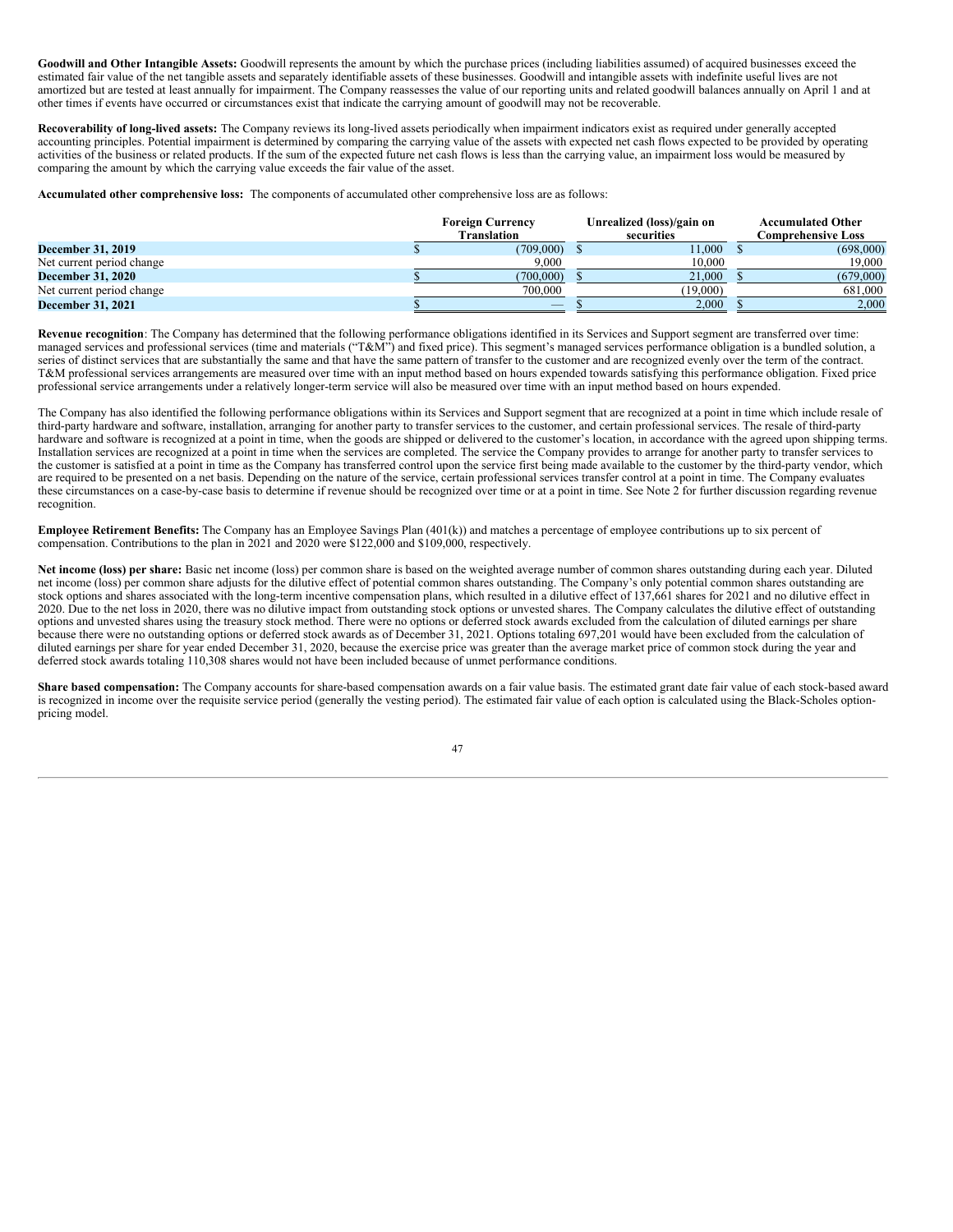**Accounting standards issued:** In June 2016, the Financial Accounting Standards Board ("FASB") issued Accounting Standards Update ("ASU") 2016-13, "Financial Instruments - Credit Losses (Topic 326), Measurement of Credit Losses on Financial Instruments." The amendments in this update replace the incurred loss impairment methodology in current U.S. GAAP with a methodology that reflects expected credit losses. This ASU is intended to provide financial statement users with more decisionuseful information about expected credit losses and is effective for annual periods and interim periods for those annual periods beginning after December 15, 2022, which for us is the first quarter ending March 31, 2023. Entities may early adopt beginning after December 15, 2018. We are currently evaluating the impact of the adoption of ASU 2016-13 on our consolidated financial statements.

### **Accounting standards adopted:** None.

## **NOTE 2 – REVENUE RECOGNITION**

In accordance with Accounting Standards Codification ("ASC") 606, revenue is recognized when a customer obtains control of promised goods or services. The amount of revenue recognized reflects the consideration that the Company expects to receive in exchange for these goods or services.

The Company has determined that the following performance obligations identified in its Services & Support segment are transferred over time: managed services and professional services (time and materials ("T&M") and fixed price). The managed services performance obligation is a bundled solution, a series of distinct services that are substantially the same and that have the same pattern of transfer to the customer and are recognized evenly over the term of the contract. T&M professional services arrangements are measured over time with an input method based on hours expended towards satisfying this performance obligation. Fixed price professional service arrangements under a relatively longer-term service will also be measured over time with an input method based on hours expended.

The Company has also identified the following performance obligations within its Services & Support segment that are recognized at a point in time which include resale of third-party hardware and software, installation, arranging for another party to transfer services to the customer, and certain professional services. The resale of third-party hardware and software is recognized at a point in time, when the goods are shipped or delivered to the customer's location, in accordance with the agreed upon shipping terms. Installation services are recognized at a point in time when the services are completed. The service the Company provides to arrange for another party to transfer services to the customer is satisfied at a point in time as the Company has transferred control upon the service first being made available to the customer by the third-party vendor, which are required to be presented on a net basis. Depending on the nature of the service, certain professional services transfer control at a point in time. The Company evaluates these circumstances on a case-by-case basis to determine if revenue should be recognized over time or at a point in time.

## *Significant Judgments*

To determine the transaction price, the Company estimates the amount of variable consideration at the outset of the contract, depending on the facts and circumstances relative to the contract. The Company may provide credits or incentives to its customers, which are accounted for as either variable consideration or consideration payable to the customer. The Company estimates product returns based on historical return rates. The Company constrains (reduces) the estimates of variable consideration such that it is probable that a significant revenue reversal of previously recognized revenue will not occur throughout the life of the contract. When determining if variable consideration should be constrained, management considers whether there are factors outside the Company's control that could result in a significant reversal of revenue. In making these assessments, the Company considers the likelihood and magnitude of a potential reversal of revenue. The Company will assess if any incentives it offers to its customer is a consideration payable. The Company accounts for consideration payable to a customer as a reduction of the transaction price, and therefore, of revenue. For contracts with more than one performance obligation, the consideration is allocated between separate products and services based on their stand-alone selling prices. Judgment is required to determine standalone selling prices for each distinct performance obligation. The Company generally determines standalone selling prices based on the actual prices charged to customers and has an established range of amounts that fall within stand-alone selling price for its distinct performance obligations. The Company evaluates this range quarterly.

#### *Costs to Obtain or Fulfill a Contract*

The Company evaluates "Other Assets and Deferred Costs" (ASC 340-40), for the accounting for certain costs to obtain and fulfill contracts (or, in some cases, an anticipated contract) with a customer. ASC 340-40 is applicable only to incremental contract costs, those that an entity would not have incurred if the contract had not been obtained, and requires the capitalization of these costs as well as provides guidance on the amortization and impairment considerations. The Company elects the practical expedient and expenses certain costs to obtain contracts when applicable. Within Services & Support, commissions were paid upfront on certain long-term recurring revenue agreements. Total costs to obtain a contract in the years ended December 31, 2021 and 2020 were \$25,000 and \$52,000, respectively.

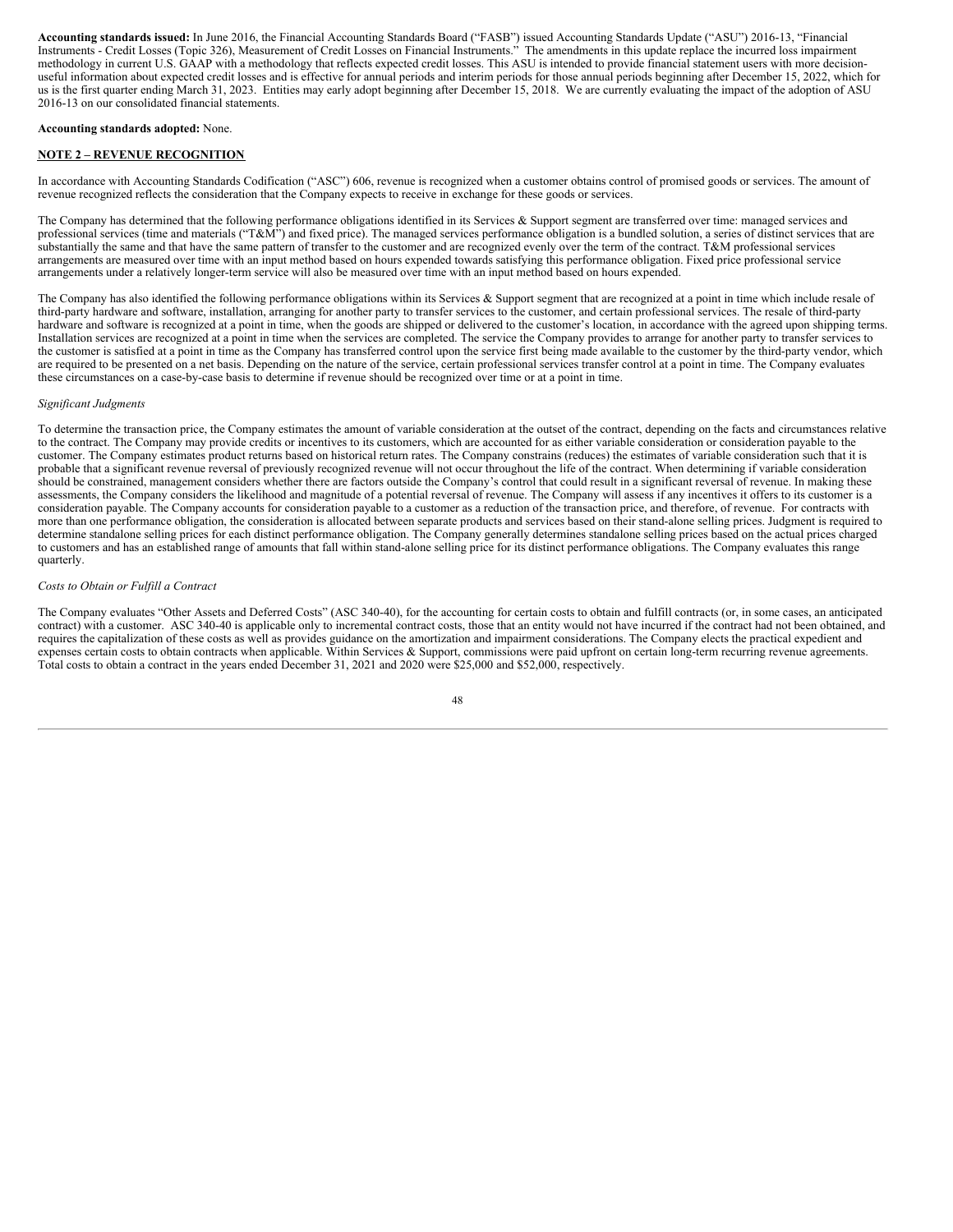## *Transaction Price Allocated to Future Performance Obligations*

To determine the allocation of the transaction price and amounts allocated to the performance obligations, the Company first determined the standalone selling price for each distinct performance obligation in the contract in order to determine the allocations of the transaction price in proportion to the standalone selling price for each performance obligation in the contract in accordance with ASC 606-10-32-31 and 32-33. Judgment is required to determine standalone selling price for each distinct performance obligation. The Company generally determines standalone selling prices based on the actual prices charged to customers and has an established range of amounts that fall within stand-alone selling price for its distinct performance obligations. The Company evaluates this range quarterly.

### *Practical Expedients and Exemptions*

The Company adopted various practical expedients and policy elections related to the accounting for significant finance components, sales taxes, shipping and handling, costs to obtain a contract and immaterial promised goods or services. The practical expedient to disclose the unfulfilled performance obligations was not made as they are expected to be fulfilled within one year.

### *Disaggregation of revenue*

Revenues are recognized when control of the promised goods or services is transferred to our customers, in an amount that best reflects the consideration we expect to receive in exchange for those goods or services. In accordance with ASC 606-10-50-5, the following tables present how we disaggregate our revenues.

For the Services & Support segment, we analyze revenue by customer group and type, which is as follows for the years ended December 31, 2021 and 2020:

|                          |                                       | <b>Services &amp; Support Revenue</b><br>by Customer Group |           |  |  |
|--------------------------|---------------------------------------|------------------------------------------------------------|-----------|--|--|
|                          | 2021                                  |                                                            | 2020      |  |  |
| Financial                | 1,734,000 \$                          |                                                            | 633,000   |  |  |
| Healthcare               | 1,012,000                             |                                                            | 887,000   |  |  |
| Education                | 273,000                               |                                                            | 4,483,000 |  |  |
| Other commercial clients | 3,991,000                             |                                                            | 2,075,000 |  |  |
| CSI IT operations        | 473,000                               |                                                            | 699,000   |  |  |
|                          | 7,483,000                             |                                                            | 8,777,000 |  |  |
|                          | <b>Services &amp; Support Revenue</b> | by Type                                                    |           |  |  |

|                            | DV TVDE  |           |  |  |
|----------------------------|----------|-----------|--|--|
|                            | 2021     | 2020      |  |  |
| Project & product revenue  | 168,000  | 20,000    |  |  |
| Services & support revenue | .315.000 | 3.657.000 |  |  |
|                            | 483,000  | 000<br>ο. |  |  |

## *Contract Balances*

The contract assets associated with the commission costs noted above were \$323,000 and \$267,000 at December 31, 2021 and 2020, respectively. The Company does not have material contract liabilities.

### **NOTE 3 – LEASES**

In accordance with ASC Topic 842, the Company recognizes assets and liabilities for the rights and obligations created by leases that extend more than twelve months from the date of the balance sheet. Right of use ("ROU") assets represent our right to use an underlying asset for the lease term, while lease liabilities represent our obligation to make lease payments arising from the lease. Lease ROU assets and liabilities are recognized at the commencement date of a lease based on the present value of lease payments over the lease term. Because the rate implicit in each individual lease is not readily determinable, the Company uses its incremental borrowing rate to determine the present value of the lease payments.

The Company has entered into operating leases for two office locations, including one in February 2019 and one in May 2020 upon the acquisition of Ecessa. These leases have remaining lease terms of 10 months to 2 years. One of the leases includes two options to extend the lease for 5 years each. One lease includes a 3% rent adjustment on each anniversary of the lease and another includes a 2.5% annual rent adjustment as well as one free month each year. As of December 31, 2021, total ROU assets and operating lease liabilities were \$160,000 and \$168,000, respectively. As of December 31, 2020, total ROU assets and operating lease liabilities were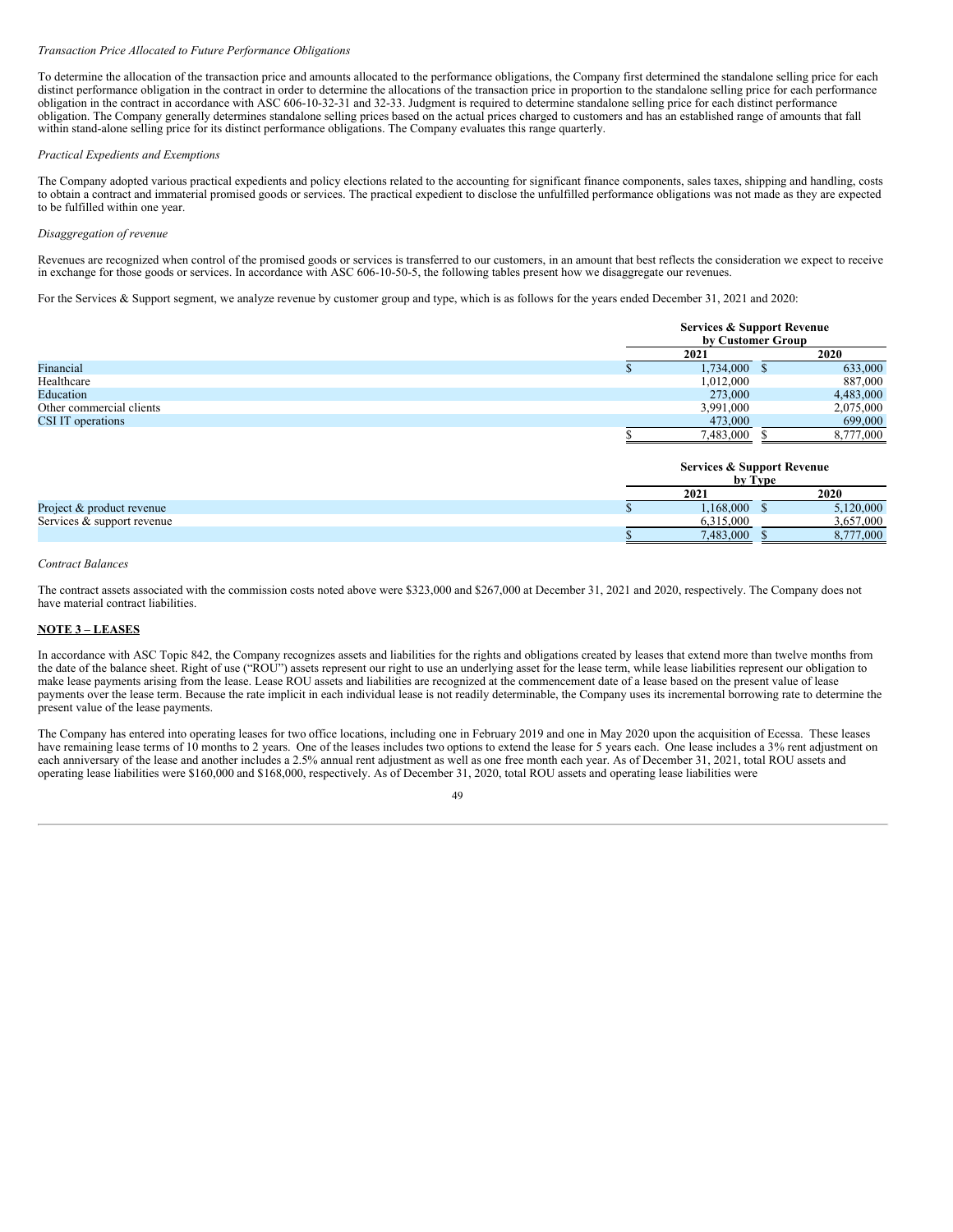\$284,000 and \$295,000, respectively. All operating lease expense is recognized on a straight-line basis over the lease term. In the years ended December 31, 2021 and 2019, the Company recognized \$132,000 and \$95,000 in lease expense, respectively. The Company also recognized \$195,000 and \$82,000 in sublease income for the years ended December 31, 2021 and 2020, respectively.

Information related to the Company's ROU assets and related lease liabilities were as follows:

|                                                                                    | <b>Year Ended December 31</b> |      |           |  |
|------------------------------------------------------------------------------------|-------------------------------|------|-----------|--|
|                                                                                    | 2021                          | 2020 |           |  |
| Cash paid for operating leases                                                     | 135,000 \$                    |      | 100,000   |  |
| Right-of-use assets obtained in exchange for new operating lease obligations $(1)$ | $\overline{\phantom{a}}$      |      | 209,000   |  |
|                                                                                    | As of December 31             |      |           |  |
|                                                                                    | 2021                          | 2020 |           |  |
| Weighted-average remaining lease term                                              | 1.5 years                     |      | 2.4 years |  |
| Weighted-average discount rate                                                     | $3.5\%$                       |      | $3.2\%$   |  |

(1) 2020 includes \$209,000 for an operating lease assumed with the Ecessa acquisition in the second quarter.

Maturities of lease liabilities as of December 31, 2021 were as follows:

| 2022                              | 122,000 |
|-----------------------------------|---------|
| 2023                              | 47,000  |
| 2024                              | 4,000   |
| Total lease payments              | 173,000 |
| Less imputed interest             | (5,000) |
| Total operating lease liabilities | 168,000 |

As of December 31, 2021, the Company does not have any additional future operating lease obligations that have not yet commenced.

## **NOTE 4 – DISCONTINUED OPERATIONS**

On March 11, 2020, the Company sold the remainder of its Suttle business lines, including the SoHo, MediaMAX, and SpeedStar brands and inventory as well as working capital, certain capital equipment, intellectual property, and customer relationships to Oldcastle Infrastructure, Inc. ("Oldcastle") for \$8,000,000, with a working capital adjustment 90 days after close. Oldcastle will operate the majority of the acquired Suttle business through its wholly owned subsidiary, Primex Technologies, Inc. Through the sale to Primex, a separate online equipment auction held in the fourth quarter of 2020, and various other sales, the Company received total proceeds of \$8,900,000 and recorded a gain on the sale of \$2,247,000 in 2020. The presentation of discontinued operations has been retrospectively applied to all prior periods presented.

On August 2, 2021, the Company and Lantronix completed the sale by CSI to Lantronix of all of the issued and outstanding stock of CSI's wholly owned subsidiary, Transition Networks, Inc., and the entire issued share capital of its wholly owned subsidiary, Transition Networks Europe Limited (collectively with Transition Networks, Inc., the "TN Companies"), pursuant to a securities purchase agreement dated April 28, 2021 ("E&S Sale Transaction").

The Company received net proceeds of \$23,630,000, which included a working capital adjustment of \$(1,376,000) and recorded a gain on sale of \$13,455,000 during the third quarter of 2021. The presentation of discontinued operations with respect to this E&S Sale Transaction has been retrospectively applied to all prior periods presented. Under the securities purchase agreement, Lantronix has also agreed to pay CSI, if earned, earnout payments of up to \$7.0 million payable following two successive 180-day intervals after the closing of the E&S Sale Transaction based on revenue targets for the business of the TN Companies as specified in the securities purchase agreement, subject to certain adjustments and allocations as further described in the securities purchase agreement. Concurrently with the closing of the transaction, CSI and Lantronix entered into a transition services agreement under which CSI will perform administrative and IT services, and lease office, warehouse and production space to Lantronix at CSI's Minnetonka, Minnesota facility for a period of up to twelve months.

On December 15, 2021, the Company sold its remaining real and personal property located in Hector, Minnesota, related to its former Suttle operations, with net proceeds of \$842,000. The presentation of discontinued operations related these assets has been retrospectively applied to all prior periods presented.

On November 18, 2021, the Company entered into a purchase agreement with Buhl Investors LLC, a Minnesota limited liability company, or its affiliated assignee for the sale of the Company's headquarters building located in Minnetonka, Minnesota for

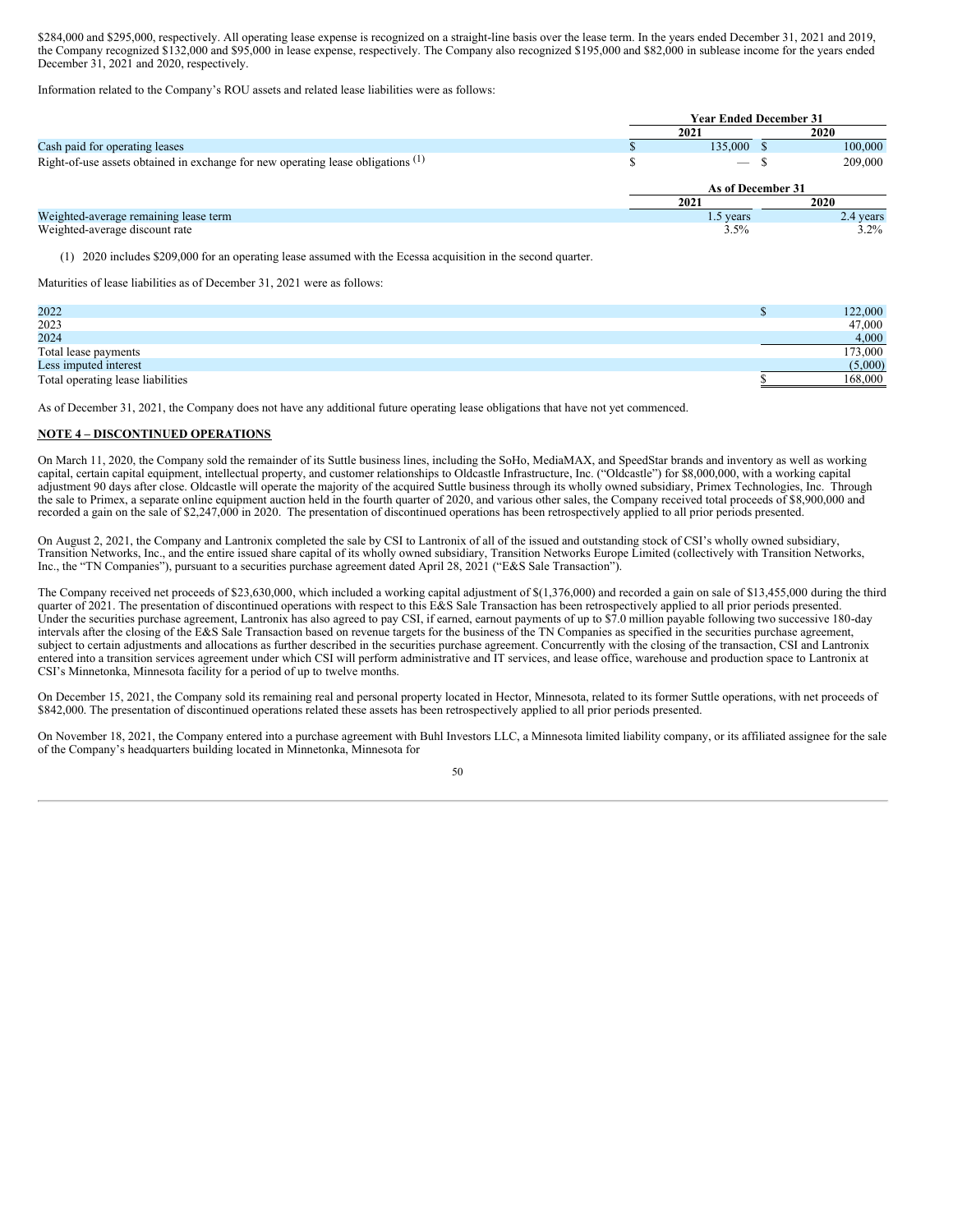\$6,800,000. The agreement was amended on February 15, 2022 to allow for additional time to complete due diligence. The Company recorded the assets as held for sale at December 31, 2021.

The assets and liabilities of this discontinued operation that are classified as held for sale are as follows:

|                                     |              | December 31, 2021        |    | <b>December 31, 2020</b> |
|-------------------------------------|--------------|--------------------------|----|--------------------------|
| Cash and cash equivalents           |              |                          |    | 303,000                  |
| Trade accounts receivable, net      |              |                          |    | 5,775,000                |
| Inventories, net                    |              |                          |    | 8,561,000                |
| Other current assets                |              |                          |    | 439,000                  |
| Total current assets                | \$           | $\overline{\phantom{m}}$ |    | 15,078,000               |
|                                     |              |                          |    |                          |
| Property, plant, and equipment, net | $\mathbf{s}$ | 5,593,000                | S  | 6,937,000                |
| Right of use asset                  |              |                          |    | 129,000                  |
| Total noncurrent assets             |              | 5,593,000                |    | 7,066,000                |
|                                     |              |                          |    |                          |
| Total assets held for sale          |              | 5,593,000                | ж  | 22,144,000               |
|                                     |              |                          |    |                          |
| Accounts payable                    | \$           | $\frac{1}{2}$            | \$ | 1,669,000                |
| Accrued compensation and benefits   |              |                          |    | 767,000                  |
| Operating lease liability           |              |                          |    | 86,000                   |
| Other accrued liabilities           |              |                          |    | 1,206,000                |
| Total current liabilities           |              | $\overline{\phantom{m}}$ |    | 3,728,000                |
|                                     |              |                          |    |                          |
| Operating lease liability           | ъ            |                          |    | 30,000                   |
| Total noncurrent liabilities        | \$           |                          | S  | 30,000                   |
|                                     |              |                          |    |                          |
| Total liabilities held for sale     |              |                          |    | 3,758,000                |

The financial results of the discontinued operations are as follows:

|                                              | <b>Year Ended December 31</b> |  |             |  |
|----------------------------------------------|-------------------------------|--|-------------|--|
|                                              | 2021                          |  | 2020        |  |
| <b>Sales</b>                                 | 20.478,000 \$                 |  | 39,276,000  |  |
| Cost of sales                                | 11,774,000                    |  | 22,774,000  |  |
| Selling, general and administrative expenses | 6,795,000                     |  | 12,925,000  |  |
| Transaction costs                            | 2,058,000                     |  |             |  |
| Impairment loss                              | 101,000                       |  |             |  |
| Restructuring expenses                       | 1,343,000                     |  | 960,000     |  |
| Gain on sale of assets                       | (13, 451, 000)                |  | (2,247,000) |  |
| Foreign currency translation loss            | 642,000                       |  |             |  |
| Other expense                                | 61,000                        |  | 322,000     |  |
| Operating income before income taxes         | 11,155,000                    |  | 4,542,000   |  |
| Income tax expense                           | 3,000                         |  | 6,000       |  |
| Income from discontinued operations          | 11,152,000                    |  | 4,536,000   |  |

During the year ended December 31, 2021, the Company recorded \$1,811,000 in restructuring expense, with \$1,343,000 in discontinued operations. This consisted of severance and related benefits costs due to the sale of the E&S segment. The Company incurred \$960,000 in restructuring costs in 2020 related to the sale of Suttle's business lines and had \$252,000 in restructuring accruals recorded in accrued compensation and benefits at December 31, 2020. The Company paid \$1,547,000 in restructuring charges during 2021 and had \$516,000 in restructuring accruals recorded in accrued compensation and benefits at December 31, 2021 that are expected to be paid during 2022.

## **NOTE 5 –BUSINESS COMBINATIONS**

On May 14, 2020, in a reverse triangular merger, the Company completed the acquisition of 100% of Ecessa Corporation. Ecessa designs and distributes software-defined wide area networking (SD-WAN) solutions for businesses through the deployment of over 10,000 field installations (since 2002) of Ecessa Edge®, PowerLink®, and WANworX® controllers. The acquisition expands the Company's IoT intelligent edge products and services and provides opportunities to expand the Company's services platform. The

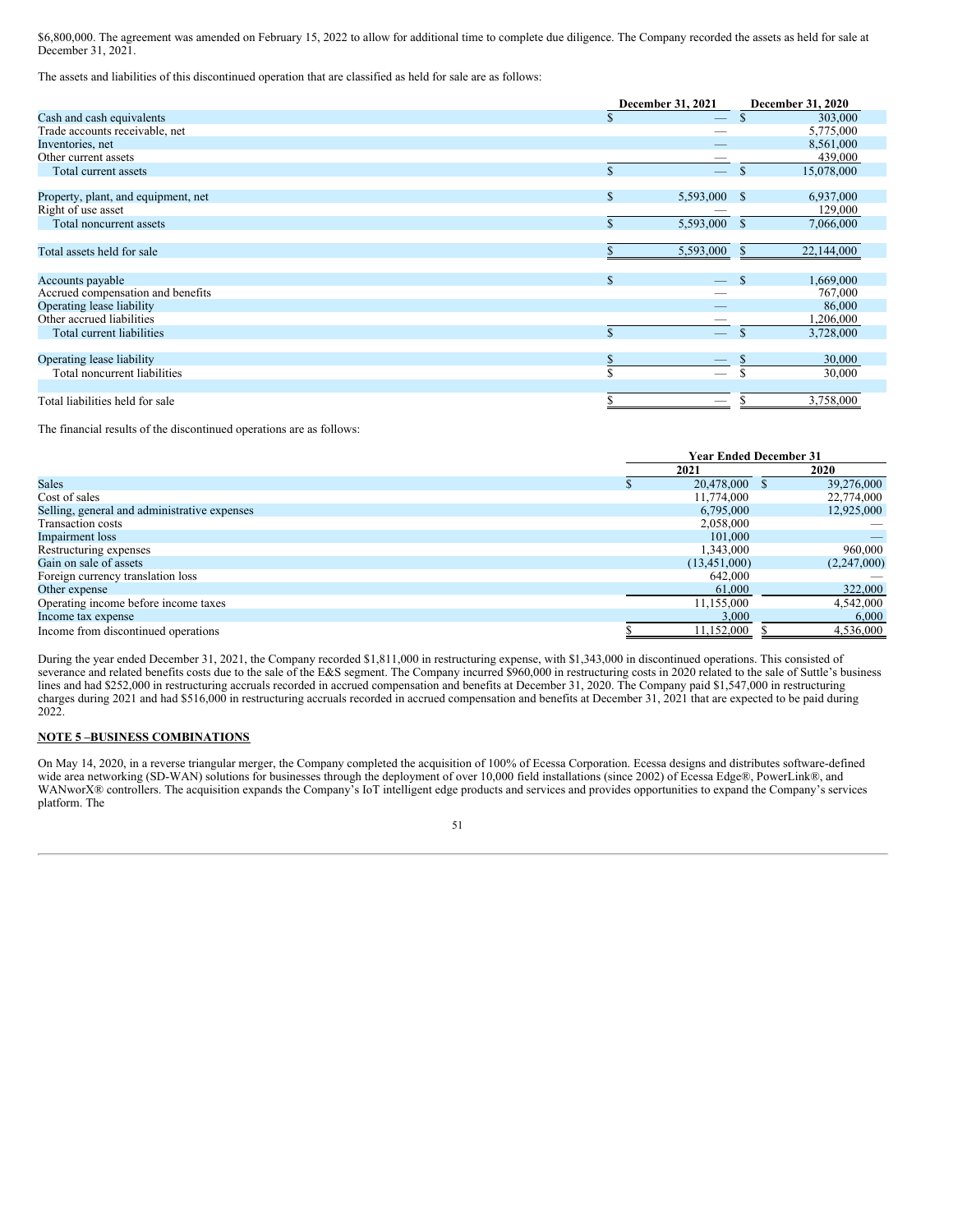purchase price was \$4,642,000, with cash acquired totaling \$666,000. The purchase price includes initial consideration of \$4,666,000 and \$(24,000) in working capital adjustments.

The assets and liabilities of Ecessa were recorded in the consolidated balance sheet within the Services & Support segment as of the acquisition date, at their respective fair values. The purchase price allocation is based on the estimated fair value of assets acquired and liabilities assumed and has been allocated as follows:

|                                | May 14, 2020 |
|--------------------------------|--------------|
| <b>Current</b> assets          | 1,101,000    |
| Property, plant, and equipment | 127,000      |
| Other long-term assets         | 421,000      |
| Intangible assets              | 2,260,000    |
| Goodwill                       | 1,341,000    |
| Total assets                   | 5,250,000    |
| <b>Total liabilities</b>       | 608,000      |
| Net assets acquired            | 4,642,000    |

Identifiable intangible assets are definite-lived assets. These assets include trade name/trademark/internet domain assets, non-compete agreements, customer relationships, and internally developed software intangible assets, and have a weighted average amortization period of 7 years, which matches the weighted average useful life of the assets. Goodwill recorded as part of the purchase price allocation is not tax deductible.

On November 3, 2020, the Company acquired the operating assets of privately held IVDesk Minnesota, Inc. ("IVDesk") from a third-party receiver ("Receiver"). IVDesk provides private cloud services to small- and mid-size businesses (SMB), with a particular focus on the financial services industry. The acquisition expands the Company's monthly recurring revenue service model, bringing additional resources and experience in cloud-delivered applications. The purchase price was \$1,368,000 and includes initial consideration of \$950,000, working capital adjustments of \$(132,000), and \$550,000 in contingent consideration, which the Company agreed to pay up to \$550,000 in additional consideration upon retaining a certain customer level 120 days after closing. During March 2021, upon meeting the requirements of the earn-out, the Company paid the Receiver the additional consideration. At December 31, 2021, the Company had no further liabilities related to the contingent consideration.

The assets and liabilities of IVDesk are recorded in the consolidated balance sheet within the Services & Support segment at December 31, 2021. The purchase price allocation was based on estimates of the fair value of assets acquired and liabilities assumed, and included total assets of \$1,500,000, including property, plant, and equipment of \$35,000, goodwill of \$745,000 and intangible assets of \$720,000, and total liabilities of \$132,000. Identifiable intangible assets are definite-lived assets. These assets include customer relationships and have a weighted average amortization period of 8 years, which matches the weighted average useful life of the assets.

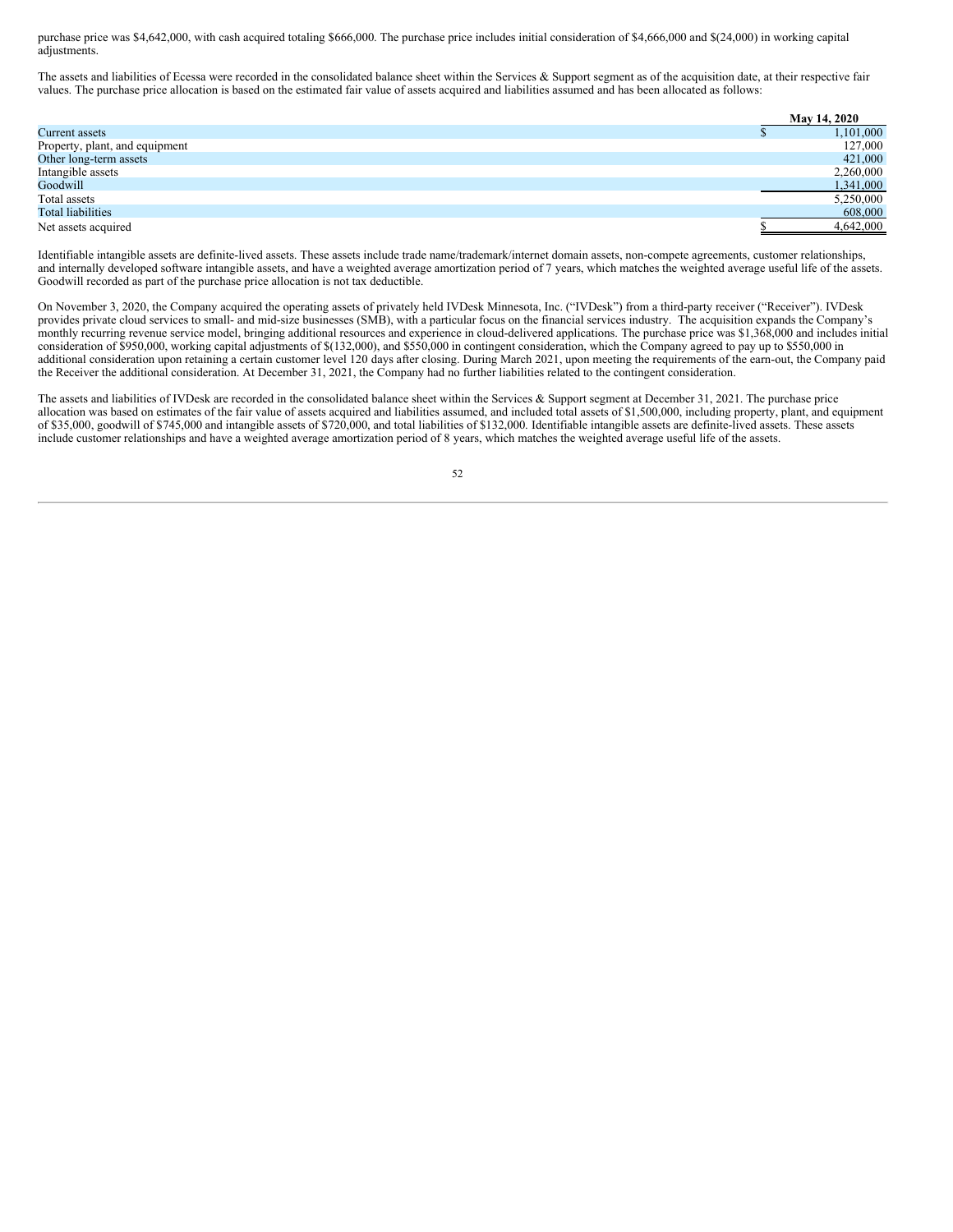## **NOTE 6 –CASH EQUIVALENTS AND INVESTMENTS**

The following tables show the Company's cash equivalents and available-for-sale securities' amortized cost, gross unrealized gains, gross unrealized losses and fair value by significant investment category recorded as cash equivalents or short and long-term investments as of December 31, 2021 and December 31, 2020:

|                                           |                       |                                            | December 31, 2021                                  |                            |                            |                                         |                                        |
|-------------------------------------------|-----------------------|--------------------------------------------|----------------------------------------------------|----------------------------|----------------------------|-----------------------------------------|----------------------------------------|
|                                           | <b>Amortized Cost</b> | <b>Gross</b><br><b>Unrealized</b><br>Gains | <b>Gross</b><br><b>Unrealized</b><br><b>Losses</b> | <b>Fair Value</b>          | Cash<br><b>Equivalents</b> | <b>Short-Term</b><br><b>Investments</b> | Long-Term<br><b>Investments</b>        |
| Cash equivalents:                         |                       |                                            |                                                    |                            |                            |                                         |                                        |
| Money Market funds                        | 855,000<br>\$.        | \$                                         | \$                                                 | 855,000<br>S               | S<br>855,000               | <sup>\$</sup>                           | S                                      |
| Subtotal                                  | 855,000               |                                            |                                                    | 855,000                    | 855,000                    |                                         |                                        |
| Investments:                              |                       |                                            |                                                    |                            |                            |                                         |                                        |
| Corporate Notes/Bonds                     | 2,919,000             |                                            | (15,000)                                           | 2,904,000                  |                            | 135,000                                 | 2,769,000                              |
| Convertible Debt                          | 250,000               |                                            |                                                    | 250,000                    |                            |                                         | 250,000                                |
| Subtotal                                  | 3,169,000             |                                            | (15,000)                                           | 3,154,000                  |                            | 135,000                                 | 3,019,000                              |
| Total                                     | 4,024,000<br>S        | \$                                         | $(15,000)$ \$                                      | 4,009,000                  | $\mathbb{S}$<br>855,000 \$ | 135,000                                 | 3,019,000<br>-S                        |
|                                           |                       |                                            | December 31, 2020                                  |                            |                            |                                         |                                        |
|                                           | <b>Amortized Cost</b> | <b>Gross</b><br><b>Unrealized</b><br>Gains | <b>Gross</b><br><b>Unrealized</b><br><b>Losses</b> | <b>Fair Value</b>          | Cash<br><b>Equivalents</b> | <b>Short-Term</b><br><b>Investments</b> | <b>Long-Term</b><br><b>Investments</b> |
| Cash equivalents:                         |                       |                                            |                                                    |                            |                            |                                         |                                        |
| Money Market funds                        | 9,424,000             | $\mathbb{S}$                               |                                                    | 9,424,000<br><sup>\$</sup> | 9,424,000<br>S             | <sup>S</sup>                            |                                        |
| Subtotal                                  | 9,424,000             |                                            |                                                    | 9,424,000                  | 9,424,000                  |                                         |                                        |
|                                           |                       |                                            |                                                    |                            |                            |                                         |                                        |
| Investments:                              |                       |                                            |                                                    |                            |                            |                                         |                                        |
| Commercial Paper                          | 700,000               |                                            |                                                    | 700,000                    |                            | 700,000                                 |                                        |
| Corporate Notes/Bonds<br>Convertible Debt | 7,658,000<br>605,000  | 7,000                                      | (1,000)                                            | 7,664,000<br>605,000       |                            | 2,059,000                               | 5,605,000<br>605,000                   |
| Subtotal                                  | 8,963,000             | 7,000                                      | (1,000)                                            | 8,969,000                  |                            | 2,759,000                               | 6,210,000                              |
|                                           |                       |                                            |                                                    |                            |                            |                                         |                                        |
| Total                                     | 18,387,000<br>\$      | 7,000<br>\$                                | $(1,000)$ \$<br>\$                                 | 18,393,000                 | 9,424,000<br>S             | 2,759,000                               | 6,210,000<br><sup>\$</sup>             |

The following table summarizes the estimated fair value of our investments, designated as available-for-sale and classified by the contractual maturity date of the securities as of December 31, 2021:

|                                       |                       | Estimated           |
|---------------------------------------|-----------------------|---------------------|
|                                       | <b>Amortized Cost</b> | <b>Market Value</b> |
| Due within one year                   | 135.000               | 135,000             |
| Due after one year through five years | 3.034.000             | 3.019.000           |
|                                       | 3.169,000             | 3,154,000           |

The Company tests for other than temporary losses on a quarterly basis and has considered the unrealized losses indicated above to be temporary in nature. The Company intends to hold the investments until it can recover the full principal amount and has the ability to do so based on other sources of liquidity. The Company expects such recoveries to occur prior to the contractual maturities.

During 2021, the Company recognized a realized loss on its convertible debt investments and recorded \$400,000 in expense within investment and other income (expense) in the accompanying consolidated statement of income (loss) and comprehensive income (loss). The Company did not recognize any gross realized gains during the years ending December 31, 2021 and 2020, respectively.

In April 2020, the Company made an \$899,000 minority investment in the common stock of Quortus Ltd., a UK-based company that provides virtual core network software for Private LTE solutions for critical and secure communications. This investment was important for the Company's Electronics & Software segment because this segment had been partnering with Quortus to integrate the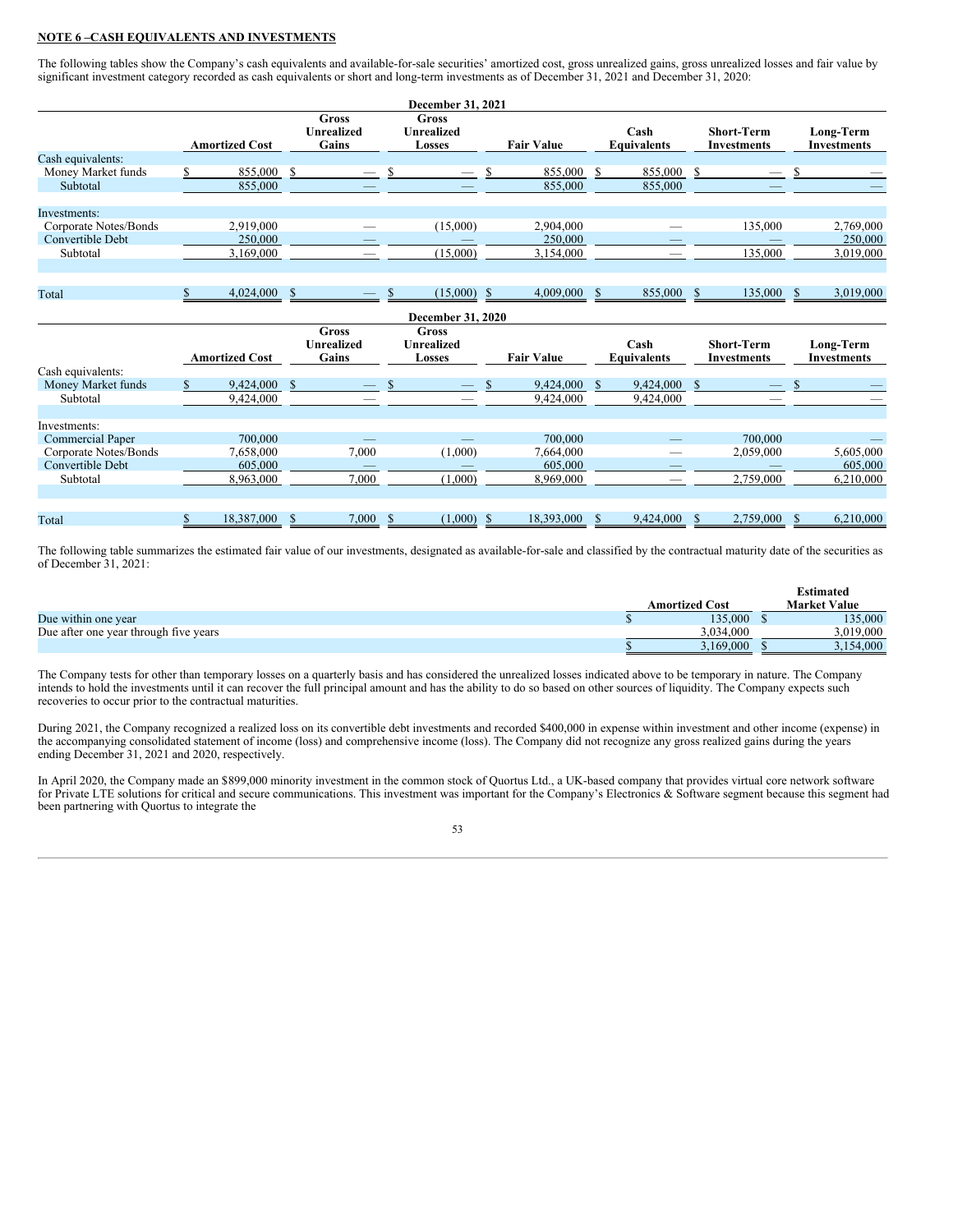Quortus Private LTE core in existing and new products for that segment's federal business, network extensions, and private networks for enterprises. The Company's investment represented less than 10% of the outstanding equity of Quortus Ltd. The Company uses the cost method to account for investments in common stock of entities such as Quortus if the Company does not have the ability to exercise significant influence over the operating and financial matters of the entity. The Company also uses the cost method to account for its investments that are not in the form of common stock or in-substance common stock in entities if the Company does not have the ability to exercise significant influence over the entity's operating and financial matters. In the fourth quarter of 2021, Quortus was acquired, and the net proceeds were distributed to shareholders. The Company received \$650,000 in proceeds and expects to receive an additional \$43,000 in 2022. The Company recognized an impairment loss of \$206,000 within operating expenses in the accompanying consolidated statement of income (loss) and comprehensive income (loss).

## **NOTE 7 - INVENTORIES**

| Inventories consist of: |  |  |
|-------------------------|--|--|
|-------------------------|--|--|

|                             | December<br>м |        |  |
|-----------------------------|---------------|--------|--|
|                             | 2021          | 2020   |  |
| Finished goods              | 91.000        | 23,000 |  |
| Raw and processed materials | 04.000        | 13.000 |  |
|                             | 195,000       | 36,000 |  |

**December 31**

# **NOTE 8 - PROPERTY, PLANT AND EQUIPMENT**

Property, plant and equipment and the estimated useful lives are as follows:

|                               | <b>Estimated</b> |  | December 31 |  |             |  |
|-------------------------------|------------------|--|-------------|--|-------------|--|
|                               | useful life      |  | 2021        |  | 2020        |  |
| Buildings and improvements    | $3-40$ years     |  | 22,000      |  | 22,000      |  |
| Machinery and equipment       | $3-15$ years     |  | 3,940,000   |  | 3,946,000   |  |
| Furniture and fixtures        | $3-10$ years     |  | 508,000     |  | 280,000     |  |
| Construction in progress      |                  |  |             |  | 27,000      |  |
|                               |                  |  | 4,470,000   |  | 4,275,000   |  |
| Less accumulated depreciation |                  |  | (4,329,000) |  | (3,970,000) |  |
|                               |                  |  | 141,000     |  | 305,000     |  |

## **NOTE 9 – GOODWILL AND INTANGIBLE ASSETS**

The changes in the carrying amount of goodwill for the year ended December 31, 2021 by company are as follows:

|                              | Ecessa                          | <b>JDL</b>                      | <b>Total</b> |
|------------------------------|---------------------------------|---------------------------------|--------------|
| January 1, 2020              | $\hspace{0.1mm}-\hspace{0.1mm}$ | $\hspace{0.1mm}-\hspace{0.1mm}$ |              |
| Acquisition                  | 1,341,000                       | 745,000                         | 2,086,000    |
| December 31, 2020            | 1,341,000 \$                    | 745,000 \$                      | 2,086,000    |
|                              |                                 |                                 |              |
| December 31, 2021            | 1,341,000                       | 745,000                         | 2,086,000    |
|                              |                                 |                                 |              |
| Gross goodwill               | 1,341,000                       | 745,000                         | 2,086,000    |
| Accumulated impairment loss  |                                 |                                 |              |
| Balance at December 31, 2021 | 1,341,000                       | 745,000                         | 2.086.000    |
|                              |                                 |                                 |              |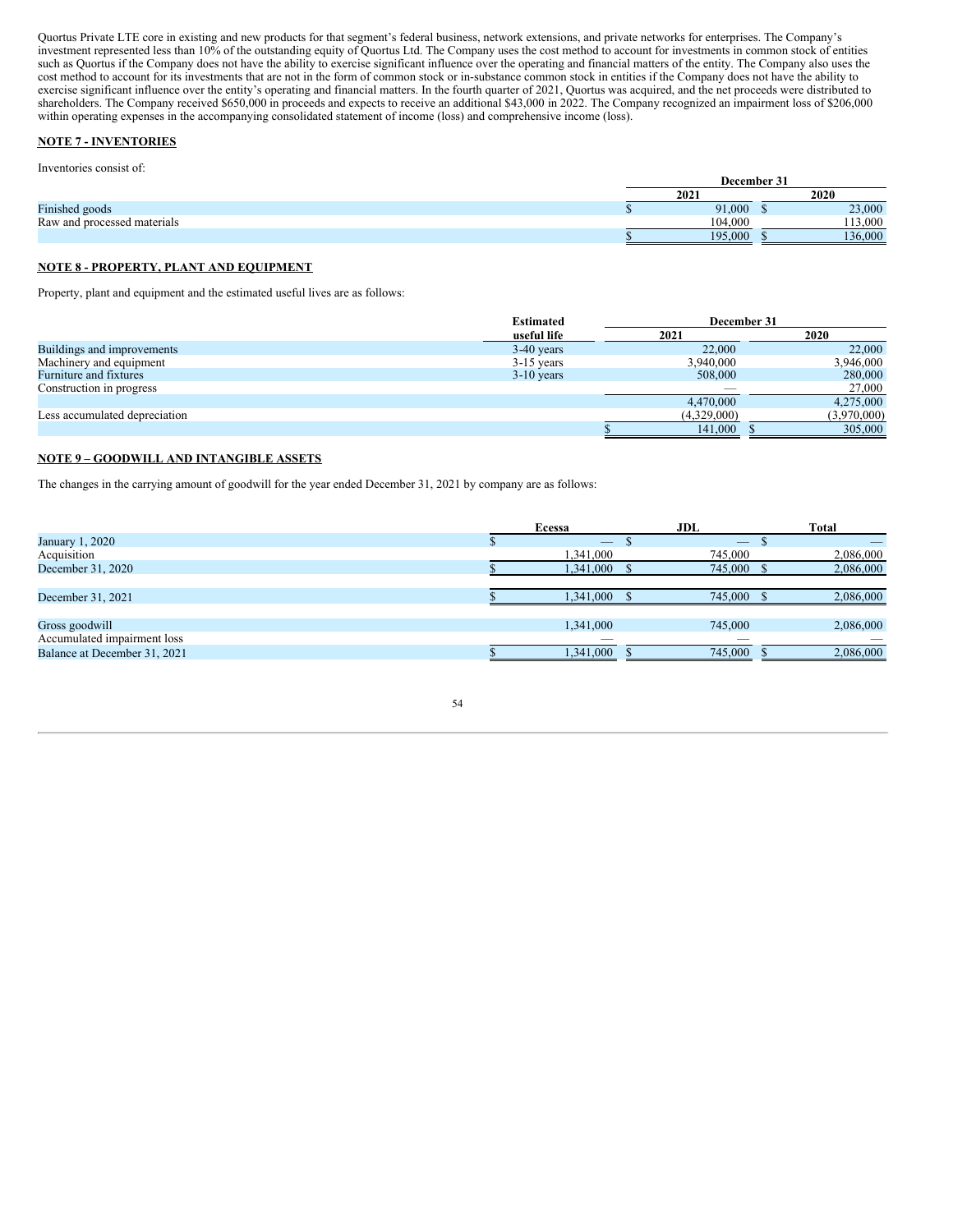The Company's identifiable intangible assets with finite lives are being amortized over their estimated useful lives and were as follows:

|                                             |                              | <b>December 31, 2021</b> |            |
|---------------------------------------------|------------------------------|--------------------------|------------|
|                                             |                              | Accumulated              |            |
|                                             | <b>Gross Carrying Amount</b> | Amortization             | <b>Net</b> |
| Trade Name/Trademark/Internet Domain Assets | 101,000                      | (15,000)                 | 86,000     |
| Non-compete Agreements                      | 80,000                       | (42,000)                 | 38,000     |
| <b>Customer Relationships</b>               | 1.010.000                    | (197,000)                | 813,000    |
| <b>Internally Developed Software</b>        | .800,000                     | (407,000)                | .393,000   |
|                                             | 2,991,000                    | (661,000)                | 2,330,000  |

|                                             |                              | <b>December 31, 2020</b> |            |
|---------------------------------------------|------------------------------|--------------------------|------------|
|                                             |                              | Accumulated              |            |
|                                             | <b>Gross Carrying Amount</b> | Amortization             | <b>Net</b> |
| Trade Name/Trademark/Internet Domain Assets | 90,000                       | (5,000)                  | 85,000     |
| Non-compete Agreements                      | 80,000                       | (16,000)                 | 64,000     |
| <b>Customer Relationships</b>               | 1,010,000                    | (34,000)                 | 976,000    |
| <b>Internally Developed Software</b>        | .800.000                     | (150,000)                | 1,650,000  |
|                                             | 2,980,000                    | (205,000)                | 2,775,000  |

Amortization expense on these identifiable intangible assets was \$457,000 and \$205,000 in 2021 and 2020 respectively. The estimated future amortization expense for identifiable intangible assets during the next five fiscal years is as follows:

| Year Ending December 31: |         |
|--------------------------|---------|
| 2022                     | 442,000 |
| 2023                     | 426,000 |
| 2024                     | 415,000 |
| 2025                     | 381,000 |
| 2026                     | 357,000 |
| Thereafter               | 309,000 |

## **NOTE 10 – COMMITMENTS AND CONTINGENCIES**

**Line of credit:** On August 28, 2020, the Company entered into a Credit Agreement with Wells Fargo Bank, National Association, establishing a \$5,000,000 line of credit facility agreement that replaced a prior facility. On October 29, 2020, the Company entered into a First Amendment to the Credit Agreement. Under the Credit Agreement, as amended, the Company had the ability to obtain one or more letters of credit in an aggregate amount up to \$2,000,000, subject to the general terms of the credit agreement. The Company did not plan to renew the Credit Agreement upon its expiration and terminated the Credit Agreement effective August 13, 2021.

As of December 31, 2021, the Company had no other material commitments (either cancelable or non-cancelable) for capital expenditures or other purchase commitments related to ongoing operations.

Long-term compensation plans: The Company has a long-term incentive plan that provides long-term competitive compensation to enable the Company to attract and retain qualified executive talent and to reward employees for achieving goals and improving company performance. The plan provides grants of "performance units" made at the beginning of performance periods and paid at the end of the period if performance goals are met. Awards are made every year and are paid following the end of the cycle with annual vesting. Payment in the case of retirement, disability or death will be on a pro rata basis. The Company recognized expense of \$115,000 and \$66,000 in 2021 and 2020, respectively. Accrual balances for long-term compensation plans at December 31, 2021 and 2020 were \$0 and \$230,000, respectively. Awards paid were \$344,000 in 2021 and \$0 in 2020. Awards under the 2018 to 2020 plans were paid out 50% in cash and 50% in stock. Awards under the 2019 to 2021 and 2020 to 2022 plans were paid out 75% in stock and 25% in cash. The stock portion of these awards are treated as equity plans and included within the Stock Compensation footnote within the Deferred Stock Outstanding section below.

**PIPE Offering:** On September 15, 2021, CSI entered into an amended and restated securities purchase agreement with a group of institutional investors (the "PIPE Investors") to make a \$32.0 million private placement investment in CSI in connection with the closing of the previously announced merger transaction between CSI and Pineapple Energy, LLC ("Pineapple"). Proceeds of this investment will used primarily to fund the cash portion of the purchase price to acquire Hawaii Energy Connection, LLC and E-Gear, LLC assets, to repay \$4.5 million of Pineapple's \$7.5 million term loan from Hercules, for transaction expenses, and for working capital to support Pineapple's growth strategy. The closing of the financing is subject to approval of CSI's shareholders and other customary conditions.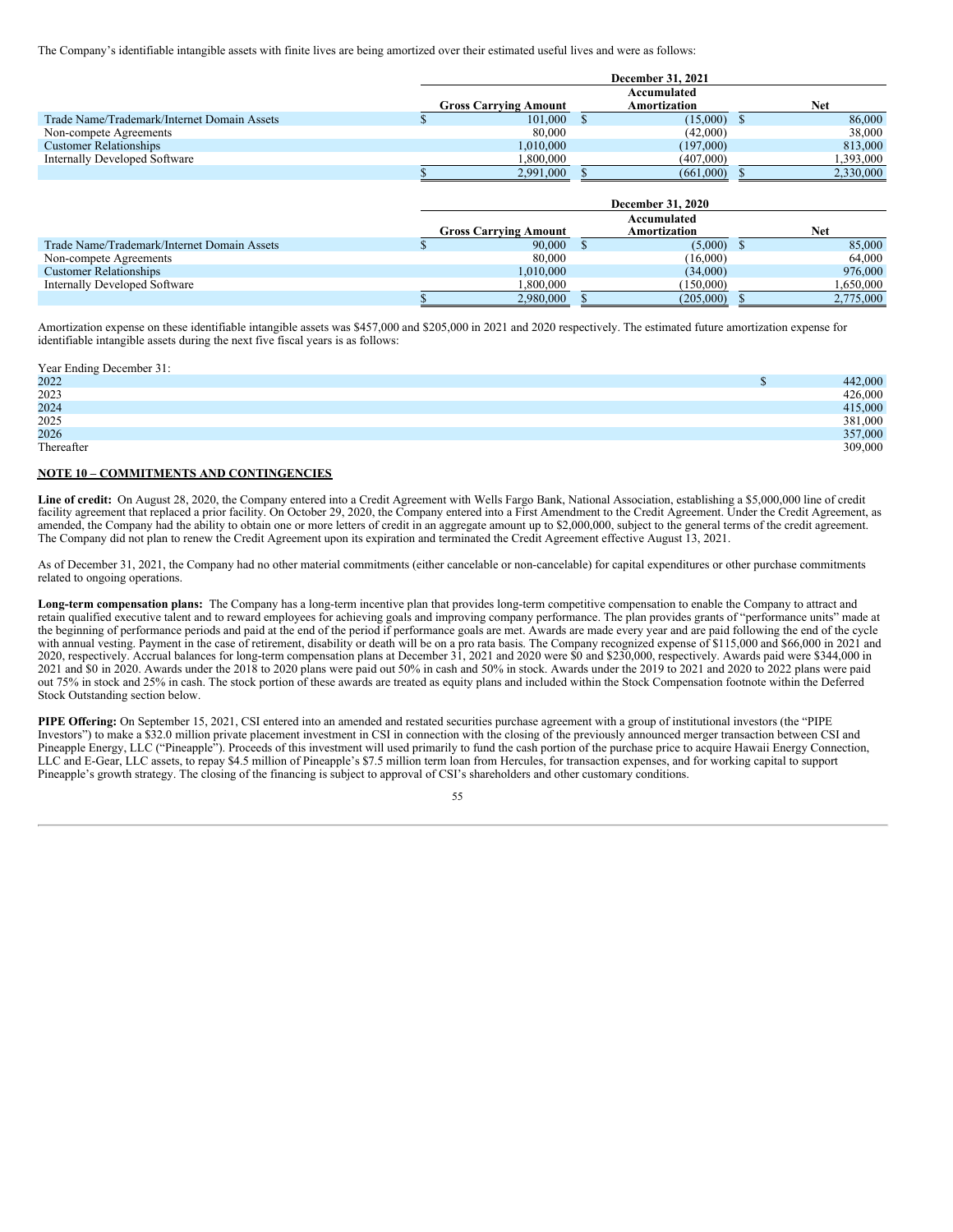Under the terms of the securities purchase agreement, the PIPE Investors have agreed to purchase \$32.0 million in newly authorized CSI Series A Convertible Preferred Stock convertible at a price of \$3.40 per share into CSI common stock, with five year warrants to purchase an additional \$32.0 million of common shares at that same price (the "PIPE Offering"). The PIPE Offering is expected to close immediately following the consummation of the CSI-Pineapple merger transaction (the "Merger"). Therefore the PIPE Investors will invest in the post-Merger company, will not be entitled to receive any cash dividends paid prior to closing and will not receive the Contingent Value Rights ("CVRs") to be issued to pre-Merger CSI shareholders.

The Series A Convertible Preferred Stock will have no liquidation or dividend preference over CSI common stock and no voting rights until after converted into CSI common stock. Assuming conversion of the Series A Convertible Preferred Stock, the PIPE Investors would own approximately 9.41 million shares of the Company's outstanding common stock immediately following the closing of the PIPE Offering, representing approximately 27% of CSI's outstanding Common Stock after giving effect to the issuance of shares in the Merger, and approximately 18.8 million shares assuming exercise of all the warrants for cash, representing approximately 43% of CSI's outstanding common stock after giving effect to the issuance of shares in the Merger and exercise of the warrants.

The Series A Convertible Preferred Stock and warrants will have anti-dilution provisions that would increase the number of shares issuable upon conversion or exercise, and lower the conversion or exercise price, if CSI issues equity securities at a price less than the conversion or exercise price at the time of such issuance. The securities purchase agreement also prohibits the combined company from conducting a new equity offering within 30 days of the closing, gives the PIPE Investors in the aggregate the right to purchase up to 25% of the equity securities in future CSI-Pineapple offerings within one year of closing and requires 30-day lock-up agreements of CSI common stock by certain CSI-Pineapple officers, directors and major shareholders following the closing. In connection with the transaction, CSI has agreed to file a registration statement on behalf of the PIPE Investors allowing them to resell the common stock into which the Series A Convertible Preferred Stock is convertible and the warrants are exercisable immediately after issuance. Closing of the PIPE Offering is also subject to the effectiveness of this registration statement and other customary closing conditions.

**Other contingencies:** The Company is aware of two lawsuits that have been filed on behalf of purported CSI shareholders relating to the registration statement on S-4 that we filed on November 12, 2021 ("Registration Statement") in connection with the Pineapple Merger Transaction, among other matters. The first complaint was filed on December 13, 2021 by Bashir Rivera in the United States District Court for the Southern District of New York and is captioned *Rivera v. Communications Systems, Inc., et al.*, No. 1:21-cv-10637-NRB. The second complaint was filed on December 28, 2021 by Allen Chaidez in the United States District Court for the Eastern District of New York and is captioned *Chaidez v. Communications Systems, Inc., et al.*, No. 1:21-cv-07155-MKB-VMS. The *Rivera* action was subsequently voluntarily dismissed on February 24, 2022. Both complaints name CSI and all of its current directors as defendants. Both complaints allege violations of Sections 14(a) and 20(a) of the Exchange Act and Rule 14a-9 promulgated thereunder and claim that the Registration Statement omits material information with respect to the Pineapple Merger Transaction. The plaintiffs in the actions purport to seek equitable relief and damages.

Additionally, CSI has received seven letters from individuals purporting to be shareholders of the Company (which we refer to collectively as the "Demands") which also generally allege that the Registration Statement omits material information with respect to the Pineapple Merger Transaction. In addition, one of the Demands seeks certain books and records of the Company.

The Company intends to vigorously defend the lawsuits and Demands. Further, we have vigorously denied, and continues vigorously to deny, that we have committed or aided and abetted in the commission of any violation of law or duties or engaged in any of the wrongful acts that were alleged in the *Rivera* or *Chaidez* complaints and the Demands.

CSI is subject to claims and lawsuits in the ordinary course of business. From time to time, the Company brings suit against others to enforce contract rights or property rights, or to collect debts in the ordinary course of business. Management believes that the resolution or settlement of any pending litigation will not have a material adverse effect on the results of operations or liquidity of the Company.

### **NOTE 11 – STOCK COMPENSATION**

### 2011 Executive Incentive Compensation Plan

On March 28, 2011 the Board adopted and on May 19, 2011 the Company's shareholders approved the Company's 2011 Executive Incentive Compensation Plan ("2011 Incentive Plan"). The 2011 Incentive Plan authorizes incentive awards to officers, key employees and non-employee directors in the form of options (incentive and nonqualified), stock appreciation rights, restricted stock, restricted stock units, performance stock units ("deferred stock"), performance cash units, and other awards in stock, cash, or a combination of stock and cash. The 2011 Incentive Plan, as amended, allows the issuance of up to 2,500,000 shares of common stock.

At December 31, 2021, 1,425,008 shares have been issued under the 2011 Incentive Plan, there are no shares subject to currently outstanding options, deferred stock awards, and unvested restricted stock units, and 1,074,992 shares are eligible for grant under future awards.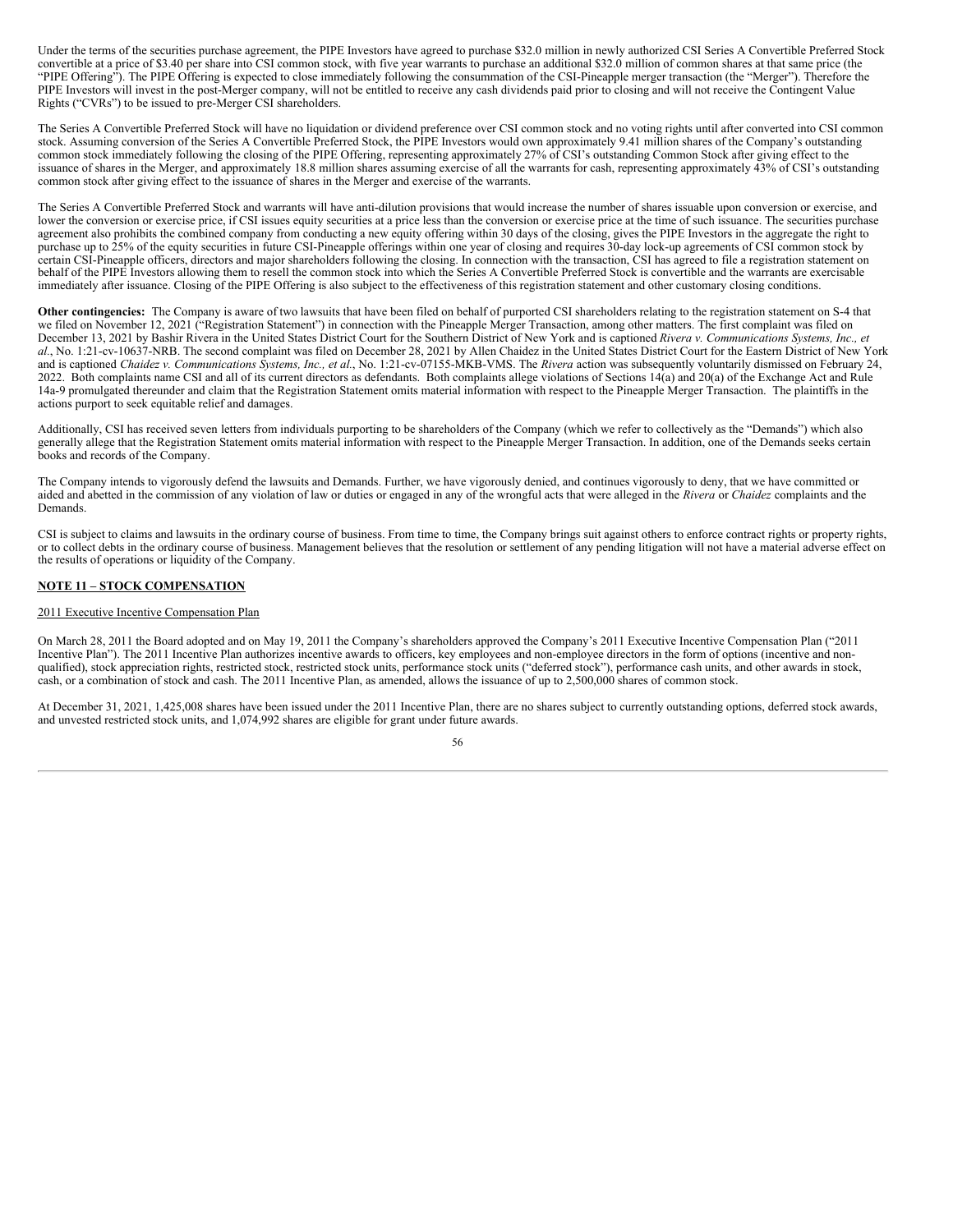The closing of the E&S Sale Transaction on August 2, 2021 constituted a "Change in Control" as defined in the Company's 2011 Incentive Plan. In accordance with the determinations and approvals of the Compensation Committee, effective on August 1, 2021, each Incentive Award granted and outstanding under the 2011 Incentive Plan and not otherwise forfeited or expired in accordance with its terms was fully vested and exercisable and any restrictions lapsed. After giving effect to such acceleration and vesting, on the August 2, 2021 closing date:

- · All then-outstanding restricted stock units (RSUs") were settled by exchanging them for the equivalent number of shares of the Company's common stock specified in the respective RSU award agreements, with the shares of the Company's common stock issued on settlement of the RSUs being issued and outstanding as of the closing date.
- · All then-outstanding stock options having an exercise price less than the Fair Market Value (as defined in the 2011 Incentive Plan) on the closing date were settled by exchanging the options for a "net" number of shares of the Company's common stock as if exercised on a net or cashless basis as provided in the 2011 Incentive Plan (for administrative convenience, rounded up to the next whole share), with the net shares of the Company's common stock issued on settlement of these stock options being issued and outstanding as of the closing date.
- · Following the disposition of the outstanding RSUs and stock options as described above, these Incentive Awards were terminated and cancelled as of the closing date.
- · All then-outstanding stock options having an exercise price equal to or greater than the Fair Market Value on the closing date were terminated and cancelled as of the closing date without any payment therefor.
- · Due to conditions of the Pineapple merger agreement, no additional awards have been made under the 2011 Incentive Plan following August 2, 2021.

## Stock Options Outstanding

The following table summarizes changes in the number of outstanding stock options under the Director Plan, Stock Plan and the 2011 Incentive Plan during the two years ended December 31, 2021.

|                                    | <b>Options</b>           | Weighted average<br>exercise price<br>per share                                                                                                                                                                                                                                                                                                                                               | Weighted average<br>remaining<br>contractual term |
|------------------------------------|--------------------------|-----------------------------------------------------------------------------------------------------------------------------------------------------------------------------------------------------------------------------------------------------------------------------------------------------------------------------------------------------------------------------------------------|---------------------------------------------------|
| Outstanding – December 31, 2019    | 1,130,472 \$             | 7.28                                                                                                                                                                                                                                                                                                                                                                                          | 3.48 years                                        |
| Awarded                            | 191,301                  | 5.10                                                                                                                                                                                                                                                                                                                                                                                          |                                                   |
| Exercised                          | (8,000)                  | 2.64                                                                                                                                                                                                                                                                                                                                                                                          |                                                   |
| Forfeited                          | (140, 583)               | 10.90                                                                                                                                                                                                                                                                                                                                                                                         |                                                   |
| Outstanding – December 31, 2020    | 1,173,190                | 6.52                                                                                                                                                                                                                                                                                                                                                                                          | $3.35$ years                                      |
| Awarded                            |                          | $-$                                                                                                                                                                                                                                                                                                                                                                                           |                                                   |
| Exercised                          | (799, 390)               | 4.70                                                                                                                                                                                                                                                                                                                                                                                          |                                                   |
| Forfeited                          | (373,800)                | 10.43                                                                                                                                                                                                                                                                                                                                                                                         |                                                   |
| Outstanding – December 31, 2021    |                          | $-$                                                                                                                                                                                                                                                                                                                                                                                           | $0$ years                                         |
|                                    |                          |                                                                                                                                                                                                                                                                                                                                                                                               |                                                   |
| Exercisable at December 31, 2021   |                          | $\hspace{1.0cm} \overline{\hspace{1.0cm} \hspace{1.0cm} \hspace{1.0cm} } \hspace{1.0cm} \hspace{1.0cm} \overline{\hspace{1.0cm} \hspace{1.0cm} \hspace{1.0cm} } \hspace{1.0cm} \hspace{1.0cm} \overline{\hspace{1.0cm} \hspace{1.0cm} \hspace{1.0cm} } \hspace{1.0cm} \hspace{1.0cm} \overline{\hspace{1.0cm} \hspace{1.0cm} \hspace{1.0cm} } \hspace{1.0cm} \hspace{1.0cm} \hspace{1.0cm} }$ | 0 years                                           |
| Expected to vest December 31, 2021 | $\overline{\phantom{a}}$ |                                                                                                                                                                                                                                                                                                                                                                                               | 0 years                                           |

The fair value of awards issued under the Company's 2011 Incentive Plan is estimated at grant date using the Black-Scholes option-pricing model. The following table displays the assumptions used in the model. No awards were granted in 2021.

|                            | <b>Year Ended December 31</b> |
|----------------------------|-------------------------------|
|                            | 2020                          |
| <b>Expected volatility</b> | 31.3%                         |
| Risk free interest rate    | $2.2\%$                       |
| Expected holding period    | 6 years                       |
| Dividend yield             | $3.0\%$                       |

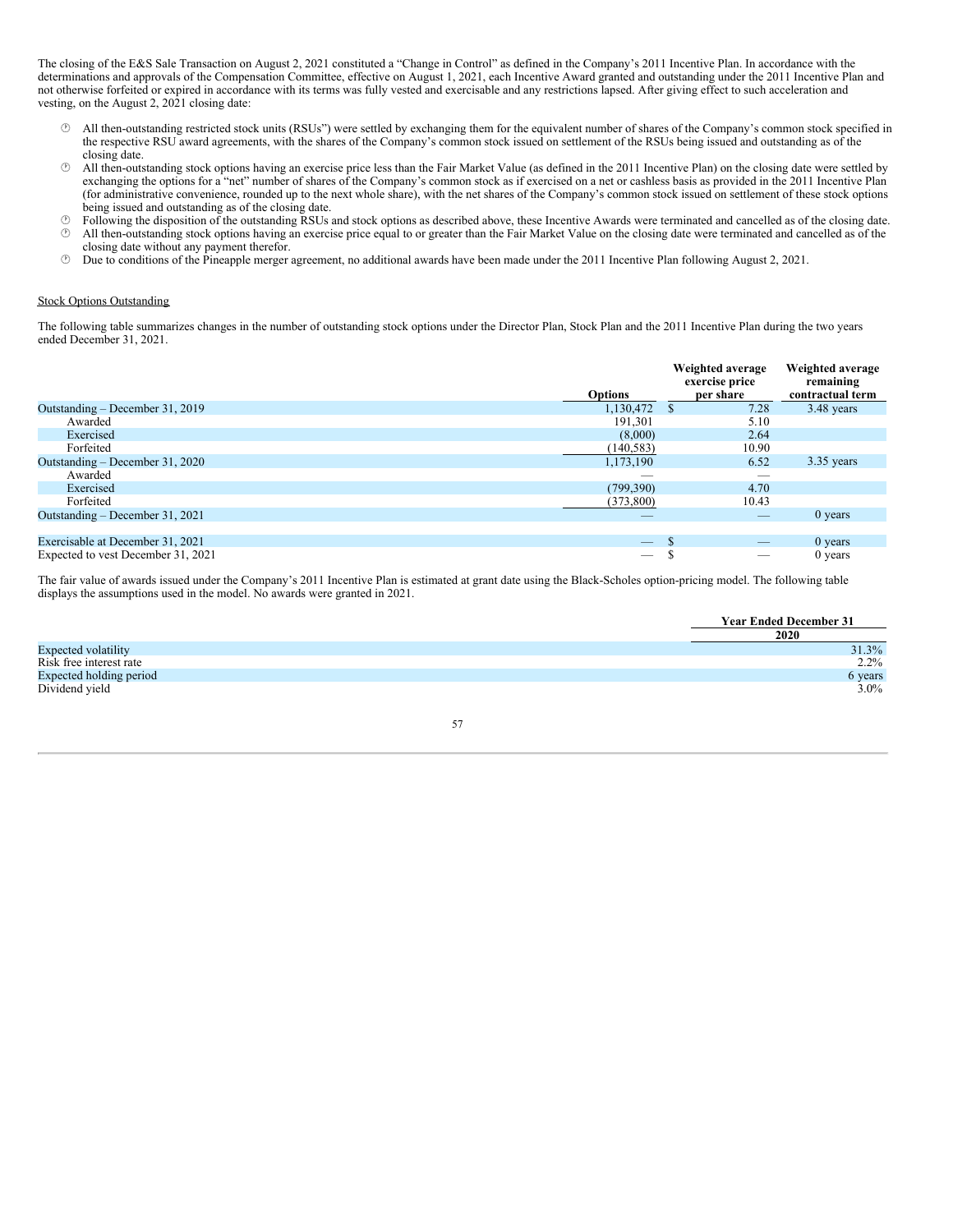Because all outstanding options were either vested and exercised or cancelled, the aggregate intrinsic value of all options (the amount by which the market price of the stock on the last day of the period exceeded the market price of the stock on the date of grant) outstanding at December 31, 2021 was \$0. The intrinsic value of options exercised during the year was \$1,961,000 in 2021 and \$18,000 in 2020. Net cash proceeds from the exercise of all stock options were \$0 in 2021 and 2020.

The Company receives an income tax benefit related to the gains received by officers and key employees who make disqualifying dispositions of stock received on exercise of qualified incentive stock options and on non-qualified options. The amount of tax benefit received by the Company was \$0 in both 2021 and 2020. The tax benefit amounts have been credited to additional paid-in capital.

### Deferred Stock Outstanding

The following table summarizes the changes in the number of deferred stock shares under the Stock Plan and 2011 Incentive Plan over the period from December 31, 2019 to December 31, 2021:

|                                 |               | <b>Weighted Average</b> |
|---------------------------------|---------------|-------------------------|
|                                 |               | <b>Grant Date</b>       |
|                                 | <b>Shares</b> | <b>Fair Value</b>       |
| Outstanding – December 31, 2019 | 321,227 \$    | 3.37                    |
| Granted                         | 95,631        | 5.33                    |
| Vested                          | (57, 952)     | 2.81                    |
| Forfeited                       | (86,211)      | 4.22                    |
| Outstanding – December 31, 2020 | 272,695       | 3.37                    |
| Granted                         | _             | -                       |
| Vested                          | (194, 586)    | 4.05                    |
| Forfeited                       | (78, 109)     | 3.56                    |
| Outstanding – December 31, 2021 |               | _                       |

The grant date fair value is calculated based on the Company's closing stock price as of the grant date.

## Compensation Expense

Share-based compensation expense is recognized based on the fair value of awards granted over the vesting period of the award. Share-based compensation expense recognized for 2021 and 2020 was \$559,000 and \$463,000 before income taxes and \$442,000 and \$366,000 after income taxes, respectively. There was no unrecognized compensation expense for the Company's plans at December 31, 2021 due to the acceleration of all outstanding equity awards as part of the E&S Sale Transaction. Sharebased compensation expense is recorded as a part of selling, general and administrative expenses.

## Employee Stock Purchase Plan

Under the Company's Employee Stock Purchase Plan ("ESPP"), employees are able to acquire shares of common stock at 85% of the price at the end of each current quarterly plan term. The ESPP is considered compensatory under current Internal Revenue Service rules. At December 31, 2021, 59,303 shares remain available for purchase under the ESPP. The ESPP was suspended effective March 31, 2021 due to conditions of the Pineapple merger agreement.

### Employee Stock Ownership Plan (ESOP)

All eligible employees of the Company participate in the ESOP after completing one year of service. Contributions are allocated to each participant based on compensation and vest 20% after two years of service and incrementally thereafter, with full vesting after six years. At December 31, 2021, the ESOP held 545,631 shares of the Company's common stock, all of which have been allocated to the accounts of eligible employees. Contributions to the plan are determined by the Board of Directors and can be made in cash or shares of the Company's stock. The 2020 ESOP contribution was \$329,968 for which the Company issued 72,203 shares in 2021. Due to conditions of the Pineapple Merger Agreement, no additional contributions will be made to the ESOP.

## **NOTE 12 – COMMON STOCK**

In August 2019, the Company announced the adoption of a \$2.0 million stock repurchase program running through the end of 2020. Under the stock repurchase program, repurchases can be made from time to time using a variety of methods, including through open market purchases or in privately negotiated transactions in compliance with the rules of the United States Securities and Exchange Commission and other applicable legal requirements. This new \$2.0 million repurchase program replaces a stock repurchase program that the Company had adopted in 2008. At December 31, 2021, there remained \$341,000 under this repurchase program.

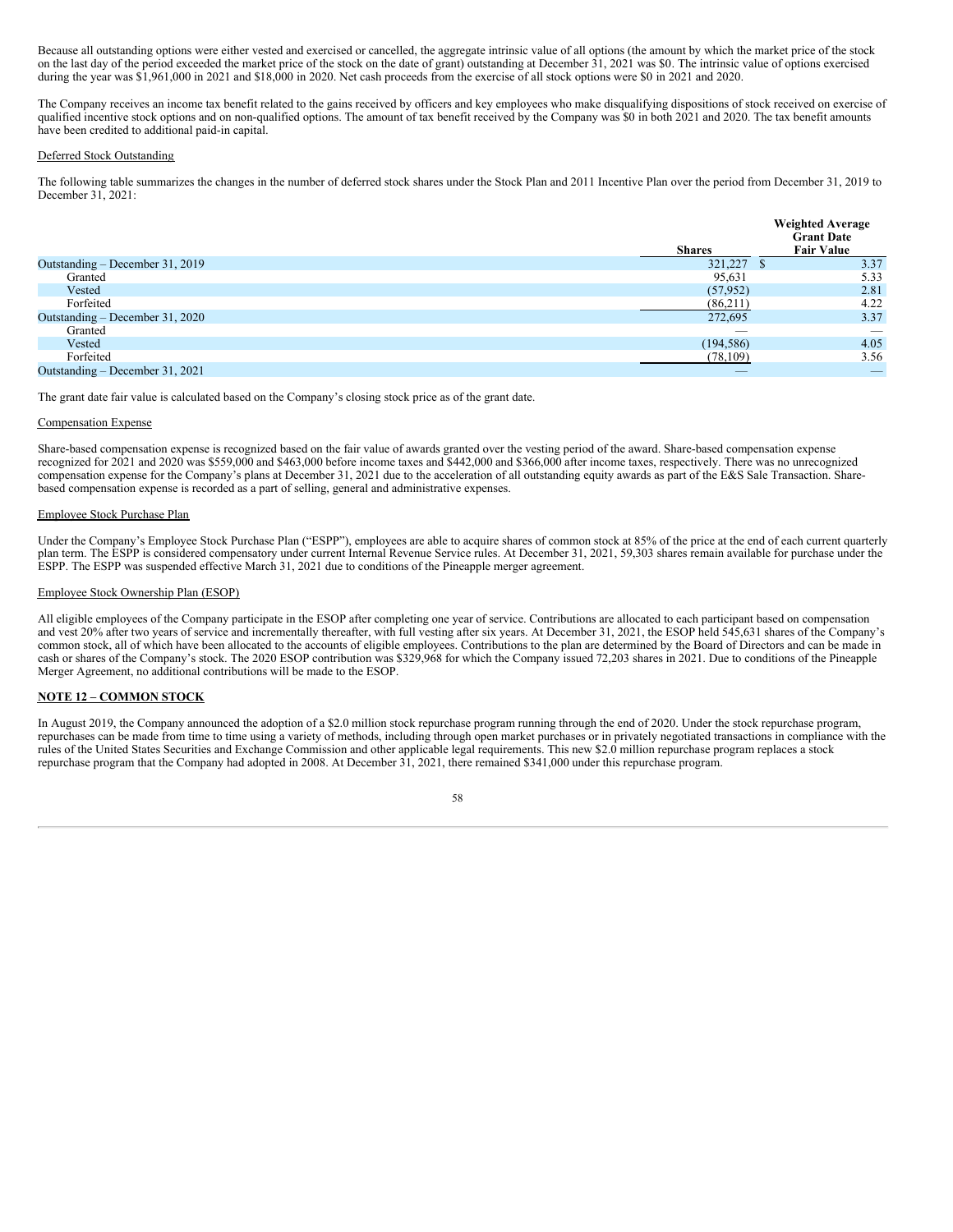# **NOTE 13 - INCOME TAXES**

Income tax (benefit) expense from continuing operations consists of the following:

|                                      | <b>Year Ended December 31</b> |         |  |  |
|--------------------------------------|-------------------------------|---------|--|--|
|                                      | 2021                          | 2020    |  |  |
| Current year income taxes (benefit): |                               |         |  |  |
| Federal                              | $6,000 \text{ }$ \$           | (9,000) |  |  |
| State                                | 19,000                        | 14,000  |  |  |
|                                      | 25,000                        | 5,000   |  |  |
|                                      |                               |         |  |  |
| Deferred income taxes:               |                               |         |  |  |
| Federal                              |                               | 10,000  |  |  |
|                                      | __                            | 10,000  |  |  |
|                                      |                               |         |  |  |
| Income tax expense (benefit)         | 25,000                        | 15,000  |  |  |

The Company's Austin Taylor Communications, Ltd. unit operated in the United Kingdom (U.K.) and is subject to U.K. rather than U.S. income taxes. Austin Taylor had no activity in 2021 and 2020. At the end of 2021, Austin Taylor's net operating loss carry-forward was \$7,462,000. The Company remains uncertain whether it will be able to generate the future income needed to realize the tax benefit of the carry-forward. Accordingly, the Company has continued to maintain its deferred tax valuation allowance against any potential carry-forward benefit from Austin Taylor.

Net2Edge, Ltd., formally known as Transition Networks EMEA, Ltd., operates in the U.K. and is subject to U.K. rather than U.S. income taxes. Net2Edge, Ltd. had pretax losses of \$120,000 and \$955,000 in 2021 and 2020, respectively. At the end of 2021, Net2Edge, Ltd.'s net operating loss carry-forward was \$10,195,000. Net2Edge was included in the E&S Sale Transaction, which resulted in all deferred balances being reduced to zero as of December 31, 2021.

The provision for income taxes for continuing operations varied from the federal statutory tax rate as follows:

|                                            | <b>Year Ended December 31</b> |           |  |
|--------------------------------------------|-------------------------------|-----------|--|
|                                            | 2021                          | 2020      |  |
| Tax at U.S. statutory rate                 | 21.0%                         | 21.0%     |  |
| State income taxes, net of federal benefit | (0.3)                         | (0.4)     |  |
| Foreign income taxes, net of               |                               |           |  |
| foreign tax credits                        |                               |           |  |
| Other nondeductible items                  | 3.8                           | (1.0)     |  |
| Change in valuation allowance              | (22.2)                        | (22.5)    |  |
| Other                                      | (2.6)                         | 2.6       |  |
| Effective tax rate                         | $(0.3)\%$                     | $(0.3)\%$ |  |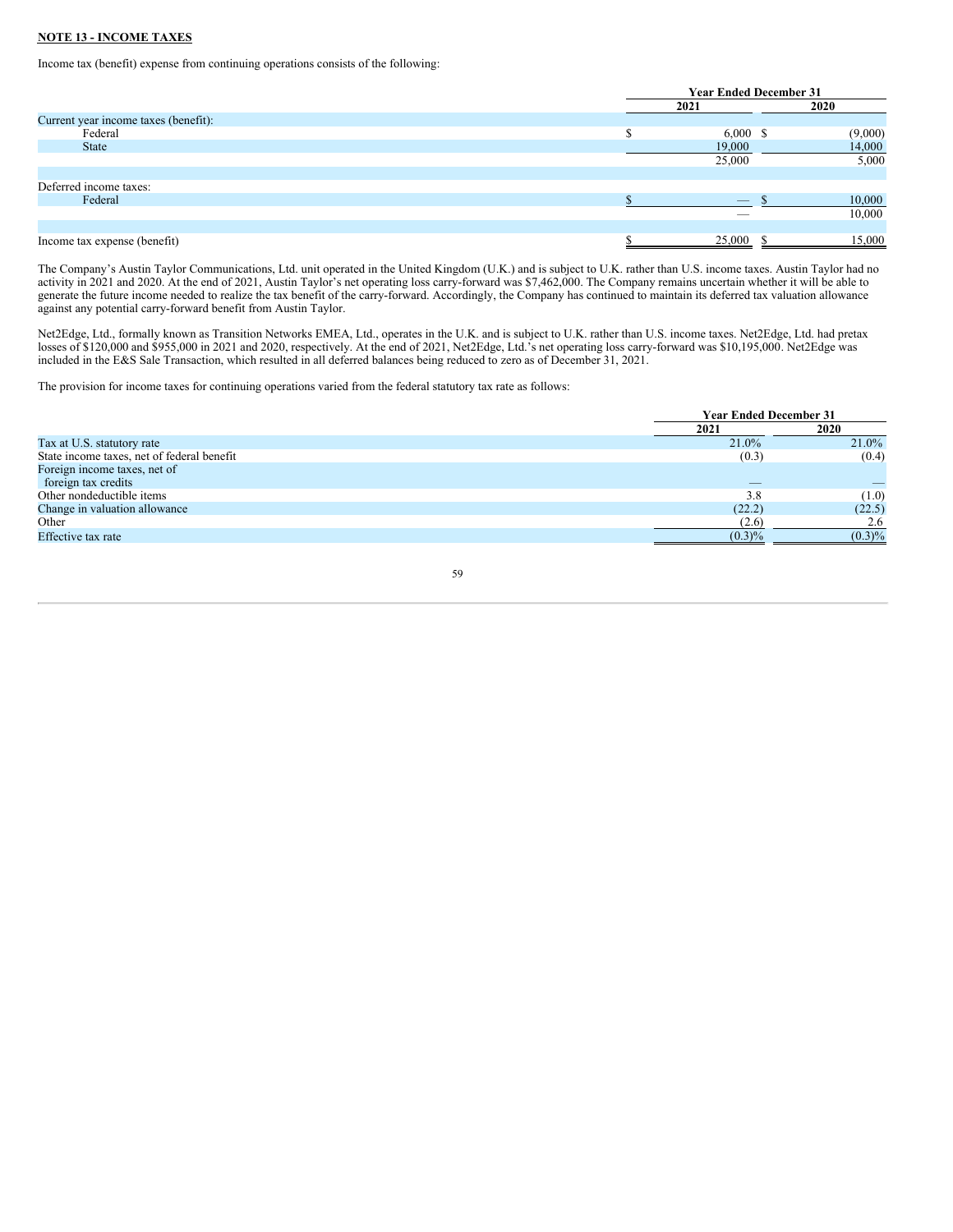Deferred tax assets and liabilities as of December 31 related to the following:

|                                                       |     | 2021        | 2020        |
|-------------------------------------------------------|-----|-------------|-------------|
| Deferred tax assets:                                  |     |             |             |
| Allowance for doubtful accounts                       | \$. | $12,000$ \$ | 26,000      |
| Inventory                                             |     | 21,000      | 798,000     |
| Accrued and prepaid expenses                          |     | 139,000     | 313,000     |
| Lease liability                                       |     | 43,000      | 70,000      |
| Domestic net operating loss carry-forward             |     | 2,684,000   | 2,959,000   |
| Capital loss carry-forward                            |     |             | 439,000     |
| Nonemployee director stock compensation               |     | 616,000     | 552,000     |
| Other stock compensation                              |     |             | 82,000      |
| Foreign net operating loss carry-forwards and credits |     | 1,418,000   | 3,261,000   |
| Federal and state credits                             |     | 367,000     | 767,000     |
| Other                                                 |     | 386,000     | 19,000      |
|                                                       |     |             |             |
| Gross deferred tax assets                             |     | 5,686,000   | 9,286,000   |
| Valuation allowance                                   |     | (5,210,000) | (8,728,000) |
|                                                       |     |             |             |
| Net deferred tax assets                               |     | 476,000     | 558,000     |
|                                                       |     |             |             |
| Deferred tax liabilities                              |     |             |             |
| Depreciation                                          |     | (303,000)   | (318,000)   |
| Intangible assets                                     |     | (136,000)   | (175,000)   |
| Lease right-of-use asset                              |     | (37,000)    | (65,000)    |
|                                                       |     |             |             |
| Net deferred tax liability                            |     | (476,000)   | (558,000)   |
|                                                       |     |             |             |
| Total net deferred tax asset                          | \$  |             |             |

The Company assesses available positive and negative evidence to estimate if sufficient future taxable income will be generated to use the existing deferred tax assets. A significant piece of objective negative evidence evaluated was the cumulative loss incurred over the three-year period ending December 31, 2021. This objective evidence limits the ability to consider other subjective evidence such as the projections for future growth. On the basis of this evaluation, as of December 31, 2021, a valuation allowance of \$5,210,000 has been recorded to reflect the portion of the deferred tax asset that is more likely to not be realized. The amount of the deferred tax asset considered realizable, however, could be adjusted if estimates of future taxable income during the carryforward period are reduced or increased or if objective negative evidence in the form of cumulative losses is no longer present and additional weight may be given to subjective evidence such as the Company's projections for growth.

At December 31, 2021, the Company has a federal net operating loss carryforward from 2015 through 2021 activity of approximately \$10,008,000 that is available to offset future taxable income and begins to expire in 2035. This includes the removal of all Transition Networks' net operating losses from prior years due to the E&S Sale Transaction in 2021.

During 2015, the Company engaged in a research and development tax credit study for the tax years 2011 to 2014. As a result of this study, the Company claimed \$1,554,000 of federal and \$1,024,000 of state research and development credits. The Company amended prior year tax returns to claim these credits and offset prior year taxes paid. Credits not used to reduce taxes are available to be carried forward. At December 31, 2021, the Company has an estimated federal research and development credit carryforward of approximately \$220,000 and a state research and development credit carryforward of approximately \$387,000.

The Company assesses uncertain tax positions in accordance with ASC 740. Under this method, the Company must recognize the tax benefit from an uncertain tax position only if it is more likely than not that the tax position will be sustained on examination by the taxing authorities, based on the technical merits of the position. The tax benefits recognized in the financial statements from these uncertain tax positions are measured based on the largest benefit that has a greater than fifty percent likelihood of being realized upon ultimate resolution. The Company's practice is to recognize interest and penalties related to income tax matters in income tax expense.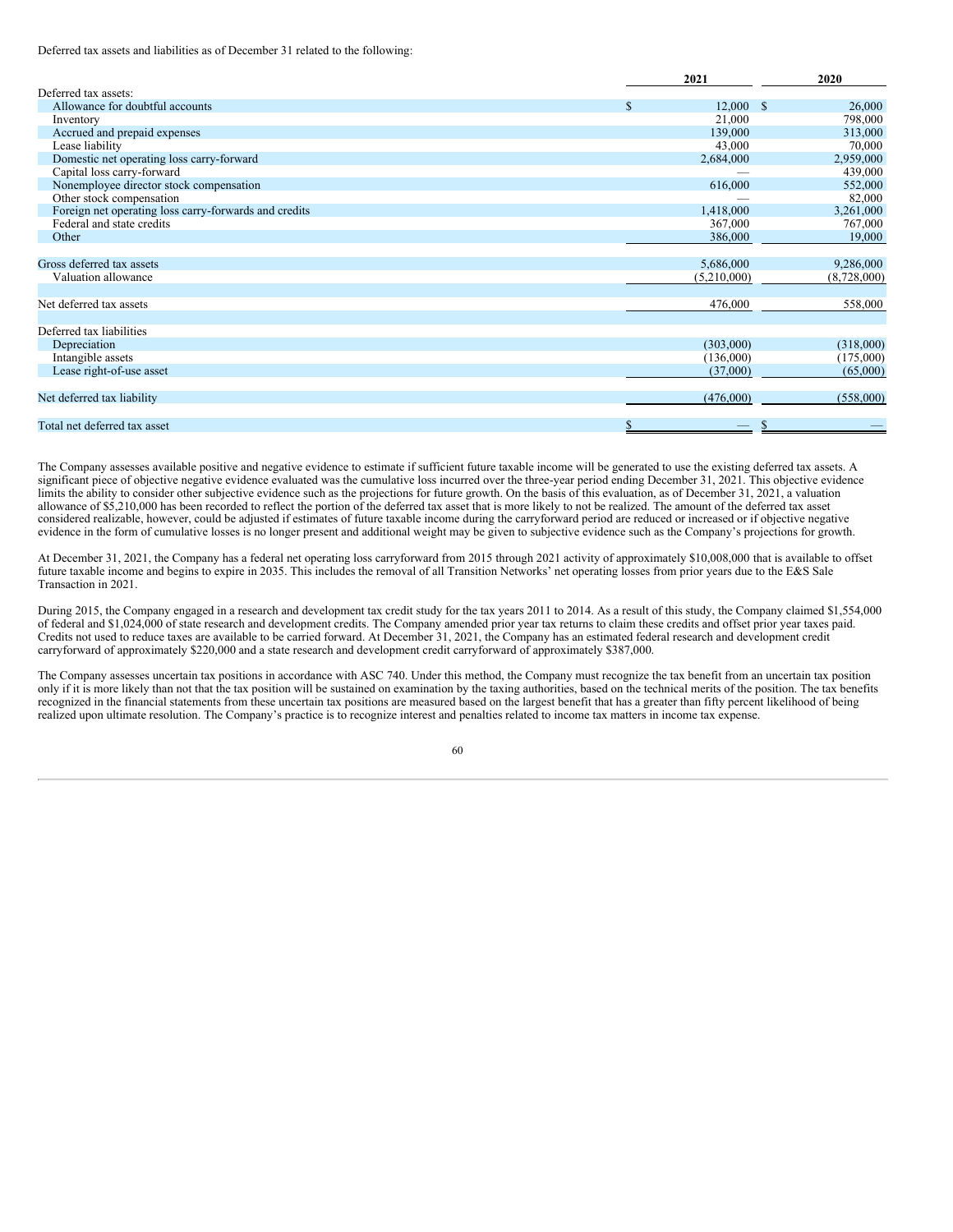|                                                | 2021    | 2020    |
|------------------------------------------------|---------|---------|
| Uncertain tax positions $-$ January            | 115.000 | 101.000 |
| Gross increases - current period tax positions | (2.000) | 4.000   |
| Uncertain tax positions – December 31, 2021    | 13,000  | 15,000  |

Included in the balance of uncertain tax positions at December 31, 2021 are \$113,000 of tax benefits that if recognized would affect the tax rate. The Company's unrecognized tax benefits will be reduced by \$0 in the next twelve months due to statute of limitations expirations. There are no other expected significant changes in the Company's uncertain tax positions in the next twelve months. The Company's income tax liability accounts included accruals for interest and penalties of \$0 at December 31, 2021. The Company's 2021 income tax expense decreased by \$0 due to net decreases for accrued interest and penalties.

The Company's federal and state tax returns and tax returns it has filed in Costa Rica and the United Kingdom are open for review going back to the 2018 tax year.

## **NOTE 14 - INFORMATION CONCERNING INDUSTRY SEGMENTS AND MAJOR CUSTOMERS**

The Company classifies its business operations into one segment, the Services & Support ("S&S") segment.

Management has chosen to organize the enterprise and disclose reportable segments based on products and services. Intersegment revenues are eliminated upon consolidation. "Other" includes non-allocated corporate overhead costs. As a result of our treatment of Suttle and the E&S Segment as discontinued operations, "Other" includes amounts previously allocated to Suttle and the E&S Segment that do not meet the criteria to be included in income from discontinued operations.

Services & Support operates in the U.S. and primarily makes sales in the U.S. Consolidated sales to U.S. customers were approximately 98% and 99% of sales from continuing operations in 2021 and 2020 respectively. In 2021, no customers had sales greater than 10% of consolidated sales. In 2020, sales to one customer accounted for 54% consolidated sales. At December 31, 2021, Services & Support had one customer that made up 53% of consolidated accounts receivable. At December 31, 2020, Services & Support had one customer that made up 87% of consolidated accounts receivable.

Information concerning the Company's operations in the various segments for the years ended December 31, 2021 and 2020 is as follows:

|                                                     | Services &<br><b>Support</b> | Other       |               | Intersegment<br><b>Eliminations</b> | <b>Total</b> |
|-----------------------------------------------------|------------------------------|-------------|---------------|-------------------------------------|--------------|
| 2021                                                |                              |             |               |                                     |              |
| <b>Sales</b>                                        | 7,483,000 \$                 |             |               | $(473,000)$ \$                      | 7,010,000    |
| Cost of sales                                       | 4,576,000                    |             |               |                                     | 4,576,000    |
| Gross profit                                        | 2,907,000                    |             |               | (473,000)                           | 2,434,000    |
| Selling, general and                                |                              |             |               |                                     |              |
| administrative expenses                             | 2,906,000                    | 4,722,000   |               | (500,000)                           | 7,128,000    |
| Amortization expense                                | 457,000                      |             |               |                                     | 457,000      |
| Transaction costs                                   |                              | 2,347,000   |               |                                     | 2,347,000    |
| <b>Impairment</b> loss                              |                              | 206,000     |               |                                     | 206,000      |
| Restructuring expense                               |                              | 468,000     |               |                                     | 468,000      |
| Operating (loss) income                             | (456,000)                    | (7,743,000) |               | 27,000                              | (8,172,000)  |
| Other income                                        | 12,000                       | 6,000       |               |                                     | 18,000       |
| (Loss) income from continuing operations before tax | (444,000)                    | (7,737,000) |               | 27,000                              | (8,154,000)  |
| Depreciation and amortization                       | 556,000                      | 266,000     |               |                                     | 822,000      |
|                                                     |                              |             |               |                                     |              |
| Capital expenditures                                | 11,000                       | 24,000      |               |                                     | 35,000       |
| Assets                                              | 6,247,000                    | 13,827,000  | <sup>\$</sup> |                                     | 20,074,000   |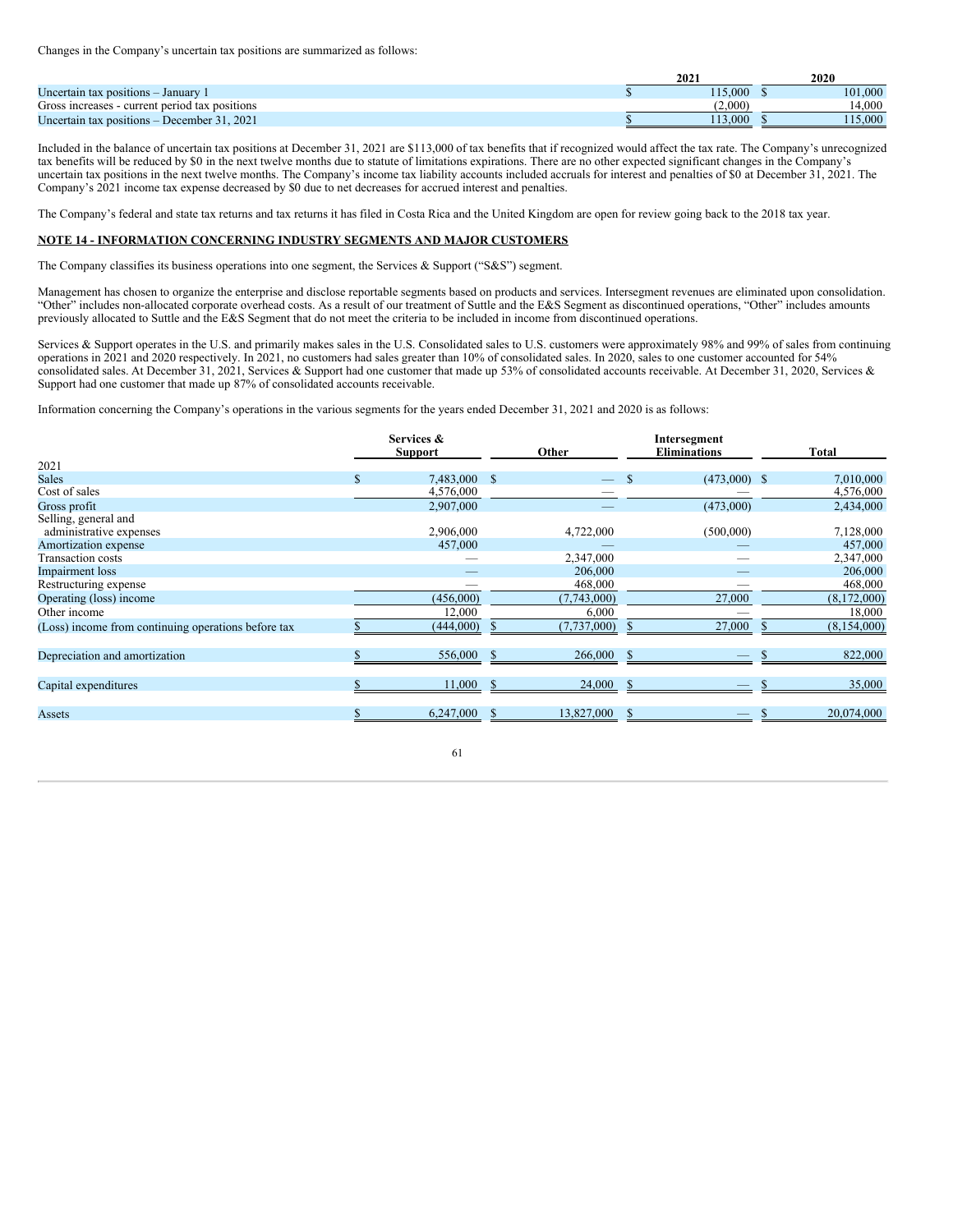|                                                     | Services &     |             | Intersegment        |              |
|-----------------------------------------------------|----------------|-------------|---------------------|--------------|
|                                                     | <b>Support</b> | Other       | <b>Eliminations</b> | <b>Total</b> |
| 2020                                                |                |             |                     |              |
| <b>Sales</b>                                        | 8,777,000 \$   |             | $(697,000)$ \$      | 8,080,000    |
| Cost of sales                                       | 5,798,000      |             | (35,000)            | 5,763,000    |
| Gross profit                                        | 2,979,000      |             | (662,000)           | 2,317,000    |
| Selling, general and                                |                |             |                     |              |
| administrative expenses                             | 2,464,000      | 5,250,000   | (662,000)           | 7,052,000    |
| Amortization expense                                | 205,000        |             |                     | 205,000      |
| Transaction costs                                   |                | 685,000     |                     | 685,000      |
| Operating income (loss)                             | 310,000        | (5,935,000) |                     | (5,625,000)  |
| Other (expense) income                              | (32,000)       | 964,000     |                     | 932,000      |
| Income (loss) from continuing operations before tax | 278,000        | (4,971,000) |                     | (4,693,000)  |
|                                                     |                |             |                     |              |
| Depreciation and amortization                       | 292,000        | 516,000     |                     | 808,000      |
|                                                     |                |             |                     |              |
| Capital expenditures                                | 14,000         | 155,000     |                     | 169,000      |
|                                                     |                |             |                     |              |
| Assets                                              | 8,521,000      | 47,062,000  | (27,000)            | 55,556,000   |

## **NOTE 15 – FAIR VALUE MEASUREMENTS**

Fair value is defined as the price that would be received to sell an asset or paid to transfer a liability in an orderly transaction between market participants at the measurement date. Assets and liabilities measured at fair value are classified using the following hierarchy, which is based upon the transparency of inputs to the valuation as of the measurement date:

Level 1 – Observable inputs that reflect unadjusted quoted prices for identical assets or liabilities in active markets that the Company has the ability to access at the measurement date.

Level 2 – Observable inputs such as quoted prices for similar instruments and quoted prices in markets that are not active, and inputs that are directly observable or can be corroborated by observable market data. The types of assets and liabilities included in Level 2 are typically either comparable to actively traded securities or contracts, such as treasury securities with pricing interpolated from recent trades of similar securities, or priced with models using highly observable inputs, such as commodity options priced using observable forward prices and volatilities.

Level 3 – Significant inputs to pricing that have little or no observability as of the reporting date. The types of assets and liabilities included in Level 3 are those with inputs requiring significant management judgment or estimation, such as the complex and subjective models and forecasts used to determine the fair value of financial instruments.

Financial assets and liabilities measured at fair value on a recurring basis as of December 31, 2021 and 2020, are summarized below:

|                         | December 31, 2021 |           |         |                         |  |
|-------------------------|-------------------|-----------|---------|-------------------------|--|
|                         | Level 1           | Level 2   | Level 3 | <b>Total Fair Value</b> |  |
| Cash equivalents:       |                   |           |         |                         |  |
| Money Market funds      | 855,000           |           |         | 855,000                 |  |
| Subtotal                | 855,000           |           |         | 855,000                 |  |
|                         |                   |           |         |                         |  |
| Short-term investments: |                   |           |         |                         |  |
| Corporate Notes/Bonds   |                   | 135,000   |         | 135,000                 |  |
| Subtotal                |                   | 135,000   |         | 135,000                 |  |
|                         |                   |           |         |                         |  |
| Long-term investments:  |                   |           |         |                         |  |
| Corporate Notes/Bonds   |                   | 2,769,000 |         | 2,769,000               |  |
| Convertible Debt        |                   |           | 250,000 | 250,000                 |  |
| Subtotal                |                   | 2,769,000 | 250,000 | 3,019,000               |  |
|                         |                   |           |         |                         |  |
| Total                   | 855,000           | 2,904,000 | 250,000 | 4,009,000               |  |
|                         |                   |           |         |                         |  |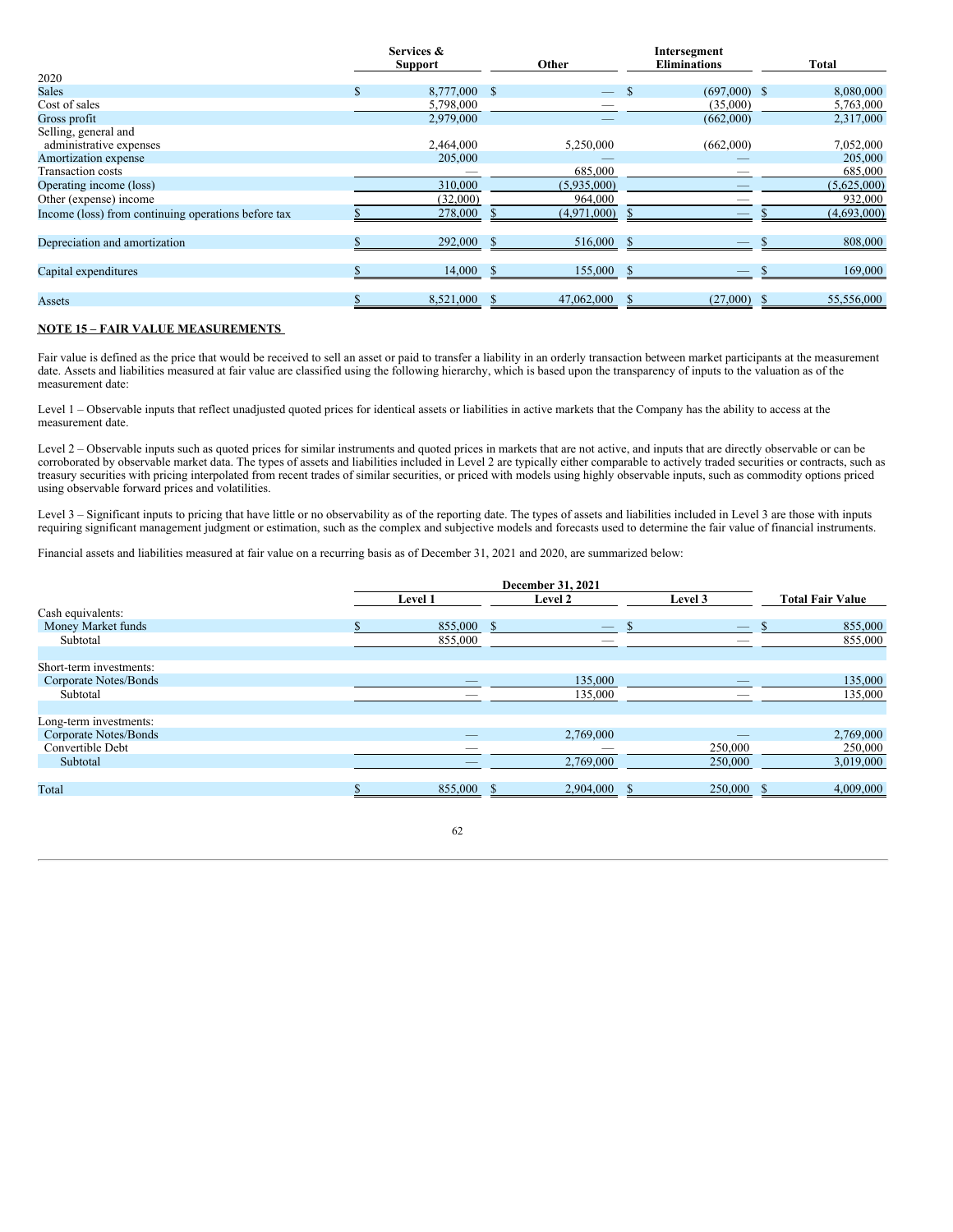|                              | December 31, 2020 |           |               |           |                         |
|------------------------------|-------------------|-----------|---------------|-----------|-------------------------|
|                              |                   | Level 1   | Level 2       | Level 3   | <b>Total Fair Value</b> |
| Cash equivalents:            |                   |           |               |           |                         |
| Money Market funds           |                   | 9,424,000 | <sup>\$</sup> |           | 9,424,000               |
| Subtotal                     |                   | 9,424,000 |               |           | 9,424,000               |
|                              |                   |           |               |           |                         |
| Short-term investments:      |                   |           |               |           |                         |
| <b>Commercial Paper</b>      |                   |           | 700,000       |           | 700,000                 |
| Corporate Notes/Bonds        |                   | __        | 2,059,000     | --        | 2,059,000               |
| Subtotal                     |                   |           | 2,759,000     |           | 2,759,000               |
|                              |                   |           |               |           |                         |
| Long-term investments:       |                   |           |               |           |                         |
| Corporate Notes/Bonds        |                   |           | 5,605,000     |           | 5,605,000               |
| Convertible Debt             |                   |           |               | 605,000   | 605,000                 |
| Subtotal                     |                   |           | 5,605,000     | 605,000   | 6,210,000               |
|                              |                   |           |               |           |                         |
| Current Liabilities:         |                   |           |               |           |                         |
| <b>Accrued Consideration</b> |                   |           |               | (550,000) | (550,000)               |
| Subtotal                     |                   |           |               | (550,000) | (550,000)               |
|                              |                   |           |               |           |                         |
| Total                        |                   | 9,424,000 | 8,364,000     | 55,000    | 17,843,000              |

The estimated fair value of contingent consideration as of December 31, 2020 was \$550,000, as noted above. The estimated fair value is considered a level 3 measurement because the probability weighted discounted cash flow methodology used to estimate fair value includes the use of significant unobservable inputs, primarily the contractual contingent consideration revenue targets and assumed probabilities. The Company paid the full amount of the contingent consideration during the first quarter of 2021 and there was no liability at December 31, 2021.

We record transfers between levels of the fair value hierarchy, if necessary, at the end of the reporting period. There were no transfers between levels during 2021 and 2020.

# **NOTE 16 – SUBSEQUENT EVENTS**

The Company has evaluated subsequent events through the date of this filing. We do not believe there are any material subsequent events other than those disclosed in the footnotes to these financial statements that require further disclosure.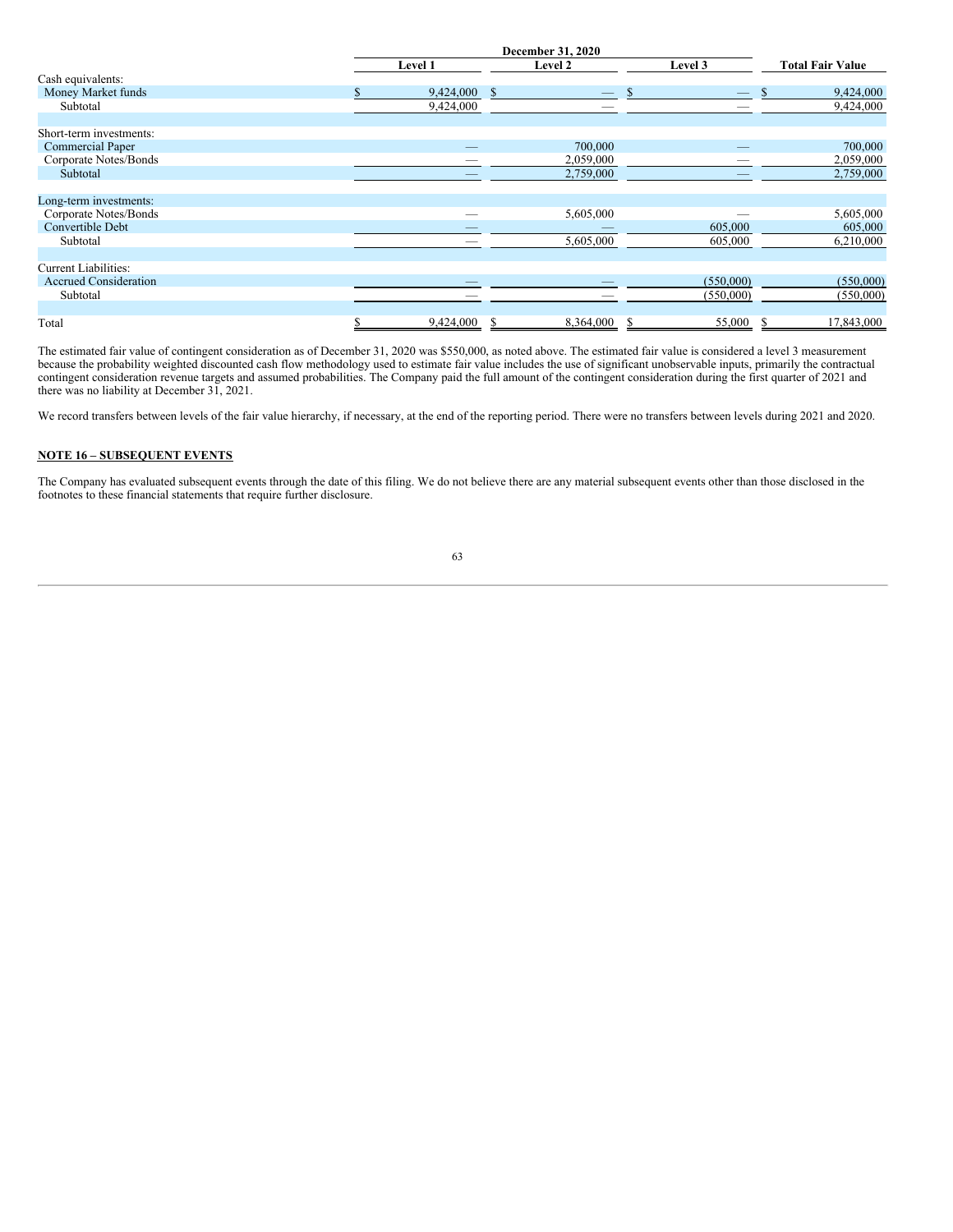## **ITEM 9. CHANGES IN AND DISAGREEMENTS WITH ACCOUNTANTS ON ACCOUNTING AND FINANCIAL DISCLOSURE**

### None.

# **ITEM 9A: CONTROLS AND PROCEDURES**

### **Evaluation of Disclosure Controls and Procedures**

In connection with the filing of this Form 10-K, under the supervision and with the participation of our management, including our Chief Executive Officer ("CEO") and Chief Financial Officer ("CFO"), we evaluated the effectiveness of the design and operation of our disclosure controls and procedures (as defined in Rule 13a-15(e) and 15d-15(e) under the Securities Exchange Act of 1934 (the "Exchange Act")) as of December 31, 2021. Based on that evaluation, as detailed below, management concluded that the Company's disclosure controls and procedures are effective.

### **Management Report on Internal Control over Financial Reporting**

The Company's management is responsible for establishing and maintaining adequate internal control over financial reporting, as that term is defined in Rule 13a-15(f) and  $15d-15(f)$  of the Exchange Act. Under the supervision and with the participation of the Company's management, including the CEO and CFO, the Company conducted an evaluation of the effectiveness of our internal control over financial reporting as of December 31, 2021, based on *Internal Control – Integrated Framework (2013)* issued by the Committee of Sponsoring Organizations of the Treadway Commission (the "Framework"). Based on that evaluation, management concluded that the Company's internal controls and procedures are effective.

### **Inherent Limitations on Control Systems**

Because of the inherent limitations in all control systems, no evaluation of controls can provide absolute assurance that all control issues and instances of fraud, if any, will be or have been detected. These inherent limitations include the realities that judgments in decision making can by faulty, and that breakdowns can occur because of simple error or mistake. Additionally, controls can be circumvented by the individual acts of some persons, by collusion of two or more people, or by management override of the control. The design of any system of controls also is based in part upon certain assumptions about the likelihood of future events and there can be no assurance that any design will succeed in achieving its stated goals under all potential future conditions. Over time, controls may become inadequate because of changes in conditions, or the degree of compliance with the policies or procedures may deteriorate.

#### **Changes in Internal Control**

There were no other changes in the Company's internal control over financial reporting that occurred during the Company's most recently completed fiscal quarter that have materially affected, or are reasonably likely to materially affect, the Company's internal control over financial reporting.

This annual report does not include an attestation report of the Company's independent registered public accounting firm regarding internal control over financial reporting. Management's report was not subject to attestation by the Company's registered public accounting firm pursuant to rules of the Securities and Exchange Commission that permit the Company to provide only management's report in this annual report.

## **ITEM 9B. OTHER INFORMATION**

None.

# **ITEM 9C. DISCLOSURE REGARDING FOREIGN JURISDICTIONS THAT PREVENT INSPECTIONS**

Not applicable.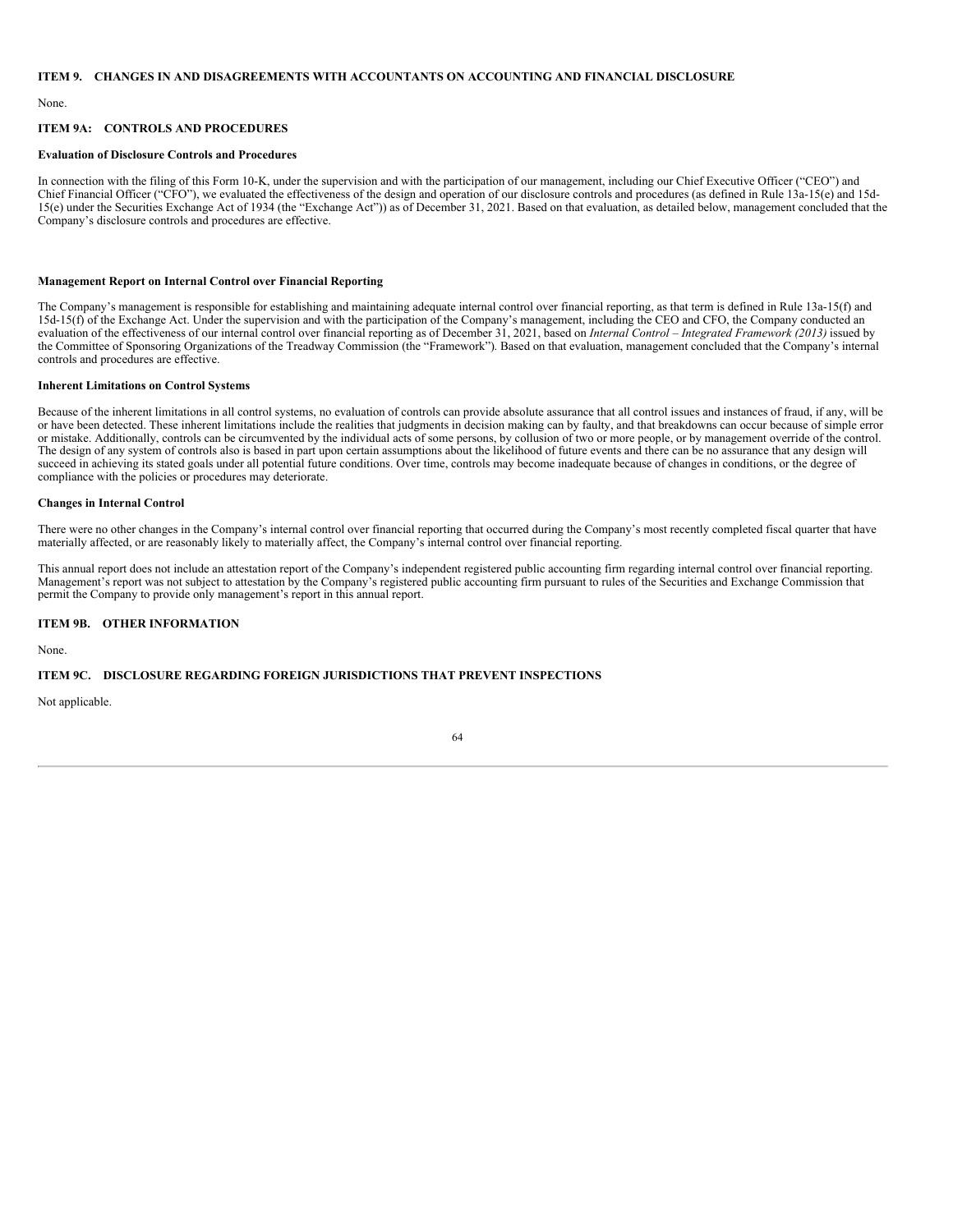## **PART III**

## **ITEM 10. DIRECTORS, EXECUTIVE OFFICERS AND CORPORATE GOVERNANCE**

### **INFORMATION REGARDING BOARD OF DIRECTORS**

The following table sets forth information regarding the Company's current directors including information regarding their principal occupations currently and for the preceding five years, as well as discussion of the specific experience, qualifications, attributes and skills that led to the conclusion that such person should serve as director of CSI:

ROGER H.D. LACEY (71) served as CSI's chief executive officer from February 2015 until November 30, 2020 and has served as the executive chairman of CSI board of directors since December 2018. He also assumed the additional role of interim chief executive officer on August 2, 2021 when then-CEO Anita Kumar's employment was terminated in connection with the closing of the Company's sale of its Electronics & Software Segment to Lantronix and Ms. Kumar was hired by Lantronix. Mr. Lacey has been a CSI director since 2008, served as board vice chair from September 2013 until December 2018 and interim chief executive officer from June 2014 until February 2015. Mr. Lacey was senior vice president of strategy and corporate development at the 3M Company from 2009 to his retirement in 2013. He was the 3M Company's chief strategy officer and head of global mergers and acquisitions from 2000 to 2013. Mr. Lacey's career with 3M began in 1975; from 1989 to 2000 he held various senior positions including serving as division vice president of 3M Telecom Division. In addition, Mr. Lacey served as a member of the corporate venture capital board for internal and external new venture investments from 2009 to 2013. Mr. Lacey is a board member of Johnsonville Sausage Corporation, a leading US food company, and also a Senior Partner in CGMR Capital, a private equity firm. He is a member of the board of governors for Opus Business School, University of St. Thomas; a visiting professor of strategy and corporate development, Huddersfield University; a founding member of the Innovation Lab at MIT; and is a former vice chair of Abbott Northwestern Hospital Foundation. Mr. Lacey brings a unique perspective that combines familiarity with key telecommunication and data markets around the world combined with deep experience in strategic planning and business development.

RICHARD A. PRIMUTH (75) was elected as a director in October 2013 and serves as Chair of the Compensation Committee. Beginning January 1, 2018, Mr. Primuth began providing legal and business consulting services as an independent contractor. Prior thereto, for over 44 years, Mr. Primuth served as an attorney with the Minneapolis law firm of Lindquist & Vennum LLP, specializing in business law. He was a partner in this firm from 1977 until December 2011 when he became Of Counsel to the firm. Mr. Primuth's business law practice was heavily focused on representing public and private corporations, securities offerings, mergers and acquisitions, and other complex business transactions. He served as the Company's primary outside legal counsel from 1983 until he was elected to the Board in 2013. Upon being elected to the Board, he ceased providing any legal services to the Company. On December 31, 2017, Mr. Primuth retired from and ceased having any further association with Lindquist & Vennum LLP when it merged with and into Ballard Spahr LLP. The Board of Directors believes that Mr. Primuth's significant experience in corporate governance, public offerings and other financings, capital markets, SEC compliance and reporting, mergers and acquisitions, spin offs, complex contract negotiations, and other business law areas, as well as his deep understanding of the Company, its history, markets and products, make him a significant resource as a Company director.

RANDALL D. SAMPSON (61) has been a director since 1999 and the Lead Independent Director since December 2018. He currently serves as Chair of the Audit & Finance Committee, and also is a member of the Compensation Committee. Mr. Sampson is the President, Chief Executive Officer, and a Board member of Canterbury Park Holding Corporation ("CPHC"), all positions he has held since 1994. CPHC is a public company based in Shakopee Minnesota that re-launched a failed pari-mutuel race track and stimulated the revival of Minnesota's horse breeding and training industries. Under his leadership, the Canterbury Park Racetrack has become a unique, family-friendly venue for live horse races and other entertainment, as well as pari-mutuel and card club wagering. Before becoming one of the three co-founders of CPHC in 1994, and after graduating from college with a degree in accounting, Mr. Sampson worked for five years in the audit department of a large public accounting firm where he earned his CPA certification, subsequently gained experience as a controller of a private company, served as a chief financial officer of a public company and managed Sampson family interests in horse breeding and training. The challenging nature of Canterbury Park's business has demanded from its CEO an entrepreneurial mindset, attention to expense control, continuous innovation in marketing, and attention to the needs of customers, which, along with other qualities, Mr. Sampson uniquely brings to the governance responsibilities of the CSI Board.

STEVEN C. WEBSTER (64) has served as a director since 2017. Since July 2013, Mr. Webster has served as Senior Fellow and Spencer Chair in Technology Management at the University of Minnesota. In this capacity, he teaches graduate classes in innovation for mid-career professionals and in business basics for graduate students in science and technology. From May 2005 to October 2012, Mr. Webster was Vice President of Research and Technology Commercialization for 3M Company's Display and Graphics Business. In that role, he had responsibility for about 1,000 technical professionals worldwide, setting technology strategy and guiding key programs for a \$4 billion global business. He directly led laboratories in Saint Paul, Minnesota; Austin, Texas; and Singapore. Over his 31-year career with 3M, Mr. Webster also held the executive position leading the global deployment of 3M Six Sigma; held R&D leadership roles in display technology, optical films, telecommunications, data storage and optical recording; and had business responsibility for fiber optics and test systems products in the 3M Telecom Systems Division. Prior to joining 3M, Mr. Webster was a Member of Technical Staff at Bell Laboratories in Holmdel New Jersey, from 1979 to 1981, where he worked on the first commercial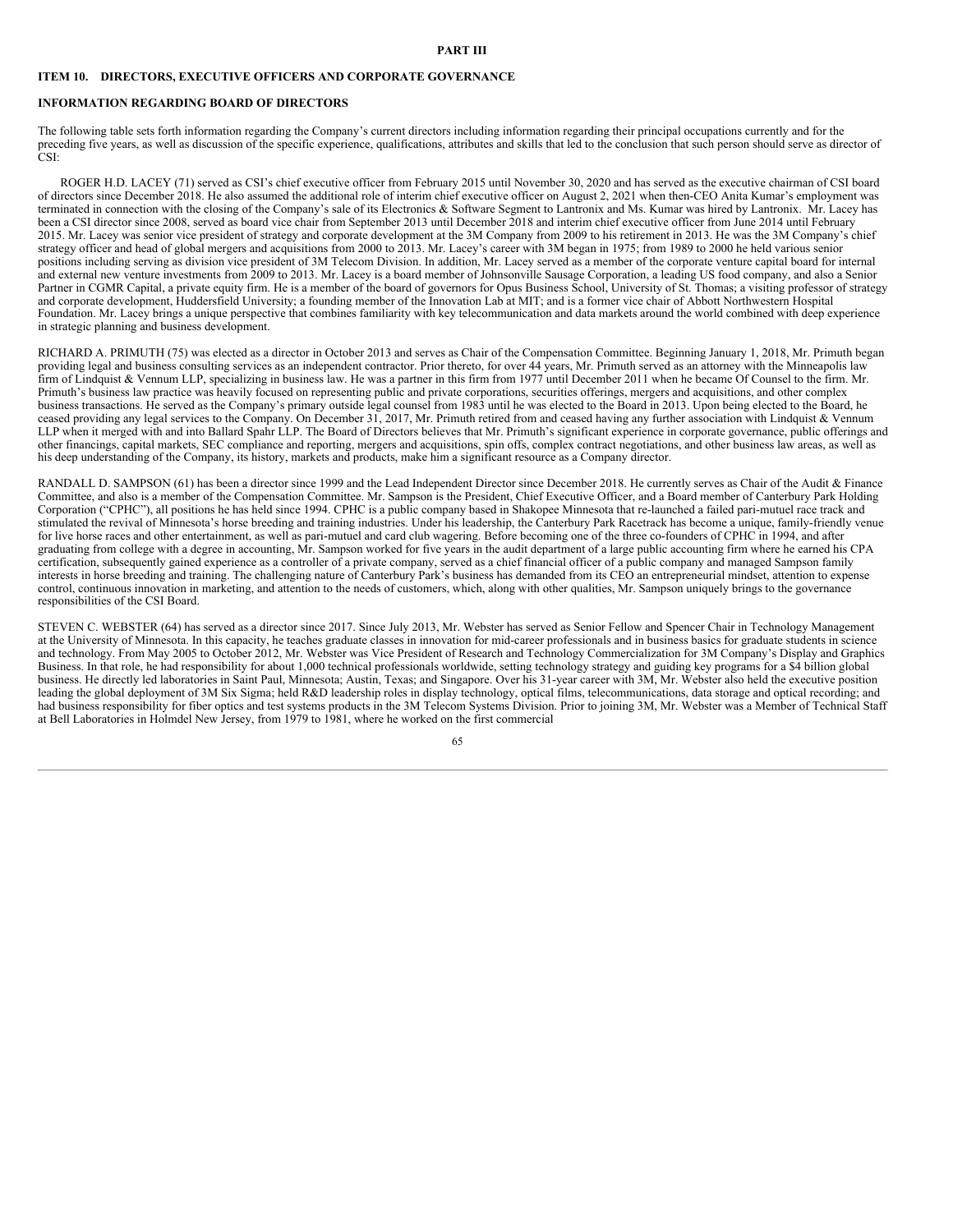fiber optics transmission system. Mr. Webster received a Master of Science in electrical engineering and computer science and a Bachelor of Science in electrical engineering from MIT in 1979. Mr. Webster currently serves on the Board of Directors and Executive Committee of the Guthrie Theater, and on the MIT Undergraduate Practice Opportunities Program Advisory Board. Mr. Webster brings deep experience in new product development, an understanding of telecommunications technology and business dynamics, expertise in the application of Six Sigma to improve business processes and significant executive level management skill, all qualities that strengthen the Board's oversight of the Company's businesses.

MICHAEL R. ZAPATA (43) has served as a director since June 2020. Mr. Zapata has served as Executive Chairman and President of Schmitt Industries, Inc. since December 2018, and as Chief Executive Officer of that company since July 2019. Mr. Zapata is the founder and Managing Member of Sententia Capital Management, LLC, a value investing focused investment management firm ("Sententia"). Since its inception in 2012, Sententia has invested in deep value public equities in a concentrated portfolio. The firm employs a rigorous research process and attempts to engage constructively with management when appropriate. Prior to Sententia, Mr. Zapata served nearly 10 years in the U.S. Navy. During his service from 2001 to 2010, he held various leadership roles during the Global War on Terror. Deploying to locations including Iraq, Afghanistan, Africa, the Middle East and the Arabian Peninsula, he brings valuable insight and expertise in intelligence fusion, operational execution, strategic planning and risk mitigation. He received his B.S. from Texas A&M University, where he was recognized as a Dougherty Award Recipient. He received his M.B.A. from Columbia University as a student in the Heilbrunn Center for Value Investing. He serves as a director of Tip of the Spear Foundation, a non-profit dedicated to supporting Elite Operators and their families during times of need. Mr. Zapata's background in, and knowledge of, operational execution and strategic planning, as well as his familiarity with small public companies and the challenges they face bring a good perspective to the Board.

### **CORPORATE GOVERNANCE AND BOARD MATTERS**

## **General Information**

Our Board is committed to sound and effective corporate governance practices. Our governance policies are consistent with applicable provisions of the rules of the SEC and the listing standards of the Nasdaq Capital Market ("Nasdaq"). We also periodically review our governance policies and practices in comparison to those suggested by authorities in corporate governance and the practices of other public companies. You can access the charter of our Audit & Finance Committee, the charter of our Compensation Committee, our Governance Guidelines and our Code of Ethics and Business Conduct by following links on the "Corporate Governance" page of our website http://commsystems.com.

### **The Board, Board Committees and Meetings**

Meeting Attendance. Our Board meets regularly during the year to review matters affecting our Company and to act on matters requiring Board approval. Each of our directors is expected to make a reasonable effort to attend all meetings of the Board, applicable committee meetings and our annual meeting of shareholders. During 2021, the Board met thirty-one times. Each director attended at least 80% of the meetings of the Board and committees on which he or she served, and all directors attended the 2021 Annual Meeting of Shareholders, which was held virtually.

Board Committees. Our Board has established two standing committees: Audit & Finance and Compensation. Only non-employee, independent directors of the Board serve on these committees. Following is information about each committee:

Audit & Finance Committee. The Audit & Finance Committee is responsible for the engagement, retention and replacement of the independent registered public accounting firm, approval of transactions between the Company and a director or executive officer unrelated to service as a director or officer, approval of non-audit services provided by the Company's independent registered public accounting firm, oversight of the Company's internal controls and the receipt, retention and treatment of complaints regarding accounting, internal controls and auditing matters. The Company's independent registered public accounting firm reports directly to the Audit & Finance Committee. The Audit & Finance Committee operates under a formal charter that is reviewed annually and was most recently revised on May 5, 2021. The current members of the Audit & Finance Committee are Randall D. Sampson (Chair), Steven C. Webster and Michael Zapata, each of whom is independent under applicable SEC Rules and Nasdaq listing standards. In addition, the Board has determined that Randall D. Sampson qualifies as the Committee's financial expert. The Audit & Finance Committee met four times during 2021.

Compensation Committee. The Compensation Committee is responsible for the overall compensation strategy and policies of the Company; reviews and approves the compensation and other terms of employment of the Company's chief executive officer and other executive officers, subject to final Board approval; oversees the establishment of performance goals and objectives for the Company's executive officers; administers the Company's incentive compensation plans, including the Company Employee Stock Purchase Plan; considers the adoption of other or additional compensation plans; and provides oversight and final determinations with respect to the Company's 401(k) plan, employee stock ownership plan and other similar employee benefit plans. The Committee operates under a Board-approved charter that is reviewed annually and was most recently amended on December 8, 2020. The current members of the

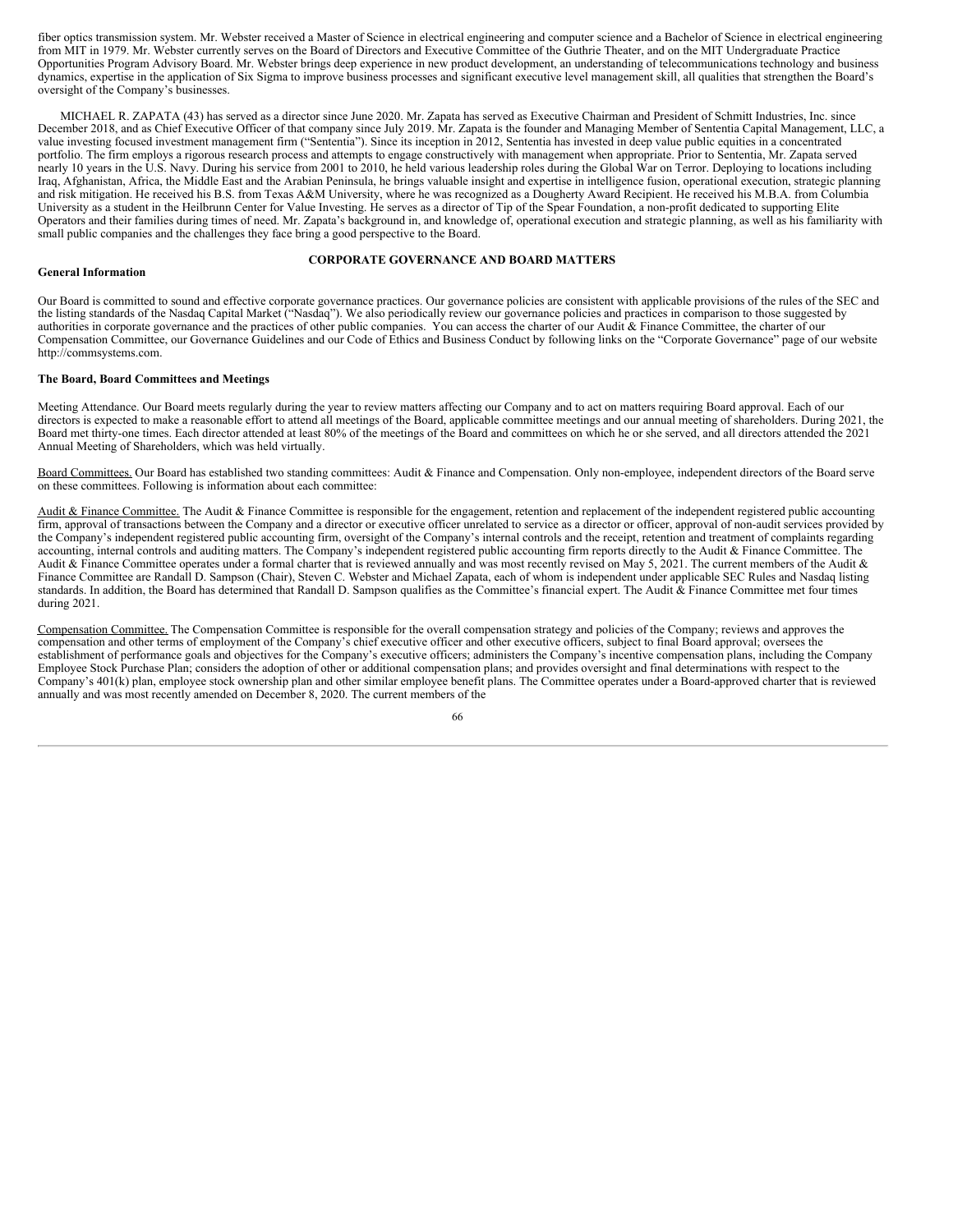Compensation Committee are Richard A. Primuth (Chair), Randall D. Sampson, and Steven C. Webster. Each Compensation Committee member is independent under Nasdaq standards. The Committee met four times in 2021.

In addition, at Board meetings and in separate meetings among themselves, Mr. Primuth, Mr. Sampson, Mr. Webster, and Mr. Zapata, the independent and non-employee members of the CSI board of directors, participate in the consideration of director nominees. See "Selecting Nominees for Election to the Board."

The independent and non-employee members of the CSI board of directors, acting as a nominating committee and the Board continue to assess the Board's strengths and may in the future recommend new persons for election to the Board of Directors.

### **Director Independence**

The Board has adopted director independence guidelines that conform to the definitions of "independence" set forth in Section 301 of the Sarbanes-Oxley Act of 2002, Rule 10A-3 under the Securities Exchange Act of 1934 and listing standards of the Nasdaq Stock Market. In accordance with these guidelines, the Board has reviewed and considered facts and circumstances relevant to the independence of each of our directors and director nominees and has determined that each of the following current directors qualifies as "independent" under Nasdaq listing standards: Richard A. Primuth, Randall D. Sampson, Steven C. Webster, and Michael Zapata.

### **Selecting Nominees for Election to the Board**

Although the Board does not have a formal policy regarding diversity, in addition to minimum requirements of integrity, ability to make independent analytical inquiries, personal health and a willingness to devote adequate time and effort to Board responsibilities, the Board seeks individuals who reflect diversity in background, education, business experience, skills, business relationships and associations and other factors that will contribute to the Board's governance of the Company.

In making recommendations regarding nominees for election as directors, the Board will consider qualified candidates who are proposed by our shareholders. Shareholders may directly nominate an individual for election to the Board at our shareholders meeting by following procedures in our Bylaws.

### **Board Leadership**

In December 2018, CSI's Roger H.D. Lacey was named as the Executive Chairman of the CSI board of directors. Mr. Lacey continued to serve as Chief Executive Officer of CSI until December 1, 2020 when Anita Kumar was elected to the board and appointed Chief Executive Officer. Mr. Lacey also assumed the additional role of interim chief executive officer on August 1, 2021 when then-CEO Anita Kumar's employment was terminated in connection with the closing of the E&S Sale Transaction and Ms. Kumar was hired by Lantronix. Effective August 1, 2021, Ms. Kumar also resigned from the CSI board of directors.

In connection with the December 2018 changes, Randall D. Sampson was named as the lead independent director and has continued to serve in that capacity.

### **Board's Role in Managing Risk**

In general, management is responsible for the day-to-day management of the risks the Company faces, while the Board, acting as a whole and through the Audit & Finance Committee, has oversight responsibility for risk management. In its risk oversight role, the Board has the responsibility to satisfy itself that the risk management processes designed and implemented by management are adequate and functioning as designed. Members of senior management attend the regular meetings of the Board and are available to address questions and concerns raised by the Board related to risk management. In addition, the Board regularly discusses with management, the Company's independent registered public accounting firm and the internal auditor, identified major risk exposures, their potential financial impact on the Company, and steps that could be taken to manage these risks.

The Audit  $&$  Finance Committee assists the Board in fulfilling its risk management oversight responsibilities in the areas of financial reporting, internal controls and compliance with legal and regulatory requirements. The Audit & Finance Committee reviews the Company's financial statements and meets with the Company's independent registered public accounting firm and internal auditor at least four times each year to review their respective reports on the adequacy and effectiveness of our internal audit and internal control systems, and to discuss policies with respect to risk assessment and risk management.

## **Code of Ethics and Business Conduct**

We have adopted a Code of Ethics and Business Conduct (the "Code") applicable to all of the Company's officers, directors, employees, and consultants that establish guidelines for professional and ethical conduct in the workplace. The Code also contains a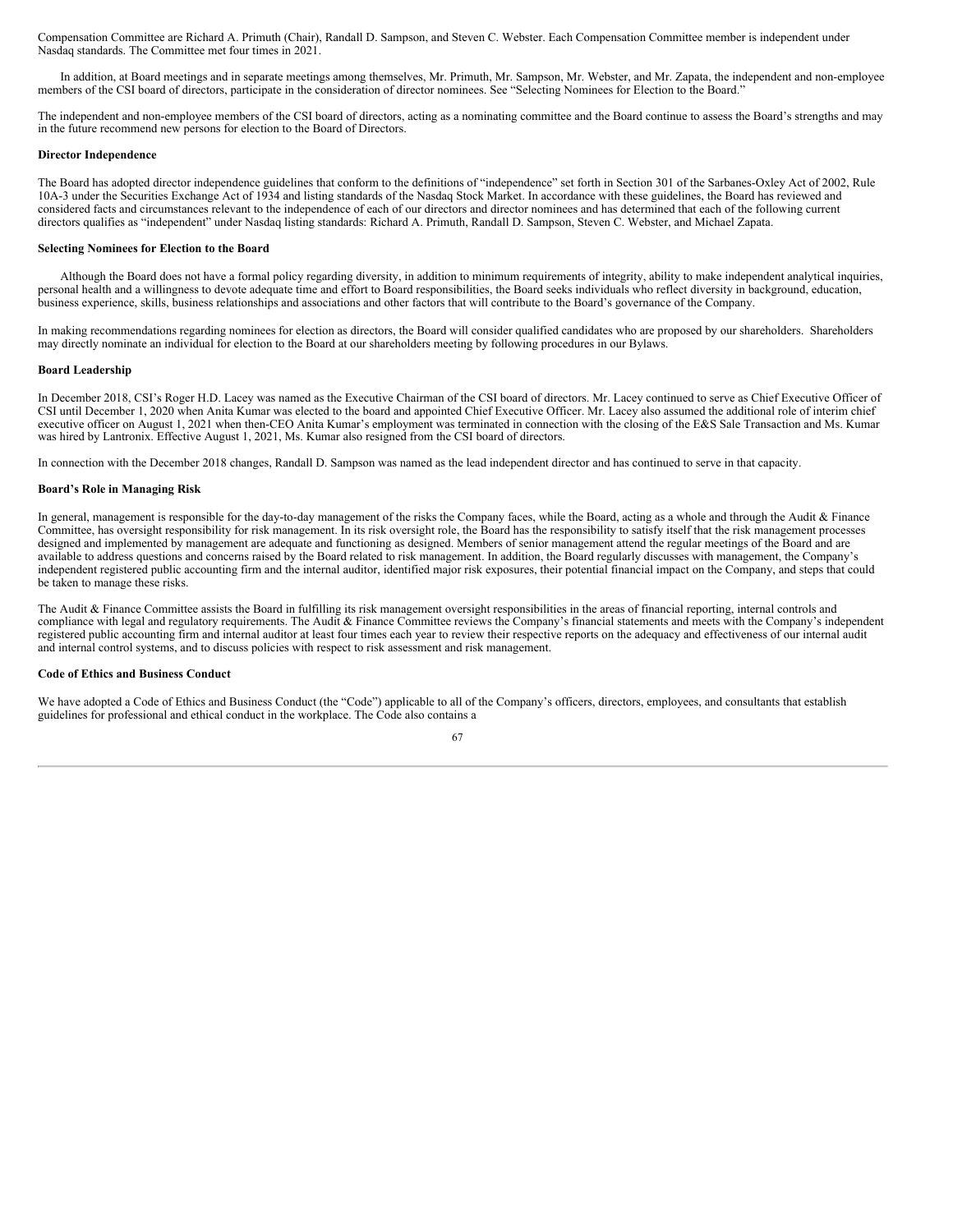special set of guidelines applicable to the Company's senior financial officers, including the chief executive officer, principal financial officer, principal accounting officer, and others involved in the preparation of the Company's financial reports.

These guidelines are intended to promote the ethical handling of conflicts of interest, full and fair disclosure in periodic reports filed by the Company, and compliance with laws, rules and regulations concerning this periodic reporting. A copy of the Code is available by following links on the "Corporate Governance" page of our website at http://commsystems.com, and is also available, without charge, by writing to the Company's Corporate Secretary at: Communications Systems, Inc., 10900 Red Circle Drive, Minnetonka, Minnesota 55343.

### **Contacting the Board of Directors**

Any shareholder who desires to contact our Board of Directors may do so by writing to the Board of Directors, generally, or to an individual director at Communications Systems, Inc., 10900 Red Circle Drive, Minnetonka, Minnesota 55343. Communications received electronically or in writing are distributed to the full Board of Directors, a committee or an individual director, as appropriate, depending on the facts and circumstances described in the communication received. By way of example, a complaint regarding accounting, internal accounting controls or auditing matters would be forwarded to the Chair of the Audit & Finance Committee for review. Complaints and other communications may be submitted on a confidential or anonymous basis.

#### **Compensation Committee Interlocks and Insider Participation**

No member of our Compensation Committee has served as one of our officers or employees at any time. None of our executive officers serves as a member of the compensation committee of any other company that has an executive officer serving as a member of the board. None of our executive officers serves as a member of the board of directors of any other company that has an executive officer serving as a member of our Compensation Committee during the last year.

## **INFORMATION REGARDING EXECUTIVE OFFICERS**

Set forth below is biographical and other information for our current executive officers, including their ages as of March 1, 2022. Information about Roger H.D. Lacey, our Interim Chief Executive Officer and Executive Chair, may be found above in this Annual Report on Form 10-K under the heading "Information Regarding Directors."

| Name             | Age | Position <sup>1</sup>                             |  |  |  |  |
|------------------|-----|---------------------------------------------------|--|--|--|--|
| Mark D. Fandrich | 60  | Treasurer, Secretary and Chief Financial Officer  |  |  |  |  |
| Scott Fluegge    | ◡   | VP of IT and Digital Transformation $\frac{2}{3}$ |  |  |  |  |

- 1 Mr. Fandrich was appointed Chief Financial Officer in August 2016. From July 2015 to August 2016, he served as Vice President of Finance of Suttle, Inc. From April 2004 to July 2015, he was Corporate Controller for The Bergquist Company, a global supplier of thermal interface material.
- 2 Mr. Fluegge was appointed Vice President of IT and Digital Transformation in January 2021. Previously he became Vice President and General Manager of JDL Technologies in December 2011, and was named President and General Manager in September 2013. Prior to this, he was the Vice President of Workload Automation at GSS America / GSS Infotech / Infospectrum Consulting.

### **ITEM 11. EXECUTIVE COMPENSATION**

This section discusses our executive compensation objectives and policies, forms of compensation, and compensation related to services in 2021 paid or potentially payable to the Named Executive Officers identified below under the Summary Compensation Table ("NEOs").

For 2021, the Compensation Committee's approach to compensation of the NEOs has been significantly impacted by the proposed Pineapple Merger Transaction and CSI's related efforts to divest its assets, which have led to the E&S Sale Transaction.

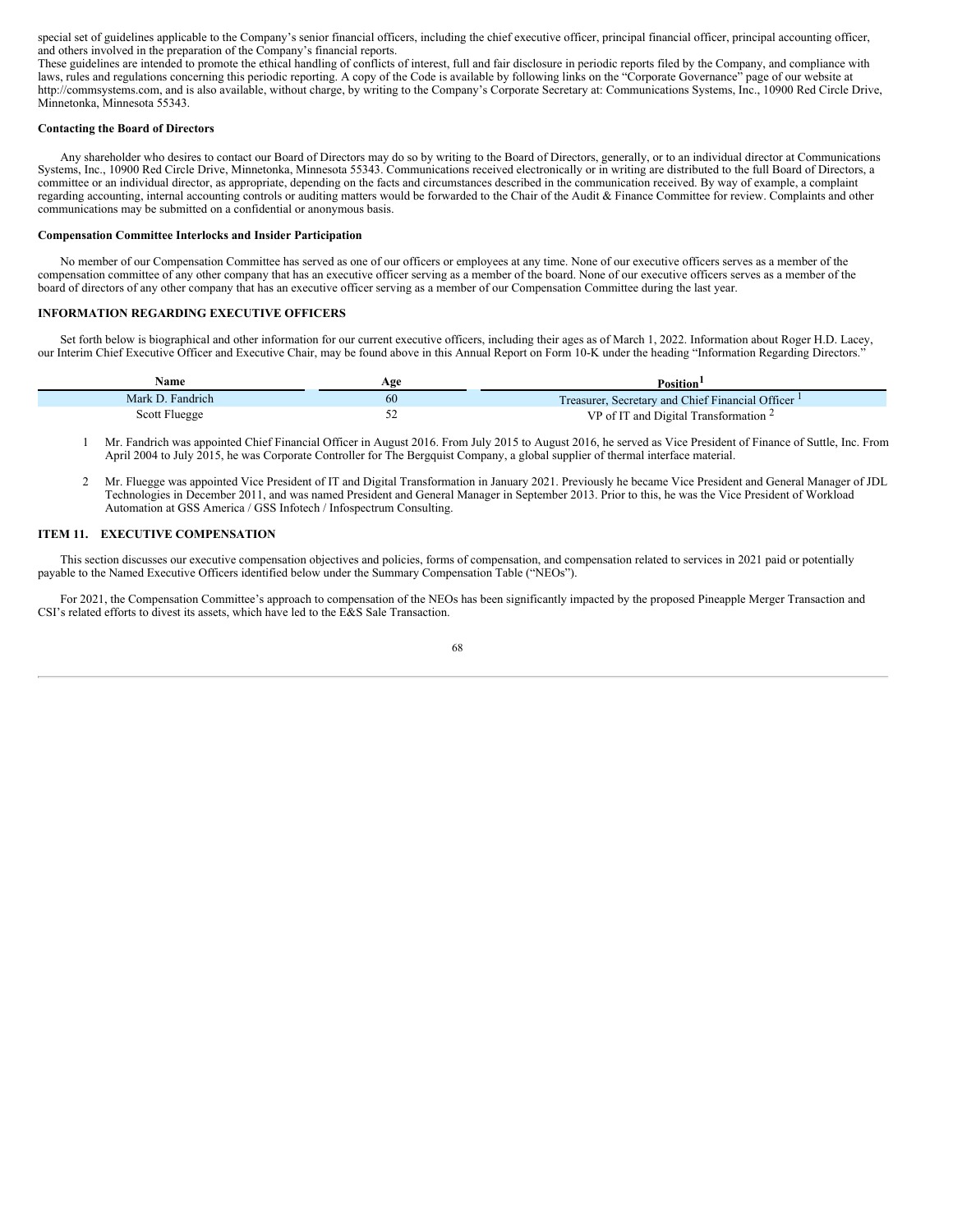Historically, the Compensation Committee's approach in executive compensation have been:

- $\circled{r}$  To align compensation with shareholder interests;<br> $\circled{r}$  To reward both annual and long-term financial net
- $\circled{?}$  To reward both annual and long-term financial performance;<br> $\circled{>}$  To provide pay opportunities comparable to opportunities at
- $\circled{?}$  To provide pay opportunities comparable to opportunities at companies with which the Company competes for management talent; and  $\circled{>}$  To maintain internally fair and equitable compensation levels and practices
- · To maintain internally fair and equitable compensation levels and practices.

Historically, the Company has generally structured its annual and long-term incentive compensation to be "performance-based." In addition, when determining how much performance-based compensation should be paid in cash versus granting stock options or other awards payable in stock, the Compensation Committee has generally emphasized paying long-term compensation through equity awards.

Due to the pendency of the Pineapple Merger Transaction, the Compensation Committee did not change base salaries of the NEOs following the March 1, 2021 date of the merger agreement. Accordingly, the base salaries for the NEOs for 2021 were the same as in effect at the end of 2020.

Further, due to pendency of the Pineapple Merger Transaction, CSI did not adopt an annual bonus plan for 2021, pay discretionary bonuses for 2021, approve long-term incentive (LTI) awards under the Company's Long Term Incentive Compensation Plan (the "LTI Plan") for 2021, or grant stock options, restricted stock units or other equity awards to the NEOs in 2021 under the 2011 Executive Incentive Compensation Plan (the "2011 Plan") or otherwise.

#### **E&S Sale Transaction Impact on 2021 NEO Compensation**

On August 2, 2021, CSI completed the E&S Sale Transaction. The closing of the E&S Sale Transaction constituted a "Change in Control" as defined in the 2011 Plan. As of the time of the closing of the E&S Sale Transaction, all of CSI's outstanding equity incentive awards, consisting of stock options and restricted stock units (RSUs), were granted under the 2011 Plan. The closing of the E&S Sale Transaction also constituted as Change in Control under the LTI Plan and at the time of the closing, there were outstanding Incentive Awards under the LTI Plan that had been granted to the NEOs and other participants for the three-year performance period of 2019 to 2021 and the three-year performance period of 2020 to 2022 (collectively, the "LTI Awards").

## **Kumar Separation and Severance Agreement**

In connection with the closing of the E&S Sale Transaction, CSI entered into a separation and severance agreement dated August 1, 2021 with its Anita Kumar, CSI's chief executive officer at that time and an NEO. The separation and severance agreement superseded the employment agreement between CSI and Ms. Kumar dated effective as of December 1, 2020 and the change in control agreement between CSI and Ms. Kumar effective as of December 8, 2020, which were each terminated. Under the separation and severance agreement, Ms. Kumar was paid a severance benefit equal to \$140,000 or six months base salary, the same amount that would have been required under her employment agreement, in a lump sum. Ms. Kumar also will be paid a severance benefit equal to \$329,784, the same amount that would have been required under her change in control agreement, over the 12-month period following the closing of the E&S Sale Transaction. Ms. Kumar delivered a general release of claims as required under the separation and severance agreement, which was a condition to the severance benefit. Under the separation and severance agreement, any remaining portion of the severance benefit of \$329,784 would become payable in a lump if Ms. Kumar's employment with Lantronix is terminated by Lantronix without cause or by Ms. Kumar for good reason, as those terms are defined in the separation and severance agreement, or if Ms. Kumar dies. Under the separation and severance agreement, any remaining portion of the severance benefit of \$329,784 would be forfeited if Ms. Kumar's employment with Lantronix is terminated by Lantronix for cause or by Ms. Kumar without good reason.

In connection with Ms. Kumar's pending employment with Lantronix, CSI terminated the employment of Ms. Kumar and her position as a CSI officer and Ms. Kumar resigned as a CSI director effective August 1, 2021.

In connection with Ms. Kumar's departure, Roger H.D. Lacey, then serving as Executive Chairman of the CSI board of directors, assumed the additional role of Interim Chief Executive Officer. CSI expects Mr. Lacey to continue in this role until the closing of the Pineapple Merger Transaction.

#### **2011 Incentive Plan Awards**

In order that all holders of Incentive Awards (as defined under the 2011 Plan) would receive the benefit of these Incentive Awards even though, as a condition of the E&S Sale Transaction, CSI was obligated to terminate the employment of these individuals immediately prior to the closing date and immediately prior to the Change in Control that occurred by virtue of the consummation of

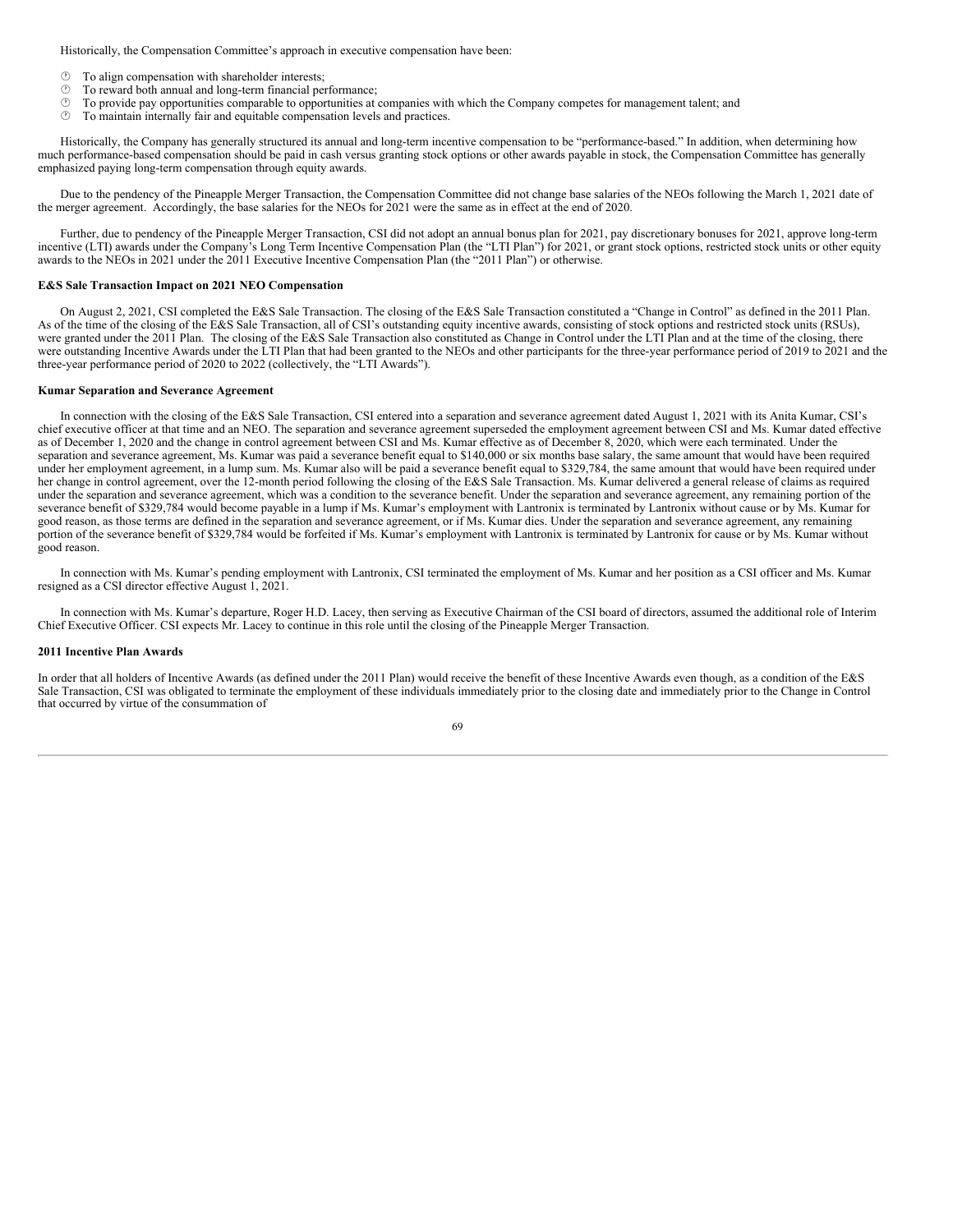the E&S Sale Transaction, the Compensation Committee made determinations and approvals under the 2011 Plan consistent with its earlier approvals and determinations at the time CSI entered into the securities purchase agreement with Lantronix.

In accordance with the determinations and approvals of the Compensation Committee, effective on August 1, 2021, each Incentive Award granted and outstanding under the 2011 Plan and not otherwise forfeited or expired in accordance with its terms was fully vested and exercisable and any restrictions lapsed. After giving effect to such acceleration and vesting, on the August 2, 2021 closing date:

- · All then-outstanding RSUs were settled by exchanging them for the equivalent number of shares of CSI's common stock specified in the respective RSU award agreements, with the shares of CSI's common stock issued on settlement of the RSUs being issued and outstanding as of the closing date.
- · All then-outstanding stock options having an exercise price less than \$7.15 per share, the Fair Market Value as defined in the 2011 Plan on the closing date, were settled by exchanging the options for a "net" number of shares of CSI's common stock as if exercised on a net or cashless basis as provided in the 2011 Plan (for administrative convenience, rounded up to the next whole share), with the net shares of CSI's common stock issued on settlement of these stock options being issued and outstanding as of the closing date.
- $\degree$  Following the disposition of the outstanding RSUs and stock options as described above, these Incentive Awards were terminated and cancelled as of the closing date.<br> $\degree$  All then outstanding stock options having an e
- All then-outstanding stock options having an exercise price equal to or greater than \$7.15 per share, the Fair Market Value on the closing date, were terminated and cancelled as of the closing date without any payment therefor.
- · Any required tax withholding not otherwise satisfied in cash on the closing date is being satisfied by CSI reducing the shares otherwise issuable to the holder of the Incentive Award by that number of whole shares (rounded up to the nearest whole share) having a Fair Market Value equal to the amount of any tax withholding required.

Immediately prior to the closing date, there were outstanding under the 2011 Plan stock options to purchase 995,930 shares of CSI common stock and RSUs for 98,705 shares of CSI common stock. Immediately following the closing date, there were no equity incentive awards outstanding under the 2011 Plan or otherwise.

Immediately prior to the closing date, the NEOs held outstanding stock options set forth below. As described above, based on the \$7.15 per share Fair Market Value, the options were vested and either (1) net exercised and terminated or (2) terminated and cancelled.

| <b>Named Executive Officer</b> | <b>Grant Date</b> | <b>Shares Granted</b> | <b>Unvested Shares</b> | <b>Shares Vested</b> |    | <b>Exercise Price</b> |
|--------------------------------|-------------------|-----------------------|------------------------|----------------------|----|-----------------------|
| Roger H.D. Lacey               | 3/17/2015         | 22,655                | _                      | 22,655               |    | 11.65                 |
|                                | 4/3/2015          | 6,100                 | _                      | 6,100                |    | 11.09                 |
|                                | 4/3/2015          | 18,850                |                        | 18,850               |    | 11.09                 |
|                                | 5/21/2015         | 25,050                | _                      | 25,050               |    | 11.05                 |
|                                | 1/25/2016         | 16.667                | _                      | 16.667               |    | 7.34                  |
|                                | 3/15/2016         | 41,250                | _                      | 41,250               |    | 6.85                  |
|                                | 3/31/2017         | 15,456                | __                     | 15,456               |    | 4.40                  |
|                                | 3/31/2017         | 40.794                |                        | 40.794               |    | 4.40                  |
|                                | 3/9/2018          | 61.875                | 15.469                 | 46,406               |    | 3.61                  |
|                                | 12/12/2018        | 50,000                | __                     | 50,000               |    | 2.55                  |
|                                | 3/28/2019         | 7.500                 | 3.750                  | 3.750                | a. | 2.64                  |
|                                | 5/6/2020          | 35,095                | 26,321                 | 8,774                |    | 5.39                  |

| <b>Named Executive Officer</b> | <b>Grant Date</b> | <b>Shares Granted</b> | <b>Unvested Shares</b> | <b>Shares Vested</b> | Exercise Price |
|--------------------------------|-------------------|-----------------------|------------------------|----------------------|----------------|
| Anita Kumar                    | 5/6/2020          | 10,493                | 7.870                  | 2,623                | 5.39           |
|                                | 1/24/2020         | 25,000                | 18,750                 | 0.250                | 4.45           |

| <b>Named Executive Officer</b> | <b>Grant Date</b> | <b>Shares Granted</b> | <b>Unvested Shares</b>   | <b>Shares Vested</b> | <b>Exercise Price</b> |
|--------------------------------|-------------------|-----------------------|--------------------------|----------------------|-----------------------|
| Mark Fandrich                  | 8/29/2016         | 20.000                | $\overline{\phantom{a}}$ | 20,000               | 5.72                  |
|                                | 3/31/2017         | 19.900                | $\overline{\phantom{a}}$ | 19.900               | 4.40                  |
|                                | 3/9/2018          | 29.150                | 7.287                    | 21,863               | 3.61                  |
|                                | 3/28/2019         | 12.660                | 6,330                    | 6.330                | 2.64                  |
|                                | 5/6/2020          | 18.849                | 14.137                   | 4,712                | 5.39                  |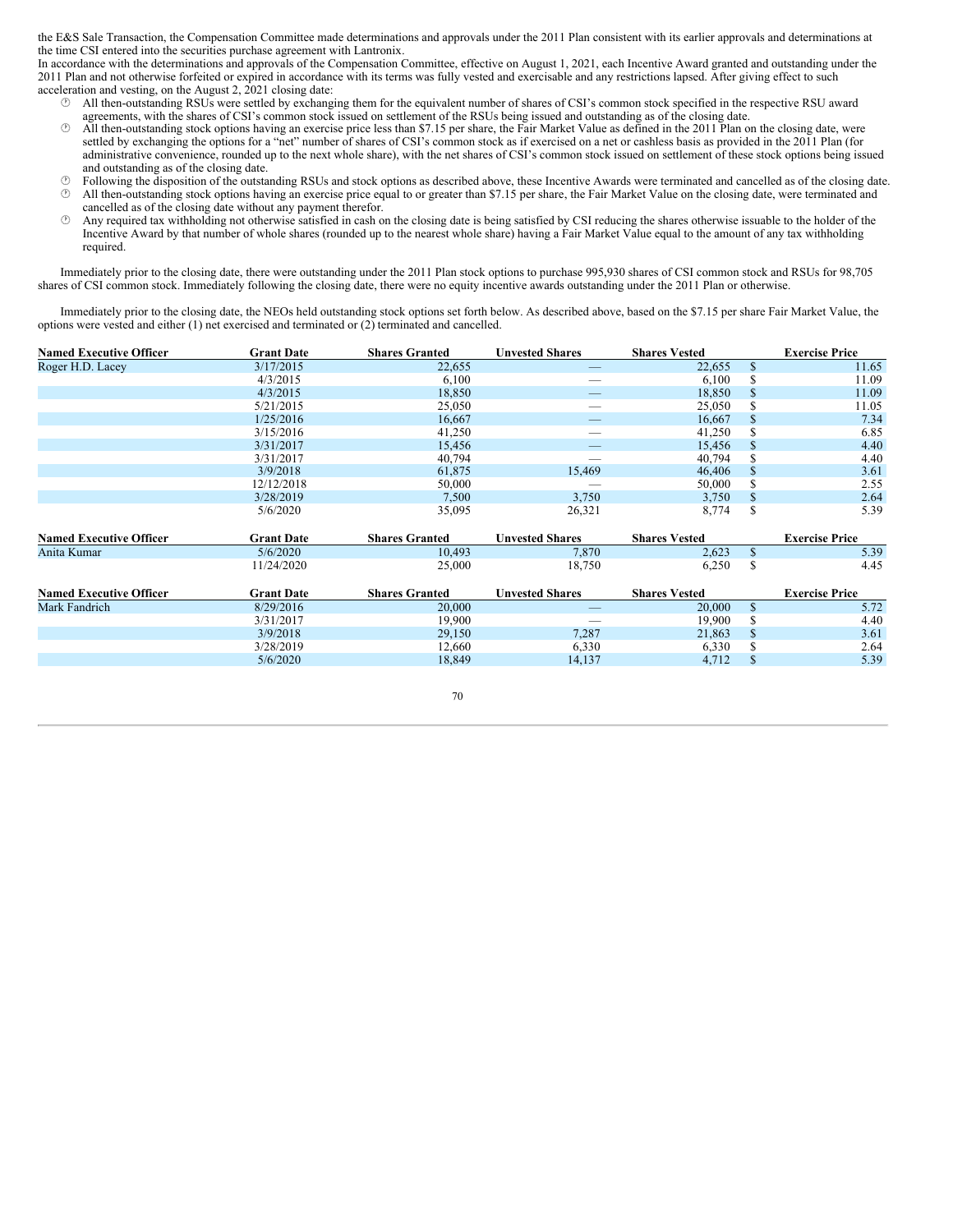| <b>Named Executive Officer</b> | <b>Grant Date</b> | <b>Shares Granted</b> | <b>Unvested Shares</b>   | <b>Shares Vested</b> | <b>Exercise Price</b> |
|--------------------------------|-------------------|-----------------------|--------------------------|----------------------|-----------------------|
| Scott Fluegge                  | 3/17/2015         | 15.732                |                          | 15.732               | 11.65                 |
|                                | 3/15/2016         | 11.724                | $\overline{\phantom{a}}$ | 11.724               | 6.85                  |
|                                | 3/15/2016         | 8,900                 | $-$                      | 8.900                | 6.85                  |
|                                | 5/25/2016         | 10.000                |                          | 10.000               | 6.55                  |
|                                | 3/31/2017         | 10.621                | $\overline{\phantom{a}}$ | 10.621               | 4.40                  |
|                                | 3/9/2018          | 16.410                | 5.470                    | 10.940               | 3.61                  |
|                                | 3/28/2019         | 8.752                 | 4.376                    | 4.376                | 2.64                  |
|                                | 5/6/2020          | 12.782                | 9.586                    | 3,196                | 5.39                  |

Additionally, immediately prior to the closing date, the NEOs held outstanding RSUs as follows:

| <b>Named Executive Officer</b> | <b>RSUs</b> |
|--------------------------------|-------------|
| Roger H.D. Lacey               | 20,444      |
| Anita Kumar                    | 11,735      |
| Mark Fandrich                  | 16,250      |
| Scott Fluegge                  | 11,122      |

## **LTI Plan and Awards**

The Compensation Committee also determined that all participants with outstanding LTI Awards would receive the benefit of these LTI Awards even though, as a condition of the E&S Sale Transaction, CSI was required to terminate the employment of certain of these participants immediately prior to the Closing Date and immediately prior to the Change in Control that occurred by virtue of the consummation of the E&S Sale Transaction.

In accordance with the authority granted to the Compensation Committee by the LTI Plan, the Compensation Committee determined that each participant with an LTI Award outstanding as of the day immediately prior to the closing date of the E&S Sale Transaction would receive an amount equal to the LTI Award amount pro-rated based upon the number of days elapsed from the commencement of the three-year performance period in respect of such LTI Award and the closing date.

The following table shows the aggregate amounts that were paid to the NEOs in respect of their respective LTI Awards:

|                                | <b>Aggregate Amount of Payment</b> |                |  |  |
|--------------------------------|------------------------------------|----------------|--|--|
| <b>Named Executive Officer</b> |                                    | for LTI Awards |  |  |
| Roger H.D. Lacey               |                                    | 48.911         |  |  |
| Anita Kumar                    |                                    | 14.479         |  |  |
| Mark Fandrich                  |                                    | 44,876         |  |  |
| Scott Fluegge                  |                                    | 30,792         |  |  |

## **Other Compensation**

In addition to participating in Company-wide plans providing health, dental and life insurance on the same basis as all of our other U.S.-based employees, the NEOs receive other compensation in various forms, primarily the following:

 $\circled{?}$  An annual contribution to the Company's Employee Stock Ownership Plan and Trust ("ESOP").<br> $\circled{?}$  An annual matching contribution of up to 50% of each executive's personal contribution to the C

 $\circled{b}$  An annual matching contribution of up to 50% of each executive's personal contribution to the Company's 401(k) Plan up to the first 6% of the personal contribution.

 $\circled{r}$  A car allowance or company car.<br> $\circled{r}$  In individual unique circumstance

In individual, unique circumstances, additional compensation to support an overseas assignment or travel to a residence away from the Company's offices.

The amount of this other compensation for our Named Executive Officers is presented in the column titled "All Other Compensation" under the "Summary of Executive Compensation Table" and the "Other Compensation Table."

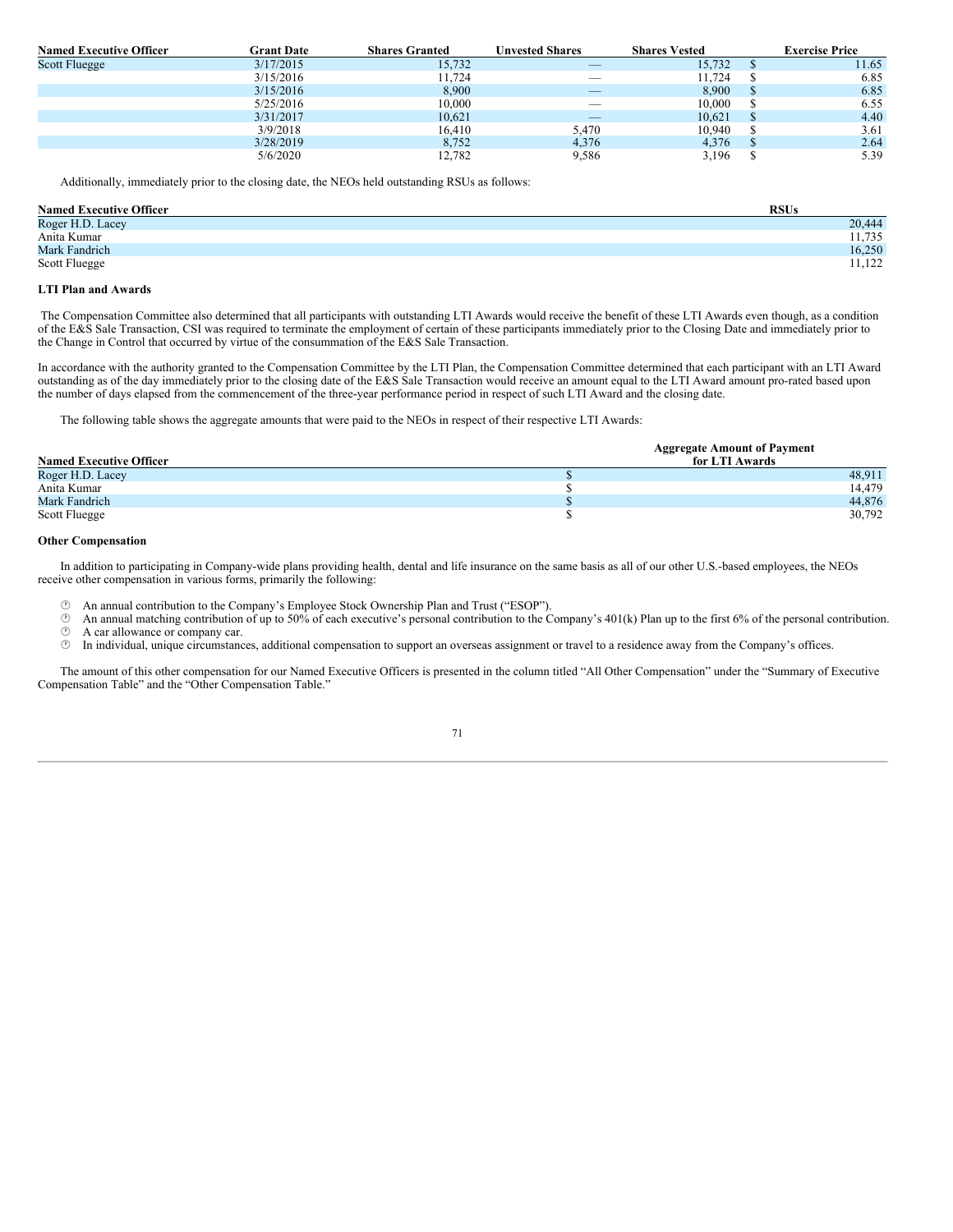## **SUMMARY COMPENSATION TABLE**

The following table presents information regarding compensation earned in 2021 and 2020 for services as executive officers, by Roger H.D. Lacey the Company's Chief Executive Officer until November 30, 2020 and Interim Chief Executive Officer effective August 1, 2021, Anita Kumar, the Company's Chief Executive Officer beginning December 1, 2020 until August 1, 2021, Mark Fandrich, the Company's Chief Financial Officer, and the other most highly compensated executive officer of the Company in 2021 (together referred to as the "Named Executive Officers" or "NEOs").

| <b>Name and Principal Position</b>                  | Year | Salary (\$) | <b>Bonus</b> (\$) | <b>Stock</b><br>Awards<br>$(5)$ <sup>(1)</sup> | Option<br>Awards<br>$(5)^{(2)}$ | <b>Non-Equity</b><br><b>Incentive Plan</b><br>Compensation<br>$(5)^{(3)}$ | All Other<br>Compensation<br>$(5)$ <sup>(4)</sup> | Total (\$) |
|-----------------------------------------------------|------|-------------|-------------------|------------------------------------------------|---------------------------------|---------------------------------------------------------------------------|---------------------------------------------------|------------|
|                                                     |      |             |                   |                                                |                                 |                                                                           |                                                   |            |
| Roger H.D. Lacey                                    | 2021 | 120,000     |                   |                                                |                                 | 48.911                                                                    | 975.956                                           | 1,144,867  |
| <b>Executive Chair and Interim</b>                  | 2020 | 120,000     |                   | 169,254                                        | 61,875                          | 40,637                                                                    | 45,248                                            | 437,014    |
| Chief Executive Officer <sup><math>(5)</math></sup> |      |             |                   |                                                |                                 |                                                                           |                                                   |            |
| Anita Kumar                                         | 2021 | 172,308     |                   |                                                |                                 | 14,479                                                                    | 466,254                                           | 653,041    |
| President and Chief Executive                       | 2020 | 198,250     |                   | 65,077                                         | 61,780                          | 4,433                                                                     | 17,130                                            | 346,670    |
| Officer $(6)$                                       |      |             |                   |                                                |                                 |                                                                           |                                                   |            |
|                                                     |      |             |                   |                                                |                                 |                                                                           |                                                   |            |
| Mark Fandrich                                       | 2021 | 265,860     |                   |                                                |                                 | 44,876                                                                    | 484,316                                           | 795,052    |
| Chief Financial Officer                             | 2020 | 265,860     | 25,000            | 88,204                                         | 33,232                          | 19,145                                                                    | 23,367                                            | 454,808    |
|                                                     |      |             |                   |                                                |                                 |                                                                           |                                                   |            |
| Scott Fluegge                                       | 2021 | 225,400     | _                 |                                                |                                 | 30,792                                                                    | 309.227                                           | 565,419    |
| Vice President of Information                       | 2020 | 225,363     |                   | 61,214                                         | 22,536                          | 48,180                                                                    | 19,349                                            | 376,642    |
| <b>Technology and Digital</b>                       |      |             |                   |                                                |                                 |                                                                           |                                                   |            |
| Transformation                                      |      |             |                   |                                                |                                 |                                                                           |                                                   |            |

(1) Represents stock earned under the Company's Annual Bonus Plan and Long-Term Incentive Plan ("LTI Plan") for the year indicated. The values expressed represent the aggregate grant date fair value computed in accordance with FASB ASC Topic 718 and Item 402(r)(2)(iv) of Regulation S-K, using the assumptions discussed in Note 11, "Stock<br>Compensation" in the notes to consolidated financial stateme

(2) The values expressed represent the aggregate grant date fair value computed in accordance with FASB ASC Topic 718 and Item  $402(r)(2)(iv)$  of Regulation S-K, using the assumptions discussed in Note 11, "Stock Compensation December 31, 2021.

(3) Represents amounts earned under the Company's Short-Term Incentive plan for the year indicated. See "Non-Equity Incentive Plan Compensation Table" below.

(4) See "Other Compensation Table" below.

(5) Mr. Lacey was appointed as Interim Chief Executive Officer of the Company effective August 1, 2021.

(6) Ms. Kumar served as the Chief Executive Officer of the Company until August 1, 2021.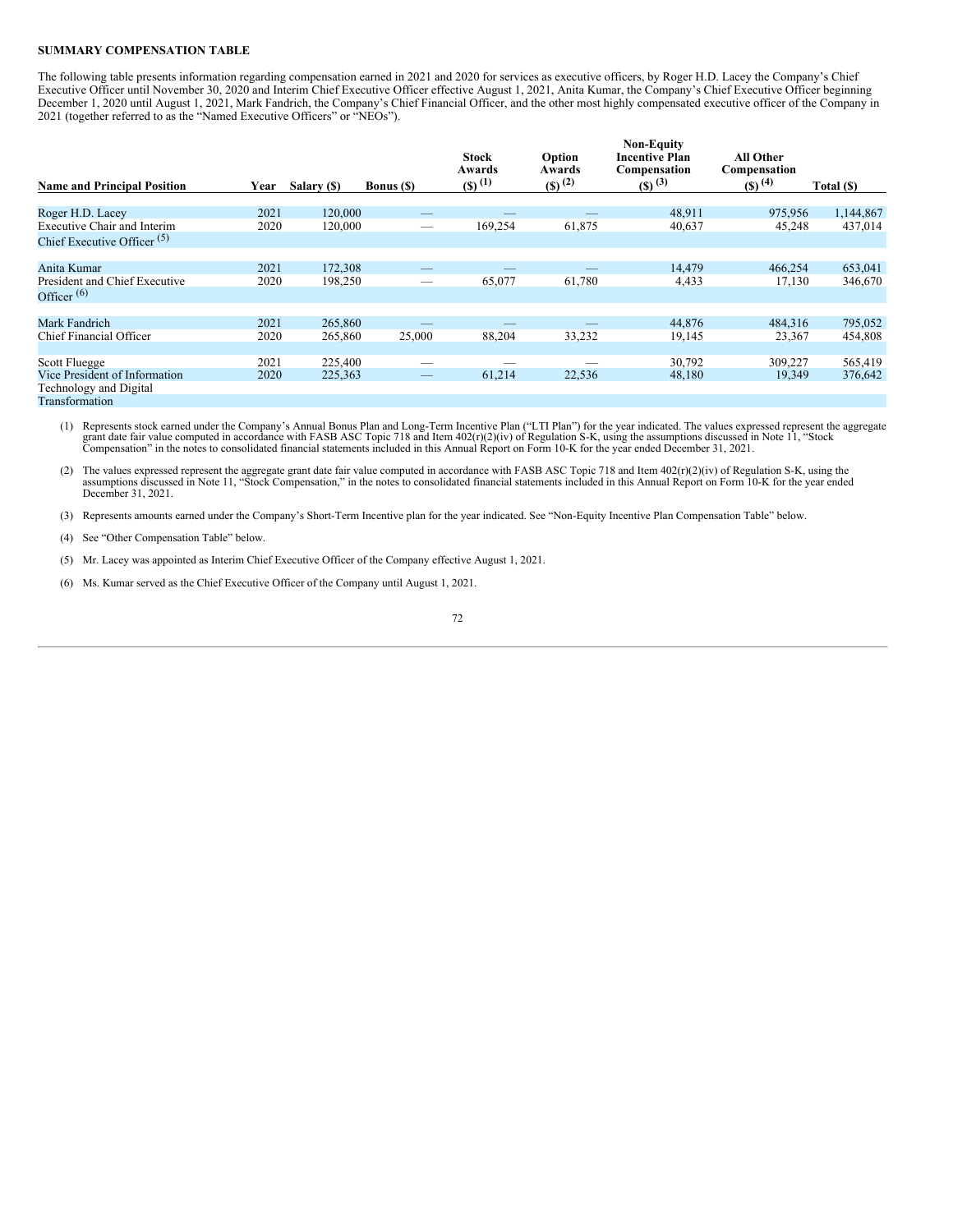# **Non-Equity Incentive Plan Compensation Table**

The following table provides a breakdown of information under the column "Non-Equity Incentive Plan Compensation" in the preceding Summary Compensation Table.

| Name         | Year | <b>Short-term Plans</b> | <b>Long-term Plans</b> | <b>Total</b><br><b>(S)</b> |
|--------------|------|-------------------------|------------------------|----------------------------|
|              |      | <b>(S)</b>              | (S)                    |                            |
| Mr. Lacey    | 2021 | _                       | 48,911                 | 48,911                     |
|              | 2020 |                         | 40,637                 | 40,637                     |
|              |      |                         |                        |                            |
| Ms. Kumar    | 2021 | _                       | 14,479                 | 14,479                     |
|              | 2020 |                         | 4,433                  | 4,433                      |
|              |      |                         |                        |                            |
| Mr. Fandrich | 2021 | $-$                     | 44,876                 | 44,876                     |
|              | 2020 |                         | 19,145                 | 19,145                     |
|              |      |                         |                        |                            |
| Mr. Fluegge  | 2021 | _                       | 30,792                 | 30,792                     |
|              | 2020 | 33,810                  | 14,370                 | 48,180                     |

### **Other Compensation Table**

The following table provides a breakdown of information under the column "Other Compensation" above.

| Name         | Year | <b>Contributions to</b><br><b>Defined</b><br><b>Contribution Plan</b><br>(S) | <b>Non-Elective</b><br><b>Contributions to</b><br><b>CSI Defined</b><br><b>Contribution Plan</b><br><b>(S)</b> | <b>Severance</b><br>(S) | <b>Acceleration of</b><br><b>Stock Options</b><br>and Restricted<br>Stock Units <sup>(1)</sup><br><b>(\$)</b> | Other<br><b>(S)</b> | <b>Total</b><br><b>(S)</b> |
|--------------|------|------------------------------------------------------------------------------|----------------------------------------------------------------------------------------------------------------|-------------------------|---------------------------------------------------------------------------------------------------------------|---------------------|----------------------------|
|              |      |                                                                              |                                                                                                                |                         |                                                                                                               |                     |                            |
| Mr. Lacey    | 2021 | _                                                                            | 5,843                                                                                                          |                         | 938,363                                                                                                       | 31,750              | 975,956                    |
|              | 2020 | 8,550                                                                        | 7,630                                                                                                          | _                       | __                                                                                                            | 29,068              | 45,248                     |
|              |      |                                                                              |                                                                                                                |                         |                                                                                                               |                     |                            |
| Ms. Kumar    | 2021 | _                                                                            | 4,333                                                                                                          | 241,342                 | 197,584                                                                                                       | 22,995              | 466,254                    |
|              | 2020 | 7,522                                                                        | 7,522                                                                                                          |                         | _                                                                                                             | 2,086               | 17,130                     |
|              |      |                                                                              |                                                                                                                |                         |                                                                                                               |                     |                            |
| Mr. Fandrich | 2021 | _                                                                            | 8,759                                                                                                          |                         | 467,807                                                                                                       | 7,750               | 484,316                    |
|              | 2020 | 8,550                                                                        | 9,750                                                                                                          | _                       |                                                                                                               | 5,067               | 23,367                     |
|              |      |                                                                              |                                                                                                                |                         |                                                                                                               |                     |                            |
| Mr. Fluegge  | 2021 | -                                                                            | 9,131                                                                                                          | _                       | 292,346                                                                                                       | 7,750               | 309,227                    |
|              | 2020 | 7,141                                                                        | 7,141                                                                                                          |                         |                                                                                                               | 5,067               | 19,349                     |

(1) The amounts reported in this column represent the value of acceleration in connection with the closing of the E&S Sale Transaction of stock options and restricted stock units (RSUs) outstanding to our named executive officers under the 2011 Plan. The value of the unvested equity awards that would accelerate in connection with the closing of the E&S Sale Transaction is calculated as follows: (a) in the case of a CSI stock option, the product of (i) the excess, if any, of \$7.15 (the value of a share of the CSI's common stock on the closing date) over the exercise price per share of such stock option, multiplied by (ii) the number of shares of common stock subject to the unvested portion of such stock option; and (b) in the case of CSI RSU awards, the value of a share of the Company's common stock (\$7.15) multiplied by the number of shares of common stock subject to the RSU award.

### **Outstanding Equity Awards at Fiscal Year-End**

There were no outstanding equity awards as of December 31, 2021.

#### **2021 Options Exercised and Stock Vested**

The following table shows the stock options, stock awards and restricted stock grants that vested during 2021 for the Named Executive Officers. The value realized upon exercise of the options and the shares represented by the vesting of the RSUs is based on the closing price of our stock on the exercise date and the vesting date, respectively.

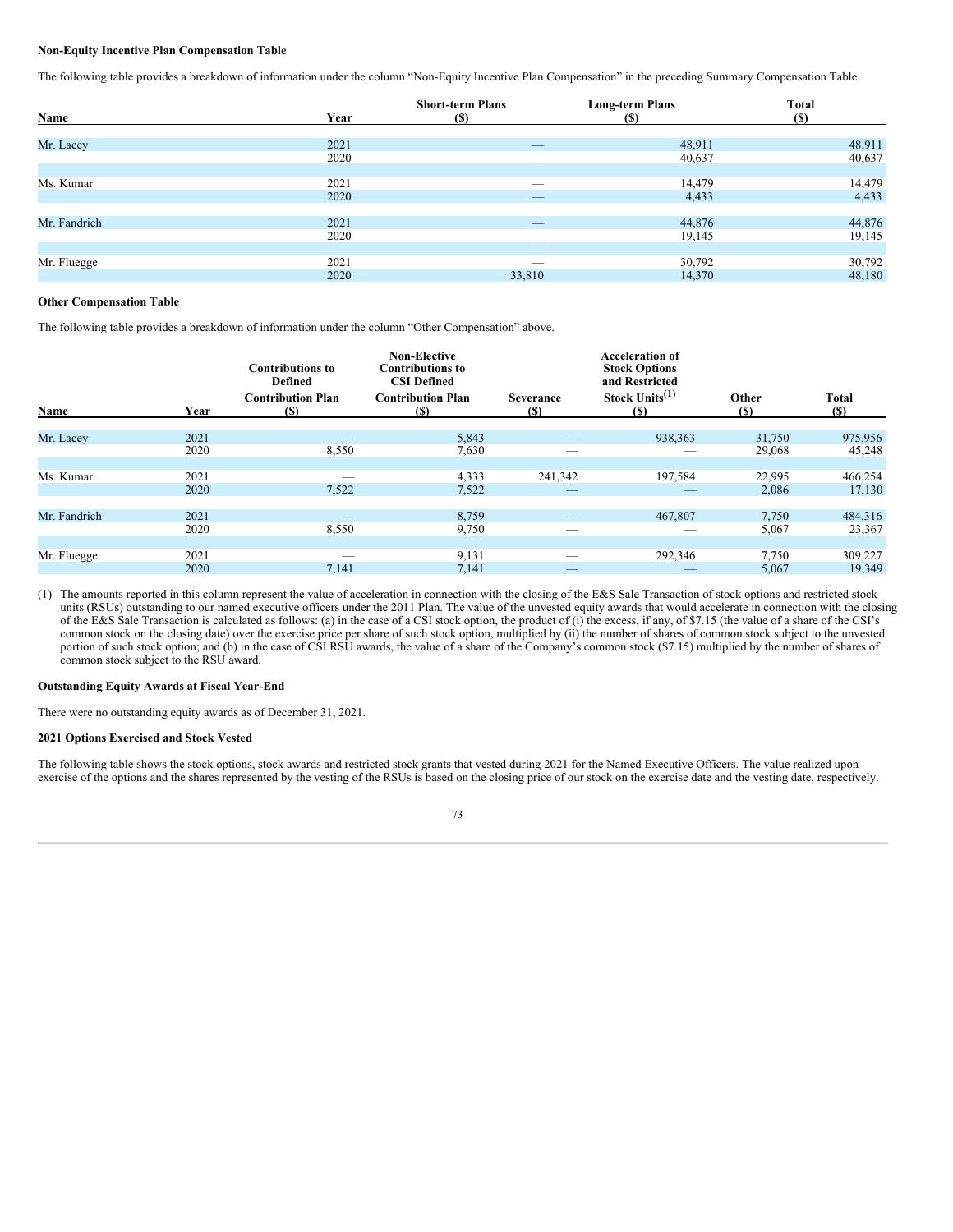|              | <b>Option Awards</b>                                    |                                      | <b>Stock Awards</b>                                        |                                     |  |
|--------------|---------------------------------------------------------|--------------------------------------|------------------------------------------------------------|-------------------------------------|--|
| Name         | <b>Number of shares</b><br>acquired on exercise<br>(# ) | Value realized<br>on exercise<br>(S) | <b>Number of shares</b><br>acquired on vesting<br>$^{(#)}$ | Value realized<br>on vesting<br>(S) |  |
|              |                                                         |                                      |                                                            |                                     |  |
| Mr. Lacey    | 251,970                                                 | 711,954                              | 32,955                                                     | 226,409                             |  |
| Ms. Kumar    | 35,493                                                  | 85,943                               | 16,098                                                     | 111,641                             |  |
| Mr. Fandrich | 100,559                                                 | 276,798                              | 28,240                                                     | 191,009                             |  |
| Mr. Fluegge  | 79,189                                                  | 161,476                              | 19,354                                                     | 130,870                             |  |

# **POTENTIAL PAYMENTS UNDER CHANGE OF CONTROL**

As of December 31, 2021, we were a party to change of control agreements ("CIC Agreements") with the following NEOs: Roger H.D. Lacey, Mark D. Fandrich and Scott Fluegge. The CIC Agreements provide for payment of severance compensation if there is a change in control of CSI and within 24 months following this change of control, there is either an involuntary termination of employment other than for cause, death, disability or retirement or a voluntary termination of employment for good reason (each a "Triggering Event"). The closing of the E&S Sale Transaction constituted a change of control under the CIC Agreements.

We did not terminate the employment of any of Messrs. Lacey, Fandrich or Fluegge at the time of the closing of the E&S Sale Transaction and these NEOs continue to be employed by us as of the date of this Annual Report on Form 10-K. We do not expect to terminate the employment of Roger H.D. Lacey, Mark Fandrich or Scott Fluegge as they are expected to continue to serve in roles following the closing of the Pineapple Merger Transaction.

The severance benefit is a specified multiple of the executive's annual compensation at the date of the change of control, payable in a lump sum within 75 days following the date of the Triggering Event. The multiple of the executive's annual compensation for our named executive officers is as follows: Mr. Lacey, 1.0 times; Mr. Fandrich, 1.5 times; and Mr. Fluegge, 1.0 times. Additionally, each executive will be entitled to receive medical and dental insurance and life insurance substantially in the form and expense to the executive as received by the executive on the date of the Triggering Event.

The CIC Agreements provide that the payments made to the executive will be one dollar less than the amount which would cause all payments to the executive (including payments to the executive which are not included in the CIC Agreement) to be subject to the excise tax imposed by Section 4999 of the Internal Revenue Code. Executive officers are not entitled to any gross-up payment under CIC Agreements for such excise taxes.

The CIC Agreements include provisions requiring each executive to maintain confidentiality of information acquired during the period of employment, to refrain for a period of one year from competing with CSI or soliciting other CSI employees to leave their employment with us and to provide a release of all claims against CSI in exchange for the benefit paid pursuant to the CIC agreement.

Assuming a change of control occurred on December 31, 2021, the following table presents amounts potentially payable to each of the Named Executive Officers, without and with a corresponding Triggering Event. The cash amount set forth below is cash severance CSI would be obligated to pay the NEOs in the form of a single lumpsum cash payment pursuant to the CIC Agreement. As noted above, there were no outstanding equity awards as of December 31, 2021.

| Name         | <b>Reason for Payment</b>                    | Cash<br><b>Severance</b><br>$(S)^{(1)}$ | Partial<br><b>Vesting of</b><br>Incentive<br>Awards<br>$(S)^{(2)}$ | <b>Vesting of</b><br><b>Unvested</b><br>Options <sup>(3)</sup> | Total (\$) |
|--------------|----------------------------------------------|-----------------------------------------|--------------------------------------------------------------------|----------------------------------------------------------------|------------|
|              |                                              |                                         |                                                                    |                                                                |            |
| Mr. Lacey    | Change of Control without a Triggering Event |                                         |                                                                    |                                                                |            |
|              | Change of Control with Triggering Event      | 812,182                                 | $\overline{\phantom{a}}$                                           | _                                                              | 812,182    |
|              |                                              |                                         |                                                                    |                                                                |            |
| Mr. Fandrich | Change of Control without a Triggering Event |                                         | _                                                                  | $\overline{\phantom{a}}$                                       |            |
|              | Change of Control with Triggering Event      | 957,973                                 | $-$                                                                | $-$                                                            | 957,973    |
|              |                                              |                                         |                                                                    |                                                                |            |
| Mr. Fluegge  | Change of Control without a Triggering Event |                                         |                                                                    | _                                                              |            |
|              | Change of Control with Triggering Event      | 464,049                                 | _                                                                  |                                                                | 464,049    |

74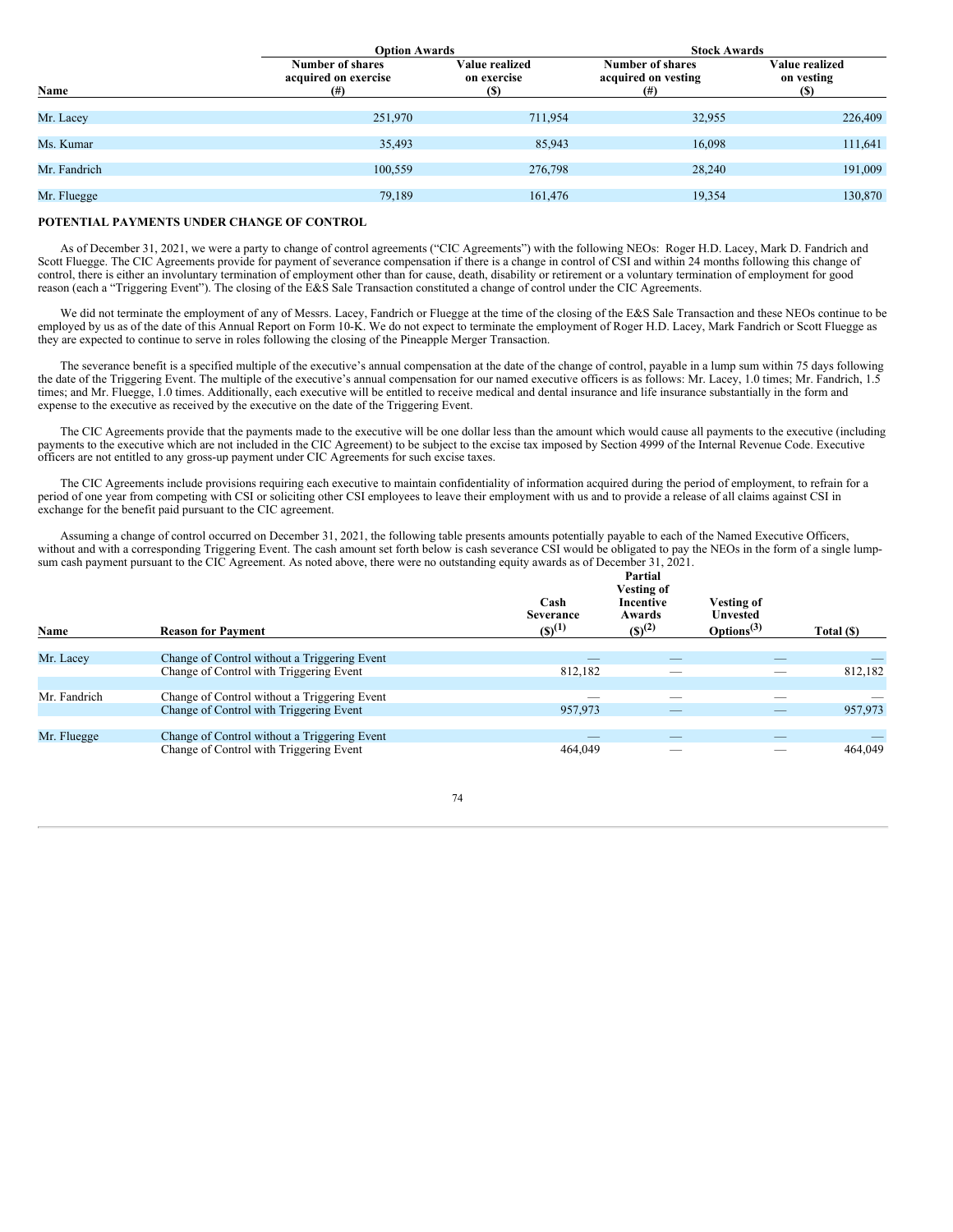- (1) The amounts in this column reflect the amount of cash severance and benefits the Company would be obligated to pay these individuals in the form of a single lump-sum cash payment pursuant to their CIC Agreements.
- (2) The amounts in this column reflect the estimated value of unvested Incentive Awards under the Company's LTI Plan at December 31, 2021 that would become payable upon the occurrence of a change in control. No unvested Incentive Awards were outstanding at December 31, 2021.
- (3) The amount in this column represents the value of options, restricted stock units or other equity awards assuming vesting upon a change in control at December 31, 2021. There were no equity awards outstanding at December 31, 2021.

#### **DIRECTOR COMPENSATION**

The 2021 compensation of non-employee directors was as follows: (i) each director was paid an annual cash retainer of \$20,000; (ii) the two committee chairs were each paid an additional \$7,500 in cash; (iii) each non-chair committee member was paid an additional \$5,000 in cash; and (iv) each director was paid an additional \$25,000 in lieu of receiving a stock option award in 2021.

The following table presents the 2021 cash and dollar value of stock options paid to each Company's non-employee Board member.

|                    | <b>Fees Earned or</b> | All Other          |              |
|--------------------|-----------------------|--------------------|--------------|
|                    | Paid in Cash          | Compensation $(2)$ | <b>Total</b> |
| Name $(1)$         | (S)                   |                    |              |
|                    |                       |                    |              |
| Richard A. Primuth | 52,500                | 172,608            | 225,108      |
| Randall D. Sampson | 57,500                | 119,083            | 176,583      |
| Steven C. Webster  | 55,000                | 148,856            | 203,856      |
| Michael Zapata     | 50,000                | 22,101             | 72,101       |

- (1) In addition to compensation as directors, the named directors serve in differing roles for which they receive separate compensation, including as a committee chair, committee member, and Board Secretary. See "The Board, Board Committees and Meetings" and "Board Leadership" above under "Corporate Governance."
- (2) The amounts reported in this column represent the value of acceleration in connection with the closing of the E&S Sale Transaction of stock options and restricted stock units (RSUs) outstanding to our named executive officers under the 2011 Plan. The value of the unvested equity awards that would accelerate in connection with the closing of the E&S Sale Transaction is calculated as follows: (a) in the case of a CSI stock option, the product of (i) the excess, if any, of \$7.15 (the value of a share of the CSI's common stock on the closing date) over the exercise price per share of such stock option, multiplied by (ii) the number of shares of common stock subject to the unvested portion of such stock option; and (b) in the case of CSI RSU awards, the value of a share of the Company's common stock (\$7.15) multiplied by the number of shares of common stock subject to the RSU award.

# **ITEM 12. SECURITY OWNERSHIP OF CERTAIN BENEFICIAL OWNERS AND MANAGEMENT AND RELATED STOCKHOLDER MATTERS**

#### **Securities Authorized For Issuance Under Equity Compensation Plans**

The information included in Part II, Item 5. Market for Registrant's Common Equity, Related Stockholder Matters and Issuer Purchases of Equity Securities - Securities Authorized for Issuance Under Equity Compensation Plans, is incorporated herein by reference.

### **Security Ownership of Certain Beneficial Owners and Management**

The following table sets forth ownership of the Company's common stock by (i) each person known by the Company to own of record or beneficially 5% or more of the Company's common stock, (ii) each director of the Company, (iii) each of the Named Executive Officers of the Company identified in Item 11 under Executive Compensation of this Form 10-K and (iv) all executive officers and directors of the Company as a group, in each case based upon information available as of March 1, 2022 (unless otherwise noted). Percentage ownership is based on 9,720,627 shares of CSI common stock outstanding as of March 1, 2022. Unless otherwise stated, the address of each person is 10900 Red Circle Drive, Minnetonka, MN 55343.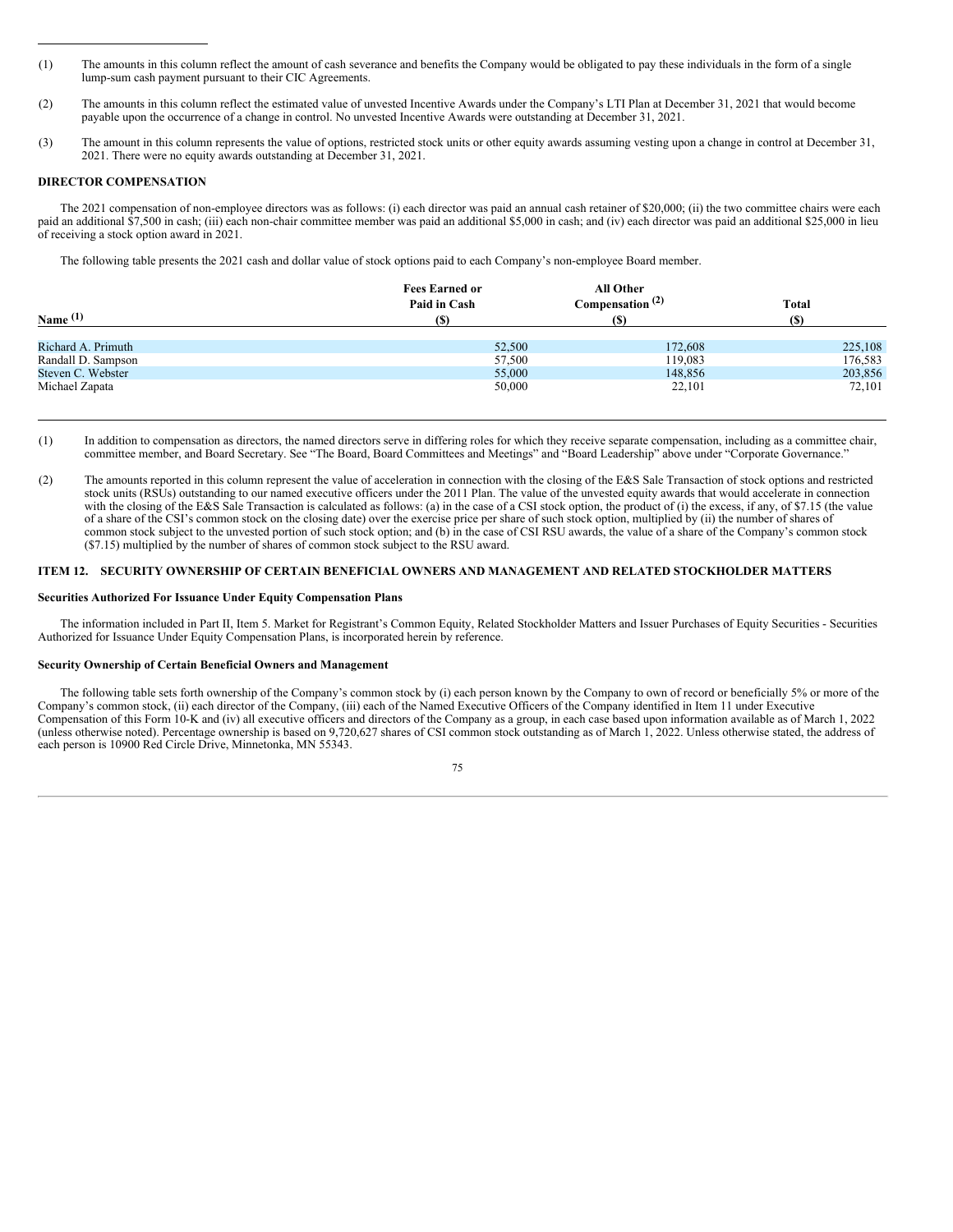| Name and Address of Beneficial Owner                                                   | <b>Number of Shares</b><br><b>Beneficially Owned</b> (1) | Percent of<br>Outstanding |
|----------------------------------------------------------------------------------------|----------------------------------------------------------|---------------------------|
| GAMCO Investors, Inc. (2)<br>One Corporate Center<br>Rye, NY 10580-1435                | 1,434,884                                                | 14.8%                     |
| Renaissance Technologies LLC $(3)$<br>800 Third Avenue<br>New York, NY 10022           | 540,463                                                  | 5.6%                      |
| Communications Systems, Inc.<br>Employee Stock Ownership Plan and Trust <sup>(4)</sup> | 517,348                                                  | 5.3%                      |
| Roger H.D. Lacey (5)(6)                                                                | 168,521                                                  | 1.7%                      |
| Mark D. Fandrich <sup>(6)</sup>                                                        | 69,943                                                   | $\ast$                    |
| Scott Fluegge $(6)$                                                                    | 61,017                                                   | $\ast$                    |
| Anita Kumar <sup>(6)(7)</sup>                                                          | 29,486                                                   | $\ast$                    |
| Richard A. Primuth $(5)$                                                               | 50,270                                                   | $\ast$                    |
| Randall D. Sampson <sup>(5)(8)</sup>                                                   | 1,252,499                                                | 12.9%                     |
| Steven C. Webster <sup>(5)</sup>                                                       | 25,819                                                   | $\ast$                    |
| Michael R. Zapata <sup>(5)</sup>                                                       | 3,091                                                    | $\ast$                    |
| All current executive officers and directors<br>as a group (8 persons)                 | 1,664,511                                                | 17.1%                     |

\*Less than one percent

(1) There are no options, restricted stock units or other rights outstanding to any of the CSI directors or executive officers as of March 1, 2022. Includes the following number of shares allocated to the accounts of the following participants in the CSI Employee Stock Ownership Plan and Trust (ESOP) as of March 1, 2022: Mr. Lacey, 9,630 shares; Mr. Fandrich, 8,141 shares; Mr. Fluegge, 11,110 shares; Ms. Kumar, 7,331 shares; and all current directors and executive offers as a group, 38,298 shares.

- (2) Based on Amendment No. 21 to Schedule 13D filed on January 12, 2022 in which the reporting persons disclose the following beneficial ownership as of January 12, 2022: Gabelli Funds, LLC, 297,200 shares sole voting and dispositive power; GAMCO Asset Management Inc., 771,324 shares sole voting and dispositive power; Teton Advisors, Inc., 342,600 shares sole voting and dispositive power; MJG Associates, Inc., 8,760 shares sole voting and dispositive power; and Gabelli Foundation, Inc., 15,000 shares sole voting and dispositive power.
- (3) Based on Amendment No. 3 to Schedule 13G filed by Renaissance Technologies LLC on February 11, 2022 reporting sole voting power over 540,463 shares and sole dispositive power over 630,983 shares as of December 31, 2021.
- (4) Based on Amendment No. 8 to Schedule 13G filed by the CSI ESOP on February 14, 2022 reporting ownership as of December 31, 2021. Messrs. Roger H.D. Lacey, Randall D. Sampson and Mark D. Fandrich serve as Trustees of the CSI ESOP, and disclaim beneficial ownership of the shares held by the CSI ESOP, except for shares allocated to their respective accounts.
- (5) Currently serves as a director of Communications Systems, Inc.
- (6) Named executive officer of Communications Systems, Inc.

76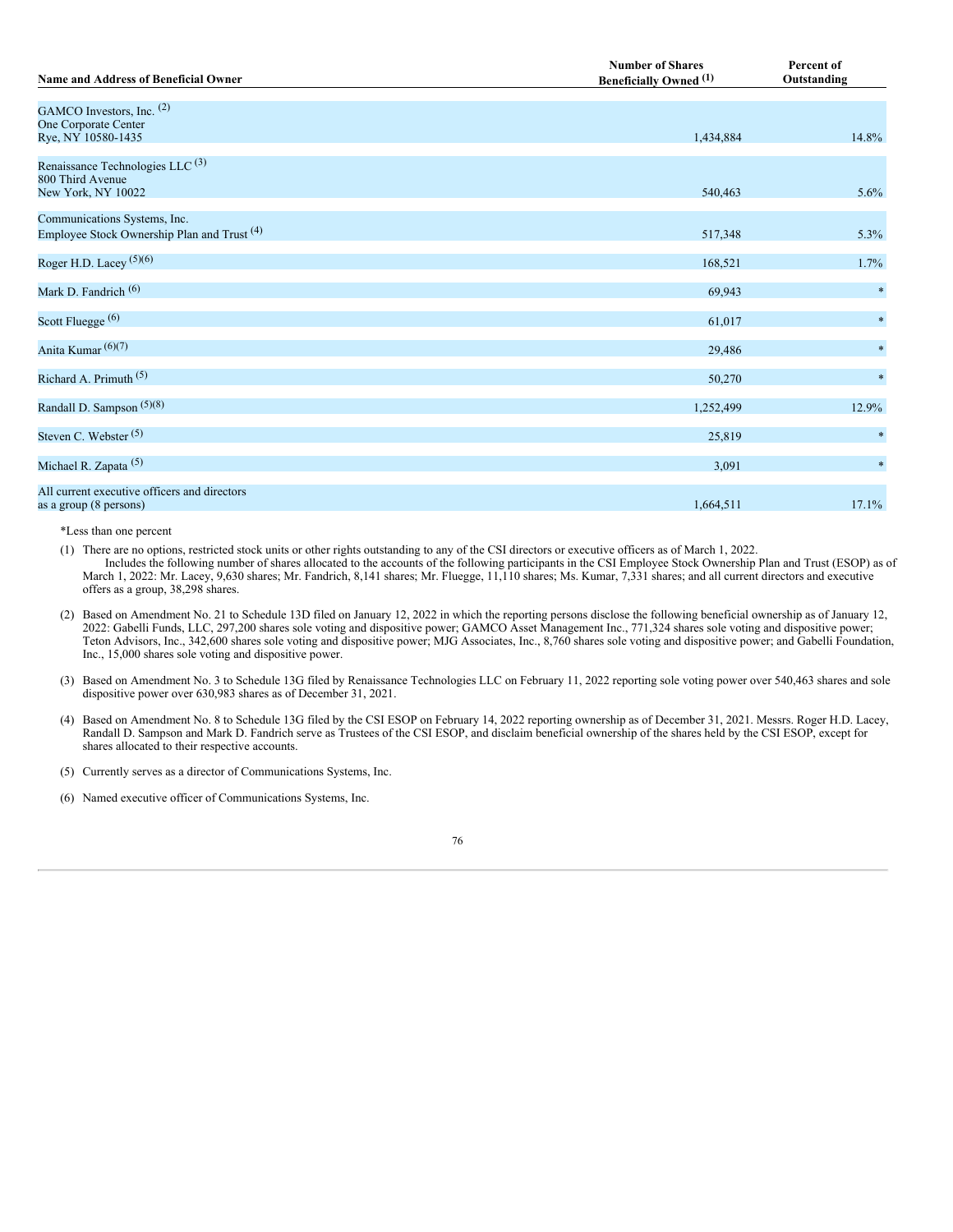- (7) Ms. Kumar's employment was terminated effective August 1, 2021 in connection with the closing of the E&S Sale Transaction. Information based on Ms. Kumar's Form 4 filed on August 5, 2021 and CSI records.
- (8) Based on Amendment No. 1 to Schedule 13G filed on February 14, 2022 by Mr. Sampson reporting his beneficial ownership as of December 31, 2021, as well as CSI records. As of March 1, 2022, Mr. Sampson has or shares voting and dispositive power over: (i) 51,205 shares of common stock owned by Mr. Sampson individually; (ii) 25,349 shares of common stock owned jointly by Mr. Sampson and his spouse; (iii) 380,370 shares of common stock held by the Marian Arlis Sampson Revocable Trust, of which Mr. Sampson is the sole trustee; (iv) 37,722 shares of common stock held by the Marian Sampson IRA, of which Mr. Sampson is an attorney-in-fact authorized to act alone and Ms. Sampson retains authority to act on behalf of the Marian Sampson IRA; (v) 681,334 shares of common stock held by Sampson Family Real Estate Holdings, LLC, of which Mr. Sampson is the sole manager; and (vi) 76,519 shares of common stock held by the Sampson Family Foundation, a charitable foundation of which Mr. Sampson is one of five directors. The two officers of the Sampson Family Foundation have the authority to vote and dispose of the shares of common stock held by the Sampson Family Foundation. Mr. Sampson is not an officer of the Sampson Family Foundation. Mr. Sampson disclaims beneficial ownership of all of the shares of CSI common stock except those shares he holds individually or jointly with his spouse. Mr. Sampson is not a participant in the CSI ESOP.

### **ITEM 13. CERTAIN RELATIONSHIPS AND RELATED TRANSACTIONS, AND DIRECTOR INDEPENDENCE**

Since the beginning of 2021, we have not entered into any transaction and there are no currently proposed transactions, in which CSI was or is to be a participant and the amount involved exceeds the lesser of \$120,000 or one percent of the average of CSI's total assets at year end for the last two completed fiscal years and in which any related person had or will have a direct or indirect material interest.

The Company's Board has adopted Governance Guidelines that include provisions with respect to conflicts of interest. These Guidelines describe "conflict of interest" as a situation in which a director's personal interest, including an immediate family member interest, is adverse to, or may appear to be adverse to, the interests of the Company. The Guidelines provide that any situation that involves, or may reasonably be expected to involve, a conflict of interest with the Company, must be disclosed promptly to the Chief Executive Officer, the Chairman, and the Company's primary legal counsel.

If the Company wishes to proceed with a transaction involving a potential conflict of interest, the Board would intend to seek prior approval from the Audit & Finance Committee to ensure the transaction is beneficial to the Company and the terms of the transaction are fair to the Company.

#### **ITEM 14. PRINCIPAL ACCOUNTING FEES AND SERVICES**

#### **Independent Registered Public Accounting Firm Fees and Services**

The following is a summary of the fees billed to the Company by Baker Tilly US, LLP for professional service for the year ended December 31, 2021 and 2020.

| <b>Fee Category</b>       | 2021                     | 2020                            |
|---------------------------|--------------------------|---------------------------------|
|                           |                          |                                 |
| <b>Audit Fees</b>         | 288,516                  | 204,400                         |
| <b>Audit-Related Fees</b> | 31,500                   | $\overbrace{\hspace{25mm}}^{}$  |
| Tax Fees                  | $\overline{\phantom{a}}$ | $\hspace{0.1mm}-\hspace{0.1mm}$ |
| All Other Fees            | -                        | _                               |
|                           |                          |                                 |
| <b>Total Fees</b>         | 320,016                  | 204,400                         |

*Audit Fees*. This category consists of fees billed for professional services rendered for the audit of the Company's annual financial statements and review of financial statements included in our quarterly reports.

*Audit-Related Fees*. This category consists of fees billed for assurance and related services, such as the Company's employee benefit plan audits that are reasonably related to the performance of the audit or review of the Company's financial statements and are not otherwise reported under "Audit Fees."

*Tax Fees.* This category consists of fees billed for professional services for tax compliance, tax advice and tax planning. Assistance regarding federal and state tax compliance and acquisitions are provided to the Company by RSM US LLP.

77

*All Other Fees*. All other fees are fees for products and services other than those listed above.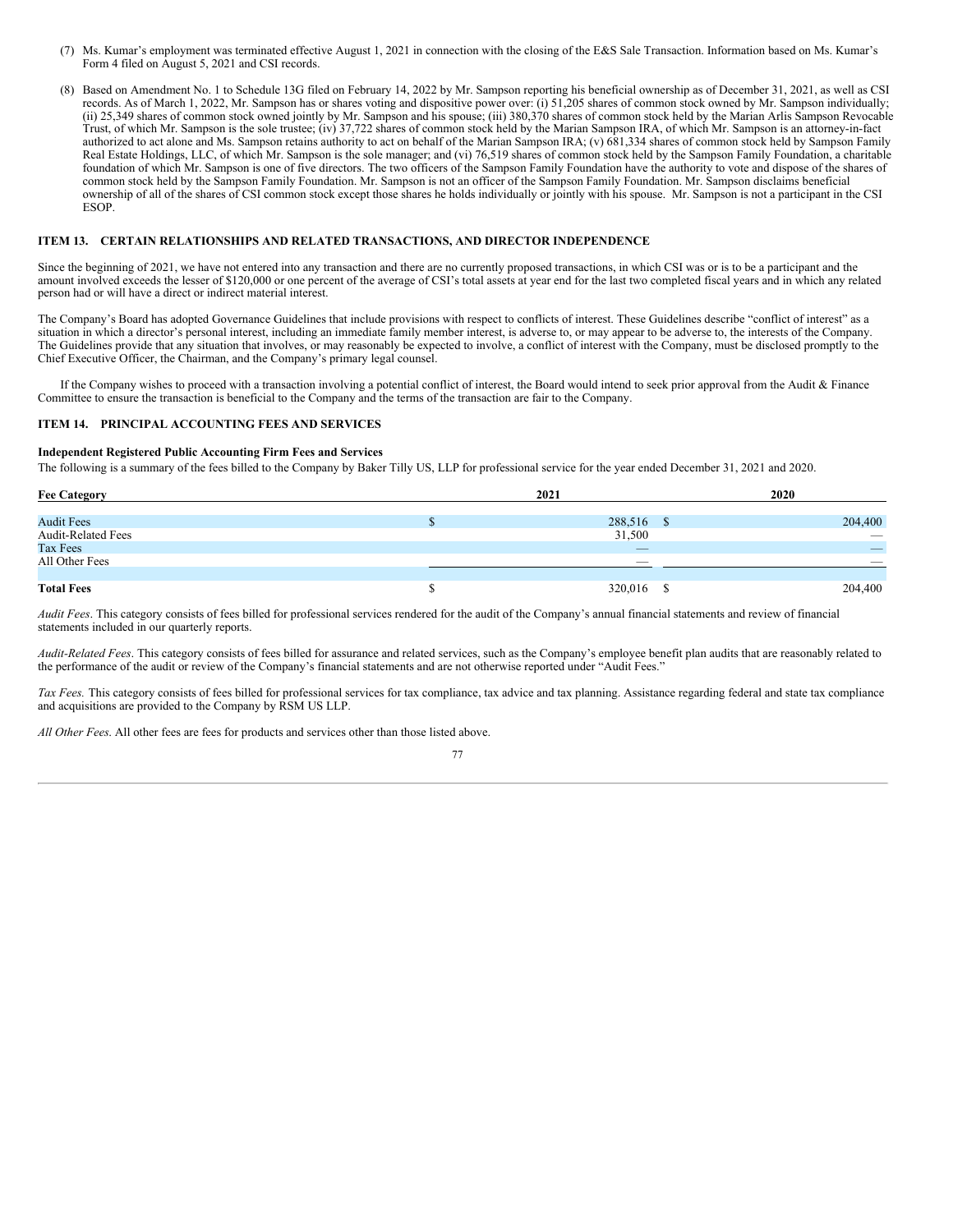### **Audit & Finance Committee Pre-approval Policies and Procedures**

In addition to approving the engagement of the independent registered public accounting firm to audit the Company's consolidated financial statements, the policy of the Audit & Finance Committee is to approve all use of the Company's independent registered public accounting firm for non-audit services prior to any such engagement. To minimize relationships that could appear to impair the objectivity of the independent registered public accounting firm, the policy of the Committee is to restrict the non-audit services that may be provided to the Company by the Company's independent registered public accounting firm primarily to tax services, merger and acquisition due diligence and integration services, and any other services that can clearly be designated as "non-audit" services. All of the services described above for 2021 and 2020 were pre-approved by the Audit & Finance Committee before Baker Tilly US, LLP was engaged to render the services.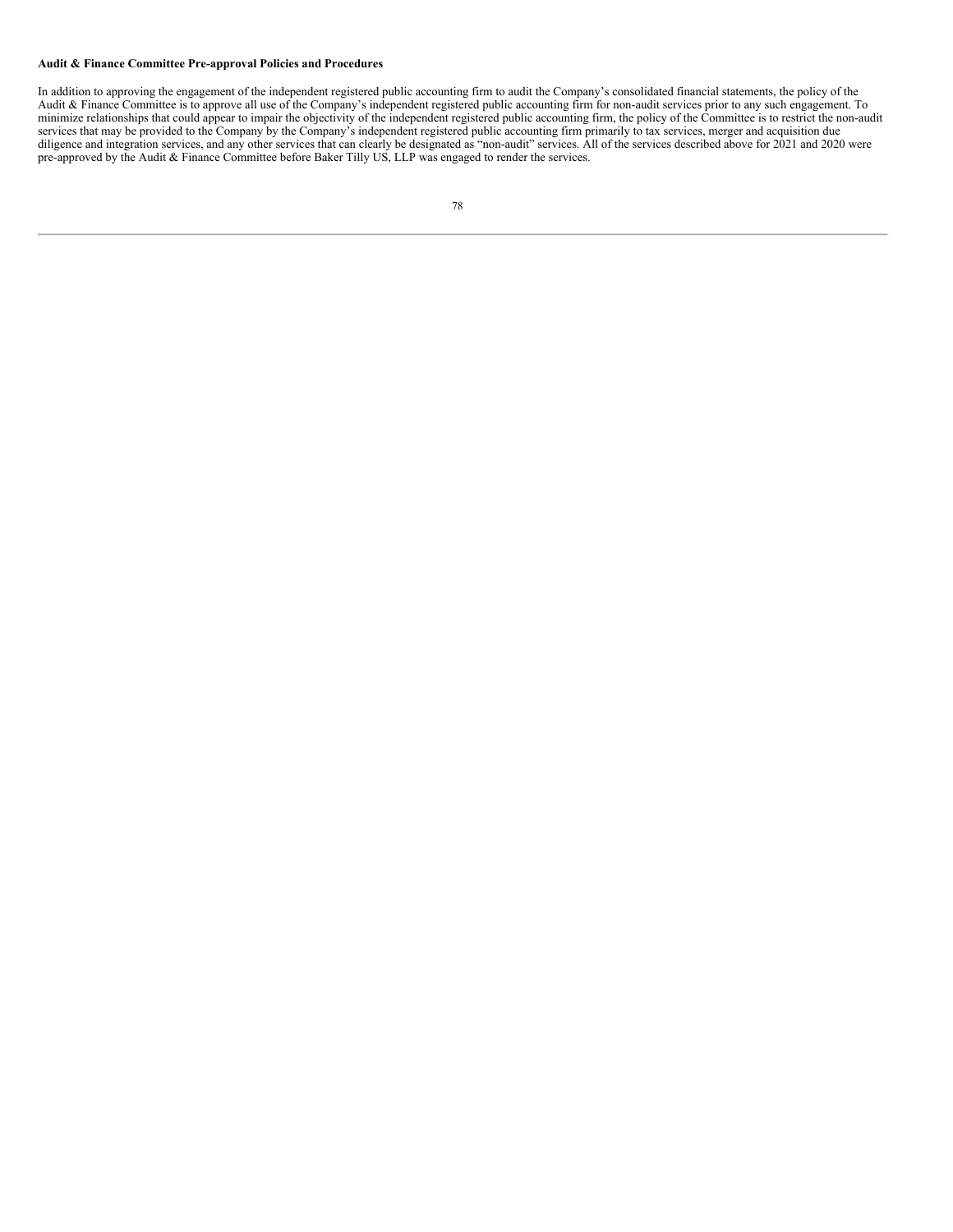# **PART IV**

# **ITEM 15. EXHIBITS AND FINANCIAL STATEMENT SCHEDULES**

# (a) (1) **Consolidated Financial Statements**

The following Consolidated Financial Statements of Communications Systems, Inc. and subsidiaries appear at pages 31 to 58 herein:

- **<sup>** $\circled{b}$ **</sup>** Report of Independent Registered Public Accounting Firm  $\circled{b}$  Consolidated Balance Sheets as of December 31, 2021 and
- $\circled{2}$  Consolidated Balance Sheets as of December 31, 2021 and 2020<br> $\circled{2}$  Consolidated Statements of Income (Loss) and Comprehensive In
- · Consolidated Statements of Income (Loss) and Comprehensive Income (Loss) for the years ended December 31, 2021 and 2020
- · Consolidated Statements of Changes in Stockholders' Equity for the years ended December 31, 2021
- · Consolidated Statements of Cash Flows for the years ended December 31, 2021 and 2020
- · Notes to Consolidated Financial Statements

#### (a) (2)**Consolidated Financial Statement Schedules**

The schedules are omitted as the required information is inapplicable or the information is presented in the consolidated financial statements or related notes.

# (a) (3)**Exhibits**

| <b>Regulation S-K</b> |         |                                                                                                                                                                                            |                                                                                                                                                         |
|-----------------------|---------|--------------------------------------------------------------------------------------------------------------------------------------------------------------------------------------------|---------------------------------------------------------------------------------------------------------------------------------------------------------|
| Reference             |         | <b>Title of Document</b>                                                                                                                                                                   | Location                                                                                                                                                |
| 2.1                   | #       | Agreement and Plan of Merger, dated March 1, 2021, by and among<br>Communications Systems, Inc., Helios Merger Co., Pineapple Energy<br>LLC, Lake Street Solar LLC, and Randall D. Sampson | Filed as Exhibit 2.1 to the Form 8-K dated March 1, 2021.                                                                                               |
| 2.2                   | #       | Asset Purchase Agreement dated March 11, 2020, by and among<br>Oldcastle Infrastructure, Inc., Suttle, Inc. and Communications Systems,<br>Inc.                                            | Filed as Exhibit 10.1 to Form 8-K dated March 11, 2020.                                                                                                 |
| 3.1                   |         | Articles of Incorporation, as amended                                                                                                                                                      | Filed as Exhibit 3.1 to the Form 10-Q for the quarter ended June 30,<br>2014.                                                                           |
| 3.2                   |         | Bylaws, as amended through April 10, 2020                                                                                                                                                  | Filed as Exhibit 3.2 to the Form 10-Q for the quarter ended<br>March 31, 2020.                                                                          |
| 4.1                   |         | Description of Registrant's Securities Registered Pursuant to Section 12<br>of the Securities Exchange Act of 1934                                                                         | Filed as Exhibit 4.1 to the Company's Annual Report on Form 10-<br>K for the year ended December 31, 2020.                                              |
| 4.2                   |         | Form of Certificate of Designation of Preferences, Rights and Limitations<br>of Series A Convertible Preferred Stock of Communications Systems,<br>Inc.                                    | Filed as Exhibit 4.1 to the Registration Statement on Form S-3 filed<br>on February 22, 2022 (SEC File No. 333-262893).                                 |
| 4.3                   |         | Form of Communications Systems, Inc. Warrant to be issued to the PIPE<br><b>Investors</b>                                                                                                  | Filed as Exhibit 4.2 to the Form 8-K dated September 14, 2021.                                                                                          |
| 4.4                   |         | Registration Rights Agreement between Communications Systems, Inc.<br>and PIPE Investors                                                                                                   | Filed as Exhibit 4.3 to the Form 8-K dated September 14, 2021.                                                                                          |
| 10.1                  | $\star$ | Employee Stock Ownership Plan and Trust, effective as of January 1,<br>2009                                                                                                                | Filed as Exhibit 10.3 to the Form 10-K for the year ended<br>December 31, 2011 (2011 Form 10-K) and incorporated herein by<br>reference.                |
| 10.2                  | $\ast$  | First Amendment, dated October 21, 2011, to the Communications<br>Systems, Inc. Employee Stock Ownership Plan and Trust.                                                                   | Filed as Exhibit 10.3.1 to the 2011 Form 10-K and incorporated<br>herein by reference.                                                                  |
| 10.3                  | $\ast$  | Third Amendment, dated December 14, 2012 to the Communications<br>Systems, Inc. Employee Stock Ownership Plan and Trust.                                                                   | Filed as Exhibit 10.1 to the Form 8-K dated December 14, 2012 and<br>incorporated herein by reference.                                                  |
| 10.4                  | $\ast$  | Fourth Amendment, dated January 1, 2015 to the Communications<br>Systems, Inc. Employee Stock Ownership Plan and Trust                                                                     | Filed as Exhibit 10.3.3 to the Form 10-K for the year ended<br>December 31, 2014 and incorporated herein by reference.                                  |
| 10.5                  | $\ast$  | 1990 Employee Stock Purchase Plan, as amended May 21, 2015                                                                                                                                 | Filed as Appendix B to the Proxy Statement dated April 10, 2015<br>for the 2015 Annual Meeting of Shareholders and incorporated<br>herein by reference. |
|                       |         |                                                                                                                                                                                            |                                                                                                                                                         |

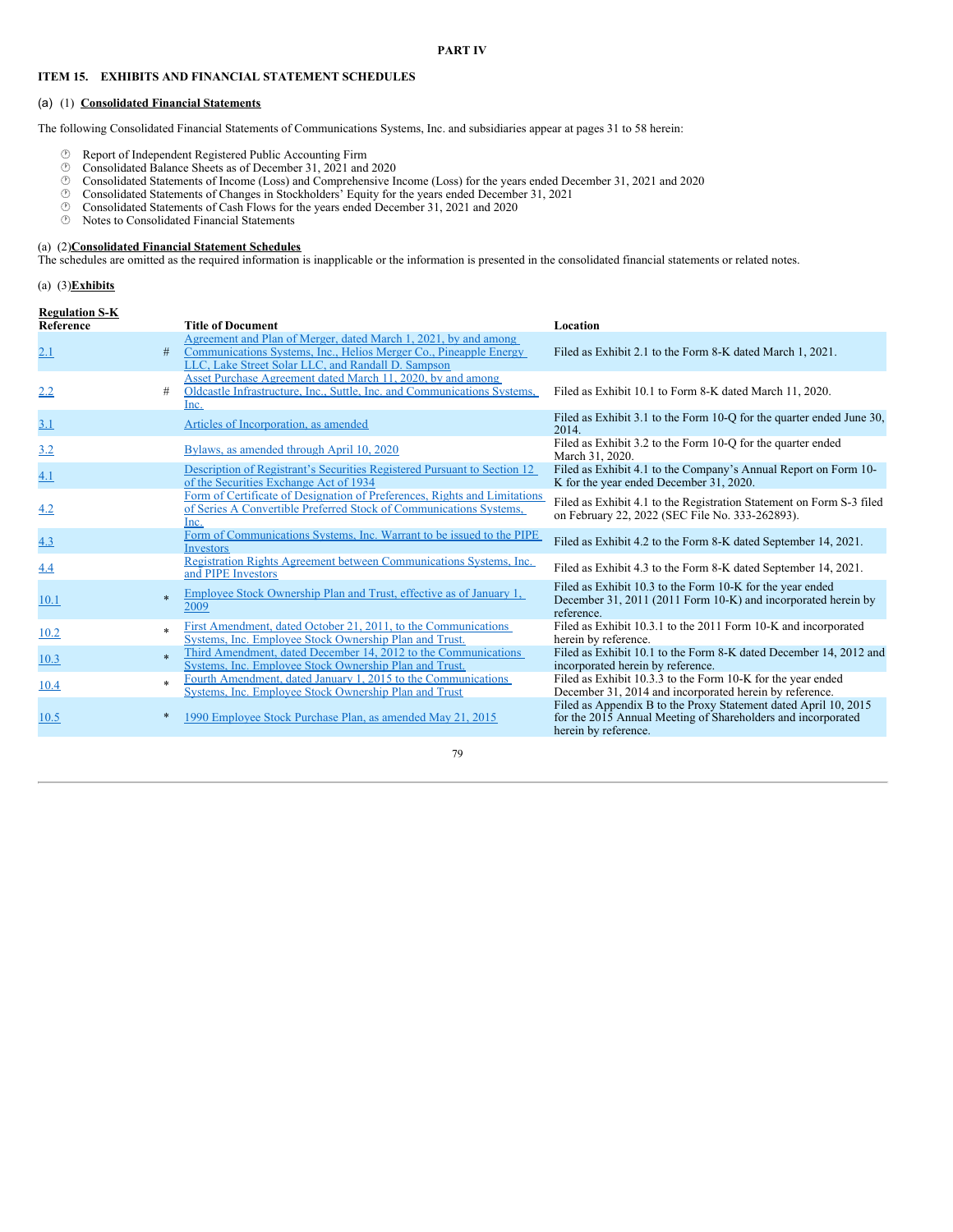| 10.6                                                          | $\ast$ | Form of Communications Systems, Inc. Change of Control Agreement for Filed as Exhibit 10.13 to the 2018 Form 10-K and incorporated<br><b>Executives</b>                                                                       | herein by reference.                                                                                              |
|---------------------------------------------------------------|--------|-------------------------------------------------------------------------------------------------------------------------------------------------------------------------------------------------------------------------------|-------------------------------------------------------------------------------------------------------------------|
| 10.7                                                          |        | Voting Agreement, dated March 1, 2021, by and among Communications<br>Systems, Inc., Pineapple Energy LLC, and the holders of capital stock of<br>Communications Systems, Inc.                                                | Filed as Exhibit 10.1 to the Form 8-K dated March 1, 2021.                                                        |
| 10.8                                                          |        | Amended and Restated Securities Purchase Agreement dated as of<br>September 15, 2021, between Communications Systems, Inc. and the<br><b>PIPE</b> Investors                                                                   | Filed as Exhibit 10.1 to the Form 8-K dated September 14, 2021.                                                   |
| 10.9                                                          |        | Form of Contingent Value Rights Agreement (December 16, 2021)                                                                                                                                                                 | Filed as Exhibit 10.1 to the Form 8-K dated December 16, 2021.                                                    |
| 10.1                                                          |        | Form of Lock-up Agreement by and among Communications Systems,<br>Inc., certain directors, officers and shareholders of Communications<br>Systems, Inc., and the PIPE Investors                                               | Filed as Exhibit 10.2 to the Form 8-K dated June 28, 2021.                                                        |
| 10.11                                                         | #      | Asset Purchase Agreement dated March 1, 2021 by and among Hawaii<br>Energy Connection, LLC and E-Gear, LLC as Seller, Steven P. Godmere<br>as Seller Representative, Pineapple Energy LLC as Buyer.                           | Filed as Exhibit 10.13 to Registration Statement on Form S-4 filed<br>on November 12, 2021 (File No. 333-260999)  |
| 10.12                                                         |        | Loan and Security Agreement dated as of December 11, 2020 by and<br>between Pineapple Energy LLC as Borrower and Hercules Capital, Inc. as<br>Lender and Agent.                                                               | Filed as Exhibit 10.14 to Registration Statement on Form S-4 filed<br>on November 12, 2021 (File No. 333-260999)  |
| 10.13                                                         |        | Working Capital Loan and Security Agreement dated as of January 8,<br>2021 by and between Pineapple Energy LLC as Borrower and Hercules<br>Capital, Inc. as Lender and Agent.                                                 | Filed as Exhibit 10.15 to Registration Statement on Form S-4 filed<br>on November 12, 2021 (File No. 333-260999)  |
| 10.14                                                         | $\ast$ | Employment Agreement dated February 10, 2021 by and between<br>Pineapple Energy LLC and Kyle Udseth.                                                                                                                          | Filed as Exhibit 10.17 to Registration Statement on Form S-4 filed<br>on November 12, 2021 (File No. 333-260999)  |
| 10.15                                                         | #      | Amendment No. 1 to Asset Purchase Agreement dated December 16,<br>2021 by and among Hawaii Energy Connection, LLC and E-Gear, LLC<br>as Seller, Steven P. Godmere as Seller Representative, Pineapple Energy<br>LLC as Buver. | Filed as Exhibit 10.18 to Registration Statement on Form S-4/A<br>filed on January 26, 2022 (File No. 333-260999) |
| 10.16                                                         | #      | Consent and Amendment to Loan and Security Agreement dated as of<br>December 16, 2021 by and between Pineapple Energy LLC as Borrower<br>and Hercules Capital, Inc. as Lender and Agent.                                      | Filed as Exhibit 10.19 to Registration Statement on Form S-4/A<br>filed on January 26, 2022 (File No. 333-260999) |
| 10.17                                                         |        | First Amendment to Working Capital Loan and Security Agreement dated<br>as of December 16, 2021 by and between Pineapple Energy LLC as<br>Borrower and Hercules Capital, Inc. as Lender and Agent.                            | Filed as Exhibit 10.20 to Registration Statement on Form S-4/A<br>filed on January 26, 2022 (File No. 333-260999) |
| 10.18                                                         |        | Subscription Agreement dated as of December 16, 2021 by and between<br>Pineapple Energy LLC and Lake Street Solar LLC.                                                                                                        | Filed as Exhibit 10.21 to Registration Statement on Form S-4/A<br>filed on January 26, 2022 (File No. 333-260999) |
| 10.19                                                         |        | Subscription Agreement dated as of December 16, 2021 by and between<br>Pineapple Energy LLC and Hercules Capital, Inc.                                                                                                        | Filed as Exhibit 10.22 to Registration Statement on Form S-4/A<br>filed on January 26, 2022 (File No. 333-260999) |
| 21                                                            |        | Subsidiaries of the Registrant                                                                                                                                                                                                | Filed herewith.                                                                                                   |
|                                                               |        | Consent of Independent Registered Public Accounting Firm                                                                                                                                                                      | Filed herewith.                                                                                                   |
| $\frac{23.1}{24}$<br>$\frac{31.1}{31.2}$<br>$\frac{31.2}{32}$ |        | <b>Power of Attorney</b>                                                                                                                                                                                                      | Included in signatures at page 82.                                                                                |
|                                                               |        | Certification of Chief Executive Officer                                                                                                                                                                                      | Filed herewith.                                                                                                   |
|                                                               |        | Certification of Chief Financial Officer                                                                                                                                                                                      | Filed herewith.                                                                                                   |
|                                                               |        | Certification under USC § 1350                                                                                                                                                                                                | Filed herewith.                                                                                                   |
|                                                               |        | 80                                                                                                                                                                                                                            |                                                                                                                   |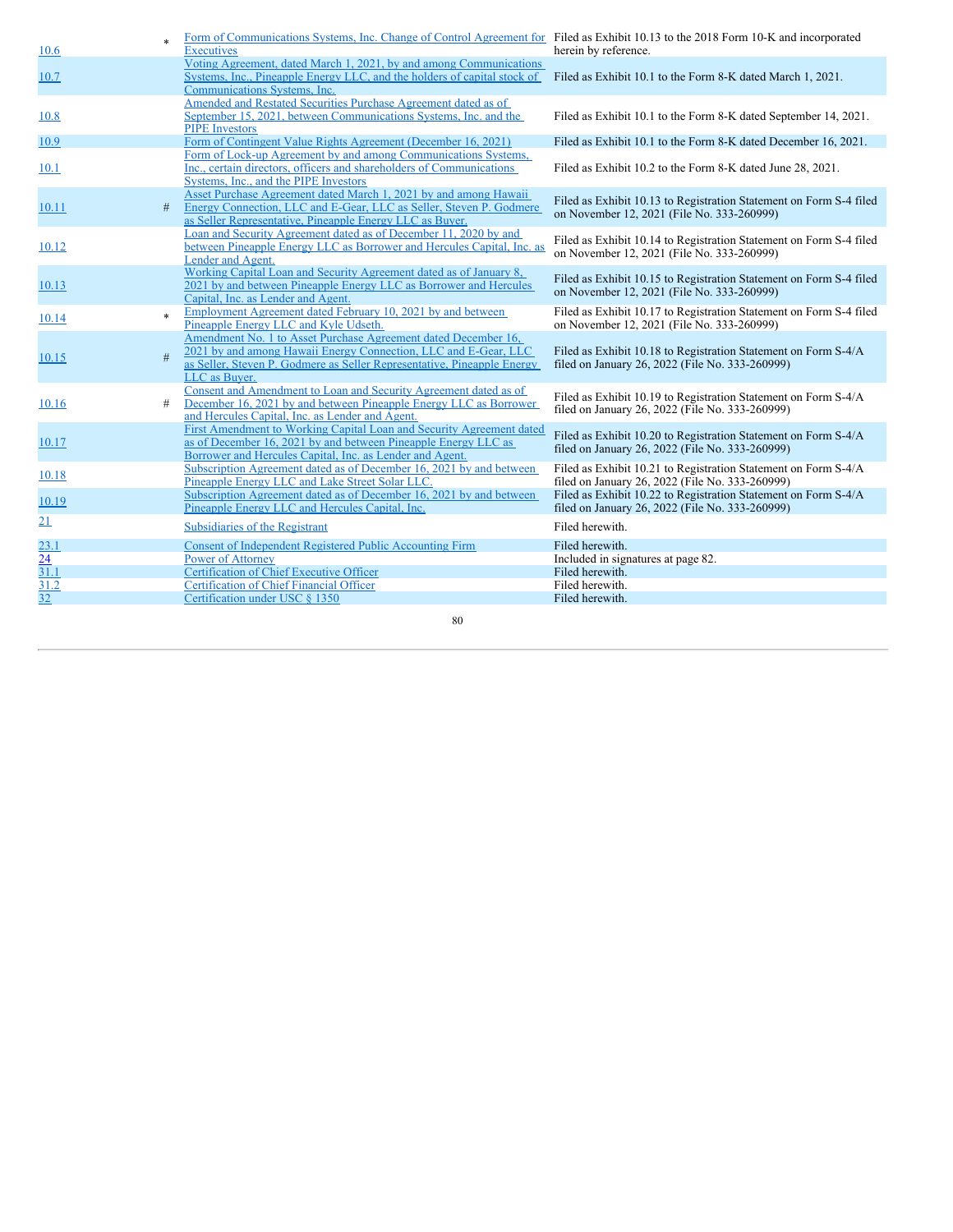|          | Inline XBRL Instance Document (the instance document does not appear in the Interactive Data File because its XBRL tags are embedded within |
|----------|---------------------------------------------------------------------------------------------------------------------------------------------|
| 101 .INS | the Inline XBRL document)                                                                                                                   |
| 101 .SCH | Inline XBRL Taxonomy Extension Schema Document                                                                                              |
| 101.CAL  | Inline XBRL Taxonomy Extension Calculation Linkbase Document                                                                                |
| 101 .DEF | Inline XBRL Taxonomy Definition Linkbase Document                                                                                           |
| 101 LAB  | Inline XBRL Taxonomy Extension Label Linkbase Document                                                                                      |
| 101 PRE  | Inline XBRL Taxonomy Extension Presentation Linkbase Document                                                                               |
| 104      | Cover Page Interactive Data File (formatted as inline XBRL and contained in Exhibit 101)                                                    |

# Certain of the exhibits and schedules to this exhibit have been omitted in accordance with Regulation S-K Item 601. CSI agrees to furnish a copy of all omitted exhibits and schedules to the SEC upon its request.

\*Indicates management contract or compensatory plan or arrangement.

# **ITEM 16. FORM 10-K SUMMARY**

Not applicable.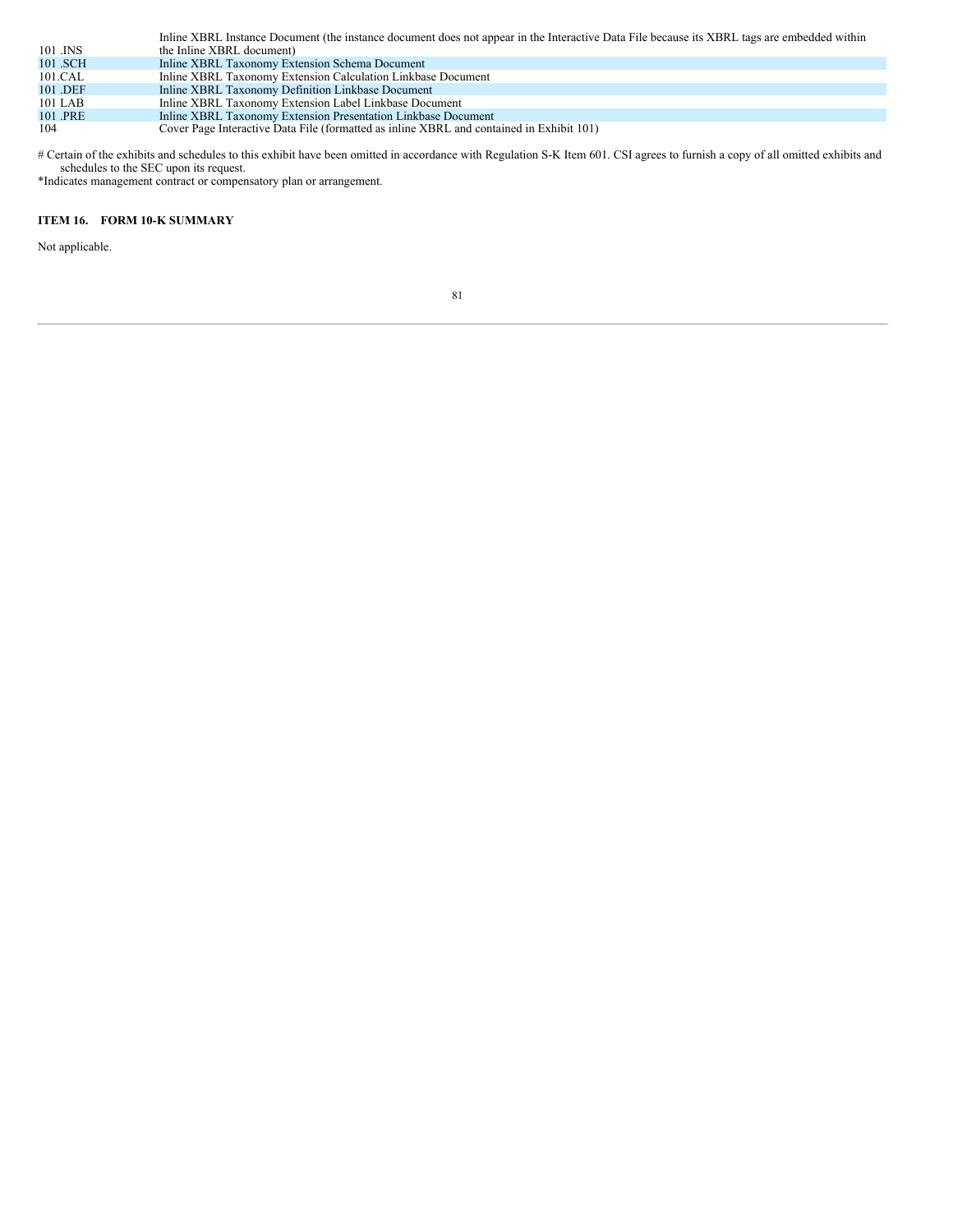# <span id="page-81-0"></span>**SIGNATURES**

Pursuant to the requirements of Section 13 or 15(d) of the Securities Exchange Act of 1934, the Registrant has duly caused this report to be signed on its behalf by the undersigned, thereunto duly authorized.

|    | Communications Systems, Inc.    |
|----|---------------------------------|
| By | /s/ Roger H.D. Lacey            |
|    | Roger H.D. Lacey                |
|    | Interim Chief Executive Officer |

Date: March 14, 2022

Pursuant to the requirements of the Securities Exchange Act of 1934, this report has been signed below by the following persons on behalf of the Registrant in the capacities and on the dates indicated:

Each person whose signature appears below constitutes and appoints ROGER H.D. LACEY and MARK D. FANDRICH as their true and lawful attorneys-in-fact and agents, each acting alone, with full power of substitution and resubstitution, for them and in their name, place and stead, in any and all capacities, to sign any or all amendments to this Annual Report on Form 10-K and to file the same, with all exhibits thereto, and other documents in connection therewith, with the Securities and Exchange Commission, granting unto said attorneys-in-fact and agents, each acting alone, full power and authority to do and perform each and every act and thing requisite and necessary to be done in and about the premises, as fully to all intents and purposes as they might or could do in person, hereby ratifying and confirming all said attorneys-in-fact and agents, each acting alone, or their substitute or substitutes, may lawfully do or cause to be done by virtue thereof.

| Signature                                   | Title                                                                                                    | Date           |
|---------------------------------------------|----------------------------------------------------------------------------------------------------------|----------------|
| /s/Roger H.D. Lacey<br>Roger H.D. Lacey     | Interim Chief Executive Officer (Principal Executive<br>Officer), Executive Chair of the Board, Director | March 14, 2022 |
| /s/Mark D. Fandrich<br>Mark D. Fandrich     | Chief Financial Officer (Principal<br>Financial Officer)                                                 | March 14, 2022 |
| /s/Kristin A. Hlavka<br>Kristin A. Hlavka   | Corporate Controller (Principal Accounting Officer)                                                      | March 14, 2022 |
| /s/Randall D. Sampson<br>Randall D. Sampson | Director                                                                                                 | March 14, 2022 |
| /s/Richard A. Primuth<br>Richard A. Primuth | Director                                                                                                 | March 14, 2022 |
| /s/Steven C. Webster<br>Steven C. Webster   | Director                                                                                                 | March 14, 2022 |
| /s/Michael R. Zapata<br>Michael R. Zapata   | Director                                                                                                 | March 14, 2022 |

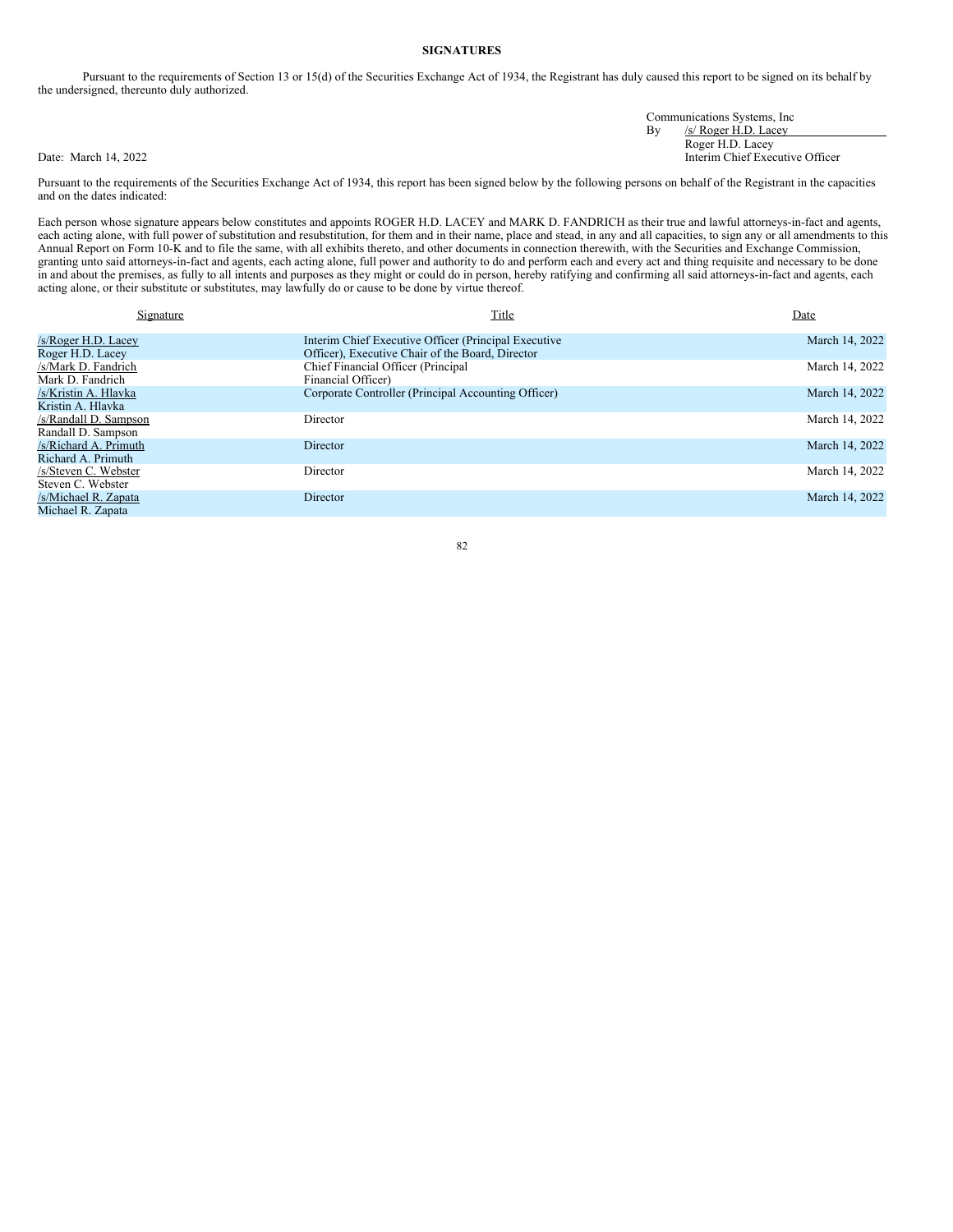# SUBSIDIARIES OF COMMUNICATIONS SYSTEMS, INC.

<span id="page-82-0"></span>

| Subsidiaries                       | Jurisdiction of Incorporation |
|------------------------------------|-------------------------------|
| Austin Taylor Communications, Ltd. | United Kingdom                |
| JDL Technologies, Inc.             | Minnesota                     |
| Ecessa Corporation                 | Minnesota                     |
| Helios Merger Co.                  | Delaware                      |

All these subsidiaries are 100%-owned directly by Communications Systems, Inc. The financial statements of all these subsidiaries are included in the consolidated financial statements of Communications Systems, Inc.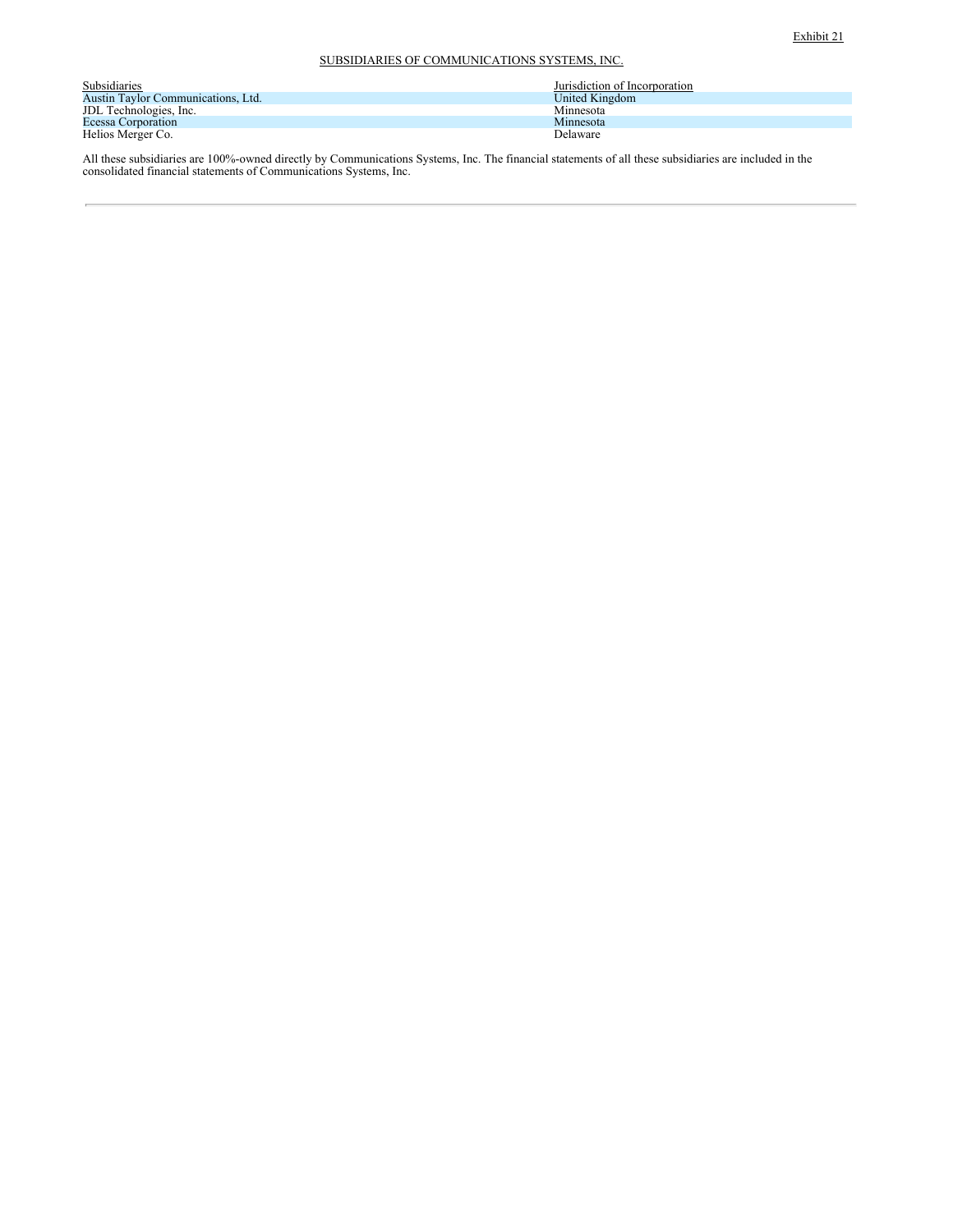# CONSENT OF INDEPENDENT REGISTERED PUBLIC ACCOUNTING FIRM

<span id="page-83-0"></span>We consent to the incorporation by reference in the Registration Statements on Form S-4 (File No. 333-260999), Form S-3 (File No. 333-262893) and Form<br>S-8 (333-161376; 333-177890; 333-204379, 333-230157; and 333-231666) of

/s/ Baker Tilly US, LLP Minneapolis, Minnesota March 14, <sup>2022</sup>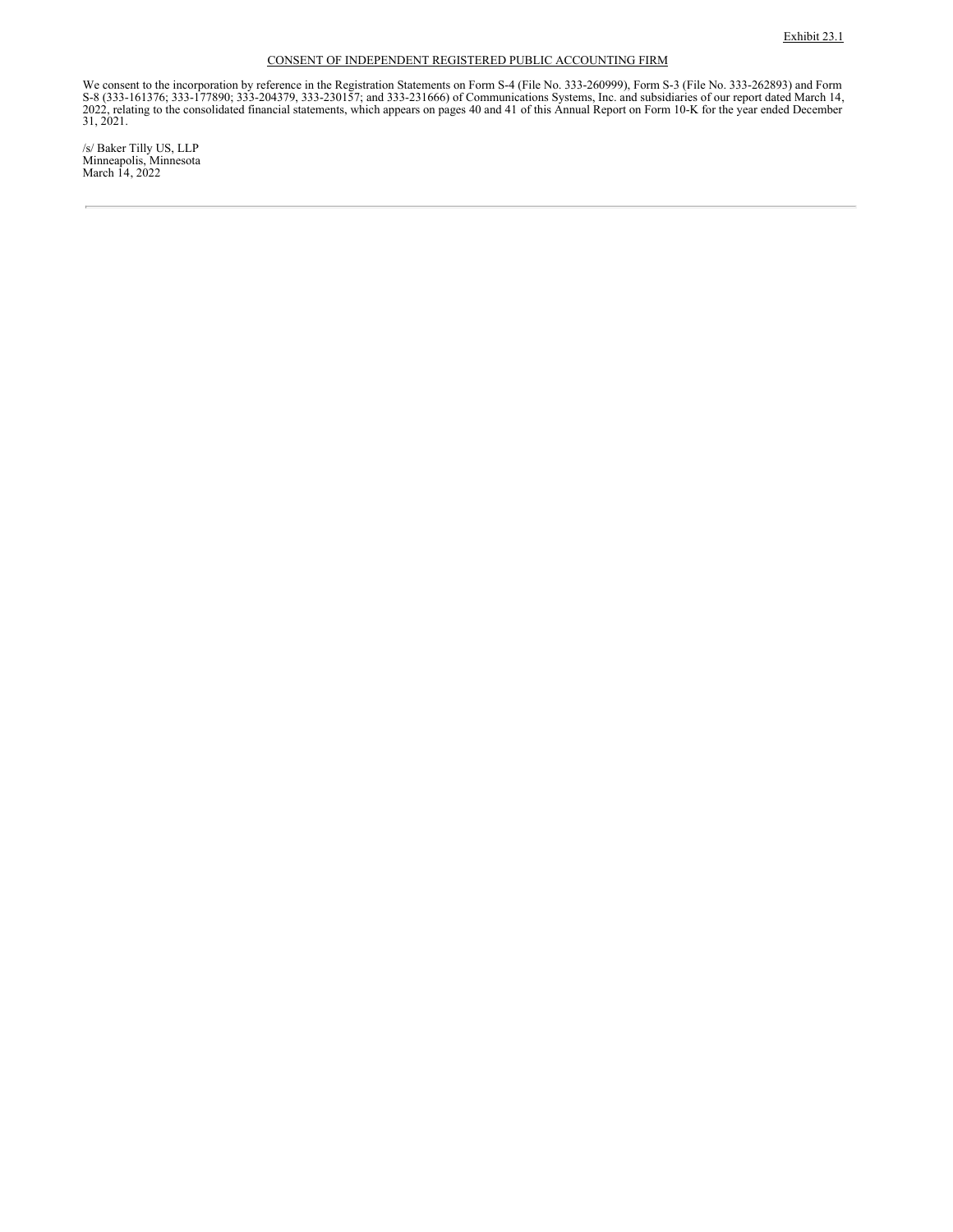### Certifications

<span id="page-84-0"></span>I, Roger H.D. Lacey certify that:

- 1. I have reviewed this annual report on Form 10-K of Communications Systems, Inc.;
- 2. Based on my knowledge, this report does not contain any untrue statement of a material fact or omit to state a material fact necessary to make the statements made, in light of the circumstances under which such statements were made, not misleading with respect to the period covered by this report;
- 3. Based on my knowledge, the financial statements, and other financial information included in this report, fairly present in all material respects the financial condition, results of operations and cash flows of the registrant as of, and for, the periods presented in this report;
- 4. The registrant's other certifying officer and I are responsible for establishing and maintaining disclosure controls and procedures (as defined in Exchange Act Rules 13a-15(e) and 15d-15(e)) and internal control over financial reporting (as defined in Exchange Act Rules 13a-15(f) and 15d-15(f)) for the registrant and have:
	- a. Designed such disclosure controls and procedures, or caused such disclosure controls and procedures to be designed under our supervision, to ensure that material information relating to the registrant, including its consolidated subsidiaries, is made known to us by others within those entities, particularly during the period in which this report is being prepared;
	- b. Designed such internal control over financial reporting, or caused such internal control over financial reporting to be designed under our supervision, to provide reasonable assurance regarding the reliability of financ external purposes in accordance with generally accepted accounting principles;
	- c. Evaluated the effectiveness of the registrant's disclosure controls and procedures and presented in this report our conclusions about the effectiveness of the disclosure controls and procedures, as of the end of the period covered by this report based on such evaluation; and
	- d. Disclosed in this report any change in the registrant's internal control over financial reporting that occurred during the registrant's most recent fiscal quarter (the registrant's fourth fiscal quarter in the case of an annual report) that has materially affected, or is reasonably likely to materially affect, the registrant's internal control over financial reporting; and
- 5. The registrant's other certifying officer and I have disclosed, based on our most recent evaluation of internal control over financial reporting, to the registrant's auditors and the audit committee of the registrant's board of directors (or persons performing the equivalent function):
	- a. all significant deficiencies and material weaknesses in the design or operation of internal control over financial reporting which are reasonably likely to adversely affect the registrant's ability to record, process, summarize and report financial information; and
	- b. any fraud, whether or not material, that involves management or other employees who have a significant role in the registrant's internal control over financial reporting.

/s/ Roger H.D. Lacey Roger H.D. Lacey Date: March 14, 2022 Interim Chief Executive Officer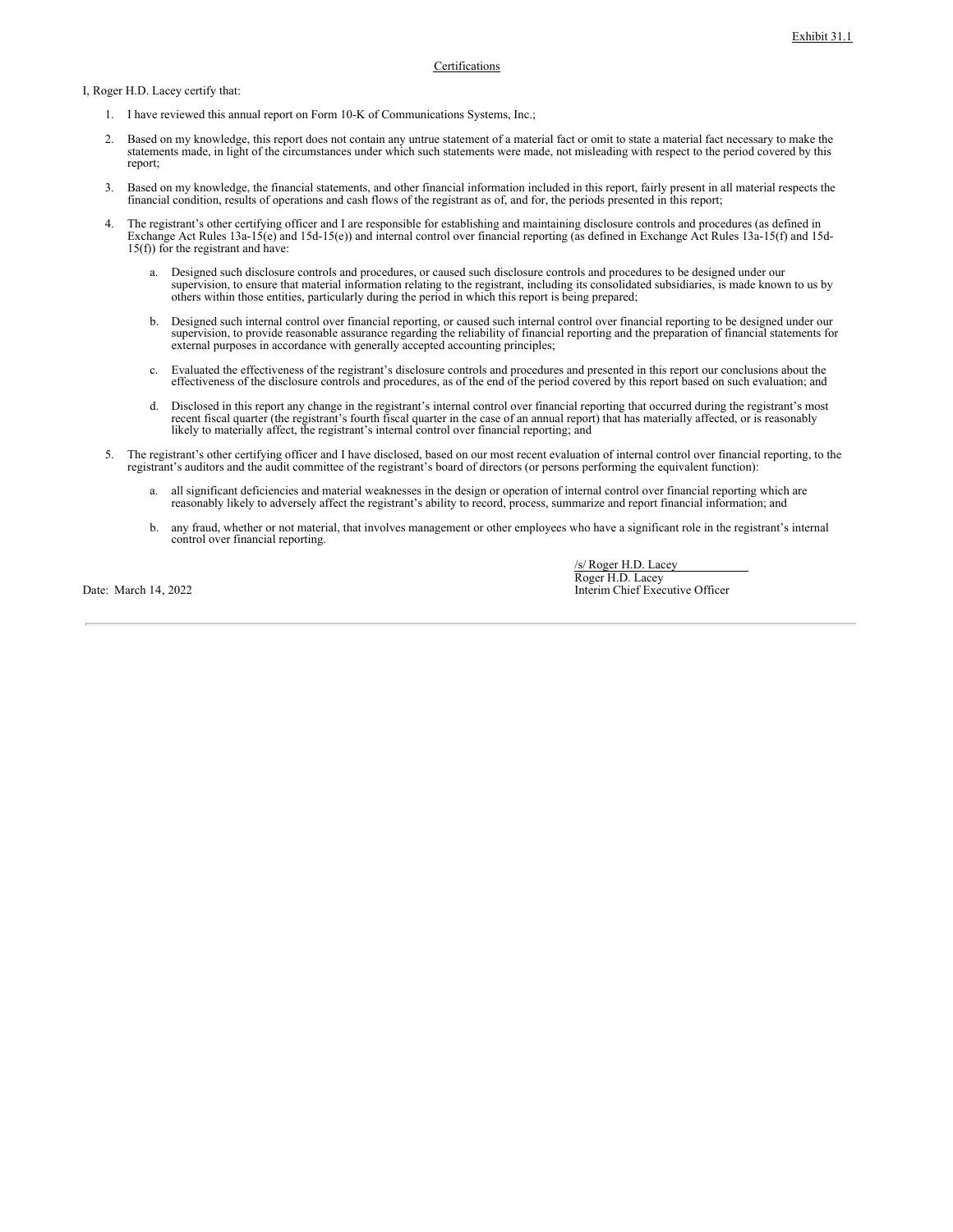### Certifications

### <span id="page-85-0"></span>I, Mark D. Fandrich certify that:

- 1. I have reviewed this annual report on Form 10-K of Communications Systems, Inc;
- 2. Based on my knowledge, this report does not contain any untrue statement of a material fact or omit to state a material fact necessary to make the statements made, in light of the circumstances under which such statements were made, not misleading with respect to the period covered by this report;
- 3. Based on my knowledge, the financial statements, and other financial information included in this report, fairly present in all material respects the financial condition, results of operations and cash flows of the registrant as of, and for, the periods presented in this report;
- 4. The registrant's other certifying officer and I are responsible for establishing and maintaining disclosure controls and procedures (as defined in Exchange Act Rules 13a-15(e) and 15d-15(e)) and internal control over financial reporting (as defined in Exchange Act Rules 13a-15(f) and 15d-15(f)) for the registrant and have:
	- a. Designed such disclosure controls and procedures, or caused such disclosure controls and procedures to be designed under our supervision, to ensure that material information relating to the registrant, including its consolidated subsidiaries, is made known to us by others within those entities, particularly during the period in which this report is being prepared;
	- b. Designed such internal control over financial reporting, or caused such internal control over financial reporting to be designed under our supervision, to provide reasonable assurance regarding the reliability of financial reporting and the preparation of financial statements for external purposes in accordance with generally accepted accounting principles;
	- c. Evaluated the effectiveness of the registrant's disclosure controls and procedures and presented in this report our conclusions about the effectiveness of the disclosure controls and procedures, as of the end of the per
	- d. Disclosed in this report any change in the registrant's internal control over financial reporting that occurred during the registrant's most recent fiscal quarter (the registrant's fourth fiscal quarter in the case of a likely to materially affect, the registrant's internal control over financial reporting; and
- 5. The registrant's other certifying officer and I have disclosed, based on our most recent evaluation of internal control over financial reporting, to the registrant's auditors and the audit committee of the registrant's board of directors (or persons performing the equivalent function):
	- a. all significant deficiencies and material weaknesses in the design or operation of internal control over financial reporting which are reasonably likely to adversely affect the registrant's ability to record, process, summarize and report financial information; and
	- b. any fraud, whether or not material, that involves management or other employees who have a significant role in the registrant's internal control over financial reporting.

/s/ Mark D. Fandrich Mark D. Fandrich Date: March 14, 2022 Chief Financial Officer